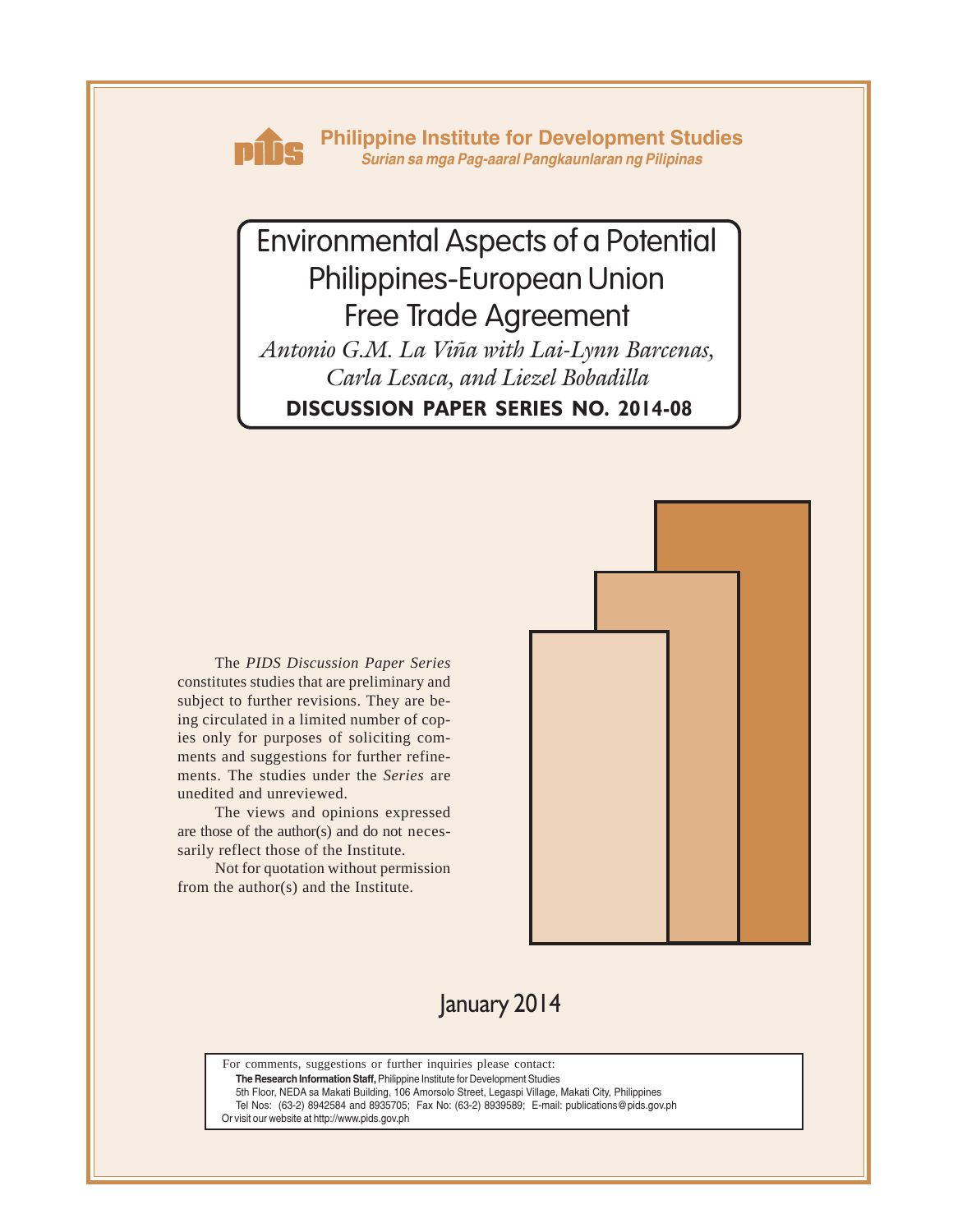# **ENVIRONMENTAL ASPECTS OF A POTENTIAL PHILIPPINES-EUROPEAN UNION FREE TRADE AGREEMENT (PHILIPPINES-EU FTA)**

Antonio G. M. La Viña, with Lai-Lynn Barcenas, Carla Lesaca and Liezel Bobadilla

Ateneo de Manila University

## **Abstract**

This paper is on the environmental aspects of a potential Philippines-European Union Free Trade Agreement (Philippines-EU FTA). Potential environmental issues in the negotiation of such an FTA (if at all undertaken) are identified to better prepare the Philippine negotiating panel and equip them with information and analysis to make well-informed positions on such issues. It looks at the interaction between the multilateral trade regime – the World Trade Organisation principally –and multilateral environmental agreements (MEAs), reviews the Philippine approach to environment –related trade measures, and looks at Philippine practice and implementation of environmental agreements from a trade perspective. EU policies on trade, environment and development are also discussed to anticipate what could be EU positions during the FTA negotiations with the Philippines.

The paper ends with the following conclusions and recommendations: (1) The EU will most likely push for more harmonization of the FTA provisions with WTO rules. On the sustainable development front, the EU would push for including sustainable development principles into all levels and in cross-cutting policy areas. ; (2) The Philippines can expect the EU to come with a strong position on sustainable development, expecting the Philippines to make concrete commitments to principles of sustainable development; (3) Philippines sustainable development goals are not inconsistent with the EU. However, the Philippines in the FTA negotiations would be best served to emphasize poverty reduction and financial and technical support from its EU partners.

Keywords: trade and sustainable development, Philippines and multilateral environmental agreements, trade and environment, Philippine practice of international environmental law, Conflict between trade and environment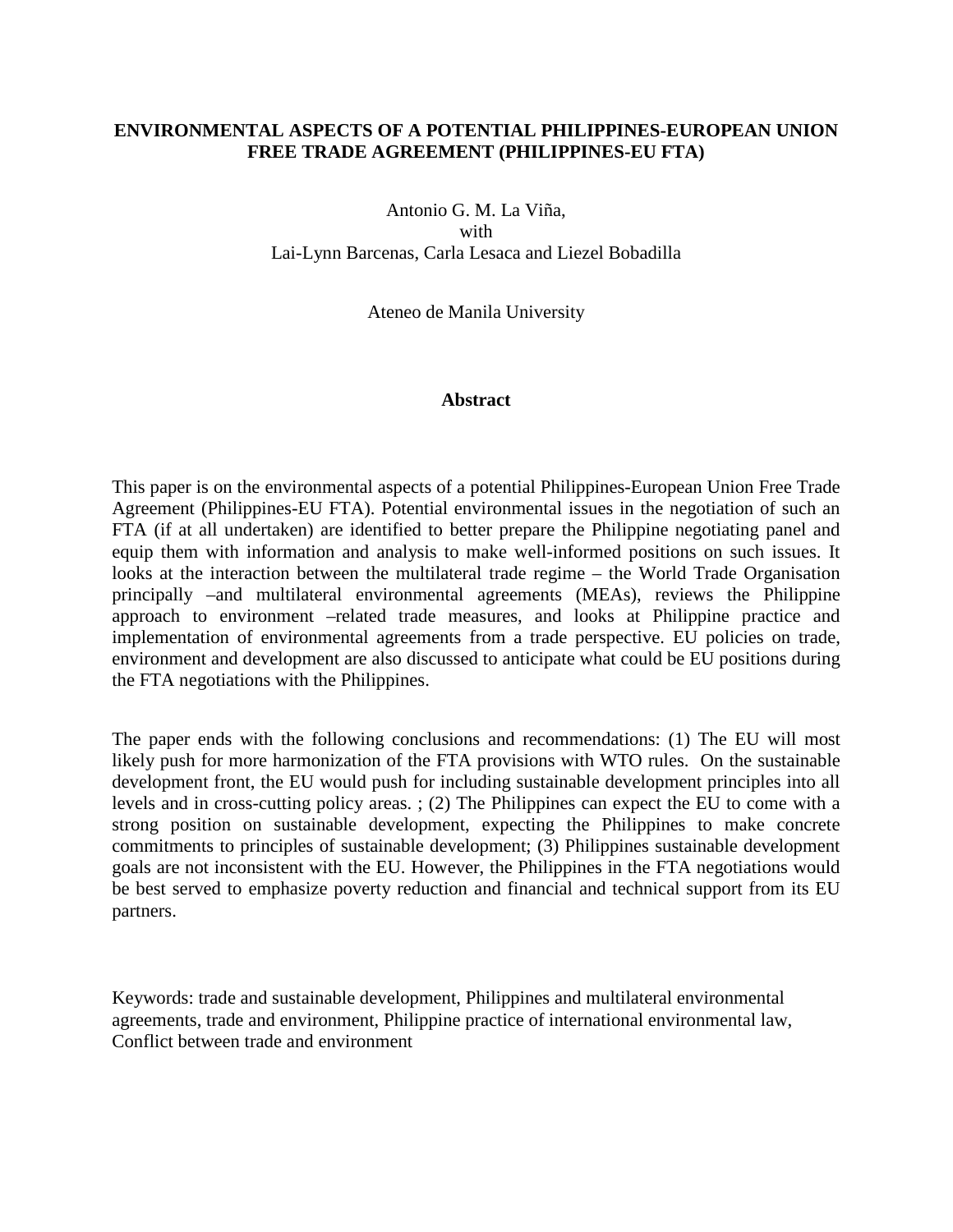# **EXECUTIVE SUMMARY**

This paper focuses on the environmental aspects of a potential Philippines-European Union Free Trade Agreement (Philippines-EU FTA). Its object is to identify the potential environmental issues in the negotiation of such an FTA so as to better prepare the Philippine negotiating panel and equip them with information and analysis to make well-informed positions on such issues. The paper does not however address the environmental impacts of a Philippines-EU FTA. That is further study based on the substance of the FTA if it is indeed negotiated. That would require some form of environmental assessment which this team is not mandated to do.

The paper has four main sections. Part I is on "Trade, Environment and Sustainable Development under the Multilateral Regime". Part II is a "Review of Philippine Approach to Environment-Related Measures". Part III looks at "EU Policies on Trade, Environemnt and Sustainable Development". Part IV contains our "Conclusions and Recommendations".

The first section – "Trade, environment and sustainable development under the multilateral regime" – discusses the interaction between the multilateral trade regime – the World Trade Organisation principally –and multilateral environmental agreements (MEAs). In this section, the authors trace the history of both the international trade and environmental regimes, identifying how they intersect and mutually support each other. Possible areas of conflict and tension are also identified between the regimes. Knowing the interface of these two regimes is important to a potential EU-Philippines Free Trade Agreement because it is likely that a sustainable development chapter will be proposed for such an FTA. The context of that chapter is likely the trade-environment policy nexus that is elaborated in this section. Philippine negotiators must be equipped with knowledge of this nexus in order to respond properly to such a proposed chapter. Specifically, the Philippine negotiators must be aware of the outstanding issues in both the WTO and MEA negotiations so that our positions in the multilateral processes are not undermined in this bilateral trade talks.

The second section reviews the Philippine approach to environment –related trade measures and looks at Philippine practice and implementation of environmental agreements from a trade perspective. The authors conclude that while the Philippines is a party to most MEAs, including the most important ones, it has had limited success in implementing these MEAs. This is due to lack of resources and capacity. With the expectation that an EU-Philippines FTA will commit the Philippines to stronger and accelerated implementation of MEAs, it is important for the Philippines to secure financial resources, technology transfer, and assistance in capacity building that would enable the country to implement the MEAs properly. Otherwise, it will not make sense to make such commitments.

The third section of this paper focuses on EU policies on trade, environment and development. The analysis specifically anticipates what could be EU positions during the FTA negotiations with the Philippines. The section highlights the EU 2020 Strategy which focuses EU competitive advantage on innovation and green technology. It observes that the EU advocated in the Doha Development Round for liberalization of environmental goods and services and will most likely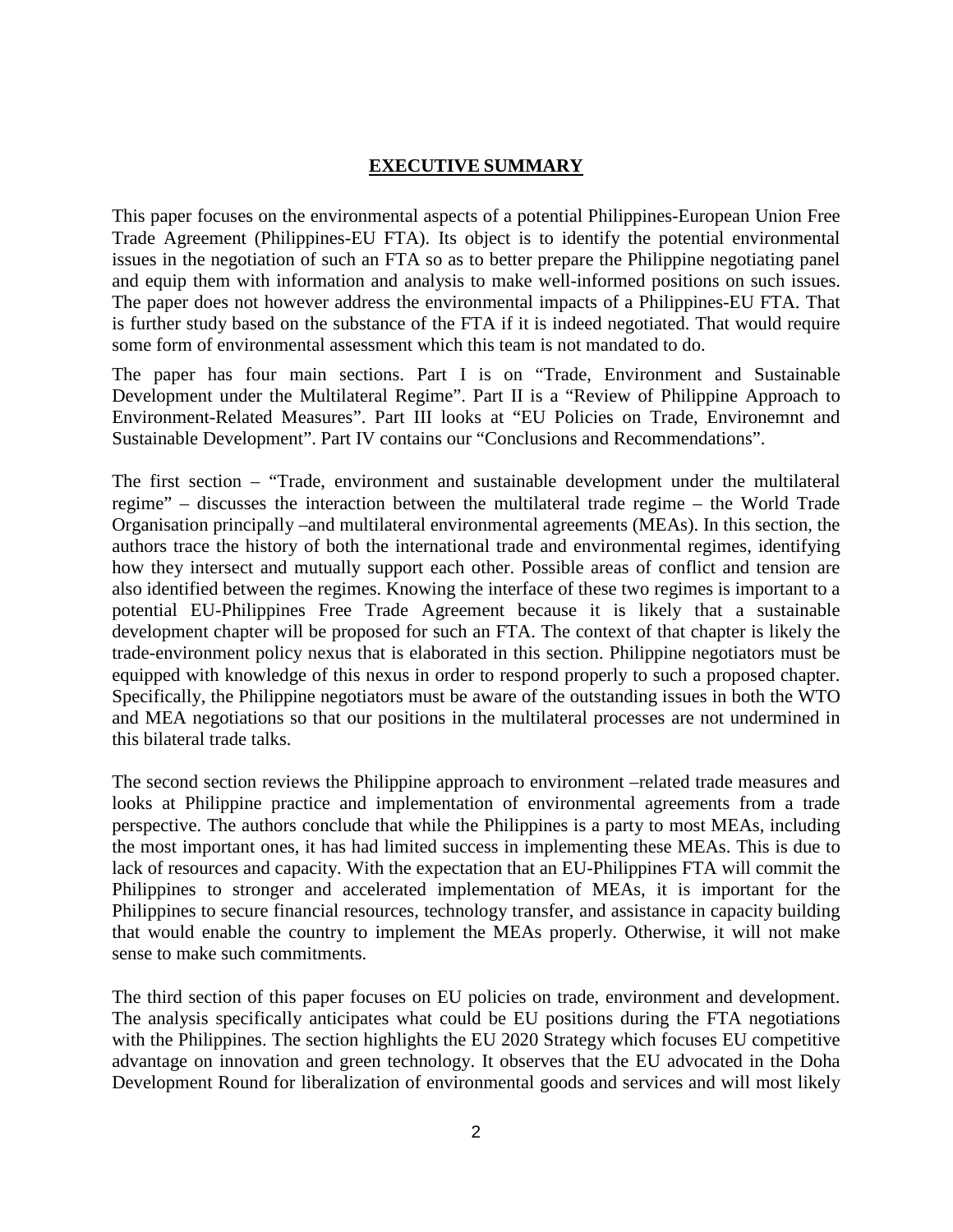push for the same in bilateral free trade agreements. The section then identifies and elaborates the environmental issues that are most likely to emerge in an FTA negotiation between the Philippines and the EU.

The paper ends with the following conclusions and recommendations:

- 1. Overall, the EU, while actively pursuing regional and bilateral agreements with different states, remains a multilateralist. It will most likely push for more harmonization of the FTA provisions with WTO rules. However, on the sustainable development front, the EU has much more developed set of policies and programs within the Union and is one of most aggressive regional groupings working at including sustainable development principles into all levels and in cross-cutting policy areas.
- 2. The Philippines can expect the EU to come with a strong position on sustainable development, expecting the Philippines to make concrete commitments to principles of sustainable development. The South Korea-EU FTA can provide guidance on the extent of commitments the EU could push for in this area.
- 3. On the part of the Philippines, policy-wise, its sustainable development goals are not inconsistent with the EU. However, given the wide disparity in the Philippines' and EU's capacity to effectively implement sustainable development policies at the local level and the differences in economic development between the two economies, the Philippines would be best served to emphasize poverty reduction and financial and technical support from its EU partners.

In PH-EU FTA negotiations, the EU would most likely seek the following concessions, which the Philippines may consider and respond to as follows:

| No.          | EU                                         | <b>Philippines</b>                             |
|--------------|--------------------------------------------|------------------------------------------------|
| $\mathbf{1}$ | Those that they cannot get in multilateral | Resist this and demand consistency with        |
|              | negotiations, such as, influence the       | multilateral<br>where<br>agreements, except    |
|              | Philippines on its position in Durban      | beneficial for Philippines                     |
|              | climate change negotiations and get it to  |                                                |
|              | accept mitigation commitments              | On the climate change negotiations front, the  |
|              |                                            | Philippines can only commit whatever it has    |
|              |                                            | identified as mitigation actions in National   |
|              |                                            | Climate Change Action Plan. It should          |
|              |                                            | leverage the FTA negotiations for more         |
|              |                                            | support for climate change adaptation and      |
|              |                                            | disaster risk reduction.                       |
| 2            | Push for preferential treatment and market | Open to green technology and products          |
|              | access to their green technology and       | subject to (1) applicability to Philippines    |
|              | products based on innovation, including    | (domestic technology/conditions), including    |
|              | environmental goods and services           | safety issues, (2) analysis of what sectors in |
|              |                                            | will be affected, and<br>Philippines<br>(3)    |
|              |                                            | transition of affected sectors                 |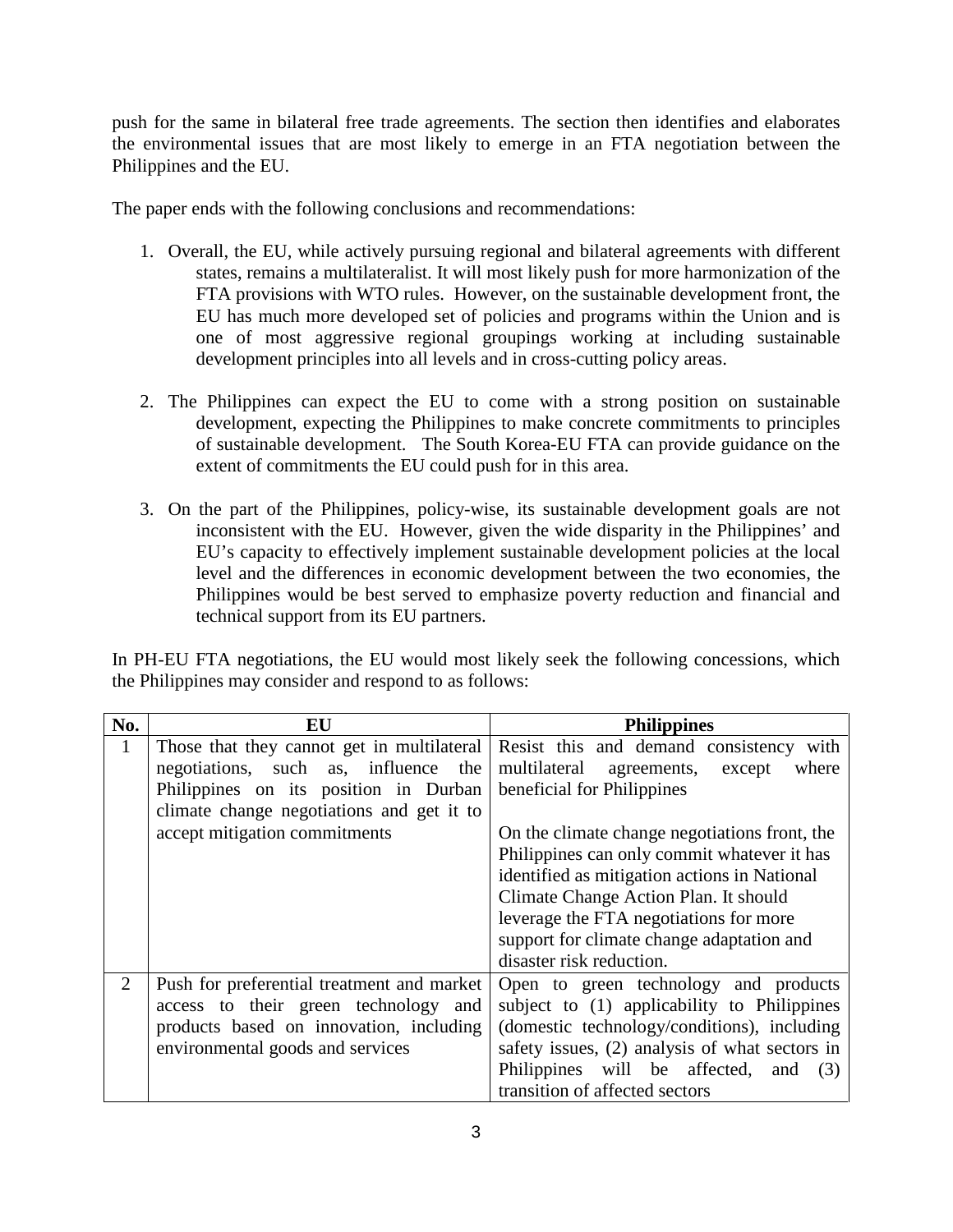| 3              | Allow EU subsidies on green technologies<br>/products/goods/services/agriculture which<br>could have a negative impact on competing<br>and emerging products in the Philippines.                    | Acknowledge that subsidies exist (use as a<br>negotiating tool for Philippines), analysis of<br>its impacts, exploring how Philippines can<br>also provide similar subsidies, in a way<br>compliant with WTO rules.                                                                                                                                              |
|----------------|-----------------------------------------------------------------------------------------------------------------------------------------------------------------------------------------------------|------------------------------------------------------------------------------------------------------------------------------------------------------------------------------------------------------------------------------------------------------------------------------------------------------------------------------------------------------------------|
|                |                                                                                                                                                                                                     | The challenge to the Philippines, however, is<br>in establishing a set of objective standards in<br>determining which areas to subsidize, as the<br>EU will likely demand such standards.                                                                                                                                                                        |
| $\overline{4}$ | Impose its stringent SPS requirements                                                                                                                                                               | The challenge to the Philippines is its limited<br>capacity to meet such stringent requirements,<br>as these require<br>particularly,<br>objective<br>scientific basis.                                                                                                                                                                                          |
| 5              | Commit to closing opportunities to engage<br>in waste disposal                                                                                                                                      | Philippines must<br>its<br>assess<br>economic<br>interests in this area                                                                                                                                                                                                                                                                                          |
| 6              | Push for greater enforcement against<br>illegal trade of timber and endangered<br>species, including imposing certification<br>and licensing requirements that may be<br>onerous to the Philippines | Leverage to get support for enforcement.<br>assess the potential<br>social<br>Also,<br>and<br>and<br>economic<br>benefits<br>the<br>costs<br>to<br>Philippines. Reject where certification and<br>licensing requirements are too burdensome to<br>Philippines,<br>the<br><b>or</b><br>offer<br>alternative<br>mechanisms that will produce the same<br>benefits. |
| $\overline{7}$ | Push for energy efficiency and renewable<br>energy, especially as it benefits EU<br>industries                                                                                                      | Leverage this for support, as this is also<br>important to the Philippines. Also, assess the<br>long-term interest of the Philippines in<br>building its own renewable energy sector and<br>ensure that future opportunities to grow will<br>not be curtailed by commitments under the<br><b>FTA</b>                                                             |
| 8              | Push for acceptance of stringent anti-GMO<br>rules for import and labeling, including<br>food and animal feeds                                                                                      | Argue for application of Cartagena Protocol                                                                                                                                                                                                                                                                                                                      |
| 9              | Push for access to Philippines' genetic<br>resources                                                                                                                                                | Agree in accordance with multilateral rules<br>on access to genetic resources to the extent<br>that it is socially and economically beneficial                                                                                                                                                                                                                   |

The Philippines should also have a clear understanding of the social and economic costs to pushing for concessions from the EU. Among the concessions it may consider from a sustainable development perspective are:

- It should try to get concessions from EU matters that it cannot get at the multilateral level.
- Push for more support for sustainable development, including for enforcement, policy development, implementation and investments.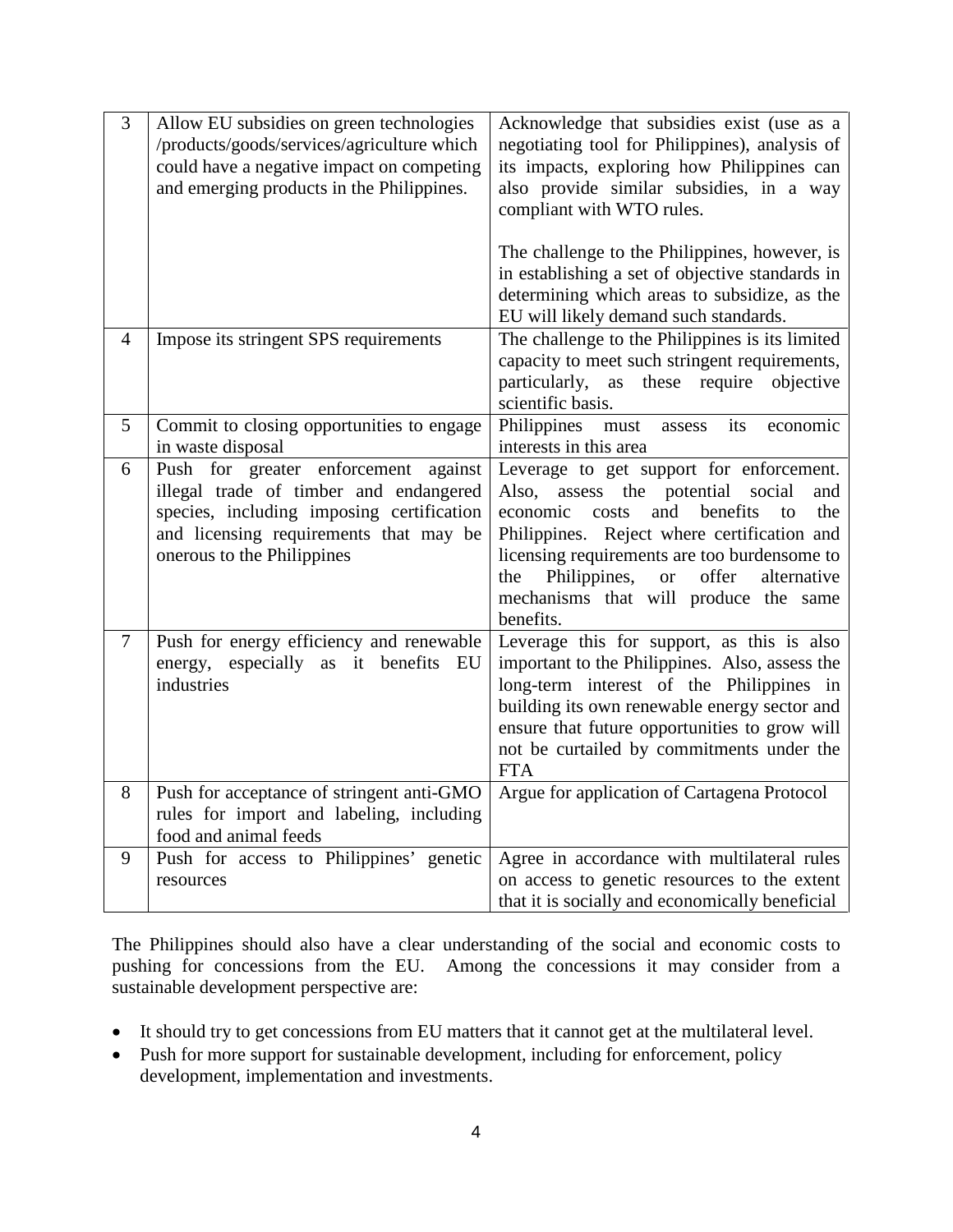- Push for more technology transfer, including certain exceptions from IPR and preferential treatment on IPR
- Exchange of information and support for innovations in areas like ICT, biotechnology, renewable energy, climate adaptation
- Capacity building programs, including educational scholarships, exposure trainings, work exchange, educational partnership and accreditation scheme, etc.
- Support for research and development programs.

Finally, in crafting our positions on environmental issues related to the FTA, it is important to include in the discussions the following agencies – the Departments of Environment and Natural Resources, Agriculture and Foreign Affairs. It goes without saying that the Departments of Finance and Trade and Industry and the National Economic Development Authority would also have something to contribute to the crafting of such positions.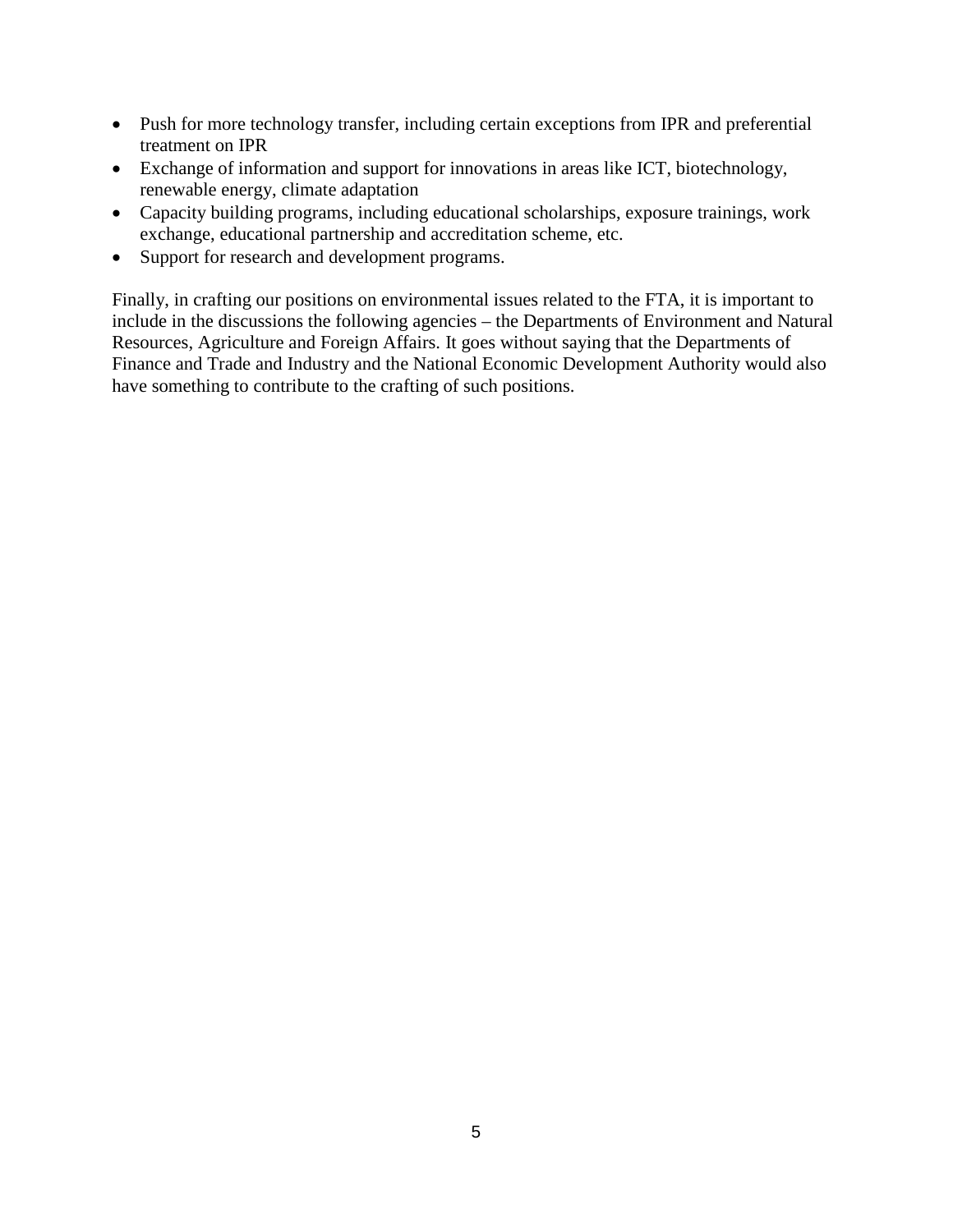## **PART I. TRADE, ENVIRONMENT AND SUSTAINABLE DEVELOPMENT UNDER THE MULTILATERAL REGIME**

# **A. The Growth of the Sustainable Development Paradigm**

## a. Environmental Degradation and Changes to the Natural Environment

The past two decades have been a period of awakening for the rest of the world to the environmental degradation that has been occurring on a global scale. Such environmental degradation resulted from two categories of change in the natural environment. One is the dramatic increase in the consumption of the earth's natural resources, or the so-called renewable resources. Human consumption of these resources, such as the forests, the air, the soils, the fish and animal life, have far exceeded its sustainable yields.<sup>[1](#page-6-0)</sup>

The per capita gross world product (GWP) – the total of goods and services produced and consumed per person throughout the world – has been growing faster than world population for decades. Consumption of natural resources by modern industrial economies remains high: from 45 to 85 metric tons per person annually when all materials (including soil erosion, mining wastes and other ancillary materials) are counted $^2$  $^2$ 

The second category of change is the exponential growth of pollution. Pollution is occurring at an unprecedented scale worldwide. It is pervasive, affecting in some way virtually everyone and everything on the globe, from carbon dioxide in the atmosphere, to polychlorinated biphenyl (PCB) in human bodies, and acid rain on  $land<sup>3</sup>$  $land<sup>3</sup>$  $land<sup>3</sup>$ 

The combination of these two developments caused global environmental threats, the most major of which are as follows: (a) Acid-rain and regional-scale air pollution; (b) Ozone depletion by chlorofluorocarbons and other industrial and agricultural chemicals; (c) Global warming and climate change due to the increase in "greenhouse gases" in the atmosphere; (d) Deforestation, especially in the tropics; (e) Land degradation due to desertification, erosion, compaction, salinization, and other factors; (f) Freshwater pollution and scarcities; (g) Marine threats, including overfishing, habitat destruction, acidification, and pollution; (h) Threats to human health from persistent organic pollutants and heavy metals; (i) Declines in biodiversity and ecosystem services through loss of species and ecosystems; and (j) Excessive nitrogen production and over fertilization.<sup>[4](#page-6-3)</sup>

b. Public Awareness of Environmental Threats and the Development of the Sustainable Development Paradigm

<span id="page-6-1"></span><span id="page-6-0"></span><sup>&</sup>lt;sup>1</sup> James Gustave Speth and Peter Haas, *Global Environmental Governance* (Island Press, 2006), 17.<br><sup>2</sup> Chasek, 2-3.<br><sup>3</sup> Speth, 17-18.<br><sup>4</sup> *Ibid.*, 18.

<span id="page-6-3"></span><span id="page-6-2"></span>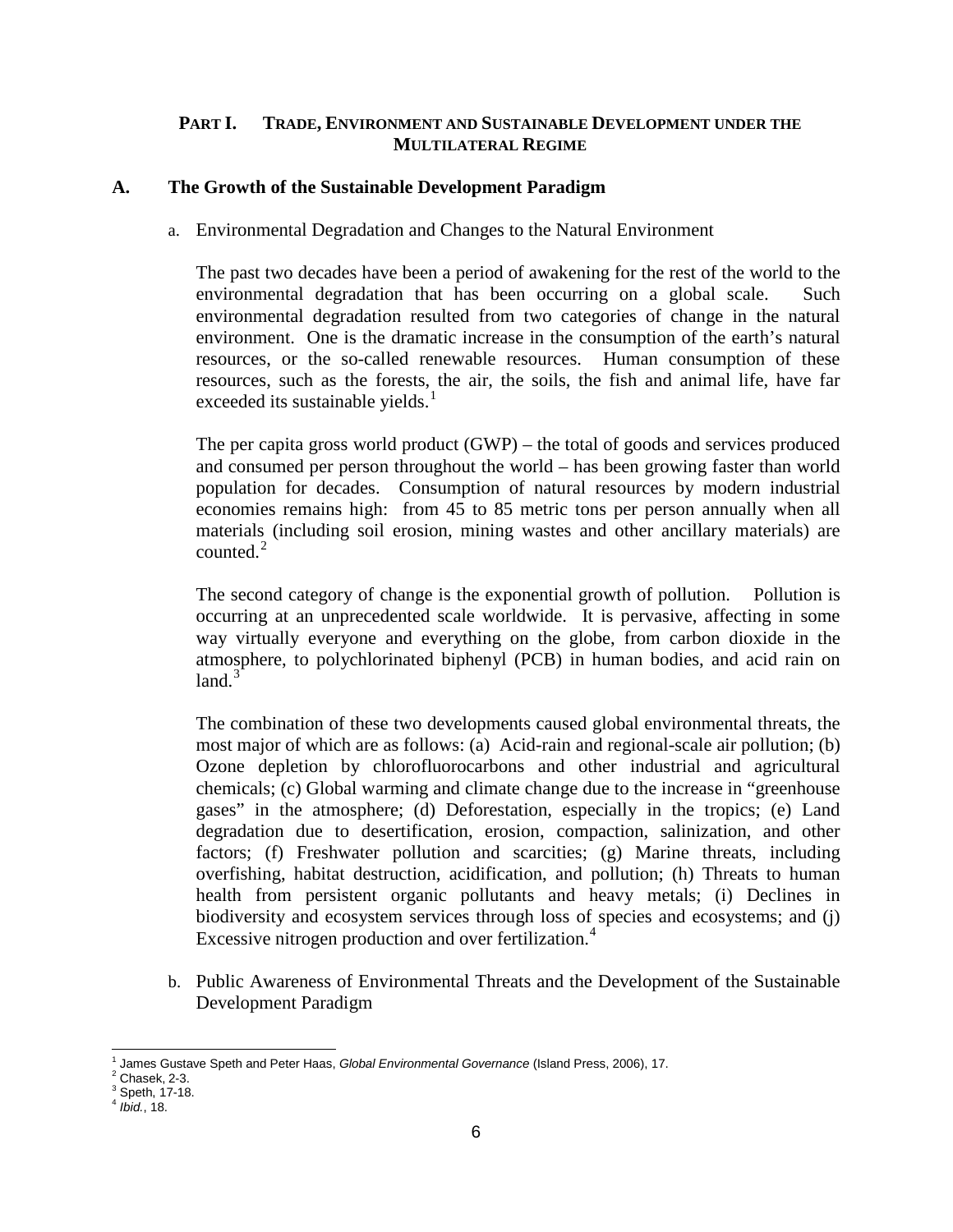Public awareness to creeping environmental threats started in the 1960's after the publication of Rachel Carson's Silent Spring<sup>[5](#page-7-0)</sup> and in the early 1970s. It placed into question the existing market-based paradigm that has fueled globalization and the accompanying growth of the world economy, but offered no viable alternative.<sup>[6](#page-7-0)</sup>

During the 1970s and the 1980s an alternative paradigm challenging the prevailing assumptions of classical economics began to develop. Two studies published around this time provided a basis for the shaping of the alternative paradigm. These were the Limits to Growth study by the Club of Rome, published in 1972, and the Global 2000 Report to the President, by the U. S. Council of Environmental Quality and the Department of State in 1980. Each of these studies suggested that economic development and population growth were on a path that would eventually strain the earth's "carrying capacity."<sup>[7](#page-7-0)</sup> The basic principle underlying these studies has come to be known as the "limits-to-growth" perspective. $8$  However, this thinking has since been challenged and overturned by evidence that technology and market behavior can provide the capacity to conserve and allocate resources efficiently.<sup>[9](#page-7-0)</sup>

In 1972, the United Nations Conference on the Human Environment (UNCHE) convened in Stockholm, Sweden (the "Stockholm Conference"). The conference focused on the interplay of environment and development, which reflected the conflicting interests of developed and developing countries: North vs. South, environment vs. development, the pollution of the affluent vs. the degradation of poverty. As a result of discussions among developed and developing country representatives, a compromise was agreed upon which gave rise to a doctrine of environment and development – the precursor of the current understanding of "sustainable development" – where governments agreed "(a) that environment and development are two mutually reinforcing sides of the same coin, and (b) that the industrial world would accept the principle of "additionality" by which they would pay some or all the additional costs of environmental initiatives in the developing world with new and additional development assistance resources."<sup>10</sup>

The results of the Stockholm Conference were: (a) the Stockholm Declaration that embodied a list of 26 principles that was intended to govern future behavior of societies towards the environment; and (b) the Stockholm Action Plan (the "Action Plan") that set out 109 policy recommendations in six areas: human settlements, natural resource management, pollutants, environment and development, the social

<span id="page-7-0"></span> <sup>5</sup> In *Silent Spring*, Ms. Carson exposed the hazards of the pesticide DDT. She meticulously described how DDT entered the food chain and accumulated in the fatty tissues of animals, including human beings, and caused cancer and genetic damage. A single application on a crop, she wrote, killed insects for weeks and months, and not only the targeted insects but countless more, and remained toxic in the environment even after it was diluted by rainwater. Carson concluded that DDT and other pesticides had irrevocably harmed birds and animals and had contaminated the entire world food supply (National Resources Defense Council, *The Story of Silent Spring,* (accessed June 03, 2012); available fro[m http://www.nrdc.org/health/pesticides/hcarson.asp\)](http://www.nrdc.org/health/pesticides/hcarson.asp).<br><sup>6</sup> Chasek, 29.

<sup>7</sup> Carrying capacity refers to the total population that the earth's natural systems can support without undergoing degradation.  $8$  Chasek, 29.

 $^9$  Trade and Environment at the WTO, WTO Secretariat, April 2004, p. 3.  $^{10}$  Speth, 58-59.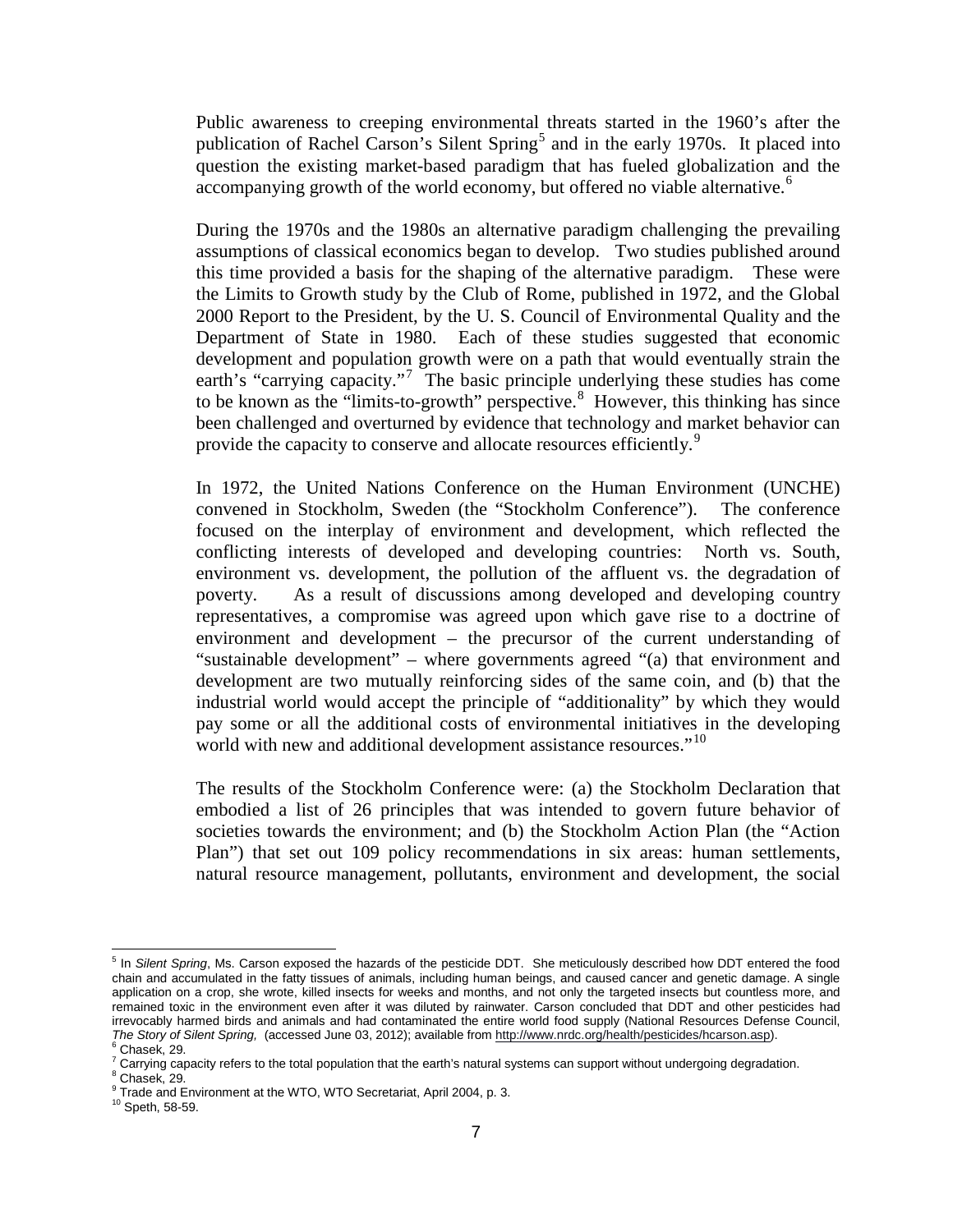context of underlying perceptions of environmental issues, and international organizational behavior.<sup>[11](#page-8-0)</sup>

In proposing solutions to the problem, the Action Plan took an integrative approach of linking the different actors and sectors and by considering the underlying factors that cause environmental degradation. In doing so, it showed that environmental problems cannot be addressed separately from interlinking factors.<sup>[12](#page-8-0)</sup>

In 1987, the World Commission on Environment and Development (known as the Brundtland Commission, after the chair of the commission, former Norwegian prime minister Gro Harlem Brundtland), issued its Report, Our Common Future (the "Brundtland Report"), which popularized the term, "sustainable development."<sup>13</sup>

The Brundtland Report defined sustainable development as development that "meets the needs of the present without compromising the ability of future generations to meet their own needs." <sup>[14](#page-8-0)</sup> Flowing from the limits-to-growth principle, sustainable development emphasizes the need to redefine development from the market-driven model that assumes an unlimited supply of natural resources to one that takes into account the source and sink functions of the Earth's ecosystem.

In the Rio Earth Summit in 1992, also sponsored by the UNCED, a broad set of principles known as the Rio Declaration, which elaborated on the 26 principles already set out in the Stockholm Declaration was agreed upon. In addition, a specific policy framework to address environmental issues, both at the local, national and global levels was drawn and approved. This was embodied in a non-binding document called Agenda 21, which consisted of four broad areas:<sup>[15](#page-8-0)</sup> (a) Social and economic development;<sup>[16](#page-8-0)</sup> (b) Conservation and management of resources for development;<sup>[17](#page-8-0)</sup> (c) Strengthening the role of major groups;<sup>[18](#page-8-0)</sup> and (d) Means of implementation. $1$ <sup>1</sup>

The Rio Earth Summit served to refine the concept of sustainable development and presented concrete solutions to the environmental problem on a local, national and global scale. These solutions call for an integrated approach to the problem by

<span id="page-8-0"></span><sup>11</sup> *Ibid.*, 59.<br><sup>12</sup> *Ibid.*, 60.<br><sup>13</sup> Chasek, 30.<br><sup>14</sup> Brundtland Report.<br><sup>15</sup> Speth, 70.<br><sup>16</sup> Highlighting international cooperation and assistance, poverty reduction, overconsumption, population trends, health, humansettlements, and pol.icymaking for sustainable development; Id.<br><sup>17</sup> Addressing issues of energy use, integrated land resource use, deforestation, desertification and drought, mountain ecosystems,

agricultural needs and rural development, biodiversity, biotechnology, oceans, freshwaters, toxic chemicals, and hazardous and radioactive wastes; *Id.*<br><sup>18</sup> Focusing on actors other than governments: women, youth, indigenous peoples, NGOs, business and industry, scientists,

communities, workers, trade unions, and farmers; *Id.* 19 Addressing provides to the South of financial resources and national support should e organized, including a transfer to the South of financial resources and

environment-friendly technology; building capacity through technical assistance, environmental education, and scientific information; creating better environmental databases to bridge the data gaps between nations; and improving international environmental organizations, coordination, and legal processes; *Id*.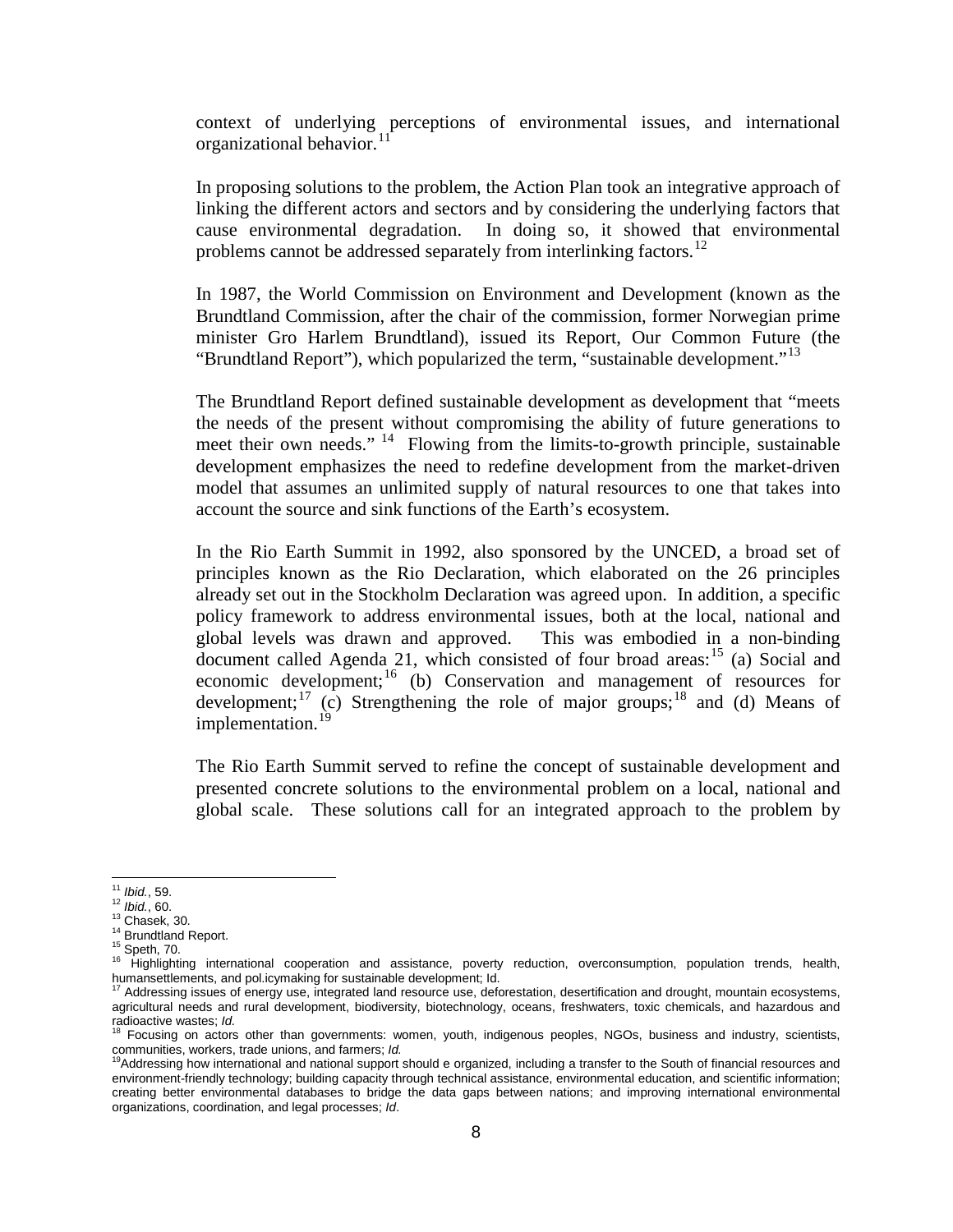balancing the interests of all actors and sectors, in accordance with the principle of common and differentiated responsibilities.<sup>[20](#page-9-0)</sup>

Twenty years after the Rio Earth Summit, the United Nations Conference on Sustainable Development convened again in Rio de Janeiro, Brazil from June 20-22, 2012. It brought together world leaders, stakeholders from governments, the private sector, civil society, and other groups to formulate a plan of action to "reduce poverty, advance social equity and ensure environmental protection on an ever more crowded planet to get to the future we want."<sup>21</sup>

The Rio+20 Outcome Document entitled, "The Future We Want" reiterated the global commitments first articulated in the Rio Earth Summit. That is, one, to achieve a greater integration among the three pillars of sustainable development: economic, social and environmental. Two, to accomplish this through an integrated and participatory decision making process to fill in implementation gaps and promote coherence across institutions at the global, national and local levels. Three, in accordance with the principles of common and differentiated responsibilities and the sovereign right of states over their natural resources. $^{22}$ 

Rio+20 went further by underscoring the importance of building a "Green Economy" as a means of achieving sustainable development. Mindful of the differences in the development of various economies, the parties resolved to support international efforts to assist less endowed economies to transition into the Green Economy. This is sought to be achieved without, among others, creating new trade barriers.<sup>[23](#page-9-0)</sup>

Thus, the whole environmental movement progressed since the early 1970s from a movement that sees itself as in conflict with other social, economic and political interests, to one that seeks to find complementarity between environment and development in the pursuit of sustainable development, and to a movement that seeks to redefine the concept of economic growth that factors in environmental costs, while ensuring the efficient functioning of the markets through trade, among others.

## **B. Sustainable Development in the Multilateral Trade Regime**

a. GATT 1947

<span id="page-9-0"></span> <sup>20</sup> Center for International Sustainable Development Law (CISDL), *The Principle of Common but Differentiated Responsibilities: Origins and Scope, A CISDL Legal Brief,* (accessed June 03, 2012); available fro[m http://www.cisdl.org/pdf/brief\\_common.pdf](http://www.cisdl.org/pdf/brief_common.pdf) "*The principle of 'common but differentiated responsibility evolved from the notion of the 'common heritage of mankind' and is a manifestation of general principles of equity in international law. The principle recognizes historical differences in the contributions of developed and developing States to global environmental problems, and differences in their respective economic and technical capacity to tackle these problems. x x x The principle of common but differentiated responsibility includes two fundamental elements. The first concerns the common responsibility of States for the protection of the environment, or parts of it, at the national, regional and global levels. The second concerns the need to take into account the different circumstances, particularly each State's*  contribution to the evolution of a particular problem and its abiity to prevent, reduce, and control the threat."<br><sup>21</sup> Rio+20 United Nations Conference for Sustainable Development [<http://www.uncsd2012.org/about.html>](http://www.uncsd2012.org/about.html) acce

<sup>2012.&</sup>lt;br><sup>22</sup> The Future We Want, United Nations, paras. 5 and 9, 17-22.

<sup>&</sup>lt;sup>23</sup> The Future We Want, United Nations, paras. 25-31.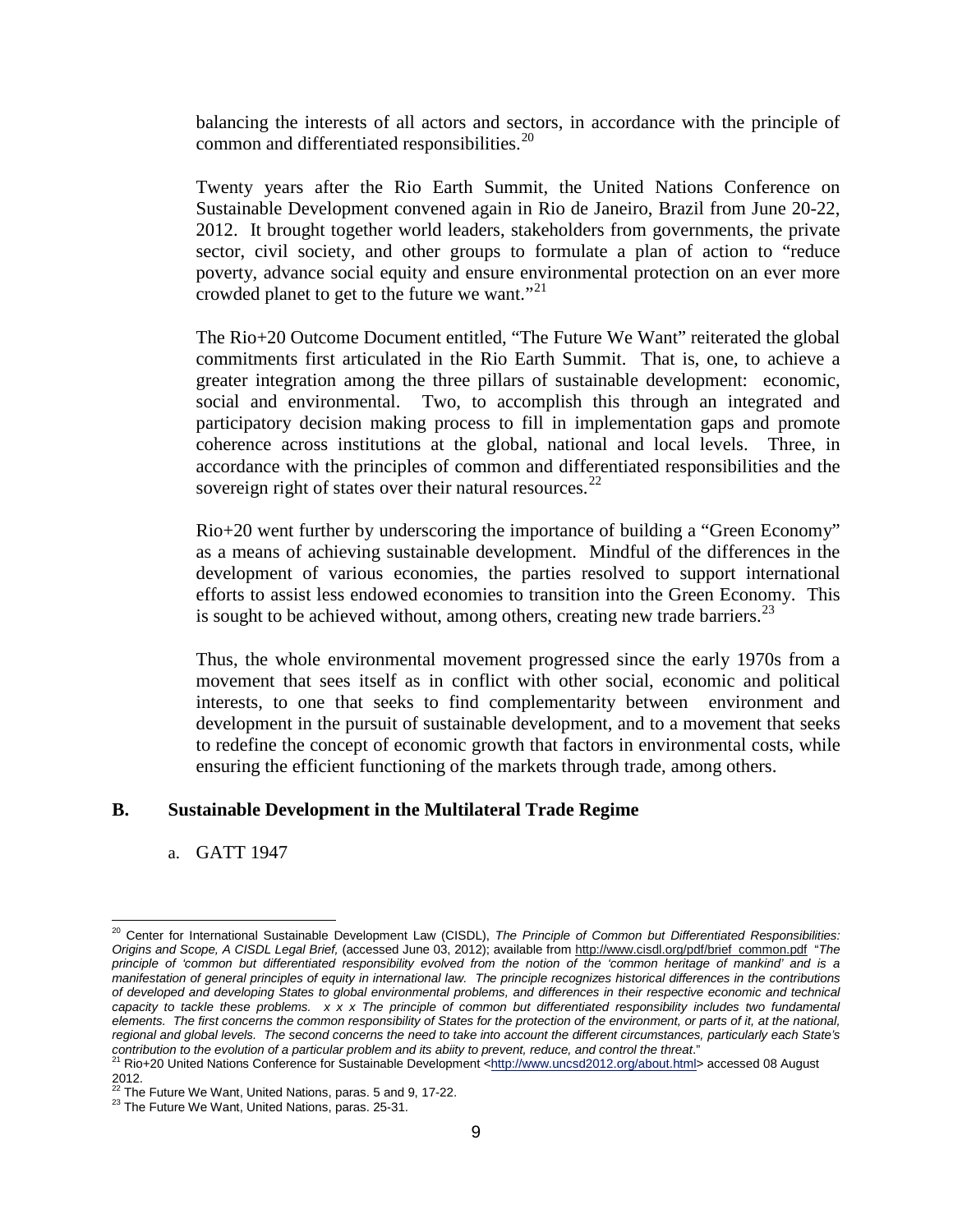The relationship between trade and environment has been recognized as early as the General Agreement on Tariffs and Trade 1947 ("GATT 1947"). Article XX of GATT 1947, which has since been incorporated in the General Agreement on Tariffs and Trade 1994 ("GATT 1994),<sup>[24](#page-10-0)</sup> allows the adoption of measures inconsistent with GATT principles, particularly on non-discrimination and market access,  $^{25}$  $^{25}$  $^{25}$  if justified by certain societal values and interests. These values and interests include the protection of human, animal or plant life or health, and the conservation of exhaustible resources.<sup>26</sup>

However, the general goal of GATT 1947 was to ensure that the relations of the Contracting Parties "in the field of trade and economic endeavor should be conducted with a view to raising standards of living, ensuring full employment and a large and steadily growing volume of real income and effective demand, **developing the full use of the resources of the world and expanding the production and exchange of goods.**"<sup>[27](#page-10-0)</sup> This reflects the then existing market-based paradigm that characterized economic policy-making since the end of the Second World War.

While slower to catch up with the burgeoning environmental movement since the 1970s, the international trade regime has and is experiencing a slow transformation in accepting environmental and sustainable development measures as legitimate policy tools to promote trade and development.

This transformation began with the participation of the Secretariat of GATT 1947 in the Stockholm Conference where it prepared and presented a study entitled, "Industrial Pollution Control and International Trade." The study was aimed at addressing concerns of trade officials over trade protectionist implications of environmental measures. This was also presented before the GATT 1947 Contracting Parties and led to the establishment of the Group on Environmental Measures and International Trade ("EMIT") within the GATT. The EMIT was mandated to convene upon the request of GATT members. $^{28}$ 

While the EMIT was never convened from the early 1970s to the early 1990s, the trade and environment debate continued to flourish within the WTO. In the Tokyo Round of trade negotiations (1973-1979), trade-related technical regulations and standards aimed at protecting the environment was part of the agenda and led to the adoption of the Agreement on Technical Barriers to Trade, or the "Standards Code," in  $1979^{29}$  $1979^{29}$  $1979^{29}$ 

The EMIT was finally convened in the early 90s upon request of the European Free Trade Association (EFTA) (then composed of Austria, Finland, Iceland,

<span id="page-10-0"></span><sup>&</sup>lt;sup>24</sup> GATT 1994, 1(a).<br><sup>25</sup> See GATT 1994, Arts. I (MFN), III (National Treatment), and XI (Elimination of Quantitative Restrictions); *See also* United States – Standards for Reformation and Conventional Gasoline (US-Gasoline), adopted 20 May1996, WT/DS2/AB/R, p. 18.<br><sup>26</sup> GATT 1994, Art.XX (b) and (g).<br><sup>26</sup> GATT 1994, Art.XX (b) and (g).<br><sup>27</sup> GATT 1947, Preamble, para. 2.<br><sup>28</sup> Ea

Adil Najam, eds., Mark Halle, Ricardo Melendez-Ortiz, ICTSD, IISD. 2007,.3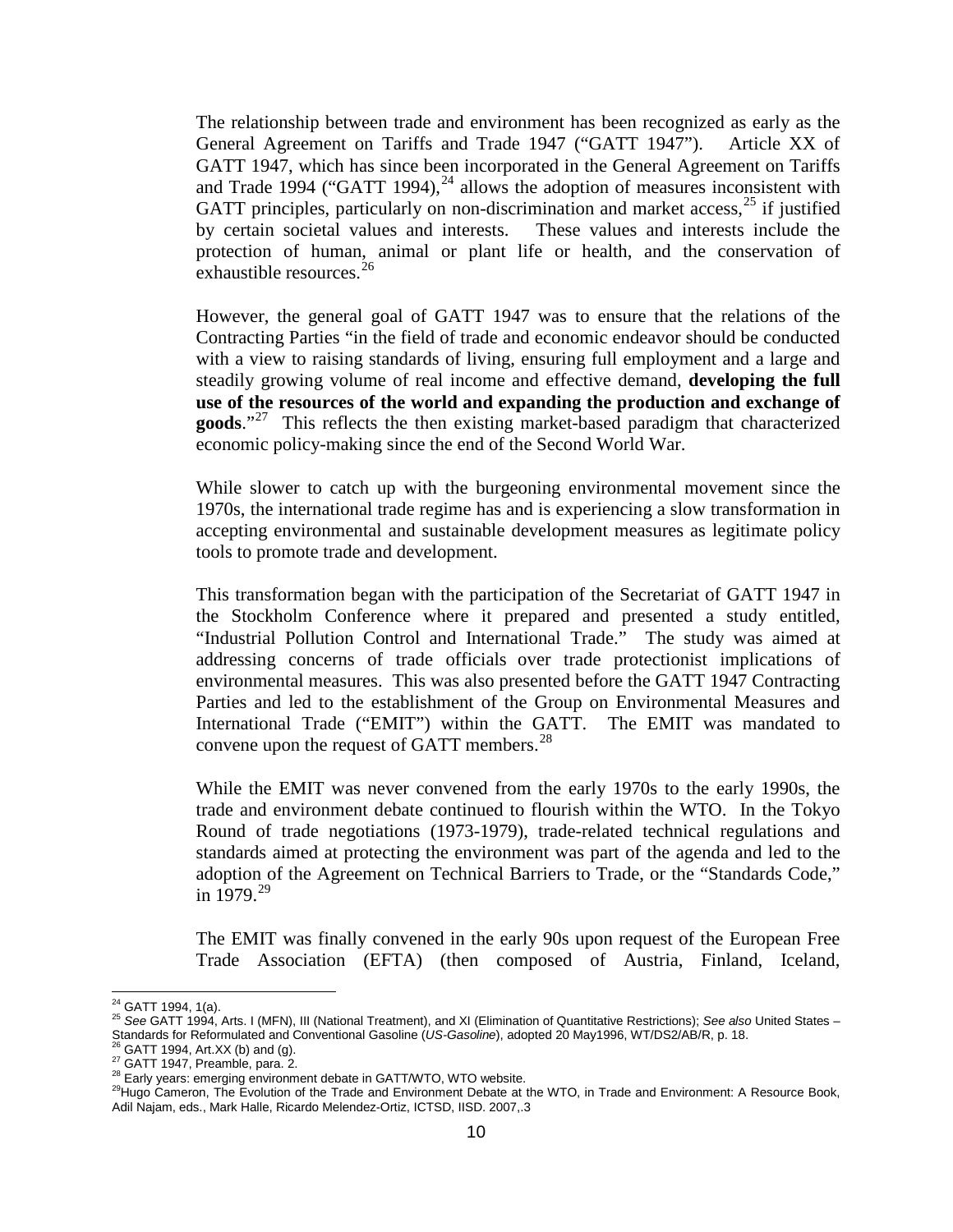Liechtenstein, Norway, Sweden and Switzerland) to address trade-related environmental issues and contribute to the 1992 UNCED "Earth Summit" in Rio de Janeiro,Brazil.

In the meantime, the Tuna-Dolphin cases filed by Mexico and the European Union on behalf of Netherlands Antilles against the United States (US), while not adopted, fueled discussions on trade and environment linkages. These cases raised the questions of whether: (a) one State can impose its own environmental regulations on another State; and (b) process and production methods (PPMs), rather than the quality of the goods themselves, may be used as a basis for limiting the trading rights of another country. [30](#page-11-0)

The cases were brought against the implementation of the US Marine Mammal Protection Act that provides standards for dolphin protection in the harvest of yellowfin tuna. The standards were imposed on both domestic American and foreign fishing boats operating in that part of the Pacific Ocean. Failure of a country to meet the standards imposed by the US would result to a trade embargo on the importations of tuna from that country.

The GATT Panel ruled that: (a) PPMs cannot be used as a means of limiting the trading rights of another country, rather regulations may be applied on the quality or content of the imported tuna; and (b) the protection of animal health or exhaustible resources cannot be used as a justification by one country for taking trade action against another country to enforce the first country's domestic laws in the second country.  $31$  While the case was never legally adopted, it reflected the GATT Panel's concern that ruling otherwise could open the multilateral trade regime to "green" protectionism.<sup>[32](#page-11-0)</sup>

b. The Agreement Establishing the World Trade Organization / GATT 1994

In the Uruguay Round of negotiations, the role of environmental protection and the need to promote sustainable development took on greater importance. In its Preamble, the Agreement Establishing the World Trade Organization (the "WTO Agreement") recognizes "that their relations in the field of trade and economic endeavour should be conducted with a view to raising standards of living, ensuring full employment and a large and steadily growing volume of real income and effective demand, and expanding the production of and trade in goods and services, while allowing for the **optimal use of the world's resources** in accordance with the **objective of sustainable development**, seeking both to protect and preserve the environment and to enhance the means for doing so in a manner consistent with their

<span id="page-11-0"></span><sup>&</sup>lt;sup>30</sup> Mexico etc versus US: 'tuna-dolphin,' WTO website; Hugo Cameron, The Evolution of the Trade and Environment Debate at the WTO, in Trade and Environment: A Resource Book, Adil Najam, eds., Mark Halle, Ricardo Melendez-Ortiz, ICTSD, IISD. 2007, 3.<br><sup>31</sup> Mexico etc versus US: 'tuna-dolphin,' WTO website; Hugo Cameron, The Evolution of the Trade a

WTO, in Trade and Environment: A Resource Book, Adil Najam, eds., Mark Halle, Ricardo Melendez-Ortiz, ICTSD, IISD. 2007, 3.<br><sup>32</sup> Robert Howse, The Appellate Body Rulings in the Shrimp/Turtle Case: A New Legal Baseline for Debate, 27 Colum. J. Envtl. L. 491 (2002).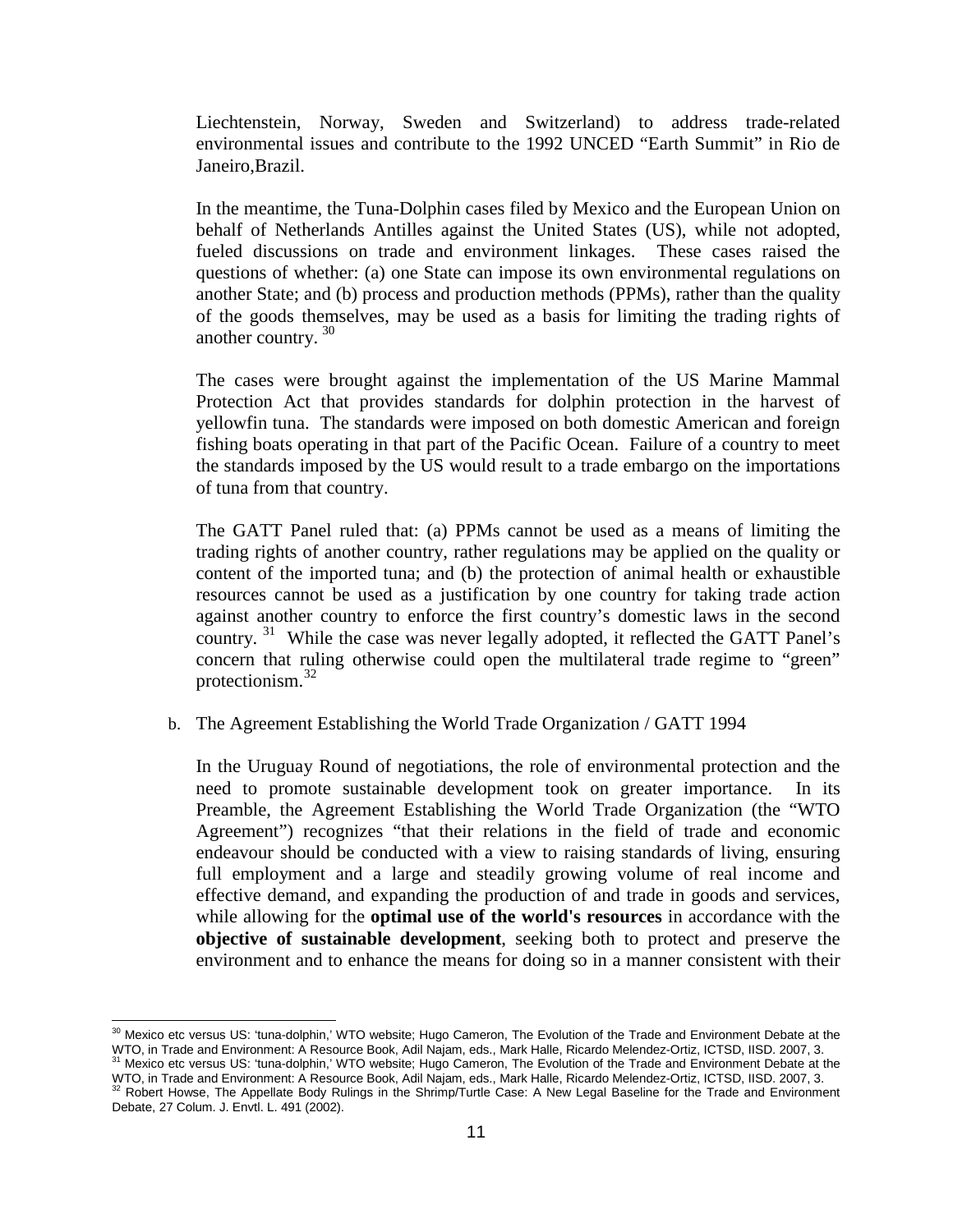respective needs and concerns at different levels of economic development." (Bold italics ours).

In addition, the 1994 Marrakesh Ministerial Decision on Trade and Environment also established the Committee on Trade and Environment ("CTE"). The Ministerial Decision declared that "there should not be, nor need be, any policy contradiction between upholding and safeguarding an open, non-discriminatory and equitable multilateral trading system on the one hand, and acting for the protection of the environment, and the promotion of sustainable development on the other." To this end, the CTE was mandated to:

- identify the relationship between trade measures and environmental measures in order to promote sustainable development
- make appropriate recommendations on whether any modifications of the provisions of the multilateral trading system are required, compatible with the open, equitable and non-discriminatory nature of the system. [33](#page-12-0)

Following this mandate, the CTE's work programme since 1994 consists of 10 items, to wit:

| <b>Item</b>    | <b>Topic</b>                                                               |  |
|----------------|----------------------------------------------------------------------------|--|
| 1              | The relationship between trade rules and trade measures for environmental  |  |
|                | purposes                                                                   |  |
| $\overline{2}$ | The relationship between trade rules and environmental policies with trade |  |
|                | impacts                                                                    |  |
| 3              | The relationship between trade rules and and environmental taxes and       |  |
|                | charges, and product standards                                             |  |
| $\overline{4}$ | Trade rules on the transparency of trade measures used for environmental   |  |
|                | purposes and of environmental policies with trade impacts                  |  |
|                |                                                                            |  |
| 5              | The relationship between dispute settlement mechanisms of the WTO system   |  |
|                | and those under MEAs                                                       |  |
| 6              | Effects of environmental measures on market access, particularly on        |  |
|                | developing countries, and the environmental benefits of removing trade     |  |
|                | restrictions and distortions                                               |  |
| $\overline{7}$ | Exports of domestically prohibited goods                                   |  |
| 8              | The relationship between the environment and the TRIPS Agreement           |  |
|                |                                                                            |  |
| 9              | The relationship between the environment and trade in services             |  |
| 10             | WTO's relations with other organizations, both non-governmental and inter- |  |
|                | governmental                                                               |  |
|                | Counce 1004 Ministerial Decision on Tugde and Environment WTO urbaits      |  |

*Source: 1994 Ministerial Decision on Trade and Environment, WTO website, [http://www.wto.org/english/tratop\\_e/envir\\_e/issu5\\_e.htm](http://www.wto.org/english/tratop_e/envir_e/issu5_e.htm)*

<span id="page-12-0"></span><sup>&</sup>lt;sup>33</sup> 1994 Marrakesh Ministerial Decision on Trade and Environment.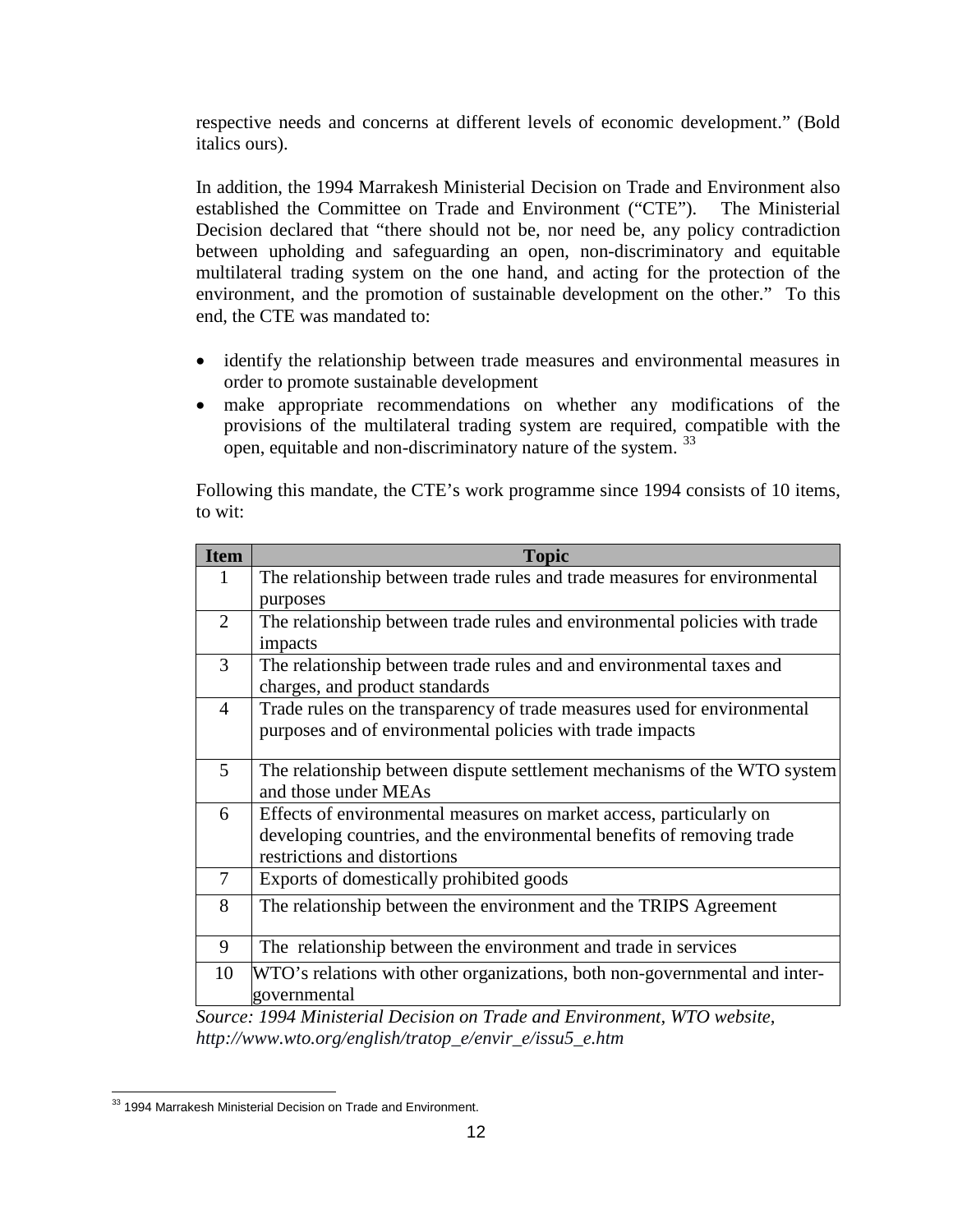In the current Doha Development Round of negotiations,  $34$  State Parties agreed to negotiate on the following matters on trade and environment, which include some of the items covered by the CTE work programme above:

| No.                 | <b>Topic</b>                                                                                                                                                                                                                                                     | <b>Status</b>                                                                                                                                                                                                                                                                                                                                                             |
|---------------------|------------------------------------------------------------------------------------------------------------------------------------------------------------------------------------------------------------------------------------------------------------------|---------------------------------------------------------------------------------------------------------------------------------------------------------------------------------------------------------------------------------------------------------------------------------------------------------------------------------------------------------------------------|
| 1<br>$\overline{2}$ | the relationship between WTO<br>multilateral<br>and<br>rules<br>environmental<br>agreements<br>(MEAs), applicable to<br>both<br>WTO members and signatories<br>to the applicable MEAs;<br>information exchange between<br>MEA Secretariats<br>and<br>the<br>WTO: | No agreement yet; still at the stage of<br>setting parameters for negotiations<br>1999 cooperation arrangement<br>$\bullet$<br>between WTO and UNEP Secretariats;<br>MEA information sessions in the CTE<br>technical cooperation activities with<br>$\bullet$<br>various MEA Secretariats<br>MEAs observership in the WTO<br>WTO observership in UNEP and<br><b>MEAs</b> |
| 3                   | reduction or elimination of tariff<br>non-tariff<br>barriers<br>and<br><sub>on</sub><br>goods<br>environmental<br>and<br>services;"                                                                                                                              | Under negotiation:<br>identifying goods (product coverage)<br>$\bullet$<br>determining treatment (modalities)<br>$\bullet$                                                                                                                                                                                                                                                |
| $\overline{4}$      | Clarify<br><b>WTO</b><br>improve<br>and<br>disciplines<br>fisheries<br>on<br>subsidies.                                                                                                                                                                          | proposals on disciplining fisheries<br>$\bullet$<br>subsidies to prevent overfishing<br>submitted by various delegations; still<br>lack of convergence                                                                                                                                                                                                                    |

*Sources: Doha Ministerial Declaration; WTO website*.

In addition the State Parties at the Doha Round also mandated the CTE to focus its work, and make recommendations, on the following matters:

- Effect of environmental measures on market access, particularly on developing countries, and where "the elimination or reduction of trade restrictions and distortions would benefit trade, the environment and development;"
- The relevant provisions of the TRIPS Agreement;
- "labeling requirements for environmental purposes. [35](#page-13-1)

# Article XX. General Exceptions

GATT 1994 also adopted Article XX (General Exceptions) of GATT 1947. In relation to environmental protection, the article provides:

<span id="page-13-1"></span><span id="page-13-0"></span><sup>&</sup>lt;sup>34</sup> WTO Ministerial 2001: Ministerial Declaration, adopted on 14 November 2001, WT/MIN(01)/DEC/1.

<sup>&</sup>lt;sup>35</sup> Doha Ministerial, Item 32.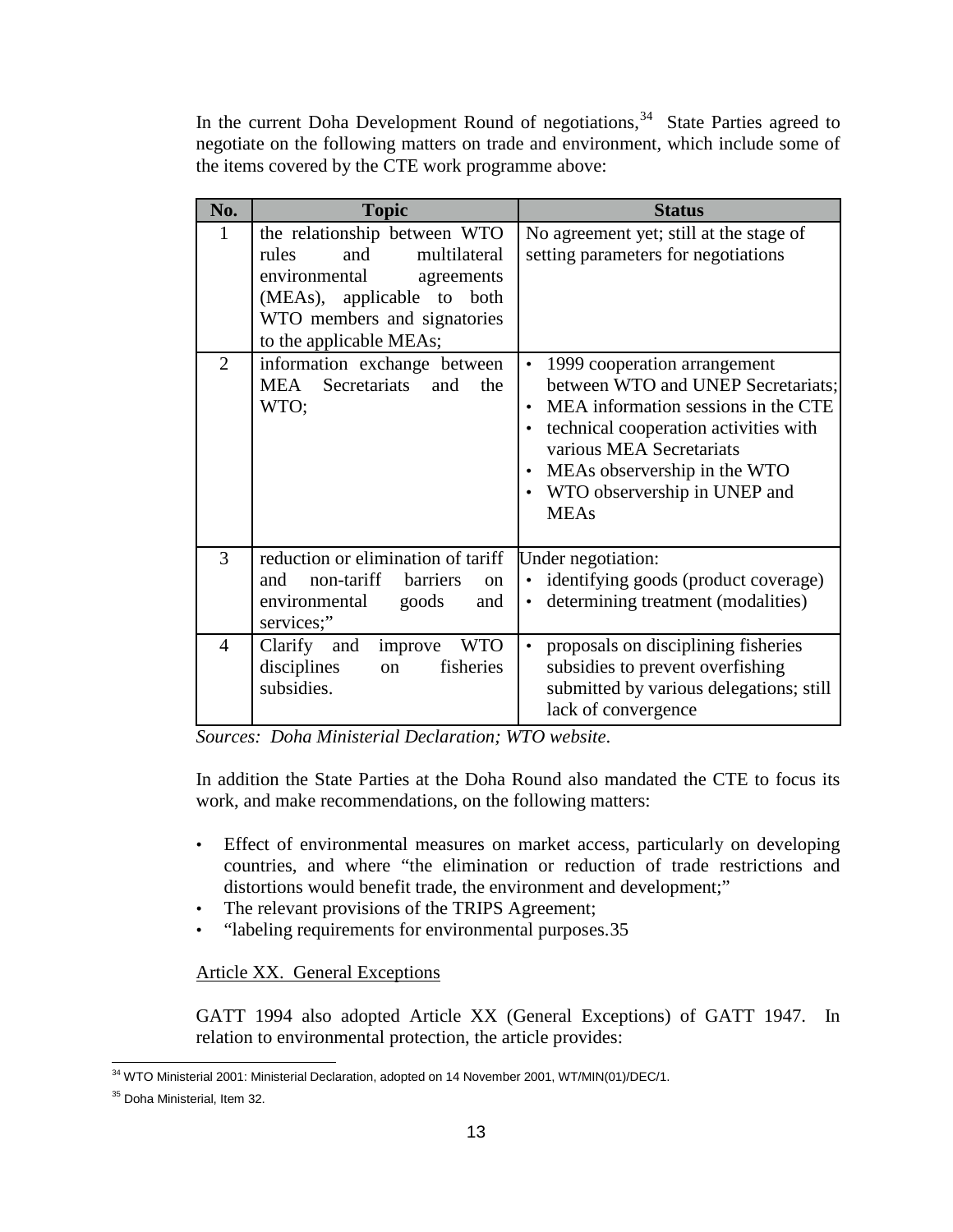"Subject to the requirement that such measures are not applied in a manner which would constitute a means of arbitrary or unjustifiable discrimination between countries where the same conditions prevail, or a disguised restriction on international trade, nothing in this Agreement shall be construed to prevent the adoption or enforcement by any contracting party of measures:

(b) necessary to protect human, animal or plant life or health;

. . .

. . . (g) relating to the conservation of exhaustible natural resources if such measures are made effective in conjunction with restrictions on domestic production or consumption;"

The US-Gasoline case, decided by the Appellate Body immediately after the effectivity of the WTO Agreement, laid down the process by which Article XX (the "General Exceptions Article") should be analyzed, taking into consideration the "purposes and objects of the General Agreement," the non-discrimination principles governing GATT 1994, and the exceptions embodied in the General Exceptions Article. In interpreting this provision, the Appellate Body followed a two-tiered analysis:

- Whether the environmental measure in question is **justified** under the relevant exceptions under Article XX, i. e., whether the measure is necessary to protect human, animal, or plant life or health, or it relates to the conservation of exhaustible natural resources;
- Whether the **application** of the measure would constitute: (i) arbitrary discrimination between countries where the same conditions prevail; (ii) unjustifiable discrimination between countries where the same conditions prevail, or (iii) a disguised restriction on international trade.<sup>[36](#page-14-0)</sup>

Thus, WTO-consistent environmental measures must fall under either  $(b)$  or  $(g)$  of the General Exceptions Article, and must be applied in such a manner that is not arbitrary or unjustifiable discrimination between countries with similar conditions, or a disguised restriction on international trade.

In US-Shrimp, the Appellate Body extended this interpretation further as it notes that the language of the Preamble of the new WTO Agreement:

"demonstrates a recognition by WTO negotiators that **optimal use of the world's resources** should be made in accordance with the **objective of sustainable development**. As this preambular language reflects the intentions of negotiators of the WTO Agreement, we believe it must add colour, texture and shading to our interpretation of the agreements annexed to the WTO Agreement, in this case, the GATT 1994. We have already observed that

<span id="page-14-0"></span> <sup>36</sup> *United States – Standards for Reformulated and Conventional Gasoline*, adopted 20 May 1996, WT/DS2/9, pp. 17 - 24.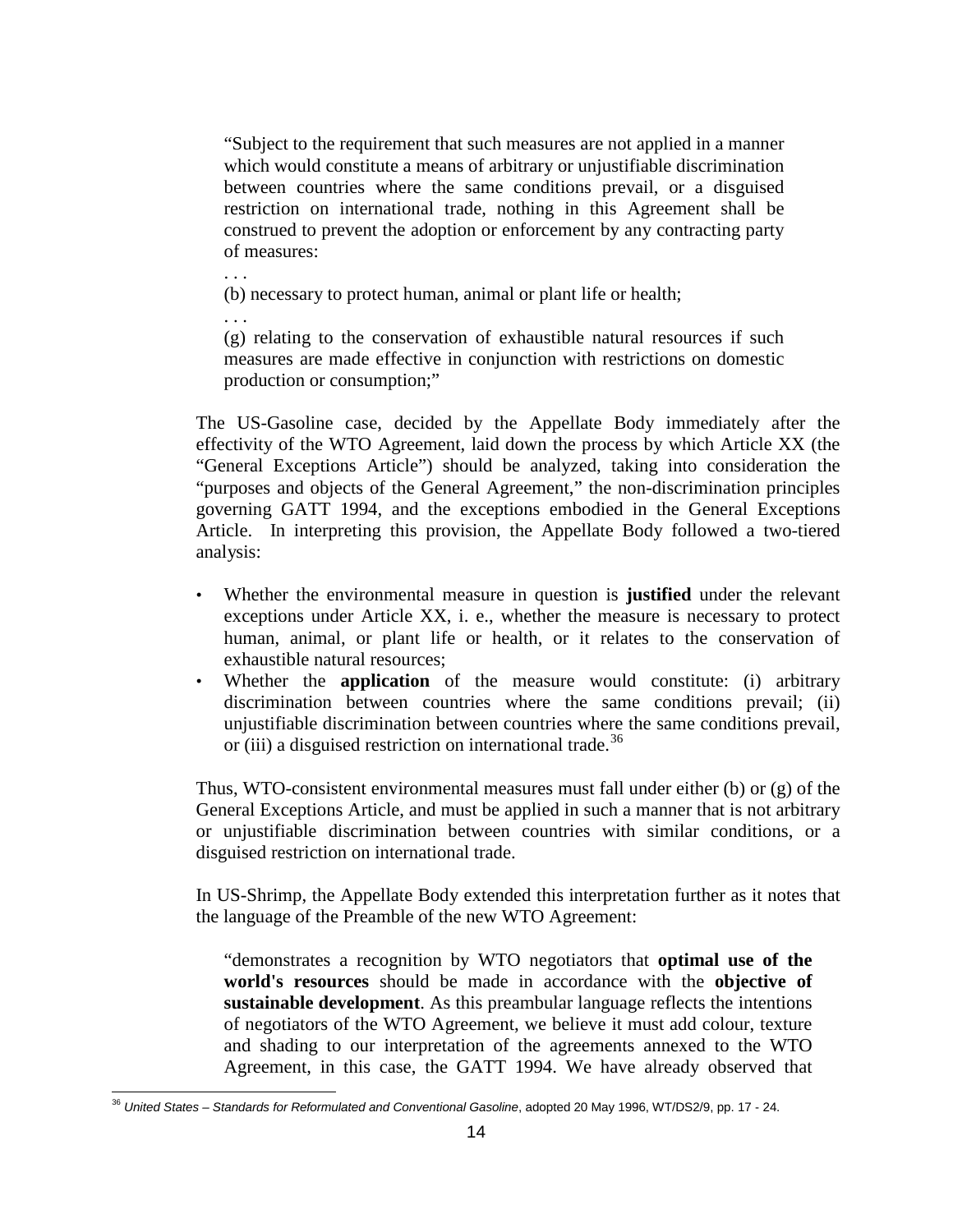# **Article XX(g) of the GATT 1994 is appropriately read with the perspective embodied in the above preamble.**" <sup>[37](#page-15-0)</sup> (Bold italics ours)

The Appellate Body also noted the creation of the CTE and its mandate, as discussed above. Reading the General Exceptions Article in the context of the WTO Preamble and the creation and mandate of the CTE, it ruled that authorities must strike a balance between the right of a Member State to invoke the exceptions under Article XX (the right to protect the environment), and its duty to respect the treaty rights of the other members (their rights to market access and against discrimination).<sup>[38](#page-15-0)</sup> In elucidating how to interpret and apply the provision, the Appellate Body states:

"The task of interpreting and applying the chapeau is, hence, essentially the delicate one of locating and marking out a line of equilibrium between the right of a Member to invoke an exception under Article XX and the rights of the other Members under varying substantive provisions (e.g., Article XI) of the GATT 1994, so that neither of the competing rights will cancel out the other and thereby distort and nullify or impair the balance of rights and obligations constructed by the Members themselves in that Agreement. The location of the line of equilibrium, as expressed in the chapeau, is not fixed and unchanging; the line moves as the kind and the shape of the measures at stake vary and as the facts making up specific cases differ."<sup>[39](#page-15-0)</sup>

### Environment-Related WTO Agreements

In line with the growing recognition of the mutually enforcing roles of trade and environment to development, several WTO Agreements allow environmental considerations as a justification for derogating treaty obligations.

The Agreement on Technical Barriers to Trade (the "TBT Agreement") recognizes every Member State's right to adopt measures necessary "for the protection of human, animal or plant life or health" and "of the environment."<sup>[40](#page-15-0)</sup> To this end, it allows the adoption of environmental TBT measures that pose barriers to trade but are justified under the following conditions:

- The measures are intended for the "protection of human health or safety, animal or plant life or health, or the environment;"<sup>[41](#page-15-0)</sup>
- In assessing the risks, government bodies must consider, among others, available scientific and technical information, related processing technology or intended end-users of products.<sup>[42](#page-15-0)</sup>
- Technical regulations adopted for this purpose are not intended or have the effect of creating unnecessary obstacles to international trade, i. e., these are trade-

<span id="page-15-0"></span><sup>&</sup>lt;sup>37</sup> United States – Import Prohibition of Certain Shrimp and Shrimp Products, adopted 12 October 1998, WT/DS58/AB/R, para. 153.<br><sup>38</sup> US-Shrimp, para. 156.<br><sup>39</sup> US-Shrimp, para. 159.<br><sup>40</sup> TBT Agreement, Preamble, para. 6.<br>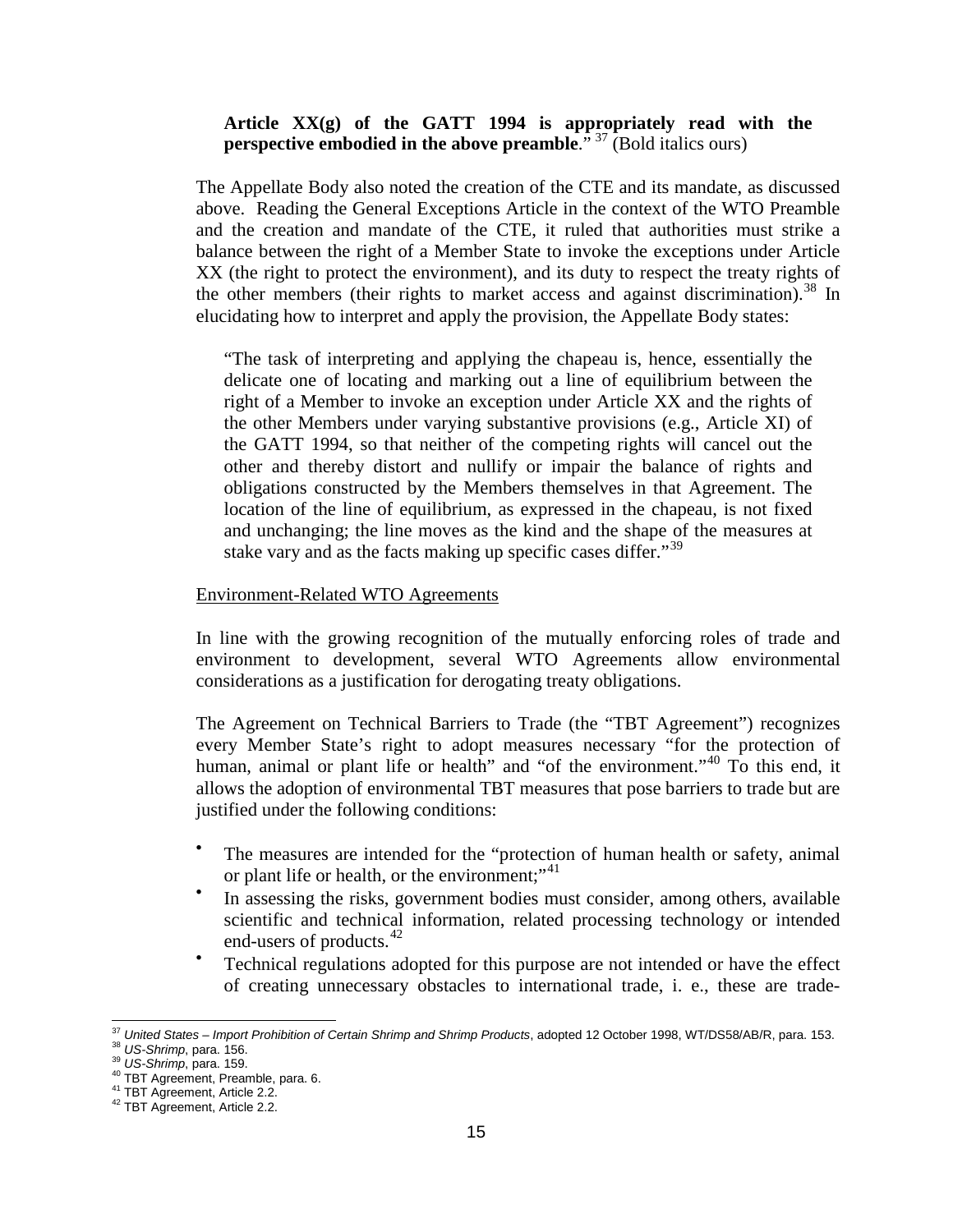restrictive only to the extent necessary to fulfill a legitimate environmental objective:<sup>43</sup>

- International standards should be used as a basis for the regulations, unless not applicable under the circumstances.<sup>[44](#page-16-0)</sup>
- Non-discriminatory treatment to like domestic and foreign products: <sup>[45](#page-16-0)</sup>

The Agreement on Sanitary and Phytosanitary Measures ("SPS Agreement") maintains the right of each Member State to adopt and implement measures to protect human, animal, or plant life or health.<sup>46</sup> To encourage consistency and predictability, it promotes the use of harmonized international sanitary and phytosanitary measures as far as possible, but permits the adoption of stricter standards as determined appropriate by the Member State.<sup>[47](#page-16-0)</sup>

The application of these measures is, however, limited by the proscription that it shall not "constitute a means of arbitrary or unjustifiable discrimination between Members where the same conditions prevail or a disguised restriction on international trade.<sup>[48](#page-16-0)</sup>

A Member State may apply SPS measures under the following conditions:

- the measure is necessary for the protection of human, animal or plant life or health: $49$
- it is applied only to the extent necessary to protect human, animal or plant life or health: $50$
- the measures do not arbitrarily or unjustifiably discriminate between Members under the same conditions or applied in a manner that constitutes a disguised restriction on international trade;<sup>5</sup>
- the measures must have undergone the appropriate risk assessment and based on sufficient scientific evidence, unless otherwise justified under the precautionary principle (the Appellate Body in EC-Hormones notes some aspects of the relationship between the precautionary principle and the SPS Agreement, as reflected in Art. 5.7, sixth par. of the Preamble and Art. 3.3, (par. 124), but

<span id="page-16-0"></span><sup>&</sup>lt;sup>43</sup> TBT Agreement, Article 2.2.<br><sup>44</sup> TBT Agreement, Article 2.4.<br><sup>45</sup> TBT Agreement, Article 2.1: "*Members shall ensure that in respect of technical regulations, products imported from the territory of* any Member shall be accorded treatment no less favourable than that accorded to like products of national origin and to like products originating in any other country."<br><sup>46</sup> SDS Agreement Directive Direction of the *state* 

*SPS Agreement, Preamble, para. 1; See also SPS Agreement, Annex A. Definitions.* 

<sup>1.</sup> Sanitary or phytosanitary measures - Any measure applied:

<sup>(</sup>a) to protect animal or plant life or health within the territory of the Member from risks arising from the entry, establishment or spread of pests, diseases, disease-carrying organisms or disease-causing organisms;

<sup>(</sup>b) to protect human or animal life or health within the territory of the Member from risks arising from additives, contaminants, toxins or disease-causing organisms in foods, beverages or feedstuffs;

<sup>(</sup>c) to protect human life or health within the territory of the Member from risks arising from diseases carried by animals, plants or products thereof, or from the entry, establishment or spread of pests; or

<sup>(</sup>d) to prevent or limit other damage within the territory of the Member from the entry, establishment or spread of pests.<br><sup>47</sup> SPS Agreement, Preamble, paras. 4, 5 and 6.<br><sup>48</sup> SPS Agreement, Preamble, para.1.<br><sup>49</sup> SPS Agr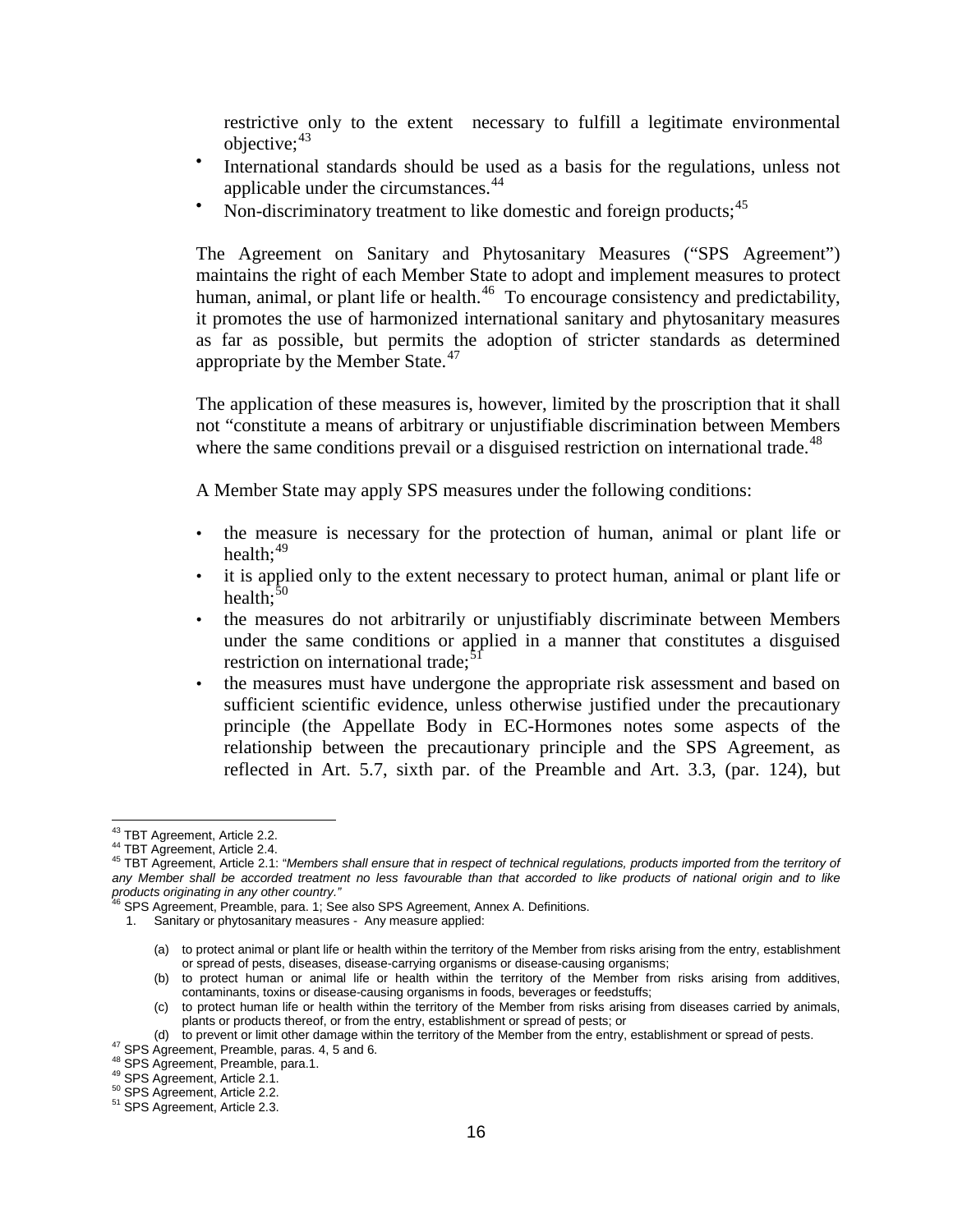deemed it prudent and unnecessary to take a position on whether the principle can be used to interpret the relevant provisions of the SPS Agreement.);  $<sup>5</sup>$ </sup>

- If the measures are based on international standards, guidelines or recommendations, these are deemed compliant with SPS Agreement;<sup>[53](#page-17-0)</sup>
- More stringent measures than international standard, etc. may be adopted if: (a) supported by scientific evidence; and (b) based on risk assessment in accordance with Art.  $5^{54}$  $5^{54}$  $5^{54}$

The Agreement on Agriculture ("AoA"), while requiring reductions of domestic support in agricultural trade allows the adoption of "Green Box" domestic support measures, among others, as exception. Such measures must be part of "a clearlydefined government environmental or conservation programme and be dependent on the fulfillment of specific conditions under the government programme, including conditions related to production methods or inputs."<sup>[55](#page-17-0)</sup> These must "be limited to the extra costs or loss of income involved in complying with the government programme."[56](#page-17-0)

The Agreement on Trade-Related Aspects of Intellectual Property Rights ("TRIPs Agreement") also allows the exclusion from patentability inventions that are necessary to protect human, animal or plant life or health or to avoid serious prejudice to the environment.  $57$ 

The General Agreement on Trade in Services also contains a provision similar to Article XX (b) of GATT 1994, where measures that are "necessary to protect human, animal or plant life or health" may be adopted by Member States provided that these do not "constitute a means of arbitrary or unjustifiable discrimination between countries where like conditions prevail, or a disguised restriction on trade in services."<sup>[58](#page-17-0)</sup>

# **C. Trade-Related Aspects of Multilateral Environmental Agreements**

In the meantime, multilateral environmental agreements (MEAs) have also incorporated trade elements to enforce their mandate. The major MEAs with substantial trade components include two of the Rio agreements, the UN Convention on Biological Diversity ("UNCBD") and its Cartagena Protocol, the UN Framework Convention on Climate Change ("UNFCCC") and its Kyoto Protocol; conventions dealing with animal and plant species, particularly, the Convention on International Trade of Endangered Species ("CITES"), the International Plant Protection Convention ("IPPC"), the International Tropical Timber Agreement; conventions dealing with the trade of hazardous wastes and toxic materials, i. e., the Rotterdam Convention on the Prior

<span id="page-17-0"></span> <sup>52</sup> EC - Measures Concerning Meat and Meat Products (US and Canada), adopted on 26 January and 28 July 1996, DS26 and DS 48, respectively.<br><sup>53</sup> SPS Agreement, Articles 3.1 and 3.2.

 $54$  SPS Agreement, Article 3.3.<br>  $55$  AoA, Annex 2.12 (a).<br>  $57$  TRIPs Agreement, Article 27.<br>  $58$  GATS, Article XIV (a).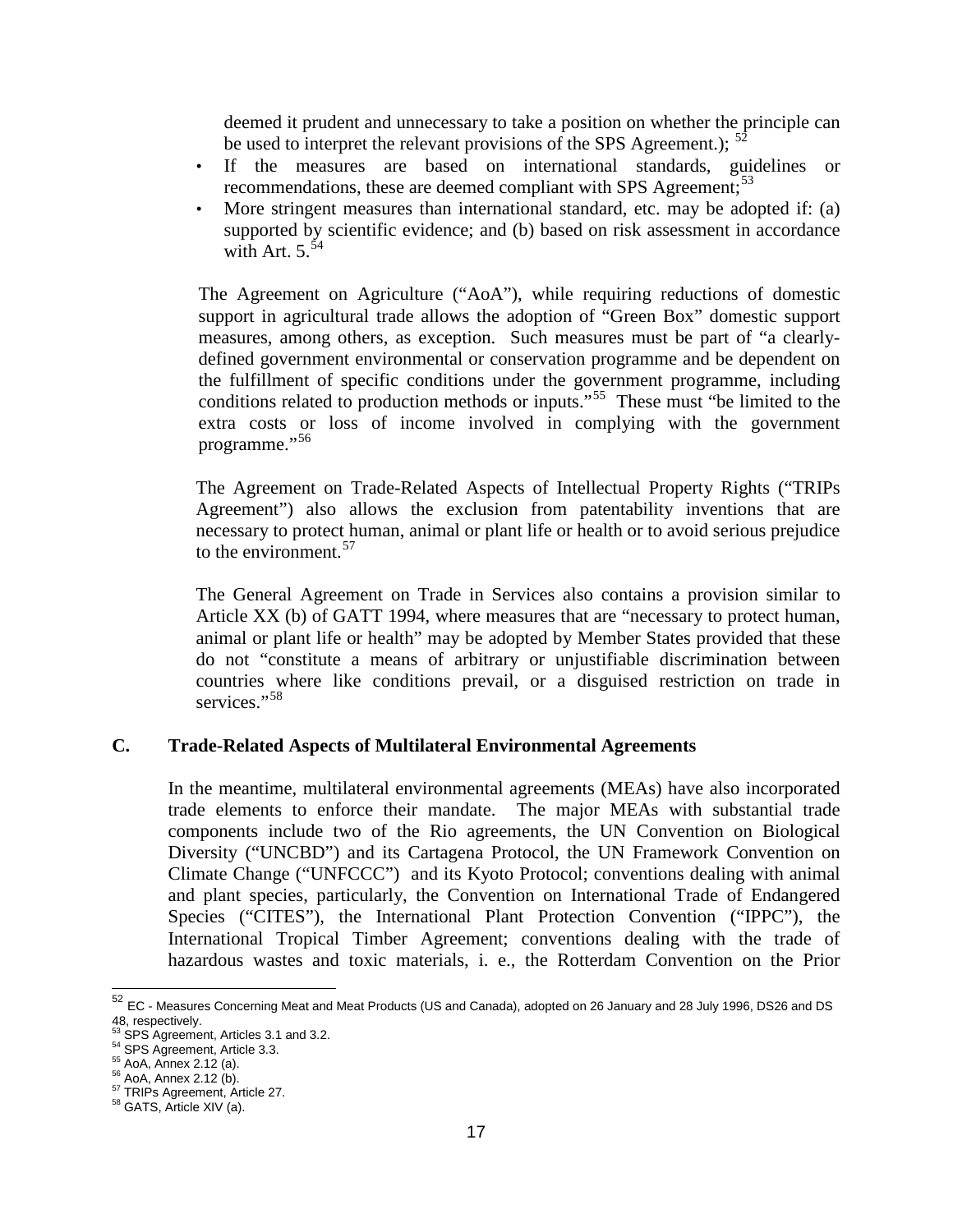Informed Consent Procedure for Certain Hazardous Chemicals and Pesticides in International Trade (the "Rotterdam Convention"), the Stockholm Convention on Persistent Organic Pollutants (POPS) (the "Stockholm Convention"), and the Basel Convention on the Control of Transboundary Movements of Hazardous Waste and their Disposal (the "Basel Convention"); and the Montreal Protocol on Substances that Deplete the Ozone Layer.

a. UN Convention on Biological Diversity

Ratified by the Philippines on 8 October 1993 Ratified by the European Union on 21 December 1993

i. General Description and Objectives

The UN Convention on Biological Diversity ("UNCBD") was designed to ensure the sustainability of the variability among living organisms through the identification and monitoring of biological diversity, and to maintain or create environmentally protected areas. The UNCBD is the first international treaty to address conservation of all biological diversity.<sup>[59](#page-18-0)</sup> For the purpose of the UNCBD, "biological diversity" has been defined as the variability among living organisms from all sources and the ecological complexes of which the organisms are part; this includes diversity within species, and between species and ecosystems.<sup>[60](#page-18-0)</sup> The UNCBD entered into force on 29 December 1993, and there are currently 193 parties to the Convention.

The objectives of the UNCBD are the conservation and "sustainable use"<sup>[61](#page-18-0)</sup> of biological diversity and its components, and the fair and equitable sharing of the benefits arising out of the utilization of genetic resources.<sup>[62](#page-18-0)</sup> The UNCBD seeks to accomplish these objectives while at the same time recognizing the sovereign right of states to exploit their own resources pursuant to their own environmental policies, and without diminishing a state's own responsibility to ensure that activities within their jurisdiction or control do not cause damage to the environment of other states or areas beyond the limits of national jurisdiction.<sup>[63](#page-18-0)</sup>

ii. Obligations of Parties

National policies, plans & programs

<span id="page-18-0"></span><sup>&</sup>lt;sup>59</sup> G. Kristin Rosendal (1995), 'The Convention on Biological Diversity: A Viable Instrument for Conservation and Sustainable Use', in Helge Ole Bergesen, Georg Parmann, and Øystein B. Thommessen (eds.), Green Globe Yearbook of International Co -operation on Environment and Development 1995 (Oxford: Oxford University Press), p. 69.

<sup>&</sup>lt;sup>61</sup> The UNCBD defines "sustainable use" as "the use of components of biological diversity in a way and at a rate that does not lead to the long-term decline of biological diversity, thereby maintaining its potential to meet the needs and aspirations of present and future generations." Article 2, UNCBD.<br>
<sup>62</sup> Article 1, UNCBD.

<sup>63</sup> Article 3, UNCBD. .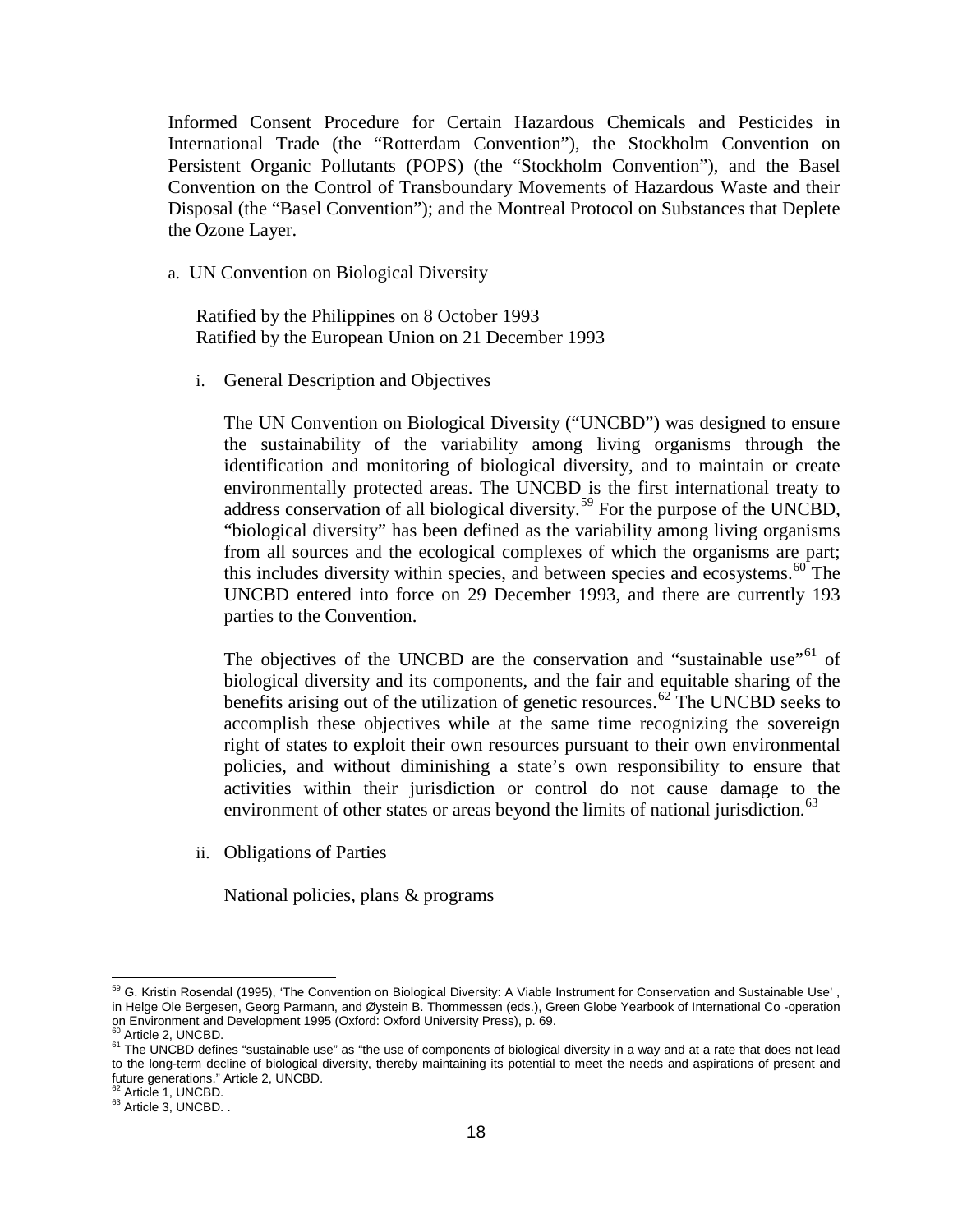Parties are required to develop national strategies or programs for the conservation and sustainable use of biological diversity, and to consider conservation and sustainable use when enacting domestic laws and policies.<sup>[64](#page-19-0)</sup> Parties must adopt measures that avoid or minimize adverse impacts on biological diversity arising from the use of biological resources.<sup>[65](#page-19-0)</sup>

#### Regulation of own areas

Parties are required to regulate within their geographic areas or in-situ, biological resources important for the conservation of biological diversity, to ensure their conservation and sustainable use.<sup>[66](#page-19-0)</sup> Each party is required to rehabilitate and restore degraded ecosystems and promote the recovery of threatened species.<sup>[67](#page-19-0)</sup> Parties are to prevent the introduction or cause the control or eradication of alien species which threaten ecosystems, habitats or species.<sup>[68](#page-19-0)</sup>

Each Party should establish a system of protected areas where special measures need to be taken to conserve biological diversity.<sup>[69](#page-19-0)</sup> For these protected areas, Parties are expected to develop their own guidelines for the selection, establishment and management of those areas. $\frac{70}{2}$  $\frac{70}{2}$  $\frac{70}{2}$ 

## Public information

Parties are to promote and encourage the wider public understanding of the importance of measures required for the conservation of biological diversity.<sup>[71](#page-19-0)</sup> Parties are also to facilitate the exchange of information derived from all publicly available sources relevant to the conservation and sustainable use of biological diversity. Such exchange of information includes the exchange of results of technical, scientific and socio-economic research.<sup>[72](#page-19-0)</sup>

### Access to genetic resources

The UNCBD establishes Party obligations relating to access to genetic resources while at the same time recognizing the sovereign rights of national governments to determine access to genetic resources. "Genetic resources" are defined as any material of plant, animal, microbial or other origin containing functional units of heredity that are of actual or potential value.<sup>[73](#page-19-0)</sup> The Parties shall create conditions to facilitate access to genetic resources for environmentally sound uses by other Contracting Parties and not to impose restrictions that run counter to the

- 
- 
- 

<span id="page-19-0"></span> $^{64}$  Article 6(a), UNCBD.<br>  $^{65}$  Article 10(b), UNCBD.<br>  $^{66}$  Article 8(c), UNCBD.<br>  $^{67}$  Article 8(f), UNCBD.<br>  $^{68}$  Article 8(f), UNCBD.<br>  $^{68}$  Article 8(a), UNCBD.<br>  $^{70}$  Article 8(b), UNCBD.<br>  $^{71}$  Article 13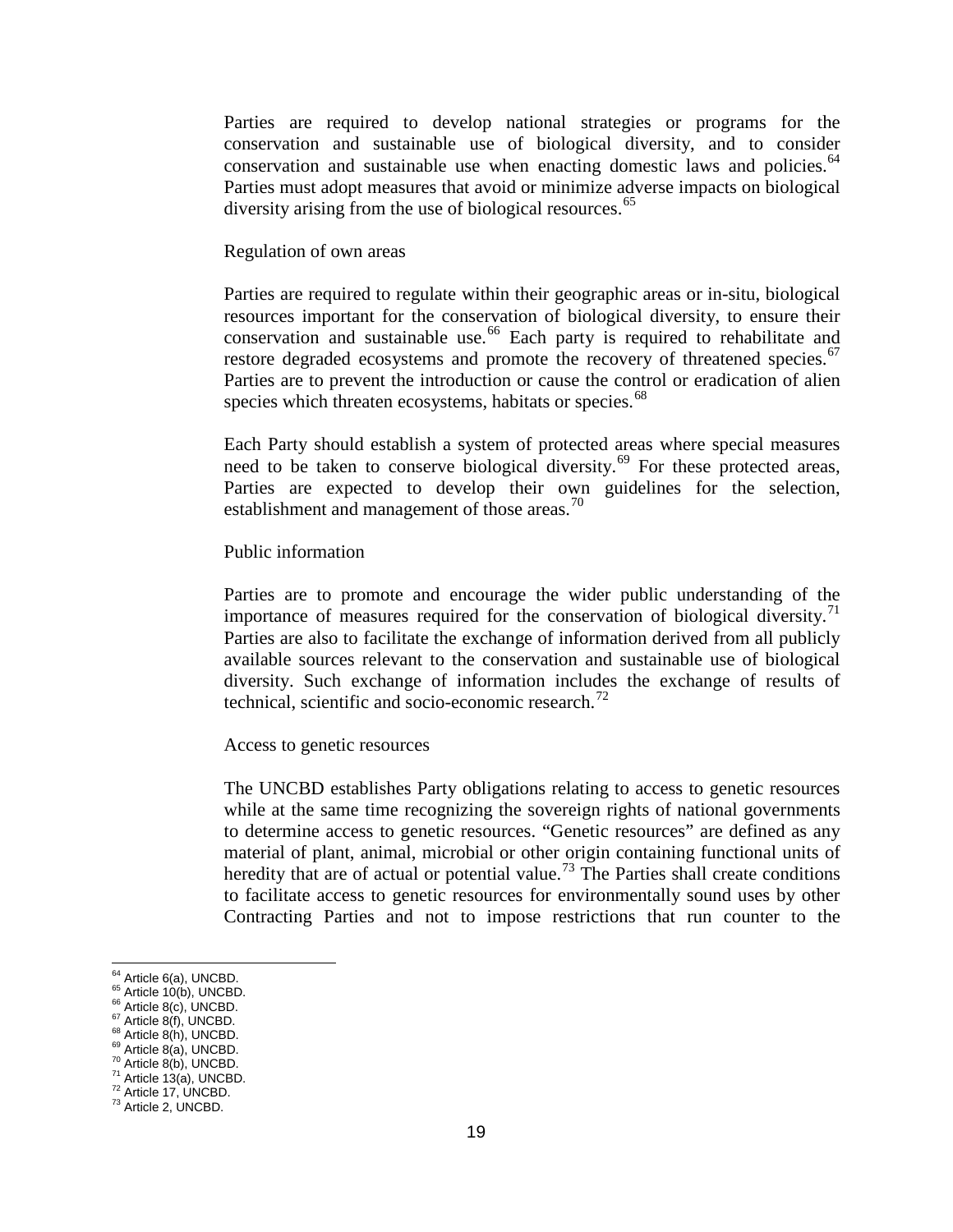objectives of the UNCBD.<sup>[74](#page-20-0)</sup> Access to genetic resources is subject to the prior informed consent of the Party providing access to such resources, unless otherwise waived by such Party.<sup>[75](#page-20-0)</sup>

Assistance to developing countries

Developed country Parties, in particular, are required to provide financial resources to enable developing country Parties to meet the full incremental costs of fulfilling their obligations under the UNCBD.<sup>[76](#page-20-0)</sup> Article 20(4) of the Convention acknowledges that the extent to which developing country Parties will effectively implement their commitments under the UNCBD depends on the effective implementation by developed country Parties of their commitments related to the provision of financial resources and the transfer of technologies.<sup>[77](#page-20-0)</sup>

All parties shall establish and maintain programs for scientific and technical education and training in measures for the identification, conservation and sustainable use of biological diversity, taking into account the special needs of developing countries.<sup>[78](#page-20-0)</sup> Research activities that contribute to conservation and sustainable use of biological diversity are to be especially promoted and encouraged in developing countries.<sup>[79](#page-20-0)</sup> The exchange of information to be facilitated among the Parties is also to take into account the special needs of developing countries.<sup>[80](#page-20-0)</sup>

Indigenous knowledge and practices

The UNCBD requires Parties, subject to their own national legislation, to respect, preserve, and maintain knowledge and practices of indigenous and local communities embodying traditional lifestyles relevant for the conservation and sustainable use of biological diversity.  $81$  Parties are to encourage the equitable sharing of the benefits arising from the utilization of such knowledge and practices of indigenous peoples and local communities. $82$ 

iii. Trade-Related Aspects

Technology transfer

The UNCBD establishes that access to and transfer of technology, including biotechnology, among the Parties, is essential for the attainment of the objectives of the CBD.[83](#page-20-0) Each of the Parties are to provide access to each other to

- 
- <span id="page-20-0"></span><sup>74</sup> Article 15(2), UNCBD.<br>
<sup>75</sup> Article 15(5), UNCBD.<br>
<sup>76</sup> Article 20(2), UNCBD.<br>
<sup>77</sup> Article 20(4), UNCBD.<br>
<sup>77</sup> Article 20(4), UNCBD.<br>
<sup>79</sup> Article 17(1), UNCBD.<br>
<sup>80</sup> Article 17(1), UNCBD.<br>
<sup>81</sup> Article 8(j), UNCBD.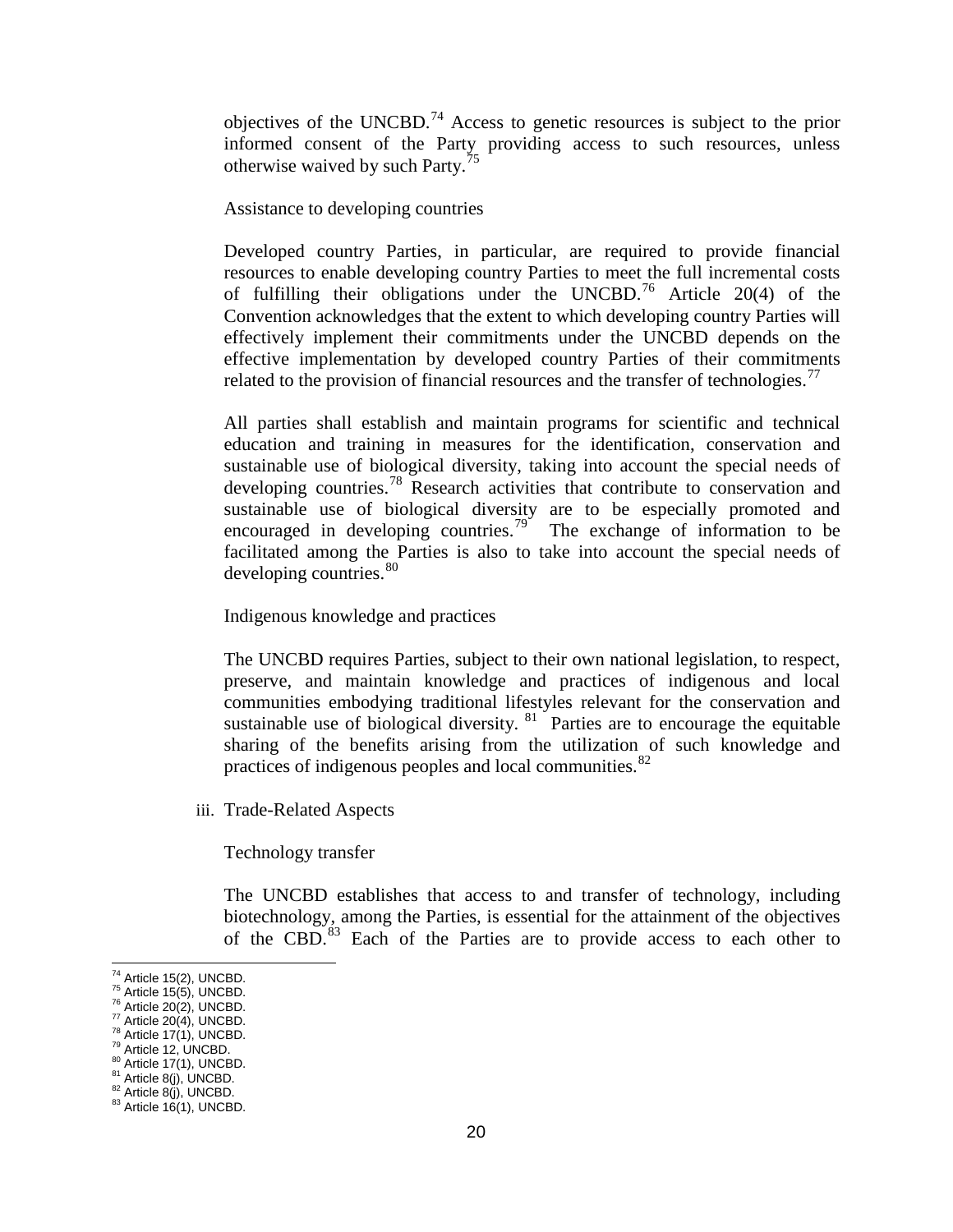technologies that help in the conservation or sustainable use of biological diversity, or technologies that make use of genetic resources without causing significant damage to the environment. Each Party is likewise to facilitate the transfer of such technologies to other Parties.<sup>[84](#page-21-0)</sup>

Cartagena Protocol to Biosafety to the Convention on Biological Diversity

Ratified by the Philippines on 3 January 2007 Ratified by the European Union on 11 September 2003

i.General Description and Objectives

The Cartagena Protocol to Biosafety ("Cartagena Protocol") was adopted by the Parties to the UNCBD to provide for an international regulatory framework to reconcile the respective needs of trade and environmental protection with respect to the biotechnology industry.<sup>[85](#page-21-0)</sup> The UNCBD required the execution of a subsequent protocol setting out appropriate procedures in relation to the safe transfer, handling and use of any living modified organism resulting from biotechnology that may have adverse effects on the conservation and sustainable use of biological diversity, taking into account risks to human health.<sup>[86](#page-21-0)</sup>

The Protocol provides for an advance informed agreement procedure applicable to the transboundary movement<sup>[87](#page-21-0)</sup> of any living modified organism<sup>[88](#page-21-0)</sup> resulting from modern biotechnology that may have adverse effects on the conservation and sustainable use of biological diversity. $89$ 

The Protocol came into force on 11 September 2003 and currently has 163 Parties.

ii.Obligations of Parties

Scope

The Protocol applies to the transboundary movement, transit, handling and use of all living modified organisms that may have adverse effects on the conservation and sustainable use of biological diversity, taking into account risks to human health.<sup>90</sup> The Protocol however does not apply to those living modified The Protocol however does not apply to those living modified organisms which are also pharmaceuticals for humans, on the premise that those

<span id="page-21-0"></span><sup>&</sup>lt;sup>84</sup> Article 16(1), UNCBD.<br><sup>85</sup> Secretariat of the Convention on Biological Diversity (2000). Cartagena Protocol on Biosafety to the Convention on Biological Diversity: text and annexes. Montreal: Secretariat of the Convention on Biological Diversity, p. 1.<br><sup>86</sup> Article 19(3), UNCBD.

<sup>87 &</sup>quot;Transboundary movements" under Article 3(k) of the Cartagena Protocol are defined as the movement of a living modified organism from one Party to another Party.

<sup>88</sup> A "living modified organism" is defined in the Article 3(g) of the Cartagena Protocol as any living organism (a biological entity capable of transferring or replicating genetic material) that possesses a novel combination of genetic material obtained through the  $use of modern biotechnology."$ <br> $89 \text{ A} + 4 \text{ A}$ 

<sup>89</sup> Article 1, Cartagena Protocol.<br><sup>90</sup> Article 4, Cartagena Protocol.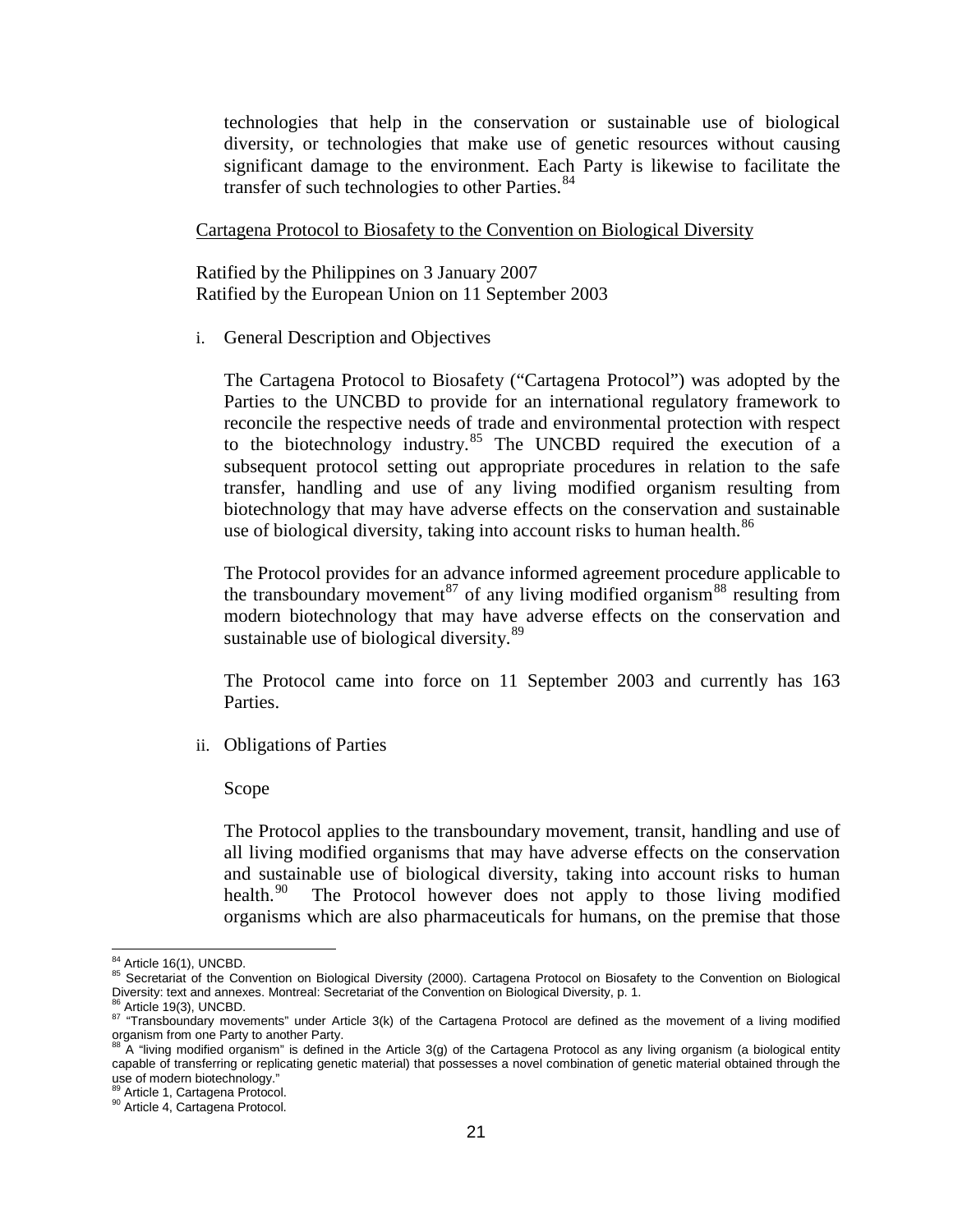pharmaceuticals are addressed by other relevant international agreements and organizations.<sup>[91](#page-22-0)</sup> Under the Protocol, the Parties are to ensure that the development, handling, transport, use, transfer and release of any living modified organisms are undertaken in a manner that prevents or reduces the risks to biological diversity.  $92$ 

## Biosafety Clearing-House

The Protocol establishes a Biosafety Clearing-House, which facilitates the exchange of scientific, technical, environmental and legal information on living modified organisms, and assists the Parties in implementing the Protocol.<sup>[93](#page-22-0)</sup> The Biosafety Clearing-House serves as a means by which access is made available by the Parties to information that is relevant to the implementation of the Protocol.<sup>[94](#page-22-0)</sup>

## Advance informed agreement procedure

The Protocol establishes an advance informed agreement procedure to be complied with in the event of the first intentional transboundary movement of living modified organisms for intentional introduction into the environment of the Party of Import. The salient features of this procedure are:

- 1. A written notice is to be given to the competent national authority of the Party of Import of the impending intentional introduction of the organism into the environment of the Party of Import. The notice is to come from either (1) the Party from where the living modified organism is to be exported ("**Party of Export**") or (2) the private entity exporting the organism.<sup>[95](#page-22-0)</sup>
- <sup>2.</sup> In order to determine whether the importation should be permitted, the Party of Import shall conduct risk assessments, taking into account recognized risk assessment techniques, and in accordance with Annex III of the Protocol.<sup>[96](#page-22-0)</sup>
- 3. The Party of Import should inform the notifier in writing whether the intended transboundary movement may proceed or not.<sup>[97](#page-22-0)</sup>

The failure of the Party of Import to respond to the notice within the prescribed period shall not imply its consent to the intended transboundary movement.<sup>[98](#page-22-0)</sup>

The Protocol allows the Party of Import, at any time, to review and change a decision regarding an intentional transboundary movement in light of new

<span id="page-22-0"></span><sup>&</sup>lt;sup>91</sup> Article 5, Cartagena Protocol.<br><sup>92</sup> Article 2(2), Cartagena Protocol.<br><sup>93</sup> Article 20(1), Cartagena Protocol.<br><sup>94</sup> Article 20(2), Cartagena Protocol.<br><sup>95</sup> Article 8(1), Cartagena Protocol.<br><sup>96</sup> Article 15(1), Cartage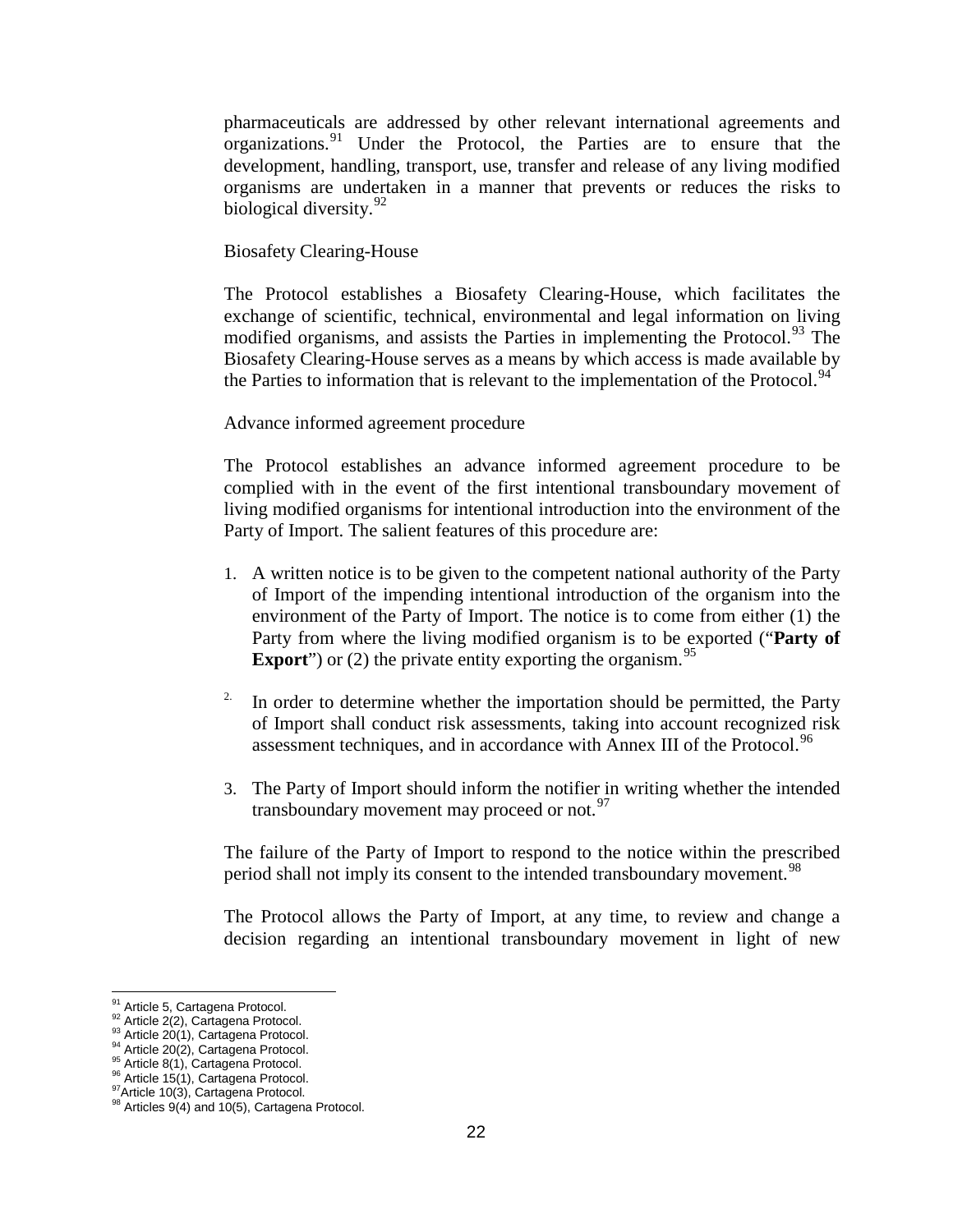scientific information.<sup>99</sup> For its part, a Party of Export may request the importing Party to review a decision the latter had made where the Party of Export considers that there has been a change in circumstances that may influence the outcome of the original risk assessment on which the decision was based, or when additional relevant scientific or technical information is available.<sup>[100](#page-23-0)</sup>

The advance informed agreement procedure does not apply to living modified organisms that have been identified in a decision<sup>[101](#page-23-0)</sup> by the Parties as being not likely to have adverse effects on the conservation and sustainable use of biological diversity.<sup>[102](#page-23-0)</sup> The advance informed agreement procedure also does not apply to living modified organisms in transit<sup>[103](#page-23-0)</sup> or those destined for "contained" use"<sup>[104](#page-23-0)</sup> within the Party of Import.  $^{105}$  $^{105}$  $^{105}$ 

Living modified organisms for direct use as food or feed, or for processing

The Cartagena Protocol imposes a different advance informed agreement procedure in cases where the living modified organism subject of the transboundary movement is one intended for direct use as food or feed, or for processing. Before any Party can import for the first time one such type of living modified organism for its domestic use as food or feed, or for processing, it must first notify the Parties through the Biosafety Clearing-House of its final decision on its domestic use of such organism.<sup>[106](#page-23-0)</sup>

Safe packaging and transportation

The Parties are required to ensure that living modified organisms subject to intentional transboundary movement within the scope of the Protocol are handled, packaged, and transported under safe conditions, taking into consideration relevant international rules and standards.<sup>[107](#page-23-0)</sup> Parties are to ensure that when transported, the living modified organism is accompanied by documentation identifying the nature and use of the organism, as well as the relevant contact information of the consignee. $108$ 

Transboundary movements involving non-Parties

<span id="page-23-0"></span><sup>&</sup>lt;sup>99</sup> Article 12(1), Cartagena Protocol.<br><sup>100</sup> Article 12(2), Cartagena Protocol.<br><sup>101</sup> The decision having been adopted by the Conference of the Parties serving as the meeting of the Parties to the Cartagena Protocol pursuant to Article 29 of the Protocol.<br><sup>102</sup> Article 7(4), Cartagena Protocol.

<sup>103</sup> Article 6(1), Cartagena Protocol.<br><sup>103</sup> Article 6(1), Cartagena Protocol.<br><sup>104</sup> "Contained use" as defined in Article 2 of the Protocol means "any operation, undertaken within a facility, installation or other physical structure, which involves living modified organisms that are controlled by specific measures that effectively limit their contact with, and their impact on, the external environment;"<br><sup>105</sup> Article 6(2). Cartagena Protocol.

<sup>106</sup> Articles  $7(3)$  and 11(1), Cartagena Protocol.<br><sup>107</sup> Article 18(1), Cartagena Protocol.<br><sup>108</sup> Article 18(2), Cartagena Protocol.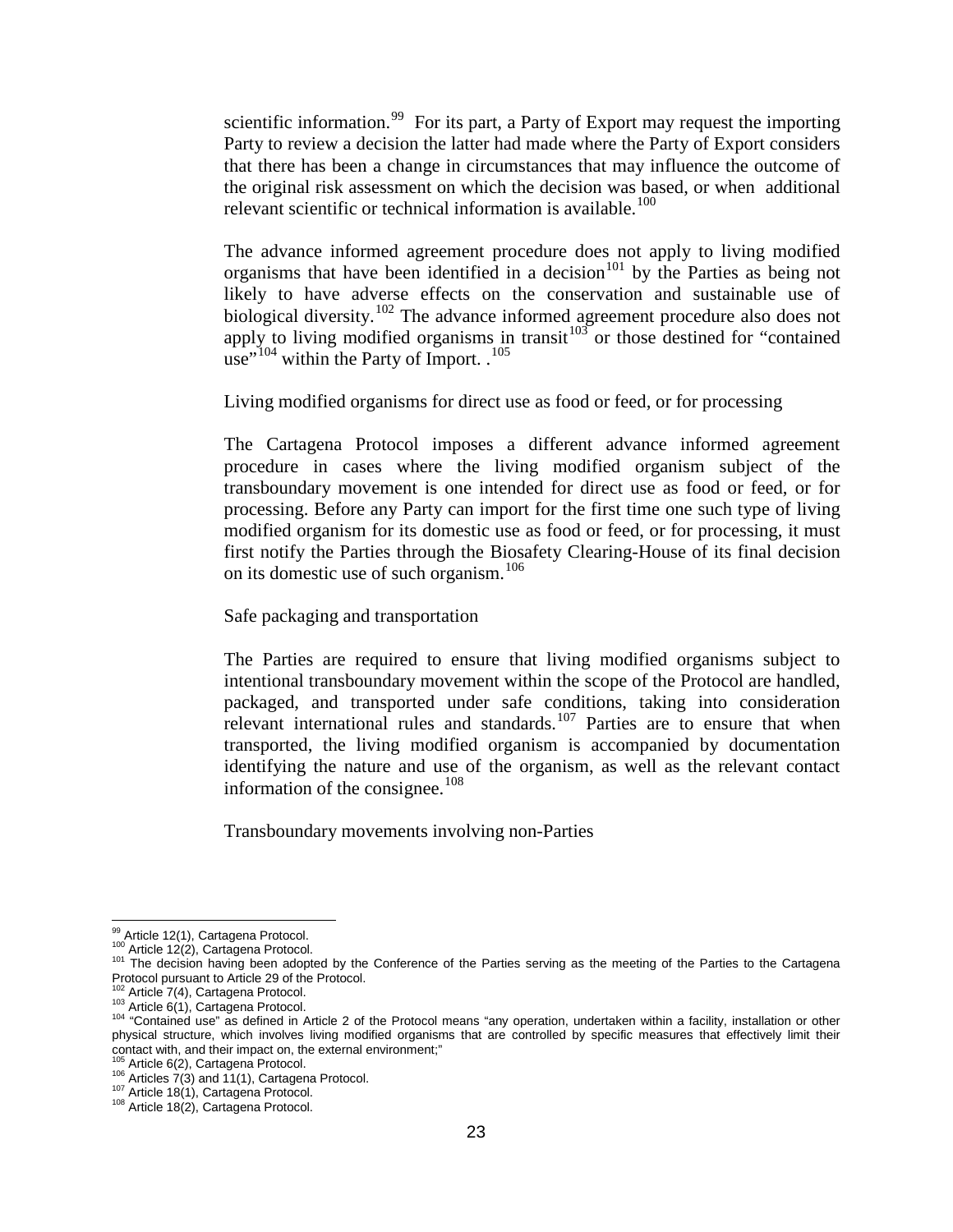Transboundary movements of living modified organisms between Parties and non-Parties are required to be consistent with the objective of the Protocol.<sup>[109](#page-24-0)</sup>

Illegal or unintentional transboundary movements

Transboundary movements carried out in contravention of a Party's domestic measures to implement the Protocol are deemed as illegal transboundary movements. In the event of illegal transboundary movements, the affected Party may request the Party of origin to dispose, at its own expense, the living modified organism in question by repatriation or destruction.<sup>110</sup>

In the event of an occurrence that leads or may lead to an unintentional transboundary movement of a living modified organism that is likely to have significant adverse effects on the conservation and sustainable use of biological diversity, the Party under whose jurisdiction the occurrence happened is to take appropriate measures to notify affected or potentially affected States and the Biosafety Clearing-House as soon as the Party learns of the situation. Such Party is also to immediately consult affected or potentially affected States to enable them to determine appropriate responses and initiate the necessary actions, including emergency measures.<sup>[111](#page-24-0)</sup>

Lateral agreements on transboundary movements of living modified organisms

The Protocol authorizes Parties to enter into bilateral, regional and multilateral agreements and arrangements on intentional transboundary movements of living modified organisms, consistent with the objective of the Protocol, provided that such agreements and arrangements do not result in a lower level of protection than that established by the Protocol.<sup>[112](#page-24-0)</sup> The Protocol will not affect those intentional transboundary movements that take place pursuant to these agreements and arrangements as between the parties to such agreements and arrangements.<sup>[113](#page-24-0)</sup>

The Preamble of the Protocol likewise qualifies that the Protocol should not be implied as a change in the rights and obligations of a Party under any existing international agreements, though such declaration is not intended to subordinate the Protocol to other international agreements.<sup>[114](#page-24-0)</sup> In reaching a decision on import under the Protocol or under domestic measures implementing the Protocol, Parties may take into account socio-economic considerations arising from the impact of living modified organisms on the conservation and sustainable use of biological diversity, especially with regard to the value of biological diversity to indigenous and local communities, but any resulting action must be consistent with the Party's international obligations.<sup>[115](#page-24-0)</sup>

<span id="page-24-0"></span><sup>&</sup>lt;sup>109</sup> Article 24, Cartagena Protocol.<br><sup>110</sup> Article 25(2), Cartagena Protocol.<br><sup>111</sup> Article 17(4), Cartagena Protocol.<br><sup>112</sup> Article 14(1), Cartagena Protocol.<br><sup>113</sup> Article 14(3), Cartagena Protocol.<br><sup>114</sup> Paragraphs 11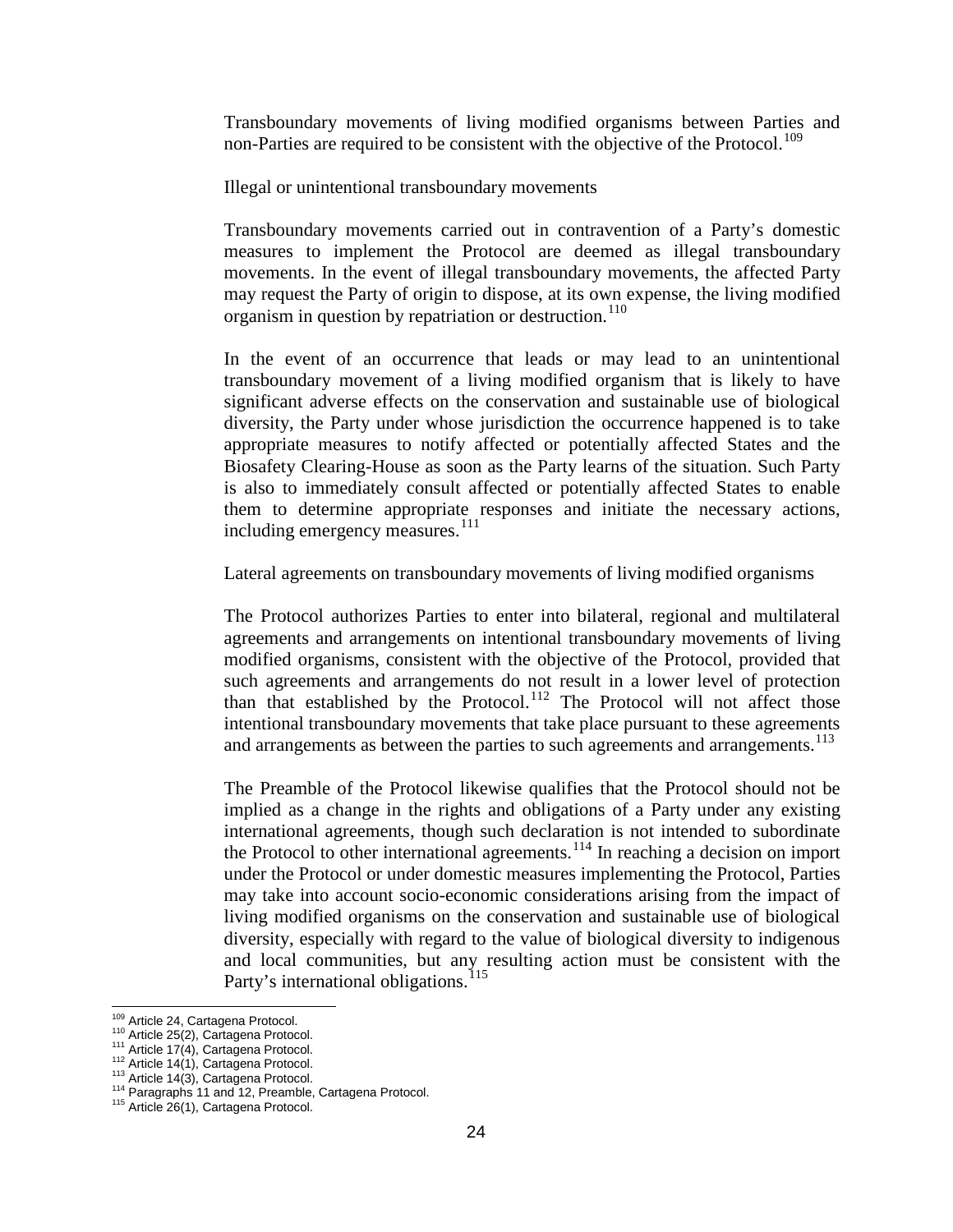b. United Nations Framework Convention on Climate Change (including the Kyoto Protocol)

UNFCCC ratified by the Philippines on 2 August 1994 UNFCCC ratified by the European Union on 21 December 1993

Kyoto Protocol ratified by the Philippines on 20 November 2003 Kyoto Protocol ratified by the European Union on 31 May 2002

i. General Description and Objectives

The United Nations Framework Convention on Climate Change ("UNFCCC") was adopted following the UN Conference on Environment and Development in Rio de Janeiro in 1992. The UNFCC addresses the issue of climate change, and seeks to undertake precautionary measures to anticipate, prevent or minimize the causes of climate change and mitigate its adverse effects. The UNFCCC recognizes that human activities have been substantially increasing the atmospheric concentrations of greenhouse gases, enhancing the natural greenhouse effect, and resulting in an additional warming of the Earth's surface and atmosphere, adversely affecting natural ecosystems and humankind.<sup>116</sup> It acknowledges that the global nature of climate change calls for the widest possible cooperation by all countries and their participation in an effective and appropriate international response, while at the same time acknowledging common but differentiated responsibilities among Parties, as well as each country's social and economic conditions.<sup>[117](#page-25-0)</sup>

The UNFCCC authorized the adoption of protocols to the convention.<sup>[118](#page-25-0)</sup> The Kyoto Protocol, which entered into force in 2005, was adopted to legally bind countries included in Annex I of the UNFCCC ("**Annex I Parties**") to specific emission reduction targets. Annex I Parties are composed of developed country Parties and countries that are undergoing the process of transition to a market economy.

The ultimate objective of the UNFCCC and any related legal instruments (including the Kyoto Protocol) is to stabilize greenhouse gas concentrations in the atmosphere at a level that would prevent dangerous anthropogenic interference with the climate system.<sup>[119](#page-25-0)</sup> Developed country Parties are enjoined to take the lead in combating climate change and its adverse effects, $120$  while the specific needs and special circumstances of developing country Parties, especially those

<span id="page-25-0"></span><sup>&</sup>lt;sup>116</sup> Paragraph 2, Preamble, UNFCC.<br><sup>117</sup> Paragraph 6, Preamble, UNFCC.<br><sup>118</sup> Article 17(1), UNFCCC.<br><sup>119</sup> Article 2, UNFCCC.<br><sup>120</sup> Article 3(1), UNFCC.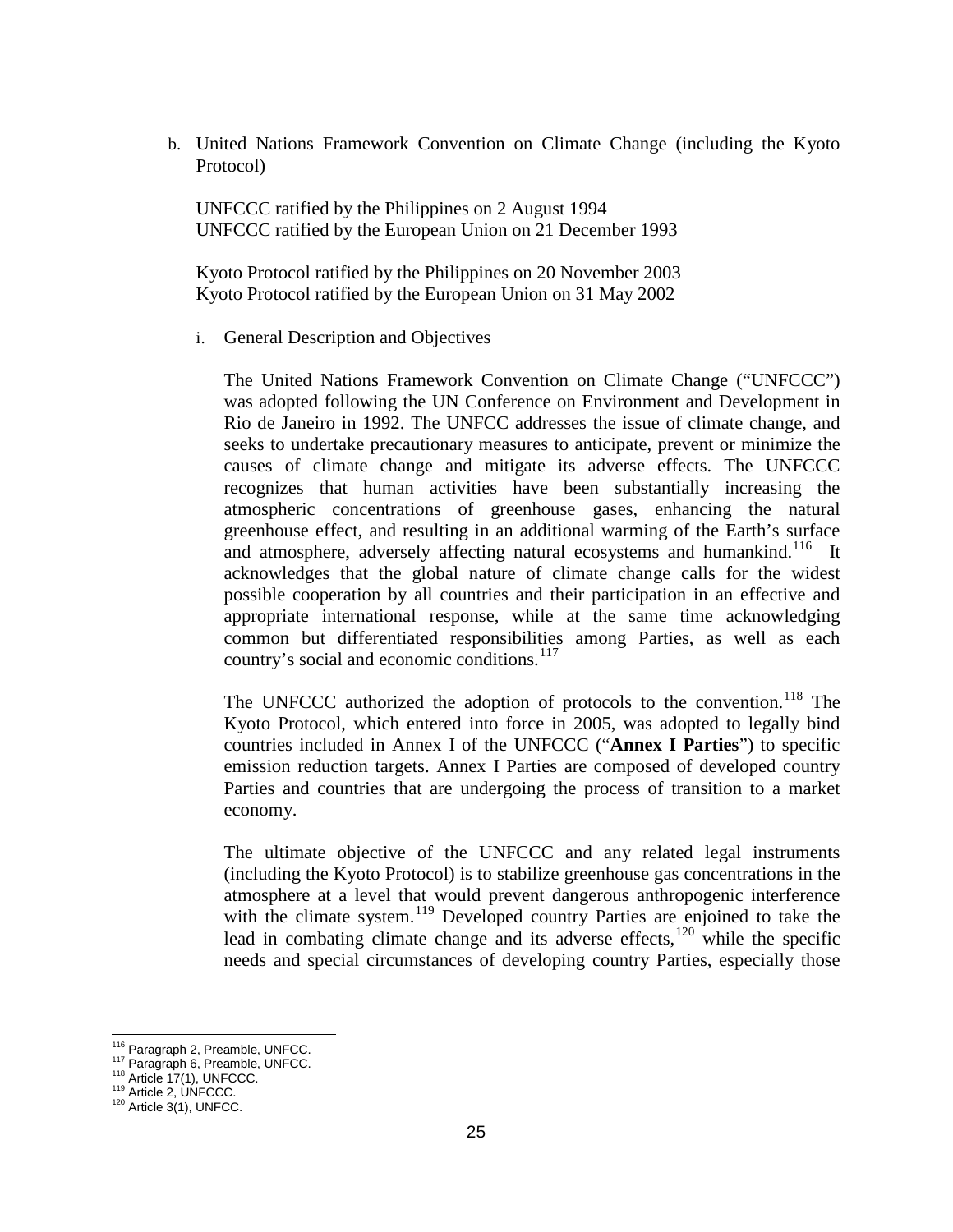particularly vulnerable to the adverse effect of climate change, should be given full consideration.<sup>[121](#page-26-0)</sup>

ii. Obligations of Parties

Party commitments under UNFCCC

Under the UFCCC, all Parties are required to, among others, (1) formulate, implement, publish and regularly update national programs containing measures to mitigate climate change by addressing anthropogenic emissions by sources, and removals by sinks of all greenhouse gases not controlled by the Montreal Protocol; $122$ <sup>'</sup> (2) develop technologies, practices and processes to control or prevent such emissions in all relevant sectors such as energy, transport and industry;<sup>[123](#page-26-0)</sup> (3) develop measures to facilitate adequate adaptation to climate change;<sup>[124](#page-26-0)</sup> and (4) take climate change considerations into account in pursuing their relevant social, economic and environmental policies and actions.<sup>[125](#page-26-0)</sup>

Annex I Parties are further required to take measures to limit their anthropogenic emissions of greenhouse gasses.<sup>[126](#page-26-0)</sup> Such measures would demonstrate that developed countries are taking the lead in modifying longer-term trends in anthropogenic emissions consistent with the UNFCCC's objectives.<sup>[127](#page-26-0)</sup>

The UNFCCC also identifies another set of Parties in Annex II composed of developed country Parties and the European Economic Community ("**Annex II Parties**"). Annex II Parties are required under the UNFCC to provide financial resources needed by developing country Parties to meet the full incremental costs of implementing measures covered by Article  $4(1)$  of the Convention.<sup>[128](#page-26-0)</sup> Annex II Parties are required to assist developing country Parties that are particularly vulnerable to the adverse effects of climate change in meeting the costs of adapting to such adverse effects.<sup>[129](#page-26-0)</sup>

Emissions targets of Annex I Parties under Kyoto Protocol

Pursuant to the obligation imposed on Annex I Parties under the UNFCCC to limit their anthropogenic emissions of greenhouse gasses, the Kyoto Protocol required Annex I Parties to reduce their emission levels of greenhouse gasses to individual specific assigned targets listed in Annex B to the Protocol ("**Emissions**  Targets").<sup>[130](#page-26-0)</sup> These Emissions Targets are expressed in terms of a level of allowed emissions for each Annex I Party. The allowed amounts are divided into

<span id="page-26-0"></span><sup>&</sup>lt;sup>121</sup> Article 3(1), UNFCC.<br><sup>122</sup> Article 4(1)(b), UNFCCC.<br><sup>123</sup> Article 4(1)(b), UNFCCC.<br><sup>124</sup> Article 4(1)(b), UNFCCC.<br><sup>125</sup> Article 4(1)(f), UNFCCC.<br><sup>126</sup> Article 4(2)(a), UNFCCC.<br><sup>127</sup> Article 4(2)(a), UNFCCC.<br><sup>128</sup> Ar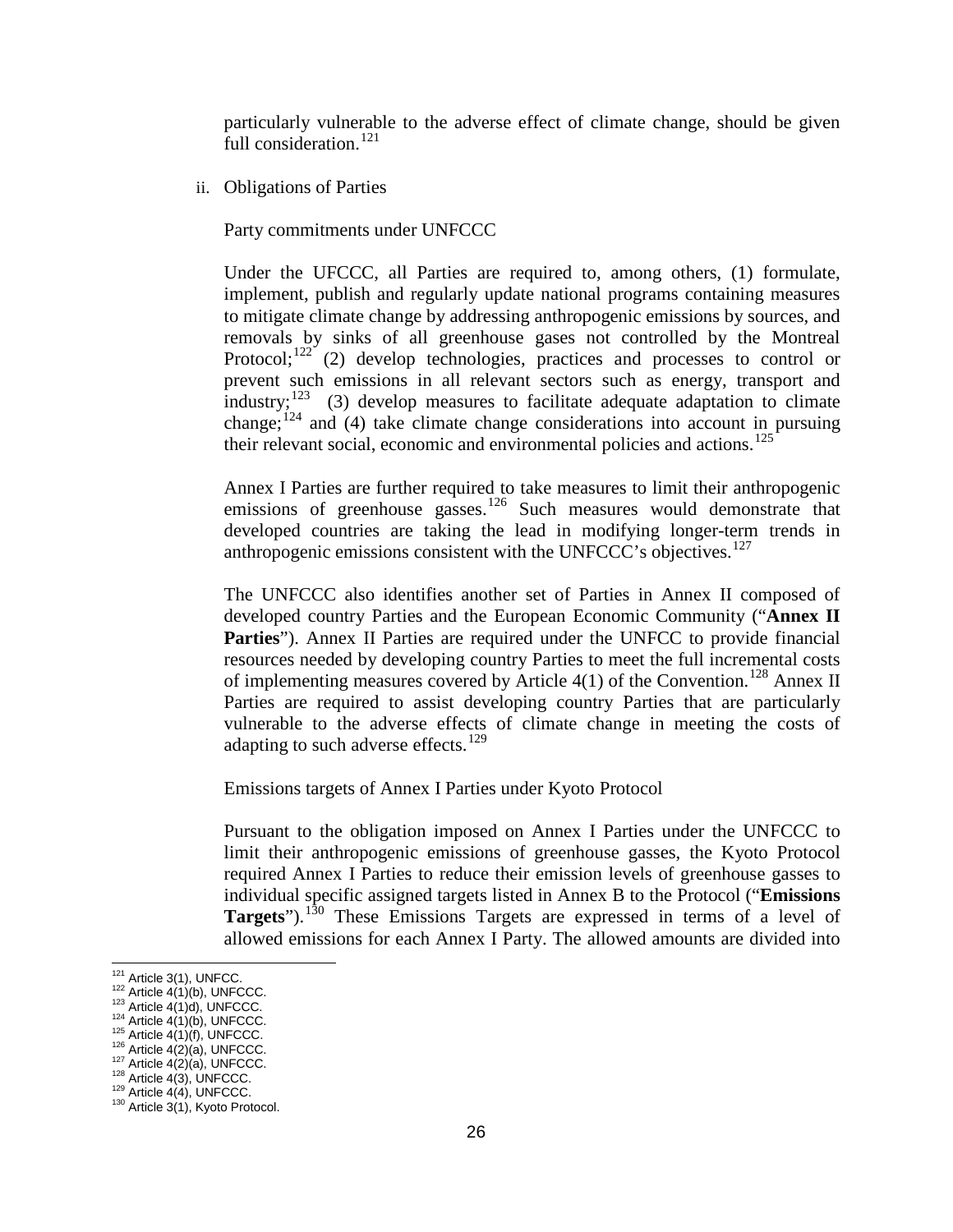"assigned amount units".<sup>[131](#page-27-0)</sup> The Emissions Targets were established for the purpose of reducing overall emissions of such gasses by Annex I Parties by at least 5% below their 1990 levels, for the years  $2008$  to  $2012$ , <sup>[132](#page-27-0)</sup> such period being considered as the "first quantified emission limitation and reduction commitment period."<sup>[133](#page-27-0)</sup> Commitments for subsequent periods were to be established in the future by means of amendments to Annex B of the Protocol.<sup>[134](#page-27-0)</sup> Annex I Parties may undertake their commitments to reduce emissions either individually, or jointly through an agreement or in the framework of a regional economic integration organization.

Emissions trading under Kyoto Protocol

The Kyoto Protocol recognizes that Annex I Parties may participate in emissions trading for the purpose of fulfilling their Emissions Targets, subject to rules and guidelines defined in the future by the Parties.<sup>[135](#page-27-0)</sup> Emissions trading is supplemental to domestic actions taken by Annex I Parties to meet their Emissions Targets.

Joint Implementation mechanism

In order to meet their Emissions Targets, Annex I Parties are authorized to transfer to or acquire from each other emission reduction units ("**ERUs"**) resulting from projects aimed at reducing anthropogenic emissions by sources, subject to conditions enumerated in Article 6(1) of the Kyoto Protocol. An Annex I Party may authorize legal entities to participate, under its responsibility, in actions leading to the generation, transfer or acquisition of such ERUs.<sup>[136](#page-27-0)</sup> The Protocol called for the establishment of further elaborate guidelines for the implementation of this authorized transfer or acquisition of  $ERUs.<sup>137</sup>$  $ERUs.<sup>137</sup>$  $ERUs.<sup>137</sup>$ 

iii. Trade-Related Aspects

The Parties under the UNFCCC are enjoined to promote a supportive and open international economic system that would lead to sustainable economic growth and development in all Parties, especially developing country Parties, in the belief that this system would enable them to better address the problems of climate change.<sup>[138](#page-27-0)</sup> The UNFCC cautions that measures taken to combat climate change, including unilateral ones, should not constitute a disguised restriction on international trade. $139$ 

<sup>&</sup>lt;sup>131</sup> See "United Nations Framework Convention on Climate Change: Emissions Trading", at

<span id="page-27-0"></span>http://unfccc.int/kyoto\_protocol/mechanisms/emissions\_trading/items/2731.php.<br><sup>132</sup> Article 3(1), Kyoto Protocol.<br><sup>133</sup> Article 3(7), Kyoto Protocol.

<sup>&</sup>lt;sup>134</sup> Article 3(9), Kyoto Protocol.<br><sup>135</sup> Article 17, Kyoto Protocol.<br><sup>136</sup> Article 6(3), Kyoto Protocol.<br><sup>137</sup> Article 6(2), Kyoto Protocol.<br><sup>138</sup> Article 3(5), UNFCCC. .<br><sup>139</sup> Article 3(5), UNFCCC.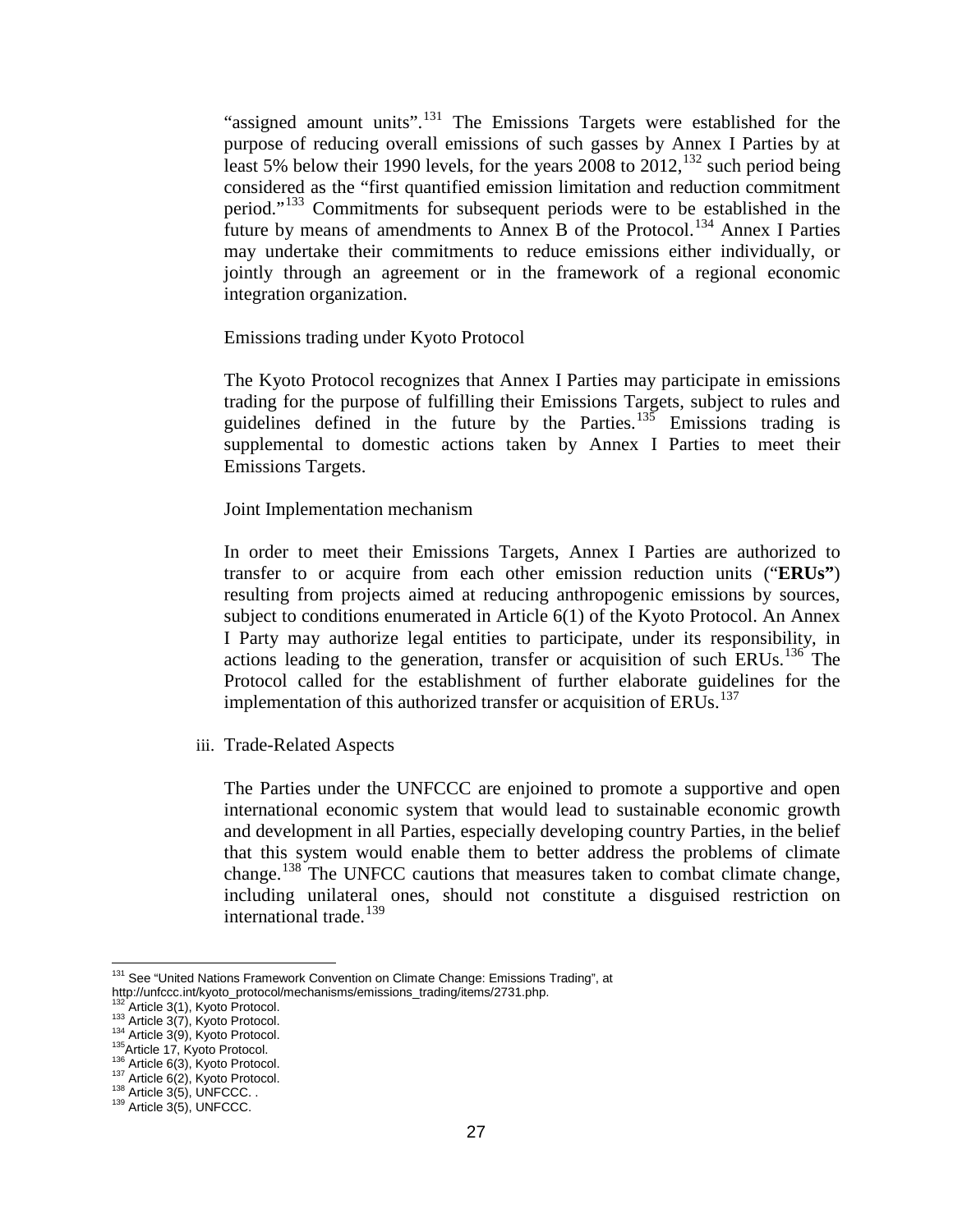Annex II Parties are required under the UNFCCC to "take all practicable steps" to promote the development and transfer of environmentally friendly technologies to developing country Parties, to enable the latter to implement the provisions of the Convention.<sup>[140](#page-28-0)</sup>

In the course of limiting their greenhouse emissions as required under the Kyoto Protocol, Annex I countries are nonetheless required to implement such policies and measures in such a way as to minimize the adverse effects on international trade, and social, environmental and economic impacts on other countries, especially developing country Parties.<sup>[141](#page-28-0)</sup>

Addressing non-compliance

The Parties are required to approve appropriate and effective procedures and mechanisms to determine and address cases of non-compliance with the provisions of the Kyoto Protocol. Towards that end, the Parties are required to develop an indicative list of consequences, taking into account the case, type, degree and frequency of non-compliance.<sup>[142](#page-28-0)</sup>

## Durban Platform for Enhanced Action

i.General Description and Objectives

During the conference of the Parties to the United Nations Framework Convention on Climate Change (**"UNFCCC"** or **"Convention"**), held in Durban, South Africa, from 28 November to 11 December 2011 (**"Durban Conference"**), the Parties to the UNFCCC decided to establish an Ad Hoc Working Group ("ADHWG") tasked with the drafting of a legal instrument or agreement that binds the parties to stronger measures to achieve the goal of reducing global greenhouse gas emissions. At present, the Kyoto Protocol adopted in 1997 by the Conference of the Parties enforces the UNFCCC's goal of stabilizing greenhouse gas concentrations in the atmosphere at a level that would prevent dangerous anthropogenic interference with the climate system. The proposed agreement to be drafted by the ADHWG is intended to enhance or supplant the Kyoto Protocol.

The decision to establish the ADHWG is contained in a document known as Decision 1/CP.17 (**"Decision"**), entitled "Establishment of an Ad Hoc Working Group on the Durban Platform for Enhanced Action."

ii.Key Points

The need for a new protocol is premised on the recognition by the Conference of the Parties that the fulfillment of the ultimate objective of UNFCCC requires the

<span id="page-28-0"></span><sup>&</sup>lt;sup>140</sup> Article 4(5), UNFCCC.<br><sup>141</sup> Article 2(3), Kyoto Protocol.<br><sup>142</sup> Article 18, Kyoto Protocol.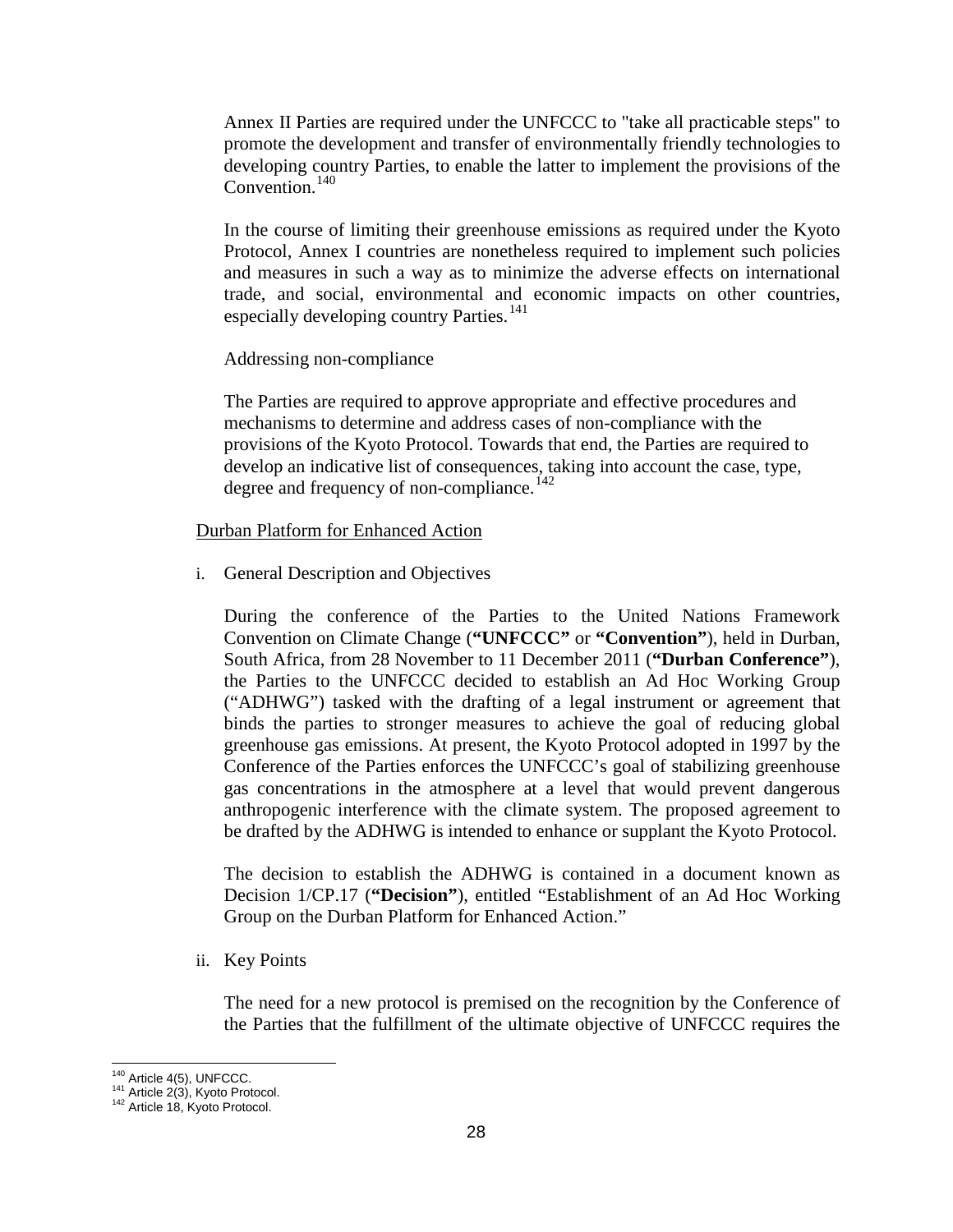strengthening of the multilateral, rules-based regime under the Convention. The Decision notes that climate change represents an urgent and potentially irreversible threat to human societies and the planet that needs to be urgently addressed by all parties. The global nature of climate change calls for the widest possible cooperation by all parties and their participation in an effective and appropriate international response towards accelerating the reduction of global greenhouse gas emissions. There was a significant gap between the aggregate effect of Parties' mitigation pledges in terms of global annual emissions of greenhouse gases by 2020, on one hand, and the aggregate emission pathways consistent with having a likely chance of holding the increase in global average temperature below 2°C or 1.5°C above pre-industrial levels, on the other hand.<sup>[143](#page-29-0)</sup>

The Decision requires the ADHWG to complete its work as early as possible, but no later than 2015, so that the protocol could be adopted at the 21st session of the Conference of the Parties,  $144$  which is expected to be held in 2015. The Decision states that the expected protocol is to be implemented from 2020.

The ADHWG was scheduled to start its work in the first half of 2012, and is to report to future sessions of the Conference of the Parties on the progress of its work.<sup>[145](#page-29-0)</sup> During the said first half of 2012, the ADHWG is required to plan out its forthcoming work, involving mitigation, adaptation, finance, technology development and transfer, transparency of action and support, and capacitybuilding. It is to draw upon submissions of the Parties and relevant technical, social and economic information and expertise.  $146$ 

c. Convention on International Trade in Endangered Species of Wild Fauna and Flora (CITES)

Ratified by the Philippines on 18 August  $1981^{147}$  $1981^{147}$  $1981^{147}$ 

i. General Description and Objectives

The Convention on International Trade in Endangered Species of Wild Fauna and Flora ("CITES") regulates the international trade in plant and animal species, on the premise that international cooperation is essential for the protection of certain species of wild fauna and flora against over-exploitation through such trade.<sup>[148](#page-29-0)</sup> CITES acknowledges that wild fauna and flora are irreplaceable parts of the natural systems of the earth which must be protected for present and future generations, and that such wild fauna and flora have ever-growing value from

<span id="page-29-0"></span><sup>&</sup>lt;sup>143</sup> Preamble, Decision 1/CP.17.

<sup>&</sup>lt;sup>144</sup> Paragraph 3, Decision 1/CP.17.

<sup>&</sup>lt;sup>145</sup> Paragraph 3, Decision 1/CP.17.<br><sup>146</sup> Paragraph 4, Decision 1/CP.17.

<sup>&</sup>lt;sup>147</sup> Although the European Union is not a signatory to CITES, the provisions of the Convention have been implemented within the European Community since 1982 through community-wide legislation. See http://ec.europa.eu/environment/cites/home\_en.htm. <sup>148</sup> Paragraph 4, Preamble, CITES.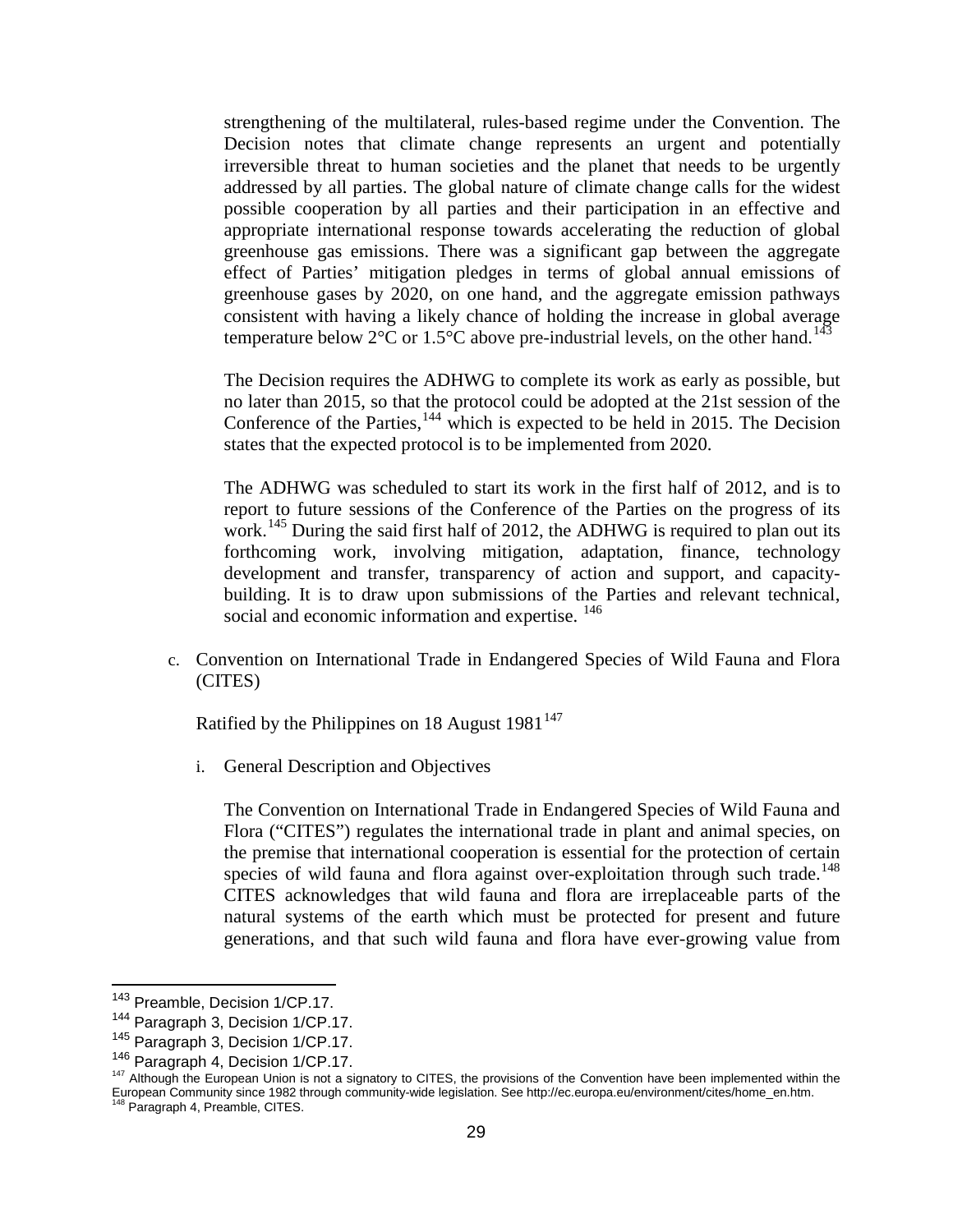aesthetic, scientific, cultural, recreational and economic points of view.<sup>[149](#page-30-0)</sup> More than other species, those species threatened with extinction are subject to strict regulations, in order not to endanger further their survival.<sup>[150](#page-30-0)</sup>

CITES entered into force on 1 July 1975, and there are currently 175 Parties to the Convention.

ii. Party Obligations

Categorization of species

CITES regulates the international trade of three categories of species, whether living or dead. The categories are distinguished from each other by the degree to which a species is threatened with extinction or over-exploitation. Each category is contained in a separate Appendix to CITES. The Parties may not trade in specimens of species included in the Appendices, except in accordance with the provisions of CITES. $^{151}$  $^{151}$  $^{151}$ 

Species listed in Appendix I ("**Appendix I Species**") include all species threatened with extinction which are or may be affected by trade.<sup>[152](#page-30-0)</sup> Species listed in Appendix II ("**Appendix II Species**") include all species which may become threatened with extinction unless trade in their specimens is made subject to strict regulation.[153](#page-30-0) Species included in Appendix III ("**Appendix III Species**") are species which a Party has identified as being subject to regulation within its jurisdiction for the purpose of preventing or restricting exploitation, and requiring the cooperation of other Parties in the control of their trade.<sup>[154](#page-30-0)</sup>

Amendments to the list of species included in Appendices I and II may be made by the Parties by means of a proposal by any Party which is adopted by a twothirds majority of the Parties present and voting during one of their regular meetings.<sup>[155](#page-30-0)</sup> Meanwhile, the inclusion of a species in Appendix III may be made solely upon the initiative of any Party without the need for any voting by the Parties.<sup>[156](#page-30-0)</sup>

In the event of the adoption of an amendment to Appendices I and II, any Party may within 90 days from such adoption, make a reservation to the amendment.<sup>[157](#page-30-0)</sup> Until such reservation is withdrawn, the Party making it shall be treated as a non-Party to CITES with respect to trade in the species that is the subject of the amendment. A similar reservation may be made by any Party with respect to any

<span id="page-30-0"></span><sup>&</sup>lt;sup>149</sup> Paragraphs 1 and 2, Preamble, CITES.<br><sup>150</sup> Article II(1), CITES.<br><sup>151</sup> Article II(4), CITES<br><sup>152</sup> Article II(4), CITES.<br><sup>152</sup> Article II(1), CITES.<br><sup>153</sup> Article II(2)(a), CITES.<br><sup>154</sup> Article II(3), CITES.<br><sup>155</sup> Ar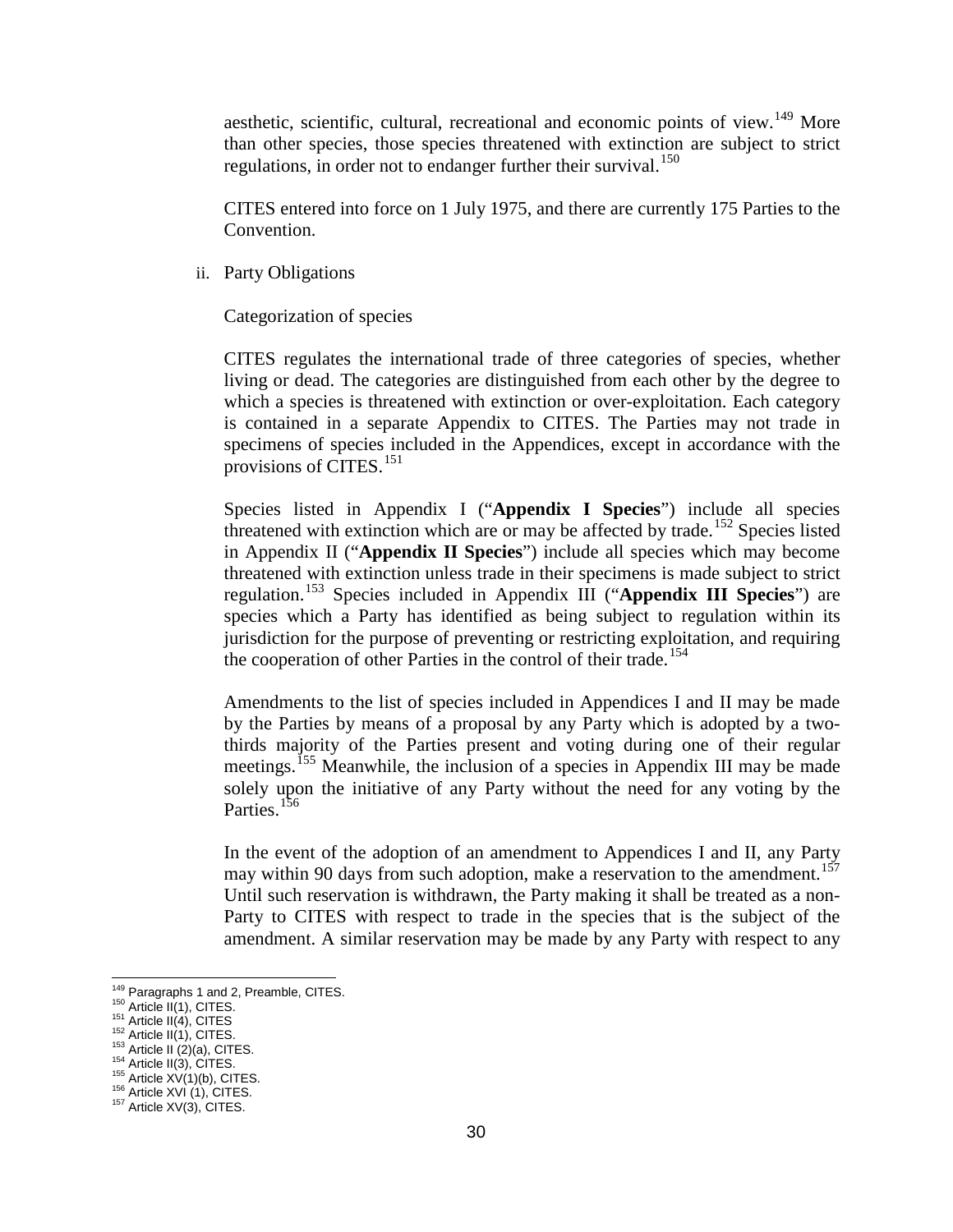species included in Appendix III; such reservation can be made at any time after the species is included in the Annex.<sup>[158](#page-31-0)</sup>

iii. Trade-Related Aspects

Regulation on trade of Specimens

CITES regulates the trade of any specimen listed in its appendices by requiring the Party of Export or the Party of Import to issue permits or certificates prior to allowing the export or import of a specimen out of or into their jurisdiction.<sup>[159](#page-31-0)</sup> Prior to the issuance by a Party of any of these permits or certificates, a scientific authority and/or a management authority of the relevant Party must be satisfied that certain requisites are met. The types of approvals required from the scientific and/or management authorities depend upon which Appendix the specimen to be traded is listed under. The scientific authority must be satisfied that the export or import of the specimen will not be detrimental to the survival of the species and that its proposed recipient is suitably equipped to house or care for the specimen. On the other hand, the management authority must be satisfied that the specimen is not to be used for primarily commercial purposes, that it was not obtained in contravention of the laws of the trading Parties or the CITES, and that the living specimen will be safely transported and suitably cared for.

Regulation of trade with non-Parties

CITES allows trade by Parties with non-Parties under special circumstances found in Article X. Where trade of a regulated species is with a non-Party, any Party may accept comparable documentation issued by competent authorities of the non-Party in lieu of the permits and certificates required under the Convention.<sup>[160](#page-31-0)</sup>

Penalties for illegal trade in Specimens

Parties are required to take appropriate measures to enforce the CITES and may only trade in specimens strictly in accordance with the Convention. The measures include the penalization of the trade in or possession of such specimens, and the confiscation or return to the exporting state of such specimens.<sup>[161](#page-31-0)</sup>

Right to Parties to enact own regulations

The Parties to CITES are permitted to adopt stricter domestic measures or enter into any treaty, convention or international agreement providing for stricter measures in relation to the trade, taking, possession or transport of any species<sup>[162](#page-31-0)</sup>,

<span id="page-31-0"></span><sup>&</sup>lt;sup>158</sup> Article XVI(2), CITES.<br><sup>159</sup> Article III, CITES.<br><sup>160</sup> Article X, CITES.<br><sup>161</sup> Article VIII (1), CITES.<br><sup>162</sup> Article XIV(2), CITES.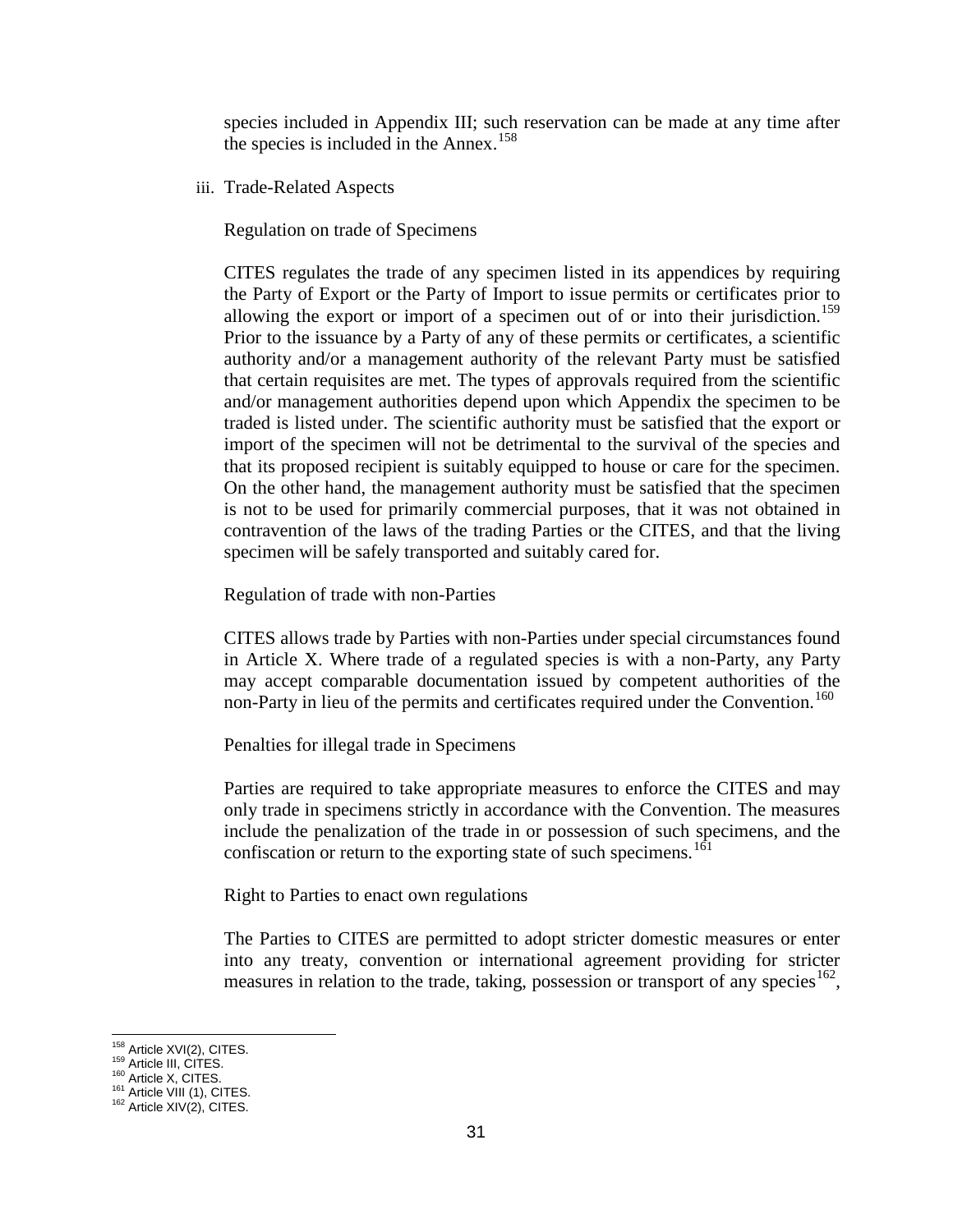whether or not such species are included in the CITES Appendices.<sup>[163](#page-32-0)</sup> In addition, CITES prescribes that its provisions are not to affect any obligations to any subsequent international agreement concluded between Parties creating a union or a regional trade agreement insofar as they may relate to trade among the contracting Parties.<sup>[164](#page-32-0)</sup>

d. International Plant Protection Convention

Ratified by the Philippines on 3 December 1953 Ratified by the European Union on 6 October 2005

i. General Description and Objectives

The International Plant Protection Convention ("IPPC") requires Parties to undertake measures to prevent the introduction and spread of pests and diseases of plants and plant products ("Phytosanitary Measures"). It recognizes the necessity for international cooperation in controlling pests and diseases of plants and preventing the introduction and spread of such diseases across national boundaries.[165](#page-32-0) Originally adopted in 1951, the IPPC was revised in 1997, and the current text of the IPPC entered into force on 2 October 2005.

ii. Party Obligations

Scope

The IPPC is concerned with preventing the introduction and spread to plant and plant products of "pests." The IPPC defines "plants" as "living plants and parts thereof, including seeds and germplasm," and "plant products" as "unmanufactured material of plant origin and those manufactured products that, by their nature or that of their processing, may create a risk for the introduction and spread of pests."[166](#page-32-0) "Pests" are defined as "any species, strain or biotype of plant, animal or pathogenic agent injurious to plants or plant products."<sup>[167](#page-32-0)</sup>

Apart from plants or plant products, the IPPC also regulates "storage place[s], packaging, conveyance, container[s], soil and any other organism, object or material capable of harboring or spreading pests, deemed to require Phytosanitary Measures, particularly where international transportation is involved."<sup>[168](#page-32-0)</sup>

Parties are only allowed to implement Phytosanitary Measures that are (1) technically justified, (2) consistent with the pest risk involved, (3) represent the

<span id="page-32-0"></span><sup>&</sup>lt;sup>163</sup> Article XIV(1), CITES.<br><sup>164</sup> Article XIV(3), CITES.<br><sup>165</sup> Preamble, IPPC.<br><sup>166</sup> Article II(1), IPPC.<br><sup>167</sup> Article II(1), IPPC.<br><sup>168</sup> Article II(1), IPPC.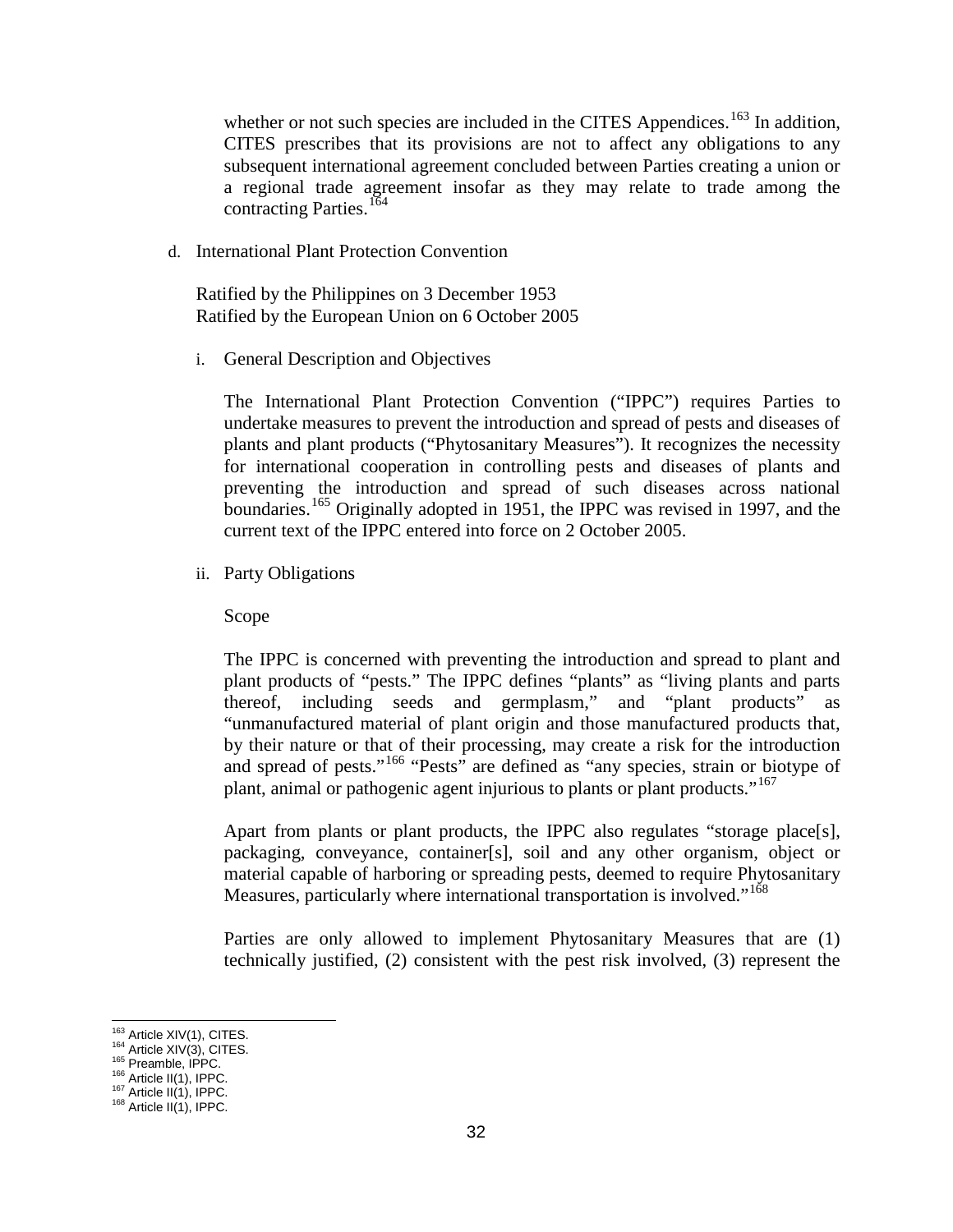least restrictive measures available, and (4) result in the minimum impediment to the international movement of people, commodities and conveyances.<sup>[169](#page-33-0)</sup>

National plant protection organization

Each Party must establish an official national plant protection organization ("**NPPO**") which will be tasked with ensuring a Party's domestic compliance with its obligations under the IPPC.<sup>[170](#page-33-0)</sup> Prior to a Party's export of a plant or plant products to another Party, the exporting Party must obtain a certificate from its NPPO that the plants or plant products to be exported correspond to the Phytosanitary Measures of the importing party. A Party's NPPO is also responsible for the inspection of consigned plants or plant products moving in international traffic, and the disinfestation or disinfection of such consignments to meet phytosanitary requirements.<sup>[171](#page-33-0)</sup>

## Commission on Phytosanitary Measures

Parties must establish a Commission on Phytosanitary Measures ("**Commission**"), which shall adopt international standards for Phytosanitary Measures.<sup>[172](#page-33-0)</sup> The Commission is tasked with reviewing the state of plant protection in the world and the need to control international spread of pests and their introduction in endangered areas.<sup>[173](#page-33-0)</sup> Parties should take into account, as appropriate, these international standards adopted by the Commission when undertaking activities which are related to the IPPC.<sup>[174](#page-33-0)</sup>

## Phytosanitary requirements

Parties are required to publish and transmit any phytosanitary requirements, restrictions or prohibitions which they have adopted under their own domestic law to any Party which they believe may be directly affected by such measures.<sup>[175](#page-33-0)</sup> A Party must make available to any requesting Party the rationale for the phytosanitary requirements, restrictions or prohibitions which it has adopted.<sup>[176](#page-33-0)</sup>

## Phytosanitary certification

Prior to the export of plants or plant products by one Party to another, the exporting party's NPPO must issue a certification addressed to the NPPO of the importing party stating that the former has inspected the plants or plant products

<span id="page-33-0"></span><sup>&</sup>lt;sup>169</sup> Article IV(1), IPPC.<br><sup>170</sup> Article IV(1), IPPC.<br><sup>171</sup> Article XI, IPPC.<br><sup>172</sup> Article XI(2)(a), IPPC.<br><sup>173</sup> Article X(4), IPPC.<br><sup>175</sup> Article VII(2)(b), IPPC.<br><sup>176</sup> Article VII(2)(c), IPPC.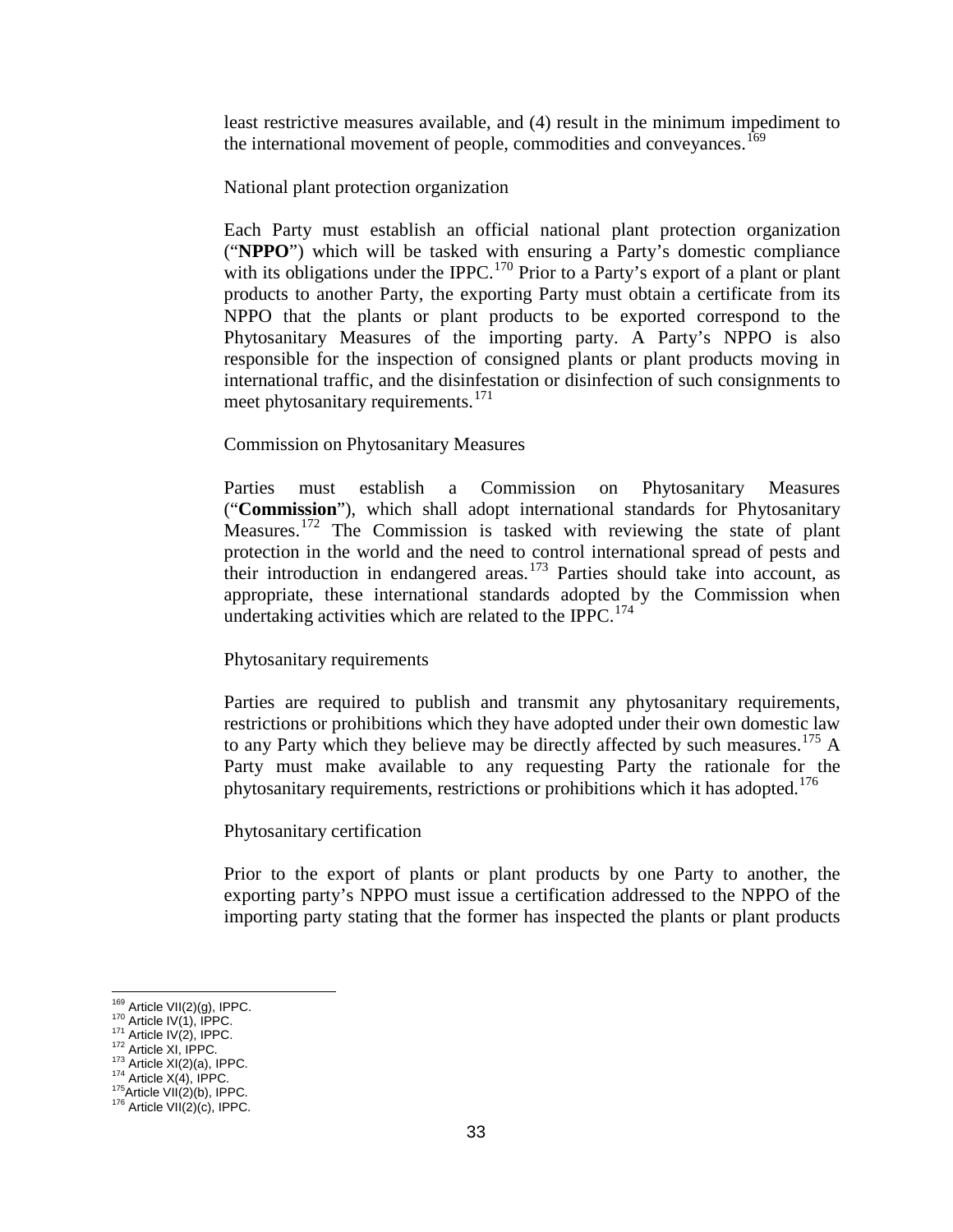intended for export and that such plants/plant products conform with the current phytosanitary requirements of the importing Party.[177](#page-34-0)

Regulation of pests

Parties are authorized to adopt their own Phytosanitary Measures, in accordance with their own domestic laws, relating to the import or export of "quarantine pests"[178](#page-34-0) and "regulated non-quarantine pests."[179](#page-34-0) Parties, however, may not adopt Phytosanitary Measures for "non-regulated pests."[180](#page-34-0)

Authority to regulate imports

The IPPC declares that Parties shall have the sovereign authority to regulate the entry of plants, plant products, and other regulated articles by adopting Phytosanitary Measures such as inspection, prohibition on importation, and treatment.[181](#page-34-0) Similar Phytosanitary Measures may also be applied by Parties to pests that cause economic damage if they gained entry to the Party's territory.[182](#page-34-0) The Parties may also apply Phytosanitary Measures to consignments in transit through their territories, if the Phytosanitary Measures are justified and necessary to prevent the introduction and spread of pests.<sup>[183](#page-34-0)</sup> The IPPC likewise authorizes Parties to prohibit or restrict the movement of quarantine or regulated nonquarantine pests, biological control agents, and other organisms of phytosanitary concern.<sup>[184](#page-34-0)</sup> It is required that these Phytosanitary Measures be implemented only if these are necessary by phytosanitary considerations and are technically justified. $185$ 

An importing Party may require consignments of particular plants or plant products to be imported only through specified points of entry, selected so as not to unnecessarily impede international trade.<sup>[186](#page-34-0)</sup> The importing Party shall publish a list of such points of entry and communicate it to the Parties. Plants, plant products or other regulated articles entering through these specified points of entry must be accompanied by phytosanitary certificates and submitted to inspection or treatment.<sup>[187](#page-34-0)</sup>

Regulations on export

<span id="page-34-0"></span><sup>&</sup>lt;sup>177</sup> Article V(2), IPPC.<br><sup>178</sup> A "quarantine pest" is defined by the IPPC as "a pest of potential economic importance to the area endangered thereby and not

yet present there, or present but not widely distributed and being officially controlled." Article II(1), IPPC.<br><sup>179</sup> A "regulated non-quarantine pest" is defined as "a non-quarantine pest whose presence in plants for plan use of those plants with an economically unacceptable impact and which is therefore regulated within the territory of the importing contracting party." Article II(1), IPPC.<br><sup>180</sup> Article VI, IPPC.

<sup>&</sup>lt;sup>181</sup> Article VII(1), IPPC.<br><sup>182</sup> Article VII(3), IPPC.<br><sup>183</sup> Article VII(4), IPPC.<br><sup>184</sup> Article VII(2)(a), IPPC.<br><sup>186</sup> Article VII(2)(d), IPPC.<br><sup>187</sup> Article VII(2)(d) IPPC.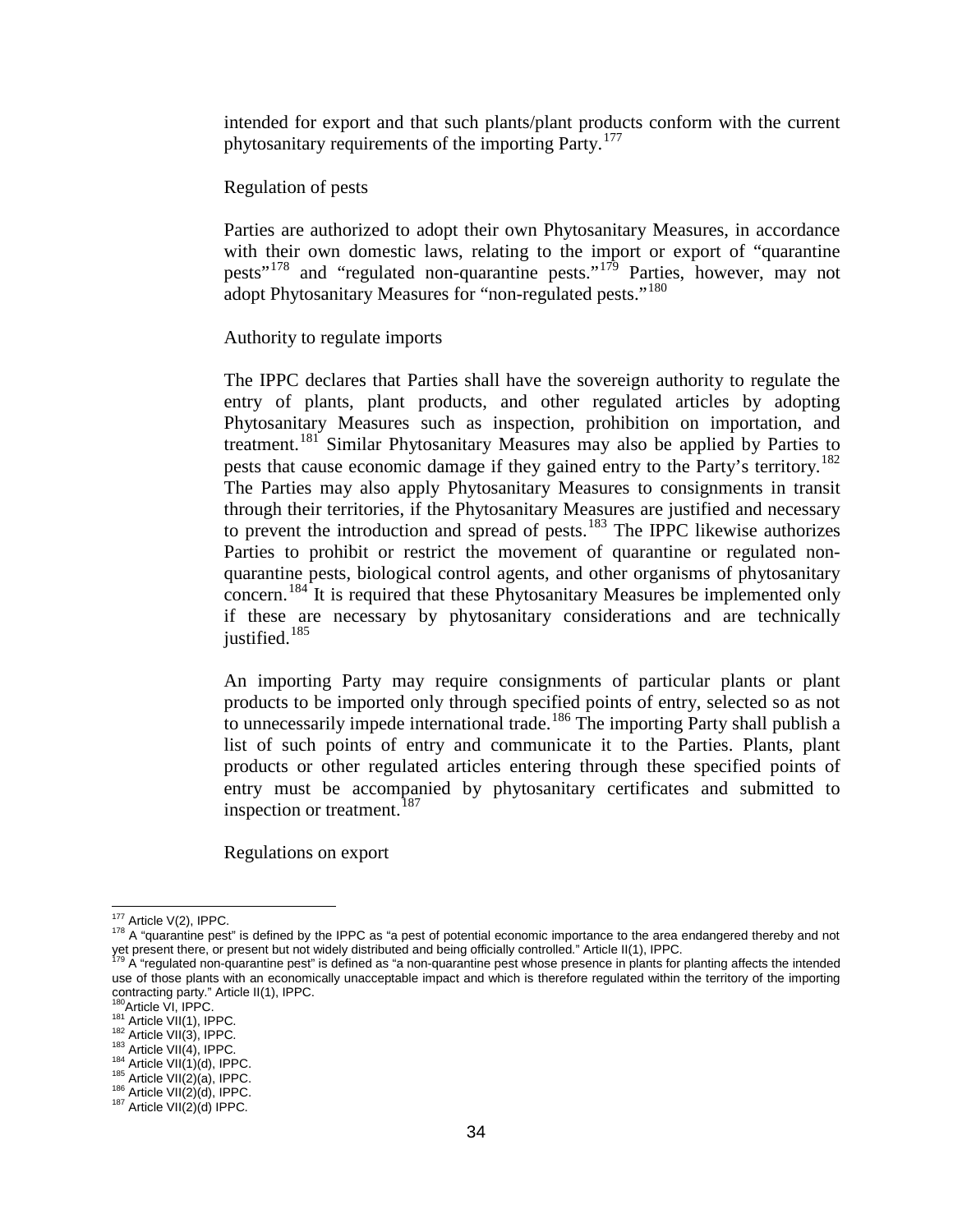If a Party exporting the plants, plant products or other regulated articles is informed by an importing Party of a significant instance of non-compliance with the phytosanitary certification, the exporting Party shall investigate and report the result of its investigation to the importing Party.<sup>[188](#page-35-0)</sup>

Modification of Phytosanitary Measures

Parties are to ensure the prompt modification or removal of Phytosanitary Measures if found to be unnecessary, as conditions change, and as new facts become available, ensure. $189$ 

International cooperation

Parties are to cooperate in the exchange of information on plant pests, particularly in reporting the occurrence, outbreak and spread of pests that may be of immediate and potential danger, and in providing technical and biological information necessary for pest risk analysis. They are to participate in special campaigns for combating pests that may seriously threaten crop production and need international action to meet the resulting emergency.

Parties are required to publish and transmit its Phytosanitary Measures upon their adoption to parties that they believe may be directly affected by such measures, and make available upon request of any Party the rationale for such Phytosanitary Measures.<sup>[190](#page-35-0)</sup>

Non-Parties

Parties are to encourage non-Parties to apply Phytosanitary Measures consistent with the IPPC and the international standards adopted by the Commission.<sup>[191](#page-35-0)</sup>

e. International Tropical Timber Agreement, 2006

Ratified by the Philippines on 8 July 2009

i. General Description and Objectives

The International Tropical Timber Agreement of 2006 ("**ITTA**") seeks to promote the expansion and diversification of international trade in tropical timber from sustainably managed and legally harvested forests.<sup>[192](#page-35-0)</sup> "Tropical timber", as defined in the ITTA, means "tropical wood for industrial uses, which grows or is produced in the countries situated between the Tropic of Cancer and the Tropic of

<span id="page-35-0"></span><sup>&</sup>lt;sup>188</sup> Article VII(2)(f), IPPC.<br><sup>189</sup> Article VII(2)(h), IPPC.<br><sup>190</sup> Article VII(b) & (c), IPPC.<br><sup>191</sup> Article XVIII, IPPC.

<sup>192</sup> Article 1, ITTA.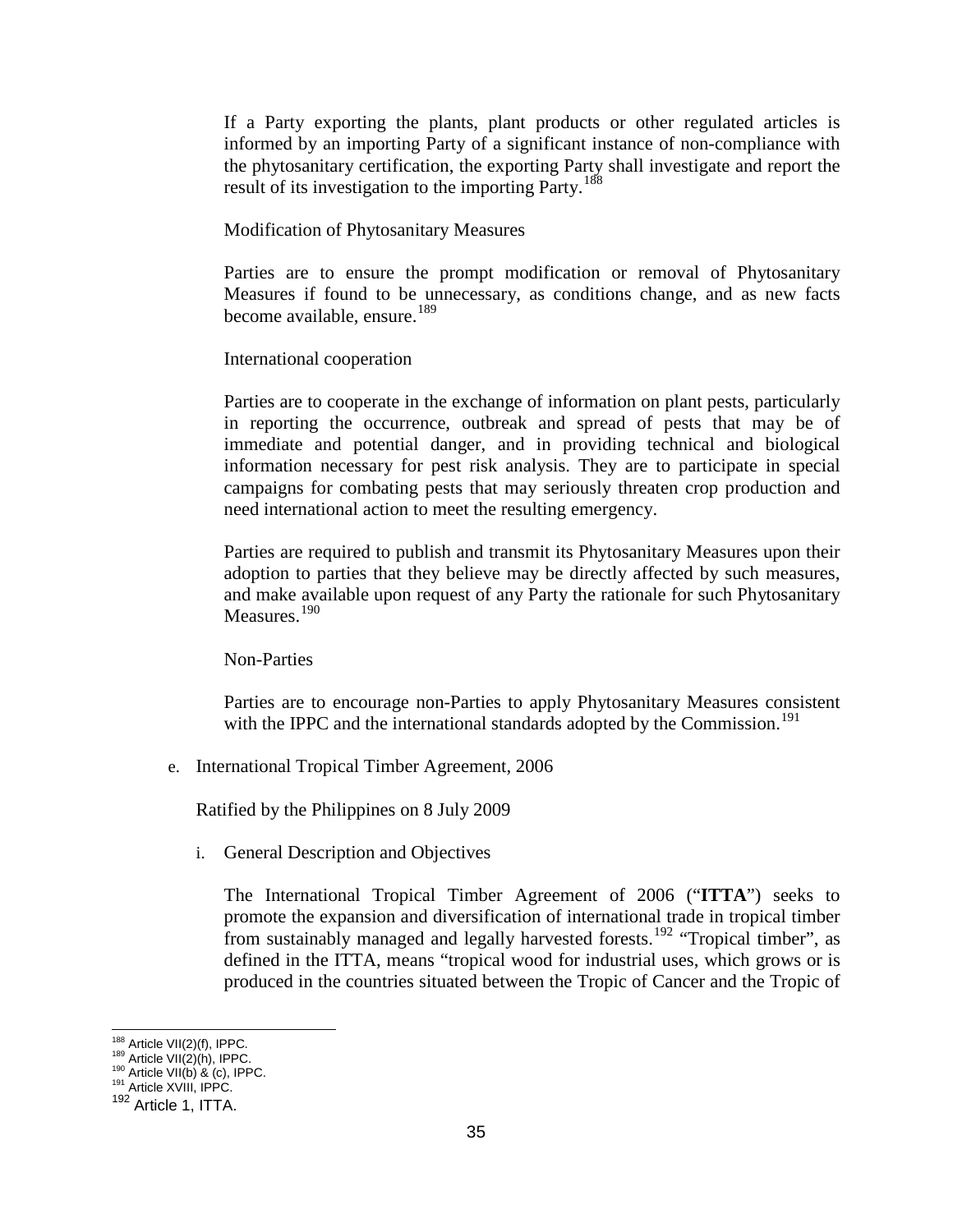Capricorn.[193](#page-36-0) The current version adopted in 2006 supersedes two similar agreements enacted in 1983 and 1994. The 2006 ITTA entered into force on 7 December 2011.

Article 2 of the ITTA establishes 19 different objectives ("**Objectives**") of the Agreement. Among the Objectives are the provision of an effective framework for consultation, international cooperation and policy development among all members with regard to all relevant aspects of the world timber economy<sup>[194](#page-36-0)</sup> as well as a forum for consultation to promote non-discriminatory timber trade practices;[195](#page-36-0) the enhancement of the capacity of members to implement strategies for achieving exports of tropical timber and timber products from sustainably managed sources;<sup>[196](#page-36-0)</sup> the development of tropical timber reforestation as well as restoration of degraded forest land;<sup>[197](#page-36-0)</sup> and the establishment of national policies aimed at sustainable utilization and conservation of timber producing forests and maintaining ecological balance, in the context of the tropical timber trade.<sup>[198](#page-36-0)</sup>

ii. Party Obligations

International Tropical Timber Organization

The International Tropical Timber Organization ("**ITTO**") was originally established under the [now superseded] 1983 International Tropical Timber Agreement. The 2006 ITTA reiterates the mandate of the ITTO to administer the provisions and supervise the implementation of the ITTA.<sup>[199](#page-36-0)</sup> The ITTO has its own legal personality and it may conclude agreements with countries as may be necessary for the proper functioning of the ITTA.<sup>[200](#page-36-0)</sup>

Membership in the ITTO includes all governments which have consented to be bound by the ITTA, as well as the European Community ("**EC**") and intergovernmental organizations having comparable responsibilities as the EC in respect of the negotiation, conclusion and application of international commodity agreements.[201](#page-36-0) There are two categories of members: (a) producer members ("**Producers**") listed in Annex A who are usually engaged in producing and exporting tropical timber resources<sup>[202](#page-36-0)</sup>; and (b) consumer members ("**Consumers**") listed in Annex B which import tropical timber.<sup>[203](#page-36-0)</sup> Producers and

<span id="page-36-0"></span> <sup>193</sup> Article 2(1), ITTA.

 $194$  Article 1(a), ITTA.

<sup>195</sup> Article 1(b), ITTA.

 $196$  Article 1(d), ITTA.

<sup>197</sup> Article 1(i), ITTA.

<sup>198</sup> Article 1(m), ITTA.

 $199$  Article 3(1), ITTA.

 $200$  Article 17(1) & (3), ITTA.

 $201$  Article 5(1), ITTA.

<sup>202</sup> Article 2(4), ITTA.

 $203$  Article 2(5), ITTA.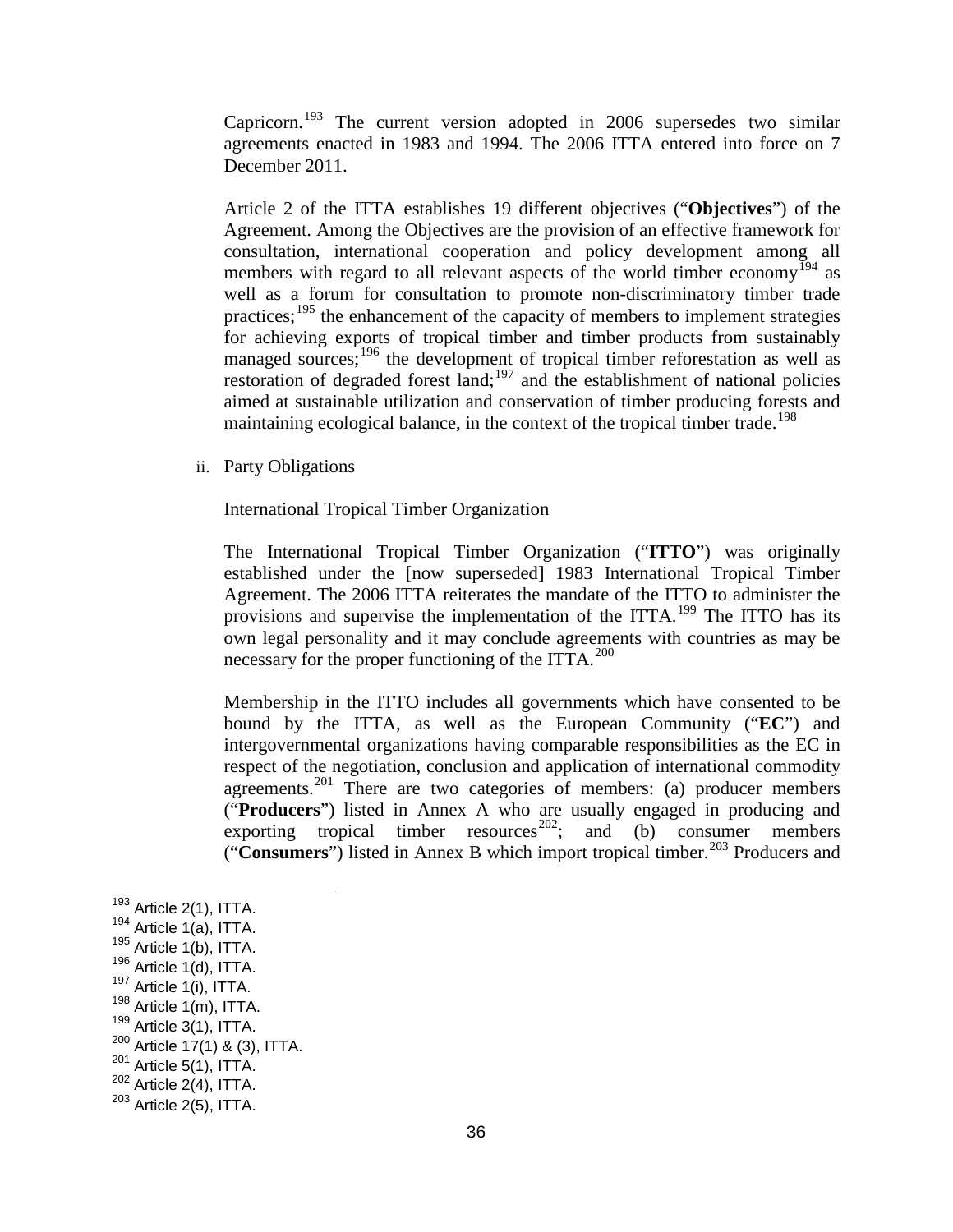Consumers are granted their own respective functions or privileges as members of the ITTO, such as with respect to voting rights. $204$ 

International Tropical Timber Council

The International Tropical Timber Council ("**ITTC**"), consisting of all members of the ITTO, is established as the highest authority of the ITTO.<sup>[205](#page-37-0)</sup> It is the ITTC which has the power to adopt rules and regulations as are necessary to carry out the provisions of the ITTA, and make the necessary decisions to ensure the effective and efficient functioning of the ITTO. $^{206}$  $^{206}$  $^{206}$  Members must accept and carry out the decisions of the ITTC, and must refrain from implementing measures that would limit or run contrary to such decisions.<sup>[207](#page-37-0)</sup>

The ITTC is tasked to review and assess the international timber situation every two years, as well as other factors, issues and developments considered relevant to achieving the Objectives of the ITTA.[208](#page-37-0) The ITTC is likewise authorized to evaluate the implementation of the ITTA, including the Objectives, five (5) years after the ITTA's entry into force.<sup>[209](#page-37-0)</sup>

Policy work and project activities

The ITTO is tasked with undertaking policy work and project activities to achieve the Objectives of the ITTO.<sup>[210](#page-37-0)</sup> The ITTC shall establish on a regular basis an action plan to guide the ITTO's policy activities.<sup>[211](#page-37-0)</sup> With respect to project activities, any member may submit pre-project and project proposals which contribute to the achievement of the objectives of the ITTA. The ITTC shall establish the criteria and procedure for approving projects and pre-projects.<sup>[212](#page-37-0)</sup>

iii. Trade-Related Aspects

Non-authorization of trade ban

The ITTA qualifies that nothing in the ITTA authorizes the use of measures to restrict or ban international trade in, the import of, and the utilization of, timber and timber products. $^{213}$  $^{213}$  $^{213}$ 

<span id="page-37-0"></span> <sup>204</sup> See Article 10, ITTA.

 $205$  Article 6(1), ITTA.

<sup>206</sup> Article 7, ITTA.

<sup>207</sup> Article 29(2), ITTA.

<sup>208</sup> Article 28, ITTA.

<sup>209</sup> Article 33, ITTA.

 $210$  Article 24(1), ITTA.

 $211$  Article 24(3), ITTA.

<sup>212</sup> Article 24(2) & (3), ITTA.

<sup>213</sup> Article 34, ITTA.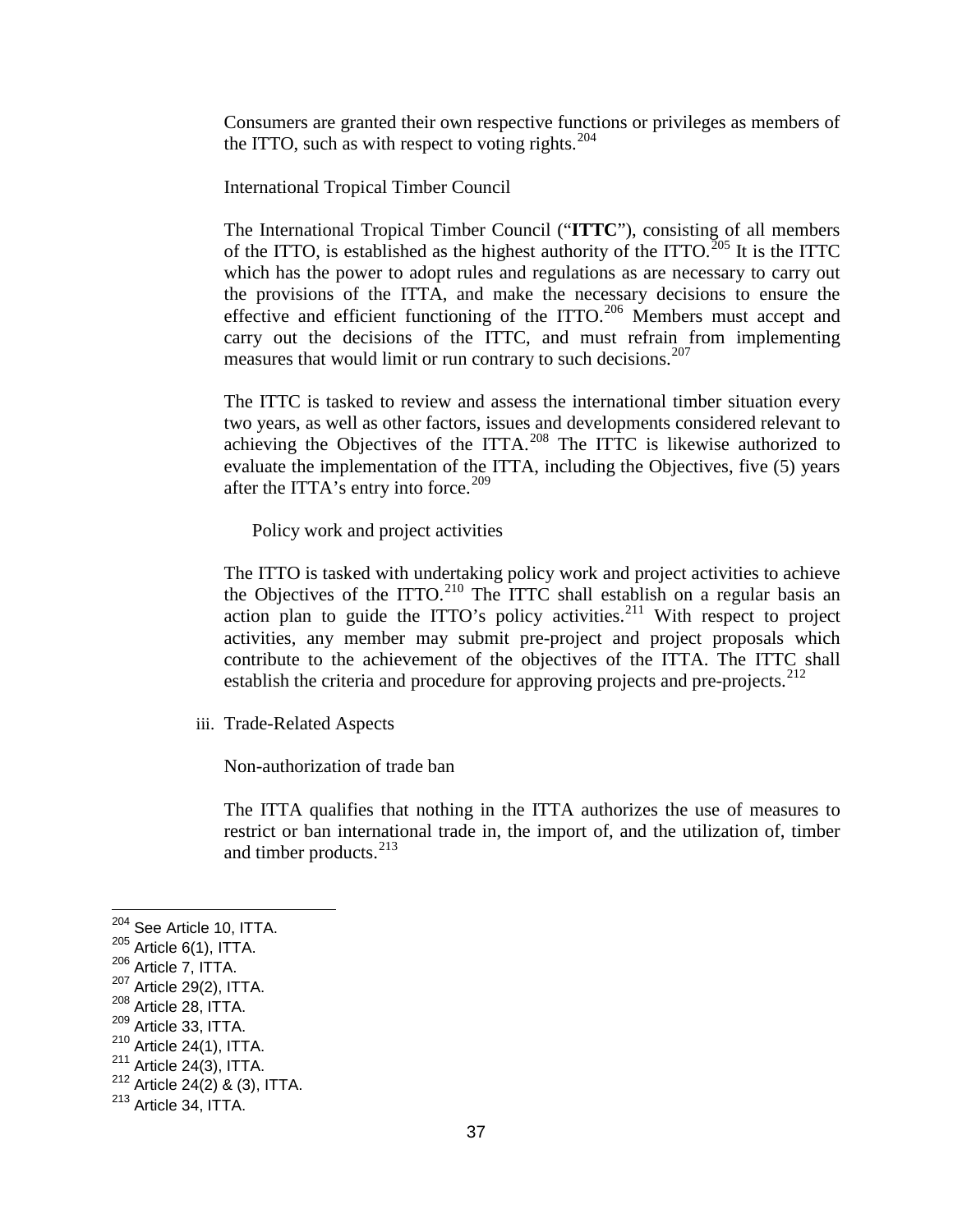Breach of obligations

The ITTC may conduct a special vote to exclude a member from the ITTA if it decides that any member is in breach of its obligations and that such breach significantly impairs the operation of the ITTA. $^{214}$  $^{214}$  $^{214}$ 

Relief from obligations

The ITTC may relieve any member of an obligation under the ITTA if it is satisfied by an explanation from that member regarding the reasons why the obligation cannot be met. $^{215}$  $^{215}$  $^{215}$ 

Developing countries that are Consumers who are adversely affected by measures taken under the ITTA may apply to the ITTC for appropriate differential and remedial measures. The ITTC shall consider taking such appropriate measures in accordance with the United Nations Conference on Trade and Development.<sup>[216](#page-38-0)</sup>

Bali Partnership Fund

A fund for sustainable management of tropical timber producing forests, known as the Bali Partnership Fund ("**Bali Fund**"), was established by the ITTA to assist Producers in the Objective to enhance their capacity to implement strategies to export tropical timber and timber products from sustainably managed sources.<sup>[217](#page-38-0)</sup> The ITTC shall establish the criteria and priorities for the use of the Bali Fund, with a view to helping members export tropical timber and timber products from sustainably managed sources, establishing conservation programs in timber-producing forests, and implementing sustainable forest management programs.<sup>[218](#page-38-0)</sup>

Coordination with other organizations

The ITTC shall make arrangements as appropriate for consultations and cooperation with the United Nations, its organs and specialized agencies including the United Nations Conference of Trade and Development, in pursuing the Objectives of the Agreement.<sup>[219](#page-38-0)</sup>

f. Rotterdam Convention on the Prior Informed Consent procedure for certain hazardous chemicals and pesticides in international trade

Ratified by the Philippines on 31 July 2006 Ratified by the European Union on 20 December 2002

<span id="page-38-0"></span> <sup>214</sup> Article 42, ITTA.

 $215$  Article 30(1), ITTA.

 $216$  Article 32(1), ITTA.

 $217$  Article 21(1), ITTA.

 $218$  Article 21(4), ITTA.

 $219$  Article 15(1), ITTA.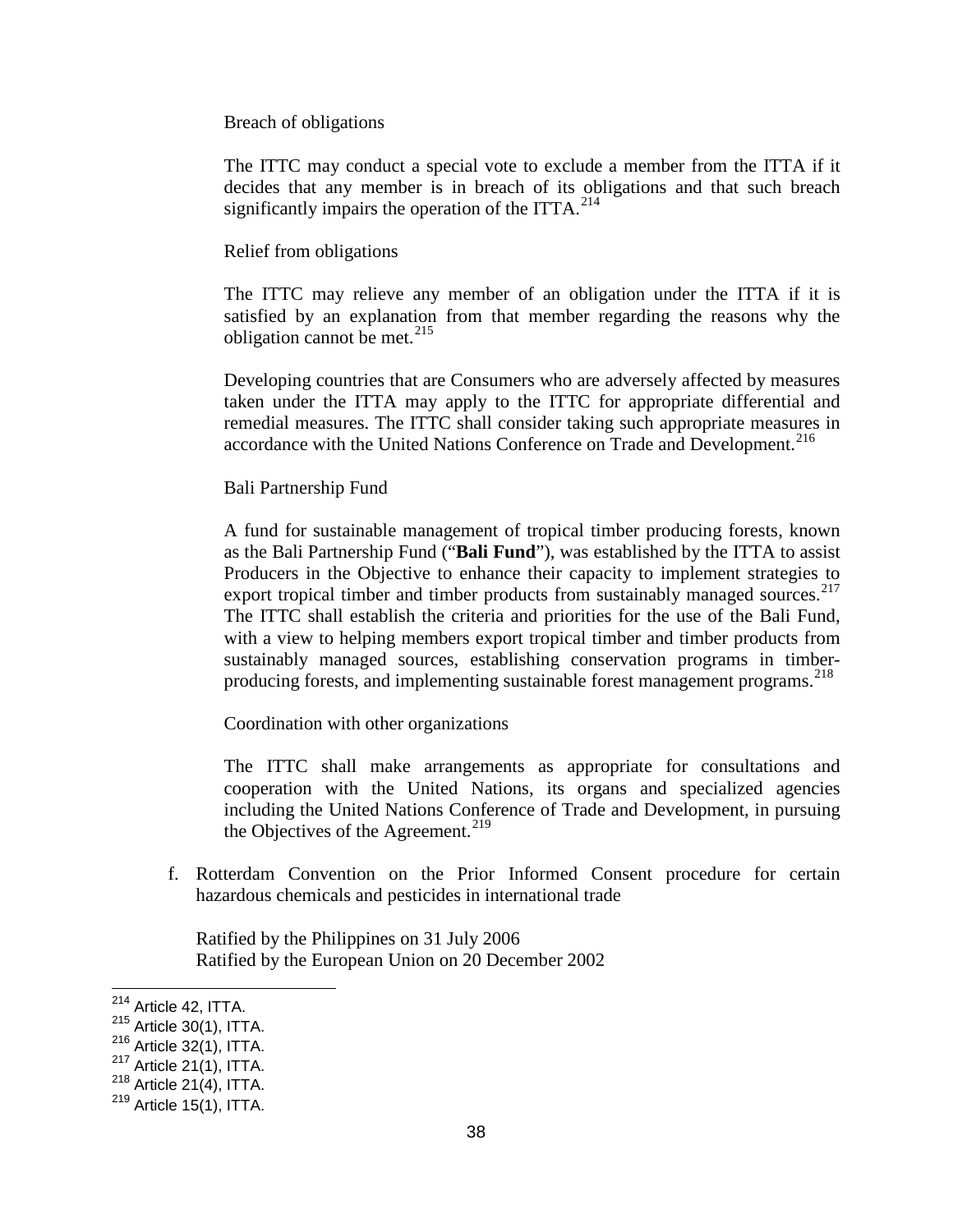i. General Description and Objectives

The Rotterdam Convention on the Prior Informed Consent Procedure for Certain Hazardous Chemicals and Pesticides in International Trade ("**Rotterdam Convention"**) was spurred by the dramatic growth in chemicals production and trade during the last three decades, raising concerns over the potential risks posed by hazardous chemicals and pesticides.<sup>[220](#page-39-0)</sup> It was preceded by a 1989 Prior Informed Consent jointly implemented by the UN-Food and Agriculture Organization and the United Nations Environment Program to help ensure that governments have the information they need about hazardous chemicals for assessing risks and making informed decisions on chemical imports.<sup>[221](#page-39-0)</sup> The perceived need for setting mandatory controls led to the adoption of the Rotterdam Convention as a legally binding instrument on the Prior Informed Consent procedure ("PIC").<sup>[222](#page-39-0)</sup> The Convention is essentially an informationsharing agreement, enabling governments to make informed decisions on the import of chemicals and pesticides.<sup>[223](#page-39-0)</sup> The Convention entered into force on 24 February 2004 and there are to date 144 Parties to the Convention.

The stated objective of the Rotterdam Convention is the promotion of shared responsibility and cooperative efforts among Parties in the international trade of certain hazardous chemicals in order to protect human health and the environment from potential harm, and to contribute to their environmentally sound use, by facilitating information exchange about their characteristics, by providing for a national decision-making process on their import and export, and by disseminating these decisions to Parties.<sup>[224](#page-39-0)</sup>

ii. Obligations of Parties

Chemicals and formulations covered under Convention

The Rotterdam Convention applies to banned or severely restricted chemicals, and severely hazardous pesticide formulations.[225](#page-39-0) A chemical is classified as banned or severely restricted if they have been banned or severely restricted by a final domestic regulatory action of a Party.<sup>[226](#page-39-0)</sup> Severely hazardous chemicals are however distinguished from banned chemicals in that they remain allowed by a Party for limited specific uses.<sup>[227](#page-39-0)</sup> Severely hazardous pesticide formulations are

<span id="page-39-0"></span><sup>&</sup>lt;sup>220</sup> UNEP (2011). Rotterdam Convention on the Prior Informed Consent Procedure for Certain Hazardous Chemicals and Pesticides<br>in International Trade: Text and Annexes. p. 1.

in International Trade: Text and Annexes.<br>
222 Ibid.<br>
223 Ibid. 223 Ibid. 223 A. Cosbey, S. Aguilar, M. Ashton & S. Ponte. (2010). Environmental Goods and Services Negotiations at the WTO: Lessons from multilateral environmental agreements and ecolabels for breaking the impasse. International Institute for Sustainable Development. p. 22.<br><sup>224</sup> Article 1. Rotterdam Convention.

<sup>225</sup> Article 1, Rotterdam Convention.<br>
<sup>226</sup> Article 3(1), Rotterdam Convention. <sup>227</sup> Article 2(b), (c) and (e), Rotterdam Convention.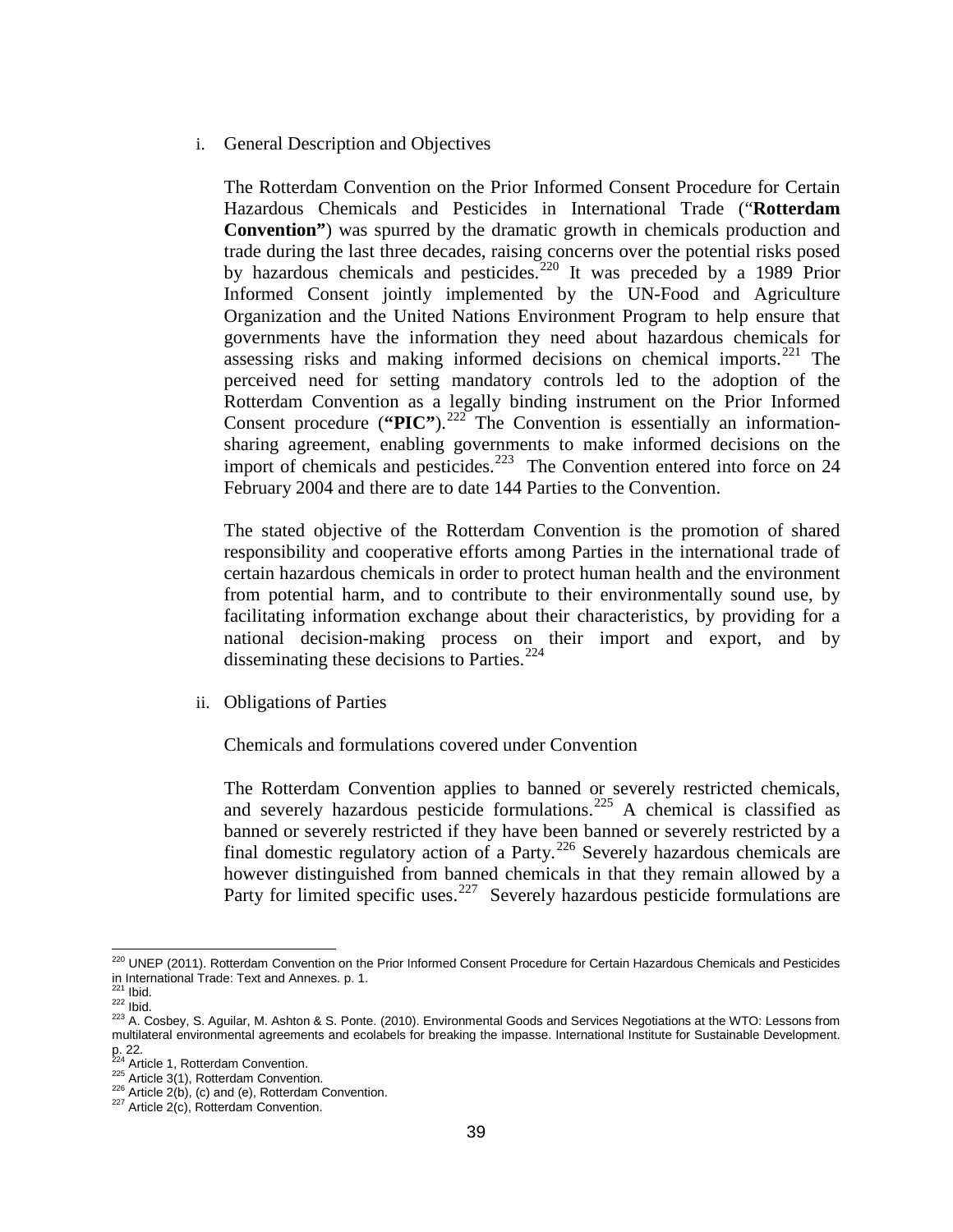chemicals formulated for pesticide use which produce severe health or environmental effects. $^{228}$  $^{228}$  $^{228}$ 

The Rotterdam Convention does not apply to narcotic drugs and psychotropic substances, radioactive materials, wastes, chemical weapons, pharmaceuticals, chemicals used as food additives, food, and chemicals in quantities not likely to affect human health or the environment that are imported for research purposes or by an individual for personal use. $^{229}$  $^{229}$  $^{229}$ 

Procedure for subjecting a chemical to PIC procedure

Banned or severely restricted chemicals are listed in Annex III of the Rotterdam Convention and are made subject to the PIC procedure prescribed in the Convention. The Rotterdam Convention also establishes a Conference of the Parties and its subsidiary body, the Chemical Review Committee. The Conference of the Parties, which is to meet at regular intervals, renders the decision to list a chemical in Annex III, acting on a recommendation for listing and a draft decision guidance document prepared by the Chemical Review Committee.<sup>[230](#page-40-0)</sup>

The listing of a chemical under Annex III is initiated by the adoption by a Party of a final regulatory action that bans or severely restricts the use of a chemical. In the case of banned or severely restricted chemicals, Parties are required to notify the Secretariat of the Convention of such final regulatory action no later than 90 days from the time such action is taken.<sup>[231](#page-40-0)</sup> When the Secretariat has received at least one notification from each of two Prior Informed Consent regions<sup>[232](#page-40-0)</sup> regarding a particular chemical, and after it has been verified that the notifications contain all the information required in Annex I of the Convention, the notifications are forwarded to the Chemical Review Committee.<sup>[233](#page-40-0)</sup> The Chemical Review Committee is empowered to recommend to the Conference of the Parties whether the chemical should be made subject to the PIC procedure and listed in Annex III.[234](#page-40-0) The criteria used by the Chemical Review Committee are science-based and related to the objectives of the Convention.<sup>[235](#page-40-0)</sup> For each chemical that the Chemical Review Committee recommends for listing in Annex III, it prepares a draft decision guidance document.

A similar procedure obtains in the case of severely hazardous pesticide formulations, which may be listed under Annex III upon a proposal submitted to the Secretariat by any Party that is a developing country or a country with an

<span id="page-40-0"></span><sup>&</sup>lt;sup>228</sup> Article 2(d), Rotterdam Convention.<br><sup>229</sup> Article 3(2), Rotterdam Convention.<br><sup>230</sup> Article 7, Rotterdam Convention.<br><sup>231</sup> Article 5(1), Rotterdam Convention.<br><sup>232</sup> There are currently 7 Prior Informed Consent region Convention. The list of countries which comprise each of the regions is found at http://www.pic.int/Countries/PICRegions/tabid/1070/language/en-US/Default.aspx<br><sup>233</sup> Article 5(5), Rotterdam Convention.<br><sup>234</sup> Article 5(6), Rotterdam Convention.<br><sup>235</sup> A. Cosbey, S. Aguilar, M. Ashton & S. Ponte, supra no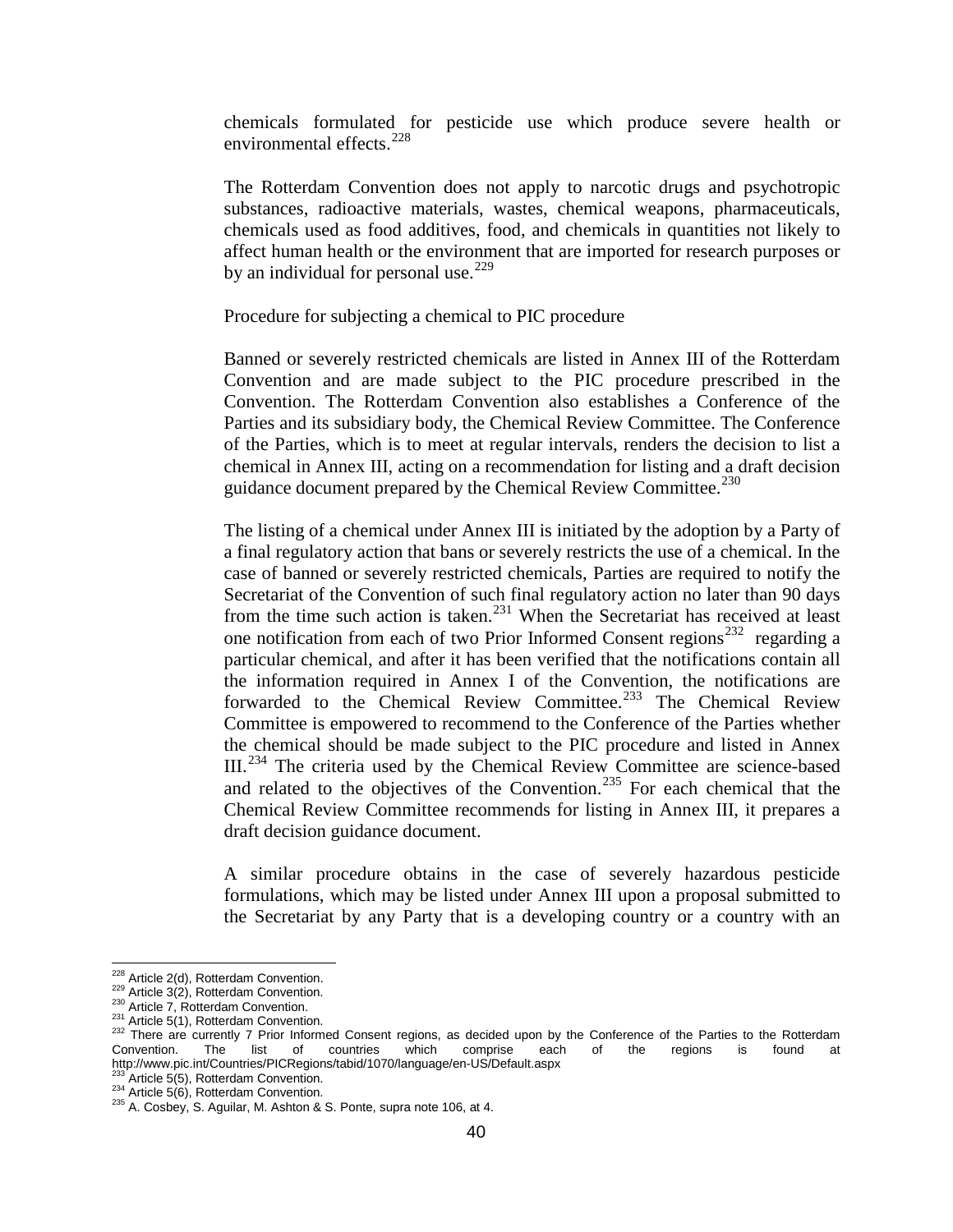economy in transition that is experiencing problems caused by such formulation.[236](#page-41-0)

Response to Listing Under Annex III

Once a chemical is listed in Annex III, Parties are obliged to submit a response (**"Response"**) to the Secretariat concerning the future import of the chemical concerned<sup>[237](#page-41-0)</sup> and in turn, the Secretariat must inform all Parties of the Responses it has received.<sup>[238](#page-41-0)</sup> A Party, through the Response, may either allow or prohibit the importation of the chemical concerned, or to submit a qualified consent subject to specified conditions.<sup>[239](#page-41-0)</sup> The Response may also consist of an interim response, as defined under Article 10(4)(b) of the Convention. Each Party is required to make its Responses available to those concerned within its jurisdiction, in accordance with its own legislative or administrative measures.<sup>[240](#page-41-0)</sup>

Parties are required to take appropriate legislative or administrative measures to ensure that exporters within its jurisdiction comply with the decisions in each Response no later than 6 months from the date the Secretariat informs the Parties of such Response.[241](#page-41-0) Each Party is also required to provide further information, if requested, to importing Parties in order to help the latter decide on the Response required and on how to safely manage those chemicals if imported.<sup>[242](#page-41-0)</sup>

Export ban on Annex III chemicals

The Rotterdam Convention generally requires that a chemical listed in Annex III is not exported by a Party to any Party that has failed to transmit the Response, or has transmitted an interim response that does not contain an interim decision.<sup>[243](#page-41-0)</sup> Exceptions are made if (a) at the time of import, the chemical is registered as a chemical in the importing Party; (b) there is existing evidence that the chemical has previously been used in, or imported into, the importing Party and in relation to which no regulatory action to prohibit its use has been taken; or (c) explicit consent to the import has been sought and received by the exporter through a designated national authority of the importing Party.

Export notification for certain non-Annex III chemicals

The Convention imposes a notification requirement covering the export of chemicals which may have been banned or severely restricted by an exporting Party but which have not yet been included in Annex III. When such a chemical that is banned or severely restricted by a Party is exported from its territory, the

<span id="page-41-0"></span><sup>&</sup>lt;sup>236</sup> Article 6(1), Rotterdam Convention.<br><sup>237</sup> Article 10(2), Rotterdam Convention.<br><sup>238</sup> Article 10(10), Rotterdam Convention.<br><sup>239</sup> Article 10(4), Rotterdam Convention.<br><sup>240</sup> Article 10(8), Rotterdam Convention.<br><sup>241</sup>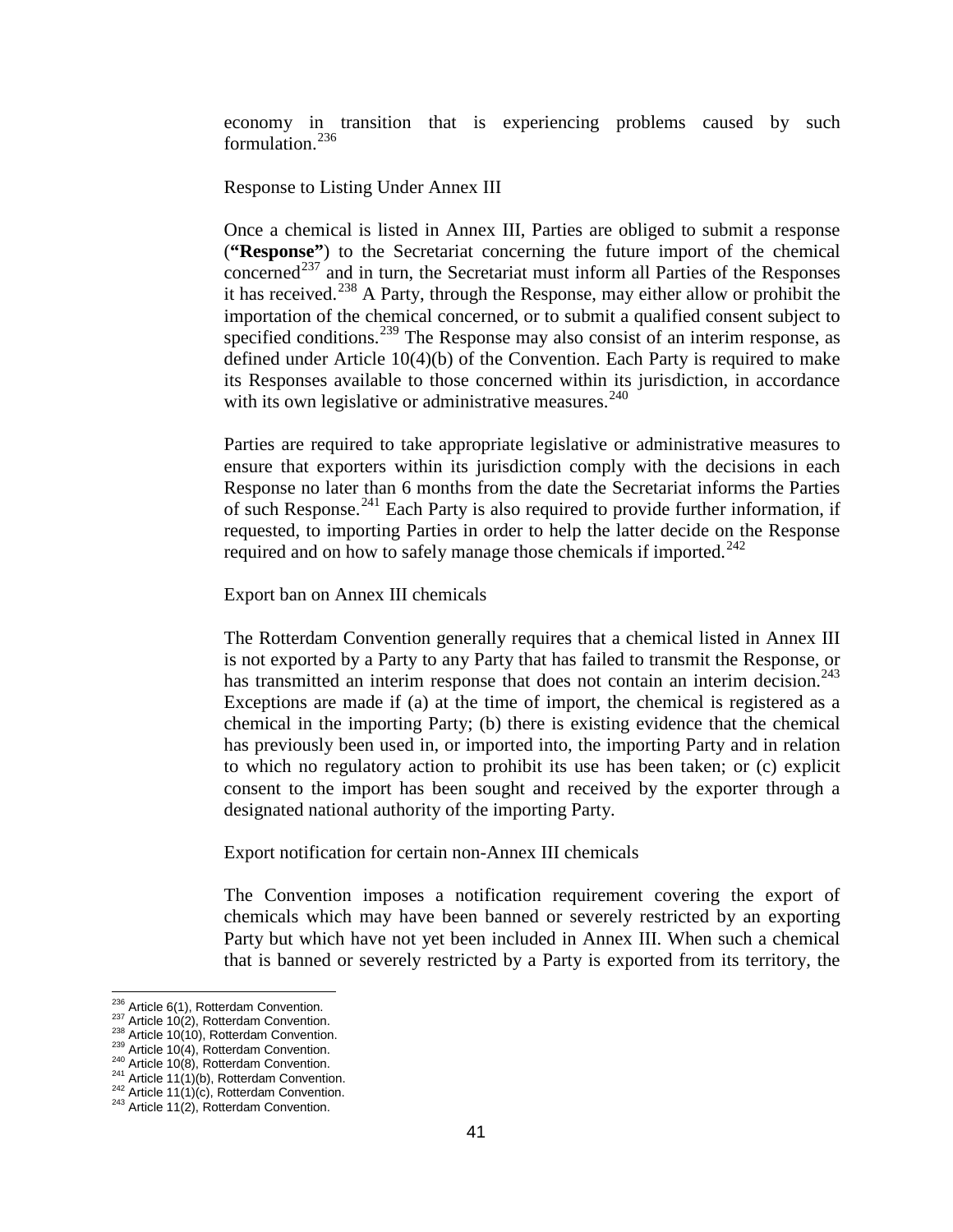exporting Party is required to provide an export notification to the importing Party, containing such information set forth in Annex V of the Convention.<sup>[244](#page-42-0)</sup> Such information includes the name of the chemical, a summary of the information on the chemical that had been provided to the Secretariat, information on precautionary measures to reduce exposure to and emission of the chemical, and the name and address of the importer.<sup>[245](#page-42-0)</sup> The requirement to notify before export may be waived by the designated national authority of the importing Party.<sup>[246](#page-42-0)</sup> Once the chemical has been listed in Annex III, the obligation to provide an export notification ceases.<sup>[247](#page-42-0)</sup> The export notification requirement also ceases once the importing Party has provided a Response for the chemical to the Secretariat in accordance with Article 10, or if the Secretariat has already distributed the Response to the Parties in accordance with the same Article.<sup>[248](#page-42-0)</sup>

Effect of import ban on Annex III chemicals

The PIC procedure allows a Party to make an informed decision on whether or not to ban the importation of a chemical listed in Annex III. If a Party decides not to allow the importation of a chemical or to qualify its consent to import under specific conditions, it is obliged to simultaneously prohibit or make subject to the same conditions (1) the import of the chemical from any source and (2) the domestic production of the chemical for domestic use.<sup>[249](#page-42-0)</sup>

Labeling requirement

Article 13(2) of the Convention states that each Party shall require that chemicals listed in Annex III, and chemicals banned or severely restricted in its territory, are subject to labeling requirements when exported, to ensure adequate availability of information with regard to risks and/or hazards to human health or the environment, taking into account relevant international standards. Each Party may also require that chemicals subject to environmental or health labeling requirements in its territory are, when exported, subject to labeling requirements that ensure adequate availability of information with regard to risks and/or hazards to human health or the environment, taking into account relevant international standards.<sup>[250](#page-42-0)</sup> The information on the label must be given in one or more of the official languages of the importing Party.<sup>[251](#page-42-0)</sup>

Information exchange and technical assistance

Parties are required to promote the exchange of scientific, technical, economic and legal information concerning the covered chemicals, including toxicological

<span id="page-42-0"></span><sup>&</sup>lt;sup>244</sup> Article 12(1), Rotterdam Convention.<br><sup>245</sup> Annex V, Rotterdam Convention.<br><sup>246</sup> Article 12(2), Rotterdam Convention.<br><sup>247</sup> Article 12(5), Rotterdam Convention.<br><sup>248</sup> Article 12(5), Rotterdam Convention.<br><sup>249</sup> Articl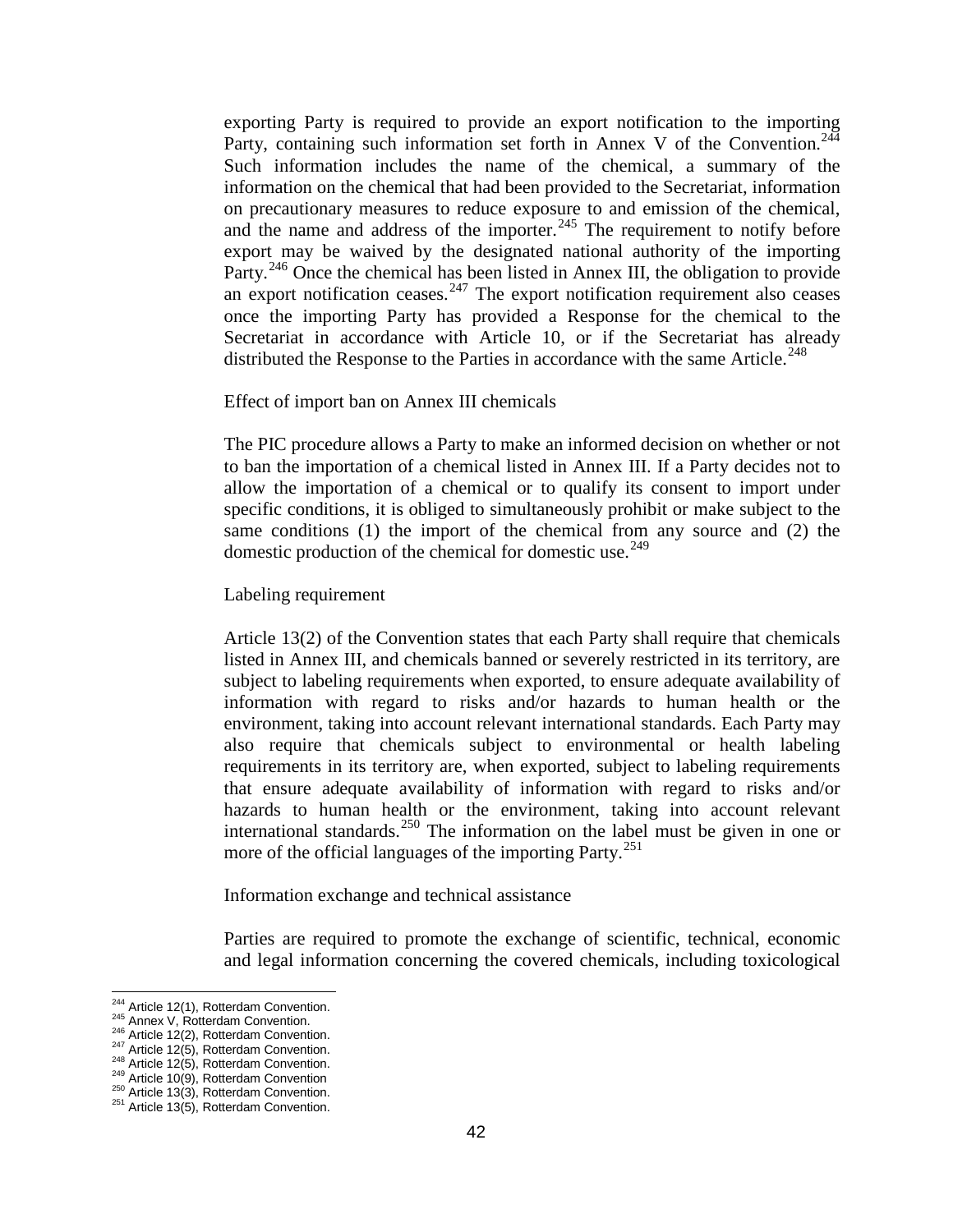and safety information.<sup>[252](#page-43-0)</sup> Parties are to cooperate in promoting technical assistance for the development of the infrastructure and the capacity necessary to manage chemicals to enable implementation of the Rotterdam Convention.<sup>[253](#page-43-0)</sup>

### Compliance mechanisms

The Rotterdam Convention requires the Parties to develop and approve procedures and institutional mechanisms for determining non-compliance with the provisions of the Convention, and for treatment of Parties found to be in noncompliance. [254](#page-43-0)

g. Stockholm Convention on Persistent Organic Pollutants (POPs)

Ratified by the Philippines on 27 February 2004 Ratified by the European Community on 23 May 2001<sup>[255](#page-43-0)</sup>

i. General Description and Objectives

The Stockholm Convention on Persistent Organic Pollutants ("**Stockholm Convention**") seeks to eliminate or reduce the production and use of persistent organic pollutants ("**POPs**"). The Convention recognizes that POPs possess toxic properties, resist degradation, bioaccumulate, and are transported across international boundaries and deposited far from their place of release, hence the need for their regulation.<sup>[256](#page-43-0)</sup> The Convention entered into force on 17 May 2004 and currently has 173 Parties.

The stated objective of the Stockholm Convention is to protect human health and the environment from persistent organic pollutants.<sup>[257](#page-43-0)</sup> Such objective takes into account Principle 15 of the 1992 Rio Declaration on Environment and Development, which urges States to widely apply a precautionary or preemptive approach in order to protect the environment.  $25^{\circ}$ 

ii. Obligations of the Parties

The Stockholm Convention classifies POPs into three categories. The POPs listed in Annex A ("**Annex A POPs**") are targeted for elimination. The POPs in Annex B ("**Annex B POPs**") are singled out for restriction, while the POPs in Annex C ("**Annex C POPs**") are to be minimized.<sup>[259](#page-43-0)</sup> Any Party may submit a proposal for listing a chemical under any of the Annexes, which proposal will be examined by

<span id="page-43-0"></span><sup>&</sup>lt;sup>252</sup> Article 14, Rotterdam Convention.<br><sup>253</sup> Article 16, Rotterdam Convention.<br><sup>254</sup> Article 17, Rotterdam Convention.<br><sup>254</sup> The European Union itself is not yet a signatory to the Stockholm Convention. However, most memb Union have ratified the Convention. In addition, the European Union has enacted legislation for the purpose of implementing the provisions of the Stockholm Convention. See http://ec.europa.eu/environment/pops/pdf/leaflet\_pop.pdf.<br>
<sup>256</sup> Paragraph 1. Preamble. Stockholm Convention.

<sup>&</sup>lt;sup>256</sup> Article 1, Stockholm Convention.<br><sup>258</sup> Article 1, Stockholm Convention.<br><sup>259</sup> Article 3, Stockholm Convention.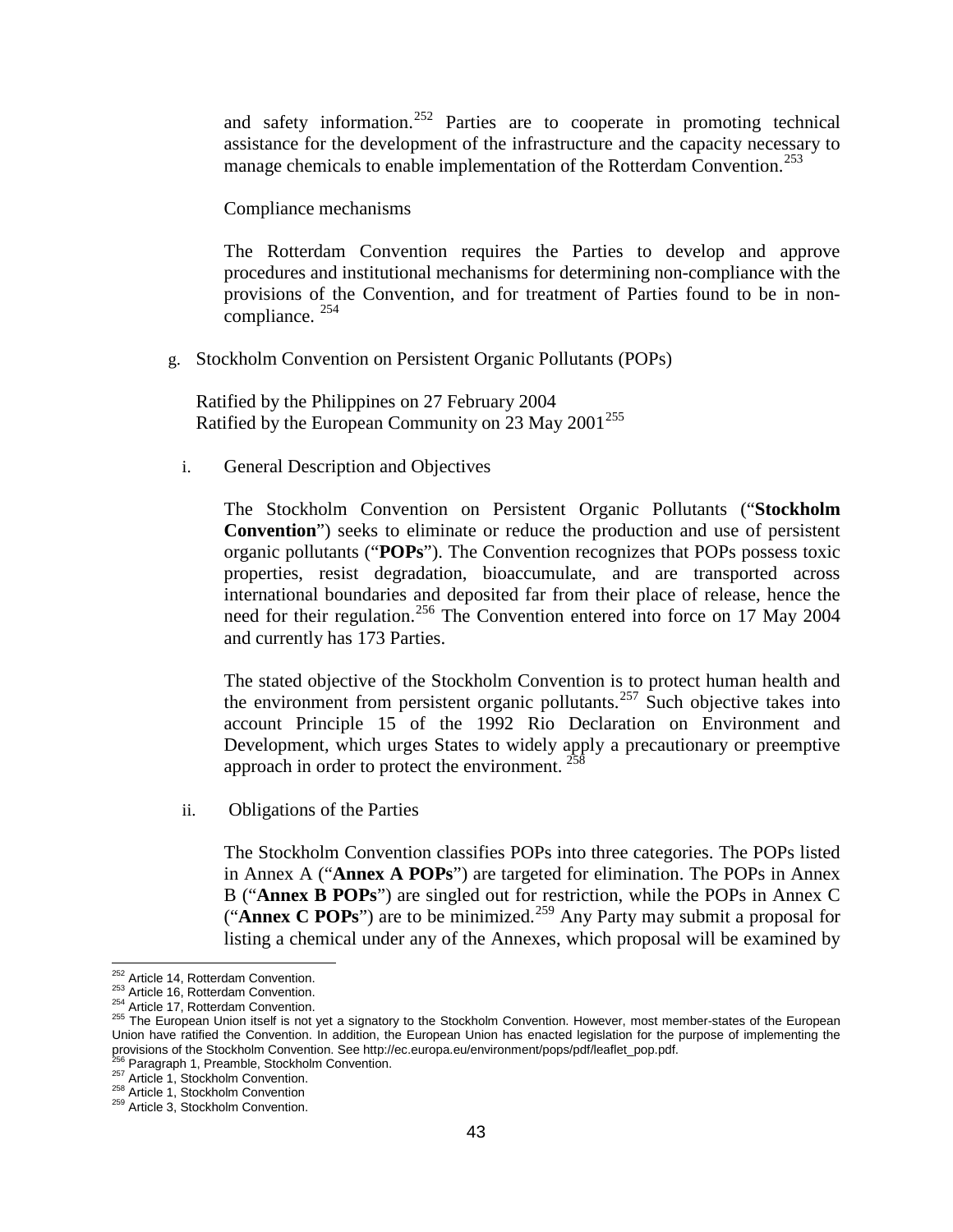a Persistent Organic Pollutants Review Committee ("**Committee**").<sup>[260](#page-44-0)</sup> It is the Committee that recommends to the Conference of the Parties whether the proposed chemical should be listed in any of the Annexes.

The Stockholm Convention requires each Party to prohibit and/or take legal and administrative measures necessary to eliminate the production and use, as well as the import and export of Annex A POPs.<sup>[261](#page-44-0)</sup> Each Party is to also restrict its production and use of Annex B POP.<sup>[262](#page-44-0)</sup> These restrictions however do not apply to quantities of a chemical to be used for laboratory-scale research or as a reference standard.<sup>[263](#page-44-0)</sup> Meanwhile, for Annex C POPs, each Party is to develop an action plan designed to identify, characterize and address its release, promote the application of measures than can achieve a realistic level of release reduction or source elimination, and promote development or require the use of substitute or modified materials, products and processes to prevent their formation and release.[264](#page-44-0)

Each Party must develop a plan for the implementation of its obligations under the Stockholm Convention ("**Implementation Plan")**, which plan must be submitted to the Conference of the Parties within 2 years from the time the Convention enters into force for each Party.<sup>[265](#page-44-0)</sup>

Specific exemptions

The Stockholm Convention permits the limited use by a Party of any of the POPs listed in Annexes A or B for as long as such use falls under any of the "specific exemptions" enumerated in such Annexes. The specific exemptions, which relate to a specific limited use of certain POPs, such as for agricultural operations or as a termiticide, may be availed of by a Party after it notifies in writing the Secretariat of the Convention of its intention to avail of a listed special exemption for a particular POP.<sup>[266](#page-44-0)</sup> The Secretariat shall maintain a list, known as the Register, which identifies the Parties who have availed of specific exemptions.  $267$ 

All specific exemptions for any POP shall expire five years after such POP is included in the Annexes of the Convention.<sup>[268](#page-44-0)</sup> The Conference of the Parties may extend the expiry date of a specific exemption for a period of five years, upon request of a concerned Party, and taking into account the special circumstances of developing country Parties and Parties with economies in transition.<sup>[269](#page-44-0)</sup>

Management of Stockpiles and Wastes

<span id="page-44-0"></span><sup>&</sup>lt;sup>260</sup> Article 8(2), Stockholm Convention.<br><sup>261</sup> Article 3(1), Stockholm Convention.<br><sup>262</sup> Article 3(1)(ii), Stockholm Convention.<br><sup>262</sup> Article 3(5), Stockholm Convention.<br><sup>263</sup> Article 5(1), Stockholm Convention.<br><sup>265</sup> A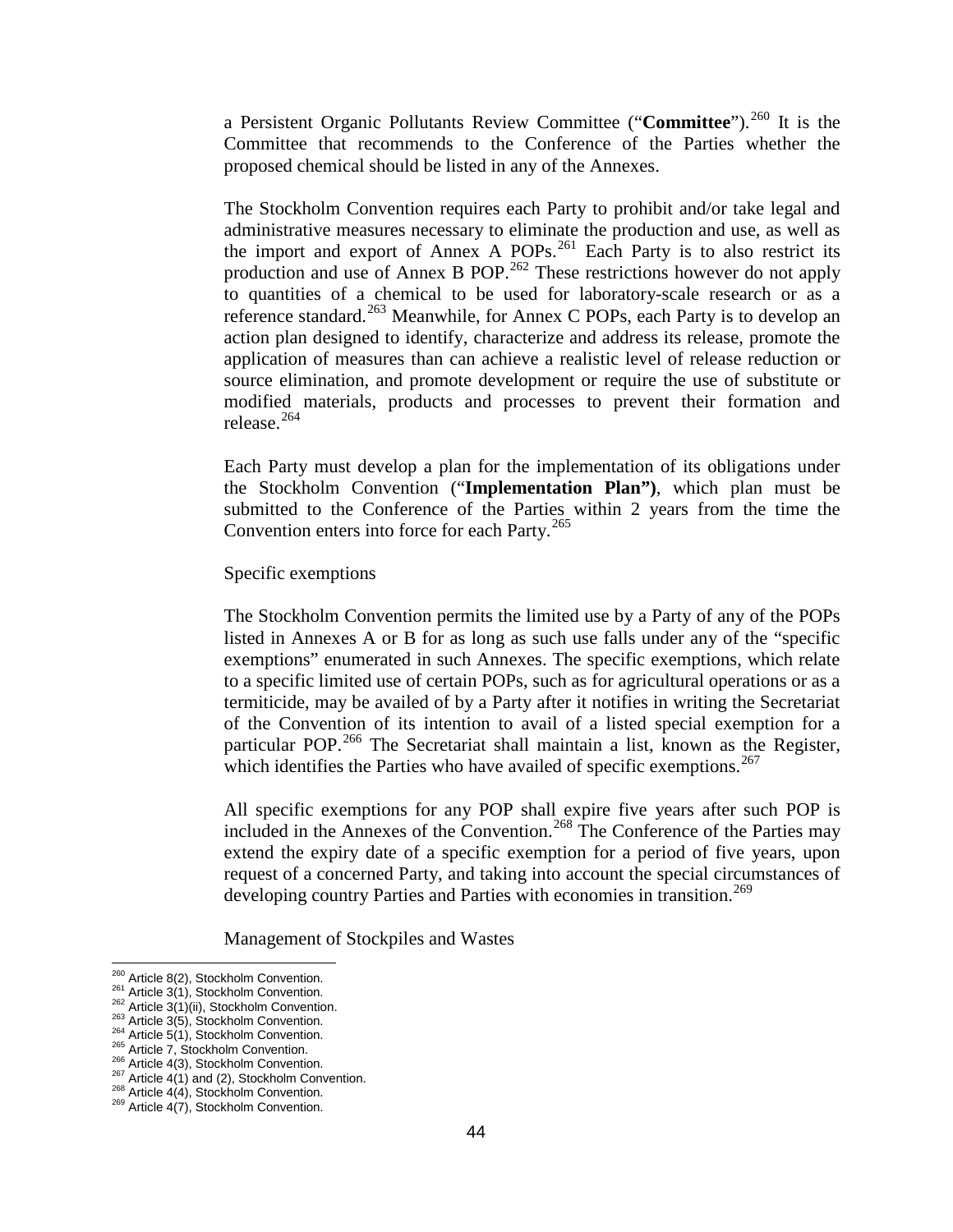The Stockholm Convention seeks to ensure that stockpiles containing chemicals listed in Annexes A or B ("**Stockpiles"**), as well as wastes containing chemicals listed in Annexes A, B, or C ("**Wastes**"), are managed in a manner protective of human health and the environment.<sup>[270](#page-45-0)</sup> Stockpiles of Annex A or B chemicals, as soon as they are no longer allowed to be used according to any specific exemption or acceptable purpose specified in Annex A or B, are to be deemed as Wastes.<sup>[271](#page-45-0)</sup> Wastes are to be handled, collected, transported and stored in an environmentally sound manner, and disposed of in such a way that the POP content is destroyed or irreversibly transformed.<sup>[272](#page-45-0)</sup>

Pesticides or industrial chemicals

Annex D of the Stockholm Convention prescribes a screening criteria for chemicals that are regulated under the Convention. The same criteria is to be taken into consideration by a Party when it assesses domestic regulatory action with respect to pesticides or industrial chemicals. <sup>[273](#page-45-0)</sup>

Non-compliance

The Stockholm Convention mandates the Conference of the Parties to develop and approve procedures and institutional mechanism for determining noncompliance with the Convention and for the treatment of Parties found to be in non-compliance.<sup>[274](#page-45-0)</sup>

ii. Trade-Related Aspects

Limits on export/import of Annex A or B POPs

The importation by a Party of Annex A or Annex B POPs is authorized only for the purpose of environmentally sound disposal, or for a use or purpose which is permitted for that importing Party under Annex A.<sup>[275](#page-45-0)</sup>

The export of Annex A or Annex B POPs is only authorized also for environmentally sound disposal, or to a Party which is permitted to use that chemical under Annex A or B, or to a non-Party which has provided an annual certification to the exporting  $Party$ <sup>[276](#page-45-0)</sup>. The certification issued by a non-Party should state that the importing State is committed to protect human health and the environment by taking necessary measures to minimize and prevent releases, and

<span id="page-45-0"></span><sup>&</sup>lt;sup>270</sup> Article 6(1), Stockholm Convention.<br>
<sup>271</sup> Article 6(1)(c), Stockholm Convention.<br>
<sup>272</sup> Article 6(1)(c) & (d), Stockholm Convention.<br>
<sup>273</sup> Article 3(3) & (4), Stockholm Convention.<br>
<sup>274</sup> Article 17, Stockholm Con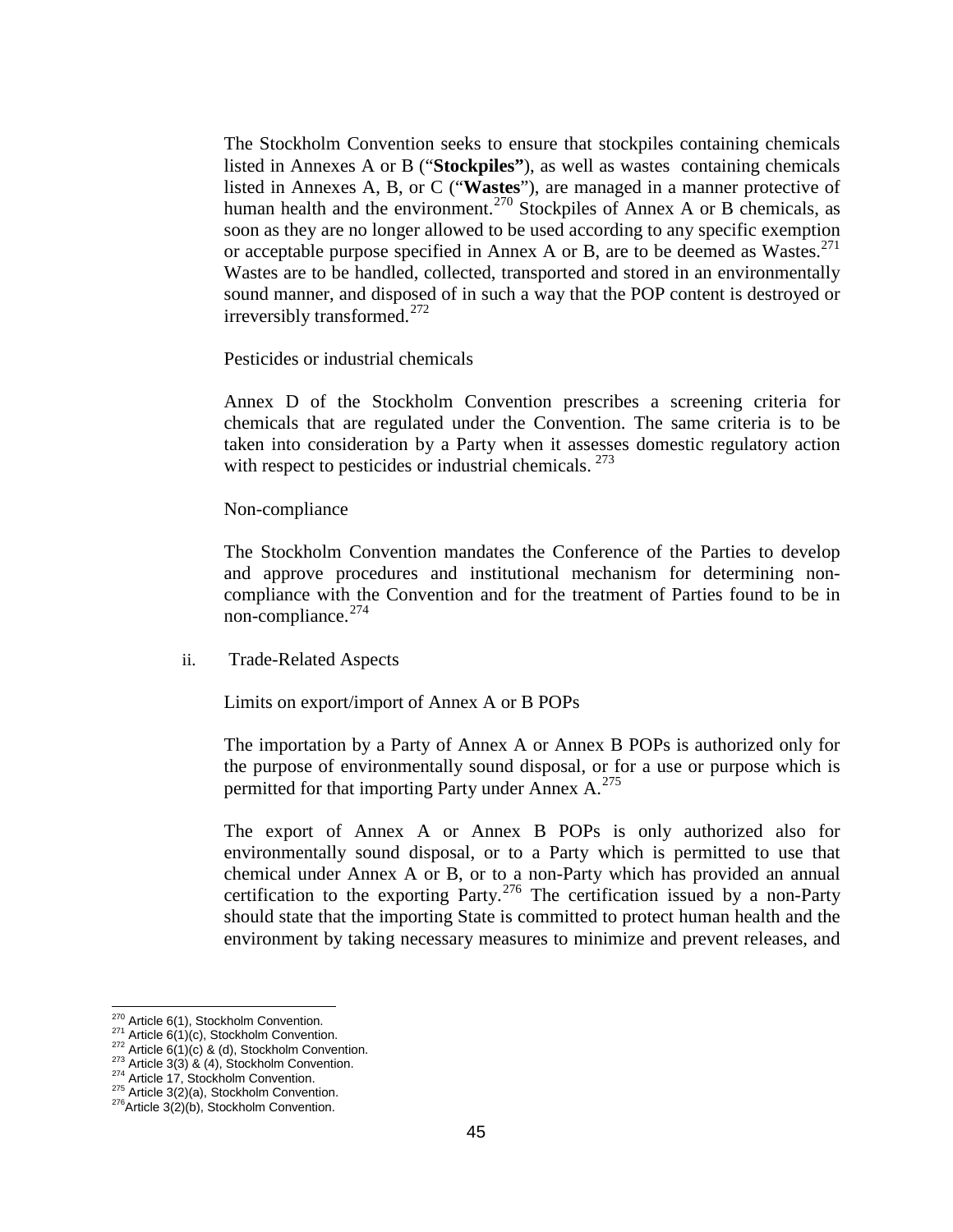to undertake measures to reduce or eliminate releases from stockpiles and wastes as intended by the Stockholm Convention.<sup>[277](#page-46-0)</sup>

Assistance to developing country Parties

Developed country Parties must establish arrangements for providing financial resources and technical assistance and promoting the transfer of technology to developing country Parties and Parties with economies in transition relating to the implementation of the Stockholm Convention.<sup>[278](#page-46-0)</sup> The Stockholm Convention recognizes that the extent to which developing country Parties can implement their commitments under the Convention depends on the effective implementation by developed country Parties of their commitments relating to financial resources, technical assistance and technology transfer. $279$ 

h. Basel Convention on the Control of Transboundary Movement of Hazardous Waste and Their Disposal

Ratified by the Philippines on 21 October 1993 Ratified by the European Union on 2 July 1994

i. General Description and Objectives

The Basel Convention on the Control of Transboundary Movements of Hazardous Wastes and Their Disposal ("**Basel Convention**") seeks to limit the transboundary movement of hazardous and other wastes by strict controls, considering the adverse effects that may result from the generation and management of such wastes.<sup>[280](#page-46-0)</sup> It declares that transboundary movements of such wastes should be permitted only when conducted under conditions that do not endanger human health and the environment, and under conditions provided under the Basel Convention.<sup>[281](#page-46-0)</sup> The Basel Convention entered into force on 5 May 1992, and it currently has 175 Parties to the Convention.

ii. General Obligations of Parties-States

The Basel Convention defines "wastes" as substances or objects which are disposed of are intended to be disposed of or are required to be disposed of by provisions of national law.<sup>[282](#page-46-0)</sup> The Basel Convention places special focus on hazardous wastes ("**Hazardous Wastes**"). Annex I of the Convention identifies several categories of wastes to be controlled, while Annex III of the Convention provides a list of hazardous characteristics pertaining to dangers to human health and the environment. All wastes belonging to any category listed under Annex I

<span id="page-46-0"></span><sup>&</sup>lt;sup>277</sup> Article 3(2)(b)(iii), Stockholm Convention.<br><sup>279</sup> Article 12(4), Stockholm Convention.<br><sup>279</sup> Article 13(4), Stockholm Convention.<br><sup>280</sup> Paragraph 24, Preamble, Basel Convention.<br><sup>281</sup> Id.<br><sup>282</sup> Article 2(1), Basel C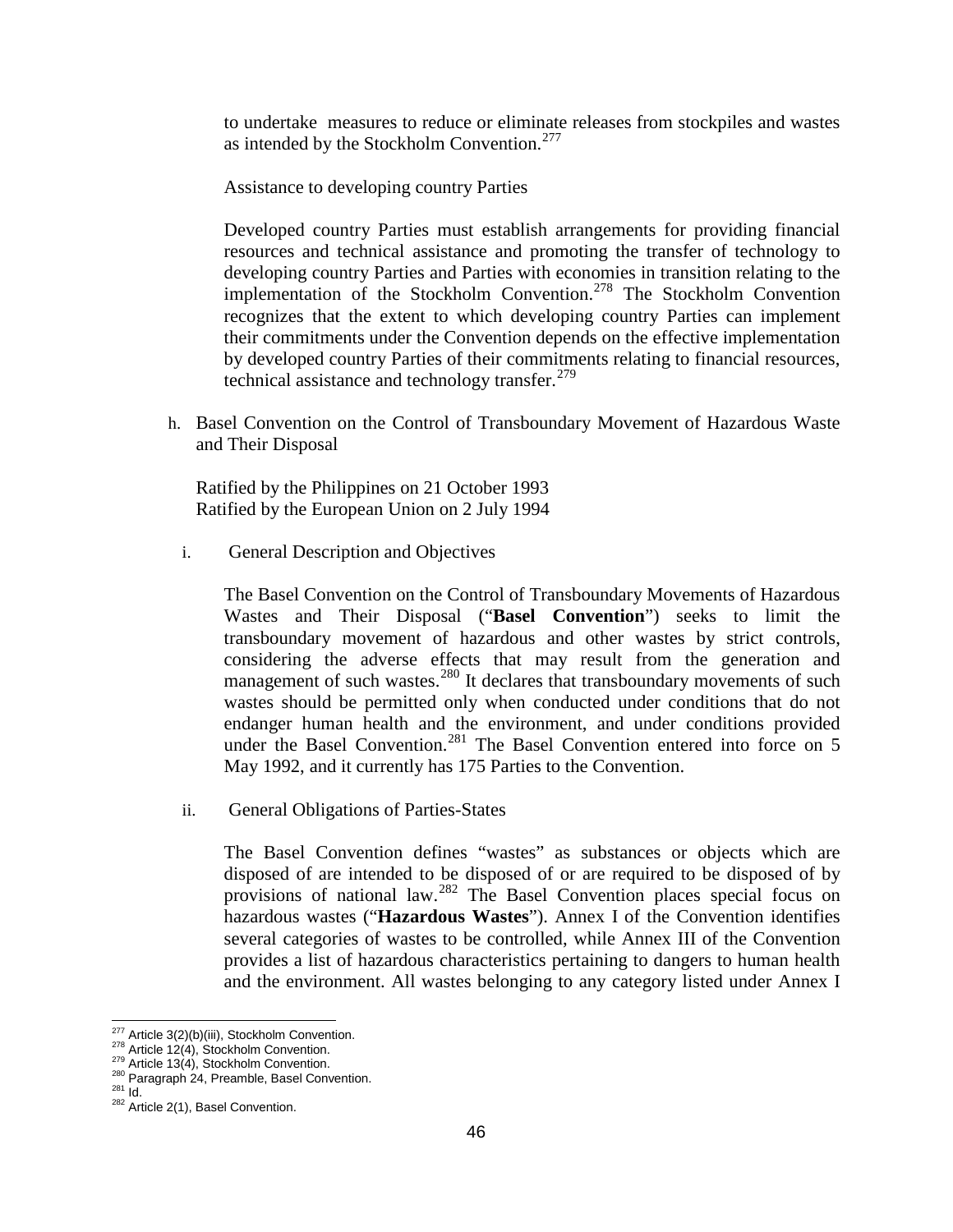are deemed as Hazardous Wastes, unless they do not possess any of the characteristics contained in Annex III.[283](#page-47-0) Moreover, wastes that are not covered under Annex I but which are nonetheless considered hazardous wastes by the domestic legislation of the Party of export, import or transit, are also deemed as Hazardous Wastes.<sup>[284](#page-47-0)</sup> Radioactive wastes are excluded from the scope of the Basel Convention as they are subject to other international control systems.<sup>[285](#page-47-0)</sup>

Annex II of the Basel Convention identifies categories of wastes requiring special consideration and are considered by the Convention as other wastes ("**Other Wastes**").

The Convention requires each Party to take appropriate measures to ensure that (1) the generation of Hazardous Wastes and Other Wastes (collectively, "**Wastes**") within its national jurisdiction is reduced to a minimum; (2) adequate disposal facilities for the environmentally sound management of Wastes are available; and (3) persons involved in the management of Wastes take the necessary steps to prevent pollution arising from such management.<sup>[286](#page-47-0)</sup>

Regulation of transboundary movements

The Convention establishes strict guidelines for the transboundary movements of Wastes ("**Transboundary Movement**"). Parties are required to take appropriate measures to ensure that Transboundary Movement is only allowed if (a) the exporting Party does not have the technical capacity and necessary facilities or suitable disposal sites in order to dispose of Wastes in an environmentally sound and efficient manner; (b) the Wastes in question are required as raw material for recycling or recovery industries; and (c) Transboundary Movement is in accordance with other criteria to be decided by the Parties.<sup>[287](#page-47-0)</sup>

The Basel Convention prescribes a specific procedure to be observed by the Parties in the event of any Transboundary Movements of Wastes. The procedure requires the prior informed consent among the States concerned - namely, the state of export, the state of import and the state of transit<sup>[288](#page-47-0)</sup> - prior to the commencement of the Transboundary Movement.

#### Exchange of information

The Basel Convention allows for the exchange of information among parties through the Secretariat. In particular, Parties are required to provide information regarding changes in their national definition of Hazardous Wastes, decisions

<span id="page-47-0"></span><sup>&</sup>lt;sup>283</sup> Article 1(1)(a), Basel Convention.<br><sup>284</sup> Article 1(1)(b), Basel Convention. Under Article 3, a Party is to inform the Secretariat of the Convention of other wastes other than those listed in the Annexes that are considered as hazardous wastes under its national legislation.<br>  $2^{25}$  Article 1(3), Basel Convention.

<sup>286</sup> Article 4(2)(a), (b) and (c), Basel Convention.<br>287 Article 4(9), Basel Convention.<br>287 Article 4(9), Basel Convention.<br>288 This refers to the state through which a movement of Wastes is planned or takes place, but whi state of import. See Article 2(1), Basel Convention.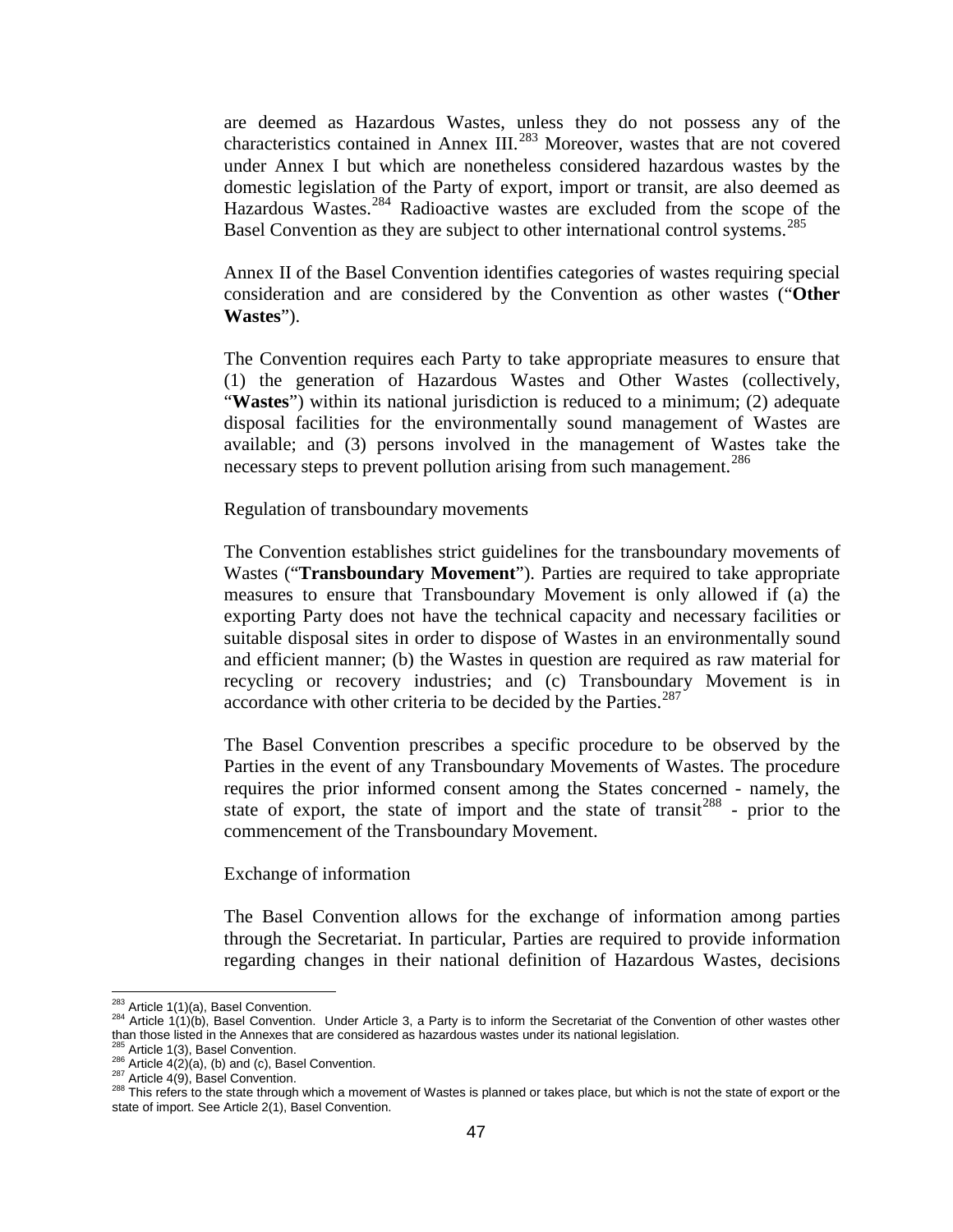made by a Party relating to the import of Wastes for disposal within the area under their national jurisdiction, and decisions taken by them to limit the export of Wastes.<sup>[289](#page-48-0)</sup> Parties are also obliged to submit to the Secretariat an annual report detailing their own efforts in implementing the Basel Convention.<sup>[290](#page-48-0)</sup>

When any Party learns of an accident occurring during the Transboundary Movement of Wastes which are likely to present risks to human health and the environment in other States, it is required to immediately inform the States concerned.[291](#page-48-0)

Banned Exports and Imports

The Convention prohibits a Party from allowing Wastes to be exported to or imported from a non-Party.[292](#page-48-0) Parties are also not to allow the export of Wastes to Parties, particularly developing countries, which have prohibited by their legislation all imports of Wastes, or if it has reason to believe that the Wastes in question will not be managed in an environmentally sound manner.<sup>293</sup> The export of Hazardous Wastes for disposal within the area  $60^{\circ}$  South latitude<sup>[294](#page-48-0)</sup> is prohibited, whether or not such wastes are subject to Transboundary Movement.<sup>[295](#page-48-0)</sup>

A Party shall ban the import of Wastes if it has reason to believe that the Wastes in question will not be managed in an environmentally sound manner.<sup>[296](#page-48-0)</sup>

Under the Basel Convention, the illegal traffic in Wastes should be considered by the Parties as criminal under their domestic laws. <sup>[297](#page-48-0)</sup>

Packaging and labeling

In every Transboundary Movement, the subject Wastes shall be packaged, labeled and transported in conformity with generally accepted and recognized international rules and standards in the field of packaging, labeling and transport.[298](#page-48-0) Such Wastes shall be accompanied by a movement document from the point at which Transboundary Movement commences up to the point of  $disposal.<sup>299</sup>$  $disposal.<sup>299</sup>$  $disposal.<sup>299</sup>$ 

Non-compliance

<span id="page-48-0"></span><sup>&</sup>lt;sup>289</sup> Article 13(2), Basel Convention.<br><sup>290</sup> Article 13(3), Basel Convention.<br><sup>291</sup> Article 13(1), Basel Convention.<br><sup>292</sup> Article 4(5), Basel Convention.<br><sup>292</sup> Article 4(2)(e), Basel Convention.<br><sup>294</sup> 60° South latitude m of Antarctica. Central Intelligence Agency. The CIA World Factbook 2012 (2012). Skyhorse Publishing: United States of America.<br><sup>296</sup> Article 4(6), Basel Convention.<br><sup>296</sup> Article 4(6), Basel Convention.<br><sup>296</sup> Article 4(2)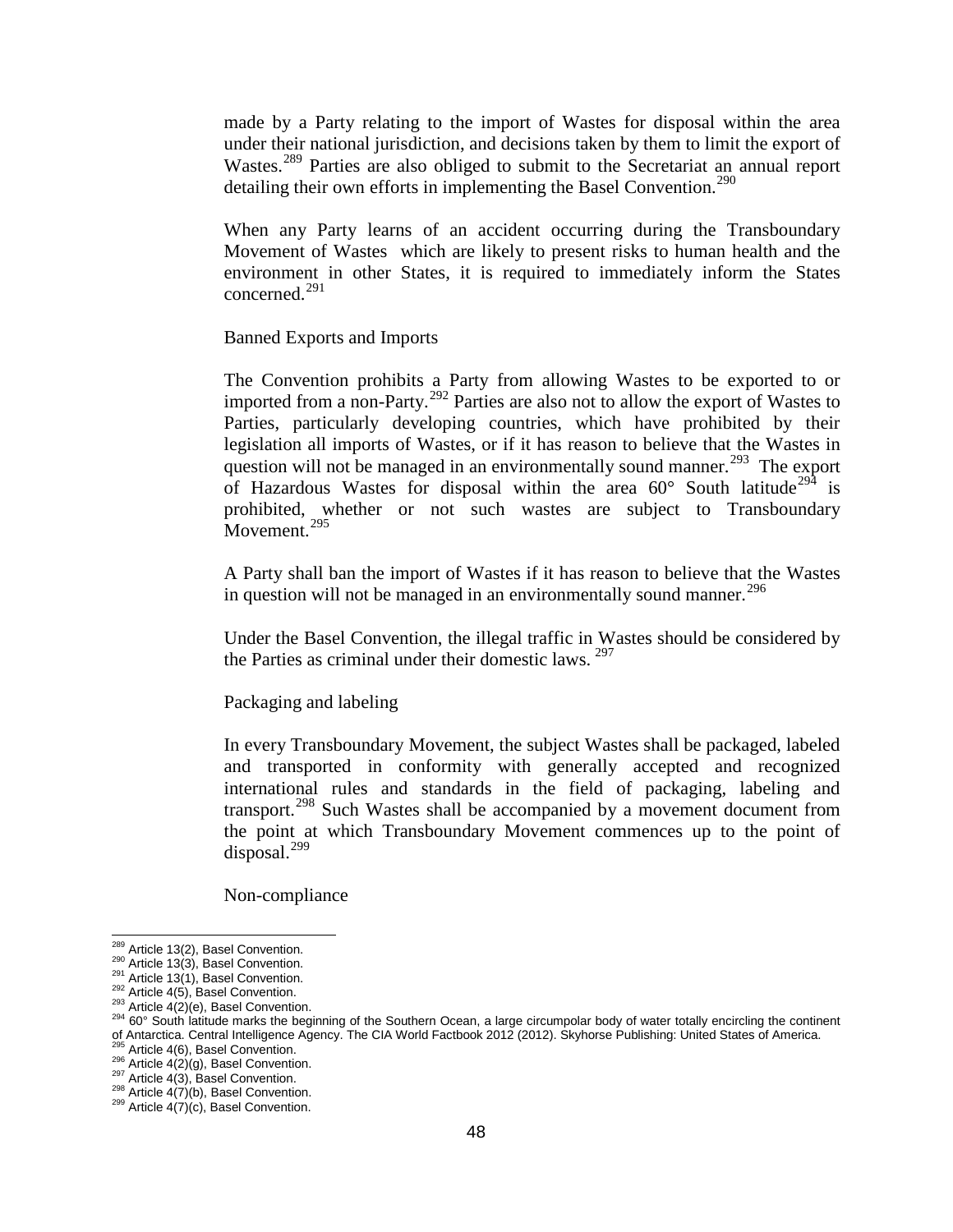Any Party may inform the Secretariat if another Party is in breach of its obligations under the Basel Convention.[300](#page-49-0) Parties shall settle their disputes arising from non-compliance through peaceful means such as negotiations, or, if they fail to reach common agreement, may agree to submit the dispute to the International Court of Justice or through arbitration.<sup>[301](#page-49-0)</sup>

Lateral Agreements

The Basel Convention allows Parties to enter into bilateral, multilateral or regional agreements governing transboundary movement of Hazardous Wastes as long as such agreements do not derogate from the environmentally sound management of Hazardous Wastes as prescribed under the Convention.<sup>[302](#page-49-0)</sup>

i. Montreal Protocol on Substances that Deplete the Ozone Layer

Ratified by the Philippines on 17 July 1991 Ratified by the European Union on 16 December 1988

i. General Description and Objectives

The Montreal Protocol on Substances that Deplete the Ozone Layer (**"Montreal Protocol**") is an international agreement for the protection of the stratospheric ozone layer through the reduction and prevention of the production of substances that are responsible for the destruction of the ozone layer. The Protocol was adopted by the Conference of Plenipotentiaries on the Protocol on Chlorofluorocarbons to the Vienna Convention for the Protection of the Ozone Layer ("**Vienna Convention**"), held in Montreal in September, 1987. There are currently 197 Parties to the Protocol.

The Montreal Protocol recognizes that world-wide emissions of certain substances can significantly deplete and modify the ozone layer in a manner likely to result in adverse effects on human health and the environment.<sup>303</sup> It establishes as a goal the protection of the ozone layer by taking precautionary measures to control equitably total global emissions of substances that deplete it, with the ultimate objective of the elimination of such substances.<sup>[304](#page-49-0)</sup> At the same time, the special needs of developing countries are to be taken into account in the accomplishment of these objectives, with the recognition that such countries require additional financial resources and access to relevant technologies.<sup>[305](#page-49-0)</sup>

ii. Party Obligations

<span id="page-49-0"></span><sup>&</sup>lt;sup>300</sup> Article 19, Basel Convention.<br><sup>301</sup> Articles 20(1) and (2), Basel Convention.<br><sup>302</sup> Article 11(1), Basel Convention.<br><sup>303</sup> Paragraph 3, Preamble, Montreal Protocol.<br><sup>304</sup> Paragraph 7, Preamble, Montreal Protocol.<br><sup>3</sup>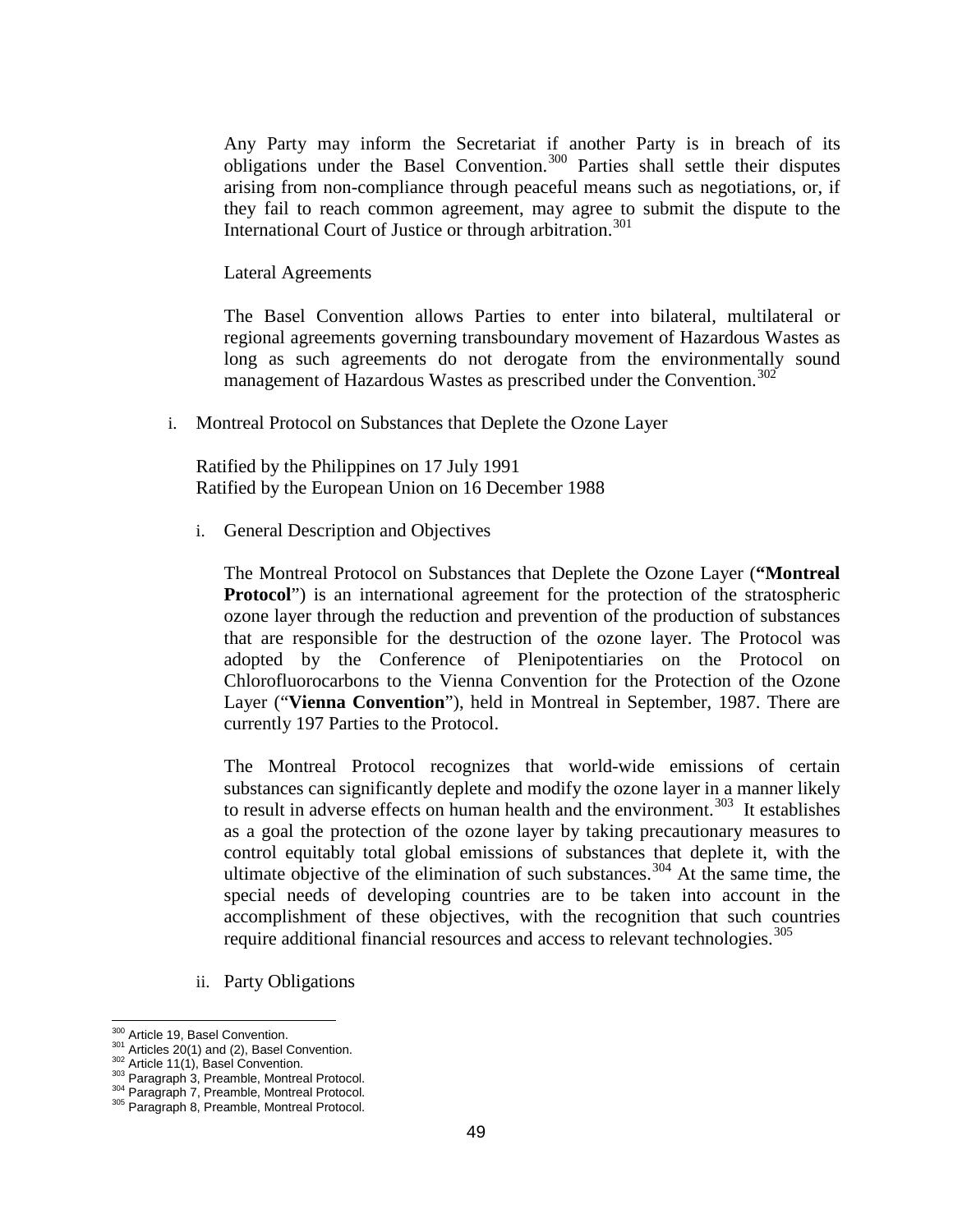The Montreal Protocol identifies several categories of substances with ozonedepleting potential ("**Controlled Substances**"). These Controlled Substances, as identified in Article 2, are different types of Chlorofluorocarbons ("**CFCs**"),<sup>[306](#page-50-0)</sup><br>Halons,<sup>307</sup> other fully-halogenated CFCs,<sup>308</sup> Carbon Tetrachloride.<sup>309</sup> Halons,<sup>[307](#page-50-0)</sup> other fully-halogenated CFCs,<sup>[308](#page-50-0)</sup> Carbon Tetrachloride,<sup>[309](#page-50-0)</sup> Trichlorethane (methyl chloroform),<sup>[310](#page-50-0)</sup> Hydrochlorofluorocarbons,<sup>[311](#page-50-0)</sup> Hydrobromofluorocarbons,  $312$  Methyl Bromide,  $313$  and Bromochloromethane.  $314$ A specific identification of these Controlled Substances is contained in Annexes A and B to the Protocol.

Control measures

The Parties are required to enact measures for each Controlled Substance ("**Control Measures")** as prescribed under Article 2 of the Protocol. The Control Measures are in the form of specific limits in the level of production ("**Production**")<sup>[315](#page-50-0)</sup> or consumption ("**Consumption**")<sup>[316](#page-50-0)</sup> of Controlled Substances by each Party. For each Controlled Substance, the Parties are obliged to ensure that its calculated level of Consumption or Production does not exceed the levels specified under Article 2 of the Protocol. Defined compliance periods with predefined start and end dates are prescribed for each Controlled Substance ("**Control Period**"). For each Control Period for each Controlled Substance, the Protocol imposes specific limits to the level of Consumption or Production by Parties. Article 3 of the Montreal Protocol specifies the formula by which a Party is to determine its calculated levels of Production and Consumption.

For each Controlled Substance, the Montreal Protocol prescribes a target phaseout date by which each Party is to ensure that its calculated level of Production for that Controlled Substance does not exceed zero.<sup>[317](#page-50-0)</sup>

Transfer of production and consumption

As an additional means for assuring compliance with their specified target levels of Production and Consumption of each Controlled Substance, the Montreal Protocol provides for a mechanism by which a Party may transfer portions of its allotted level of Production or Consumption to any other Party.

<span id="page-50-0"></span><sup>306</sup> Article 2A, Montreal Protocol.<br>
307 Article 2B, Montreal Protocol.<br>
308 Article 2C, Montreal Protocol.<br>
308 Article 2C, Montreal Protocol.<br>
311 Article 2F, Montreal Protocol.<br>
312 Article 2G, Montreal Protocol.<br>
314 Ar approved by the Parties, and minus the amount entirely used as feedstock in the manufacture of other chemicals. See Article 1(5), Montreal Protocol.

<sup>316</sup> "Consumption" is defined as "production plus imports minus exports of the Controlled Substance. See Article 1(6), Montreal Protocol.<br>317 Cee A

See Articles 2A(8), 2B(4), 2C(5), 2D(2), 2E(3), 2F(6), 2G, 2H(5), & 2I, Montreal Protocol.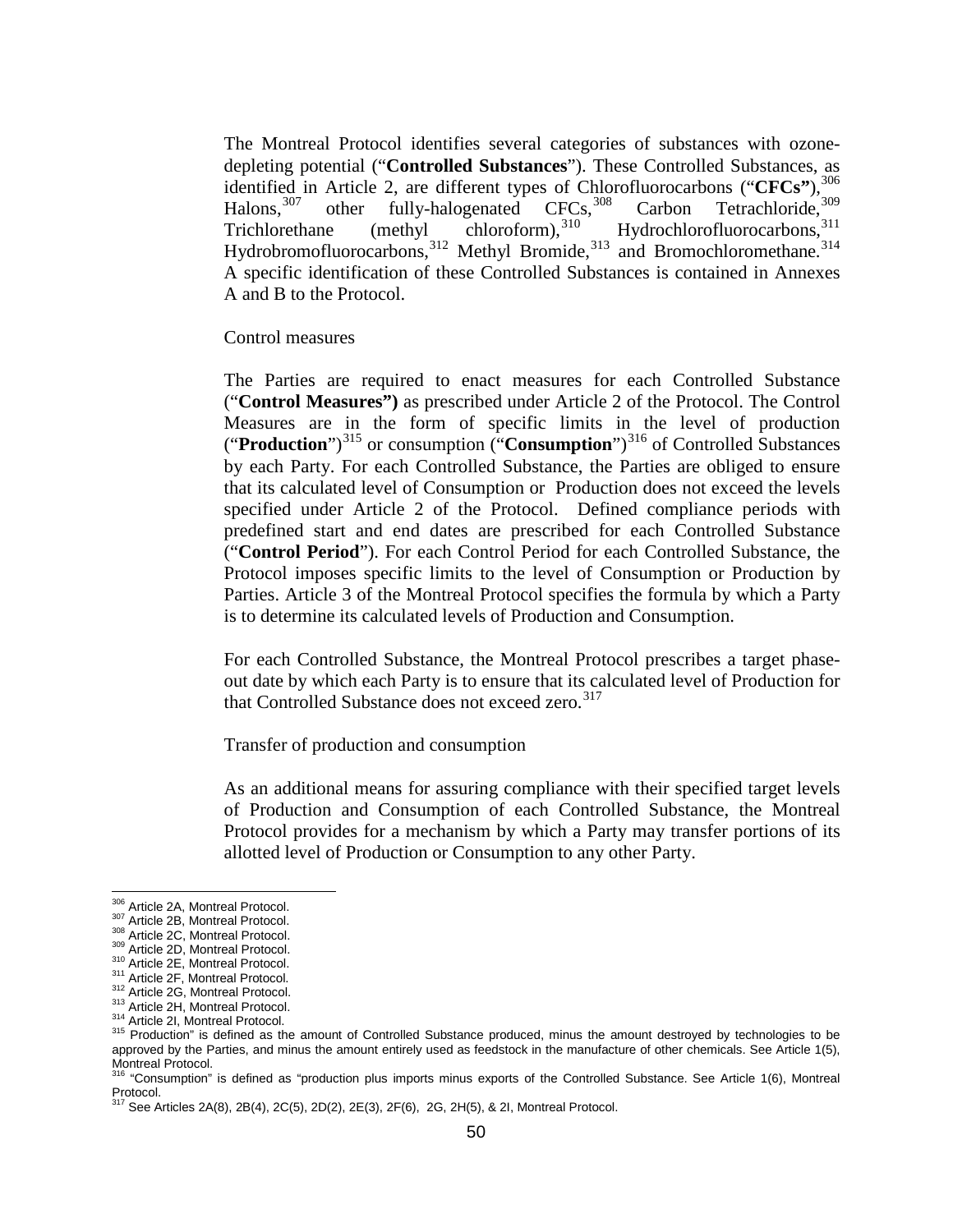The Montreal Protocol allows any Party to transfer to another Party any portion of its allotted level of Production for any Controlled Substance for one or more Control Periods,<sup>[318](#page-51-0)</sup> for as long as the Parties' total combined calculated levels of Production of the Controlled Substance does not exceed the Production limits for the Controlled Substance as set out in Article 2 of the Protocol.<sup>[319](#page-51-0)</sup> The concerned Parties must notify the Secretariat of the Vienna Convention ("**Secretariat**") regarding such transfer of Production.

A Party which has not opted to transfer any portion of its allotted level of Production of a Controlled Substance to another Party has the option to transfer to another Party any portion of its allotted level of Consumption of Hydrochlorofluorocarbons, subject to the conditions set forth in Article 2(5) of the Montreal Protocol.

### Review and adjustments to Control Measures

At least every 4 years, the Parties must assess their Control Measures on the basis of available scientific, environmental, technical and economic information.<sup>[320](#page-51-0)</sup> Based on such assessments, the Parties - by consensus or a decision of two-thirds of the majority - may decide to make adjustments to the list of Controlled Substances, $321$ <sup>or</sup> to the prescribed levels of Production or Consumption of the Controlled Substances.[322](#page-51-0)

Joint fulfillment of obligations respecting consumption

Parties which are members of a regional economic integration organization may agree that they shall jointly fulfill their obligations respecting Consumption, provided that their total combined calculated level of consumption does not exceed the levels required by Article 2 of the Montreal Protocol. $323$  Such agreement will become operative only if all the member states of the organization concerned are Parties to the Protocol, and have notified the Secretariat of their manner of implementation.

iii. Trade-Related Aspects

Limits on trade with non-Parties

Article 4 of the Montreal Protocol imposes controls on trade of Controlled Substances between Parties and non-Parties to the Protocol. Each Party is required to ban the import from or export to non-Parties of particular Controlled

<span id="page-51-0"></span><sup>&</sup>lt;sup>318</sup> With the exception of Hydrobromofluorocarbons. See Article 2(5), Montreal Protocol.<br><sup>319</sup> Article 2(5), Montreal Protocol.<br><sup>320</sup> Article 6, Montreal Protocol.<br><sup>321</sup> Article 2(10), Montreal Protocol.<br><sup>322</sup> Article 2(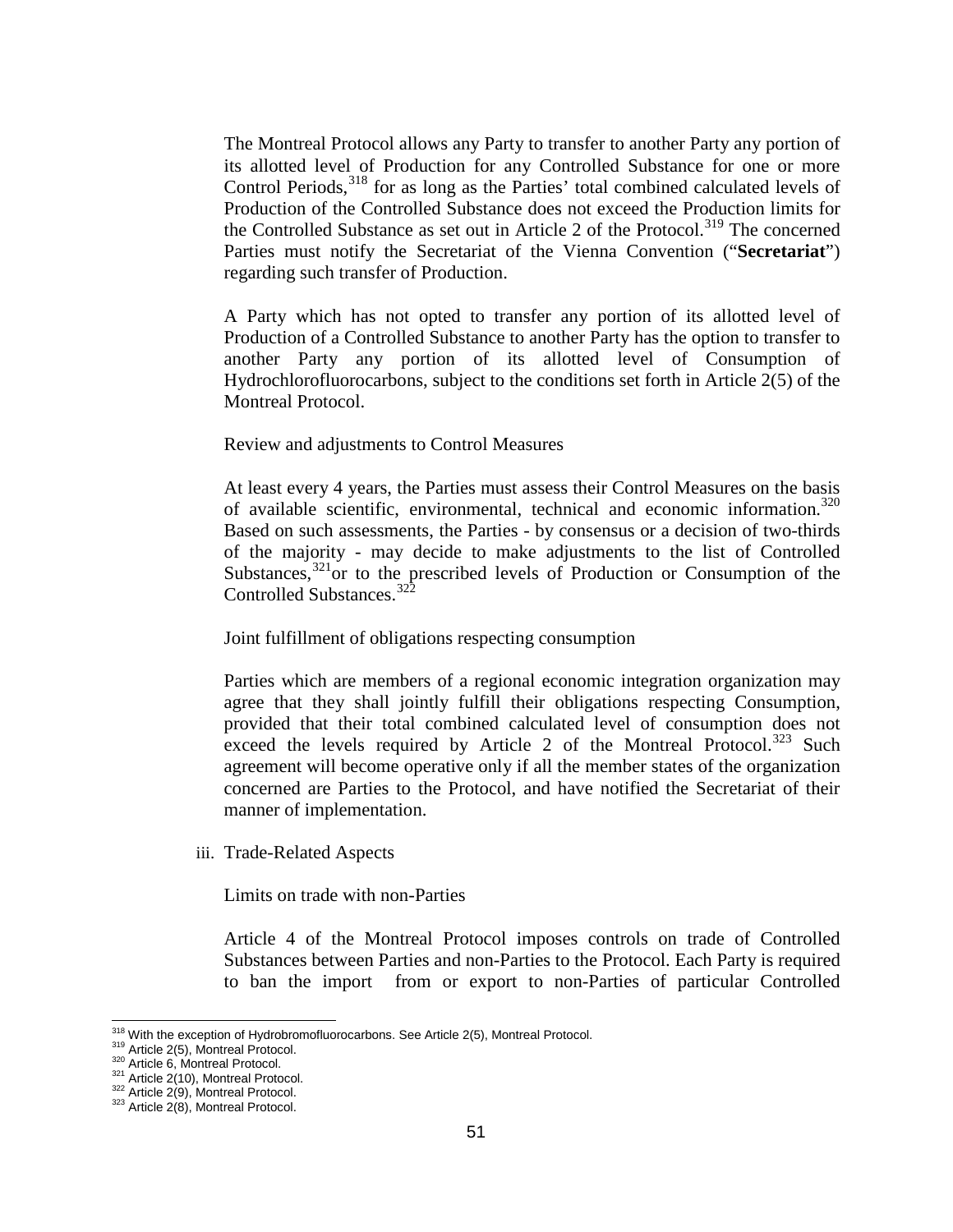Substances as identified in Article 4 of the Protocol.<sup>324</sup> The Parties are likewise authorized to adopt a similar ban in the import from or export to non-Parties of particular products which contain Controlled Substances as identified in Article 4 of the Protocol.

Each Party must discourage the export to a non-Party of technology for producing and utilizing Controlled Substances.<sup>[325](#page-52-0)</sup> Each Party should also refrain from providing new subsidies, aid, credits, guarantees or insurance programs for the export to a non-Party of products, equipments, plants or technology that would facilitate the production of Controlled Substances. $326$ 

Qualified export ban on controlled substance

In cases where a Party is unable to comply with its obligation to cease production of a Controlled Substance for domestic consumption despite the lapse of the phase-out date for such substance, that Party shall ban the export of used, recycled and reclaimed quantities of such Controlled Substance, other than for the purpose of destruction.[327](#page-52-0)

### Non-compliance

The Montreal Protocol directs the Parties to approve procedures and institutional mechanisms for determining non-compliance with the provisions of the Protocol and for the treatment of Parties found to be in non-compliance.<sup>[328](#page-52-0)</sup>

### Special situation of developing countries

The Montreal Protocol provides for special entitlements for any Party that is a developing country and whose annual calculated level of Consumption of Controlled Substances listed in Annex A is less than 0.3 kilograms per capita at any time between the date of entry into force of the Protocol until 1 January 1999 ("**Developing Country-Party**"). A Developing Country-Party is entitled to delay their compliance with the Control Measures for 10 years.[329](#page-52-0) The Convention also prescribes additional considerations in the implementation of the Control Measures by a Developing Country-Party.

The Montreal Protocol directs Parties to establish a mechanism for the purpose of providing financial and technical cooperation, including the transfer of technologies, to Developing Country-Parties.[330](#page-52-0) Such mechanism shall include a multilateral fund to be used by Developing Country-Parties to meet the costs of

<span id="page-52-0"></span><sup>&</sup>lt;sup>324</sup> Article 4(1) & (2), Montreal Protocol.<br><sup>325</sup> Article 4(5), Montreal Protocol. Excepting those Controlled Substances listed in Annex D to the Protocol.<br><sup>326</sup> Article 4(6), Montreal Protocol. Excepting those Controlle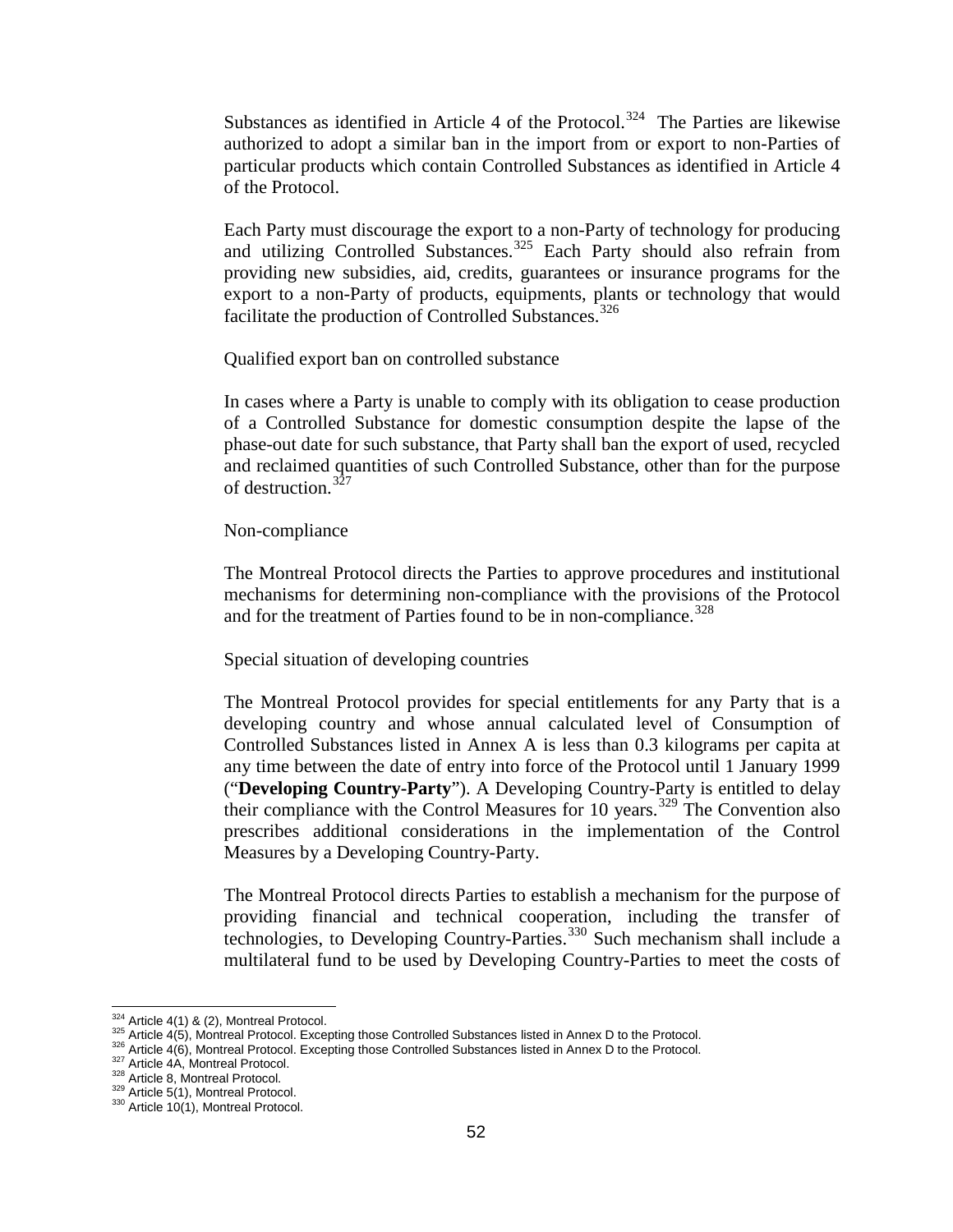complying with their Control Measures ("Multilateral Fund").<sup>[331](#page-53-0)</sup> The Multilateral Fund shall also finance clearing-house functions to assist Developing Country- Parties through country specific studies and other forms of technical cooperation, to identify their needs for cooperation and facilitate technical cooperation to meet these identified needs.<sup>[332](#page-53-0)</sup> The Multilateral Fund shall be financed by contributions from Parties which are not Developing Country-Parties.<sup>[333](#page-53-0)</sup>

<span id="page-53-0"></span> $331$  Article 10(3)(a), Montreal Protocol.<br> $332$  Article 10(3)(b), Montreal Protocol.<br> $333$  Article 10(6), Montreal Protocol.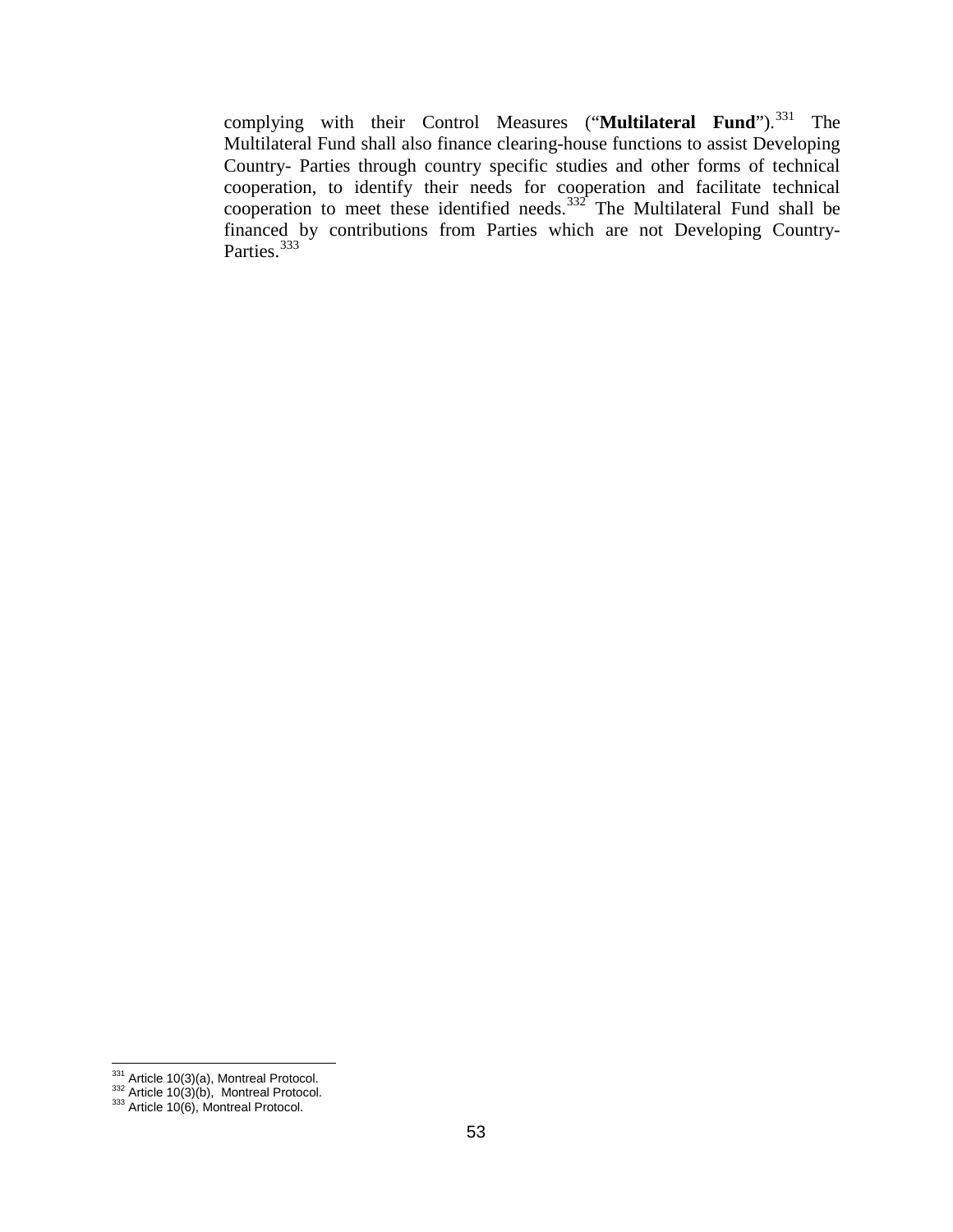# **PART II. REVIEW OF PHILIPPINE APPROACH TO ENVIRONMENT–RELATED TRADE MEASURES**

### **A. Localization of Sustainable Development Principles**

In the Philippines, the principles of sustainable development were concretized in the creation of a multi-stakeholder body in 1992 known as the Philippine Council for Sustainable Development (PCSD). The PCSD was created as a coordination and monitoring mechanism among government, civil society, and business/private groups to discuss strategies and policies to fulfill the commitments in UNCED and later in WSSD. It has four committees reflecting the four components of Agenda 21 namely: 1) Committee on Social and Economic Development (CSED); 2) Committee on the Conservation and Management of Resources for Development (CCMRD); 3) Committee for Strengthening the Role of Major Groups (CSRMG); and 4) Committee on Means of Implementation (CMI).

Four years after the PCSD's establishment, the Philippine Agenda 21 was released and was considered as the blueprint of sustainable development in the Philippines. The document was the localized version of the Rio Summit's Global Agenda 21 or simply known as the Agenda 21. It has three major components such as the Principles of unity, action agenda, and implementation strategies. Among the specific activities it espouses to address the SD issues in the country are as follows: 1) development of a comprehensive monitoring, evaluation and reporting system to assess the level of integration of PA 21 elements and guide all stakeholders to meaningfully participate in the process of operationalizing sustainable development; 2) the localization of the PA 21 which will mainstream sustainable development concerns into local planning and implementation of programs and projects; and 3) the translation of PA 21 into local dialects, as well as the formulation and implementation of a communication plan through improved information and communication systems and networking in order to hasten the people's acceptance and internalization of PA 21 principles. The document was later updated in 2004, to include issues on globalization, civil society needs, and integration of SD principles in all government departments.

# **B. Multilateral Environmental Agreements with Trade-Related Aspects to Which the Philippines and EU are Parties**

The imminent negotiation of the Philippines with the European Union to enter into a free trade agreement (EU-FTA) entails a review of the past efforts of the country in implementing trade-related multilateral environmental agreements (MEAs). Among the areas that will be revisited include the institutional structure, compliance mechanism, enabling policies and laws, and the implications of that particular MEAs on trade. Below is a discussion of how the country is implementing some of the trade-related MEAs that we have entered into including some issues related to its implementation.

a. UN Convention on Biological Diversity (UNCBD) and the Cartagena Protocol to Biosafety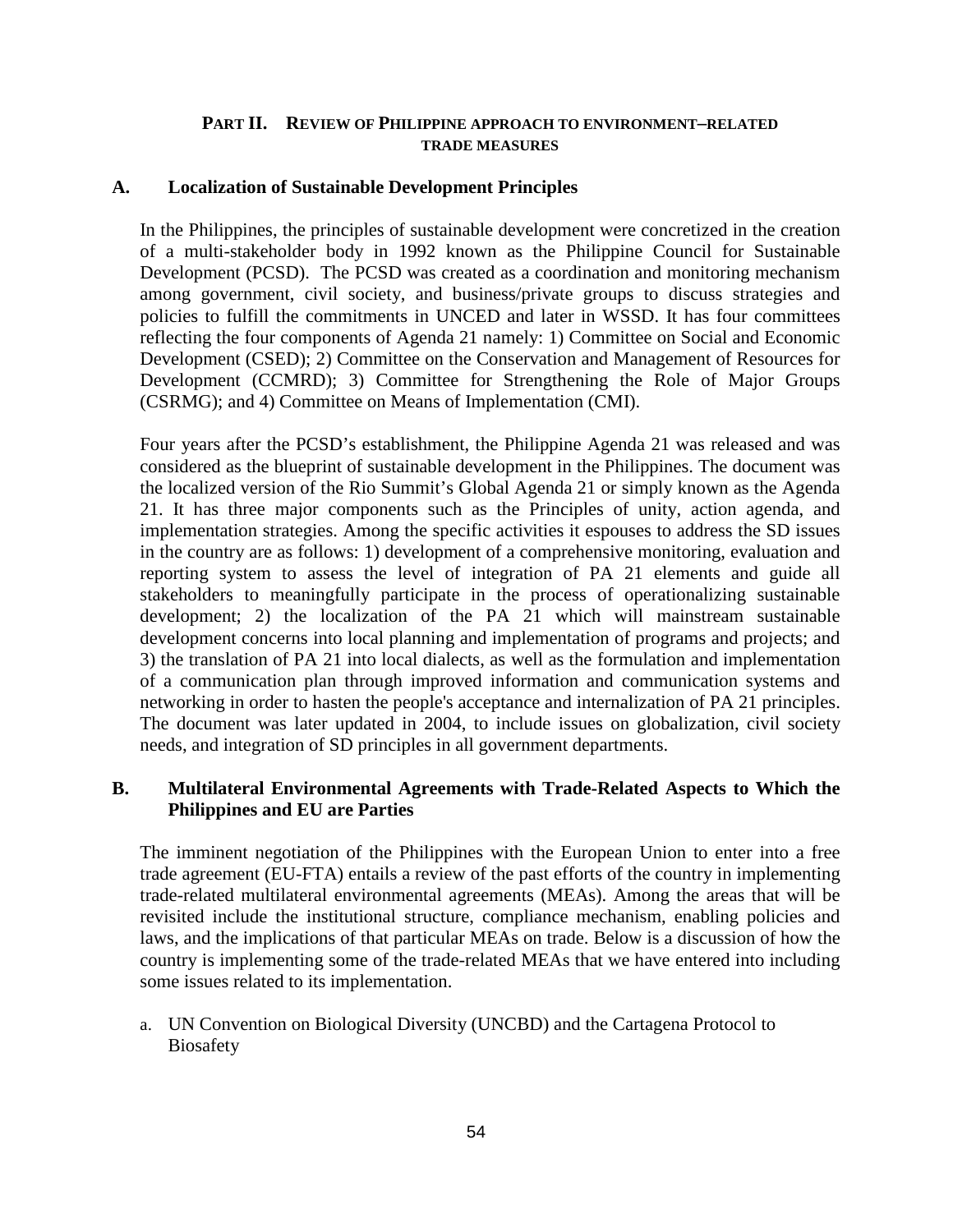The UN Convention on Biological Diversity was established to promote conservation of biological diversity, the sustainable use of its components, and the fair and equitable sharing of the benefits arising from the use of genetic resources. Parties to the Convention are required to prepare national strategies, plan or programmes for the conservation and sustainable use of biological diversity. This includes in-situ and ex-situ conservation measures of species, especially those that require urgent conservation actions and offer the greatest potential for sustainable use. Parties are likewise expected to develop and provide economically and socially sound incentives, and educate the public on the importance of, and the measures required for, the conservation of biological diversity. The Philippines became a party to this convention last June 12, 1992 and ratified the convention into law last October 8, 1993. The Protected Areas and Wildlife Bureau (PAWB) of the DENR serves as its implementing agency in the country.

Among the national policies that are relevant to the implementation of the UNBCD in the country are: 1) [Republic Act No. 9147, or the Wildlife Resources Conservation and](http://www.cbd.int/abs/measures/measure.shtml?id=8229)  [Protection Act](http://www.cbd.int/abs/measures/measure.shtml?id=8229) of 2001; 2) [Republic Act No. 8371 or the Indigenous Peoples Rights Act](http://www.cbd.int/abs/measures/measure.shtml?id=51184)  [\(IPRA\) of 1997;](http://www.cbd.int/abs/measures/measure.shtml?id=51184) 3) Republic Act 7586 or the National Integrated Protected Areas System (NIPAS)) of 1992; 4) [Executive Order 247 series of 1995 p](http://www.cbd.int/abs/measures/measure.shtml?id=7100)rescribing the guidelines and establishing a regulatory framework for the prospecting of biological and genetic resources in the country; and 5) Memorandum Order No. 289 issued last July 5, 1995, directing the integration of the Philippines' strategy for biological diversity conservation in the sectoral plans, programmes and projects of the national government agencies. Various national action plans were also prepared and the foremost of which is the [National Biodiversity Strategy and](http://www.chm.ph/index.php?option=com_content&view=article&id=87&Itemid=104)  [Action Plan \(1997\),](http://www.chm.ph/index.php?option=com_content&view=article&id=87&Itemid=104) which is currently being updated by PAWB.

While the Convention has no specific trade-related provision, Article 15 of the convention text encourages parties to create conditions to protect their genetic resources through regulating the access of and sharing the benefits from research, utilization, or commercialization of their genetic resources (Smagadita, 2005). This concern is addressed in detailed in the Cartagena Protocol for Biosafety. The said Cartagena Protocol deals with the regulation of transboundary movement of any living modified organism (LMOs) resulting from modern biotechnology that may have adverse effect on the conservation and sustainable use of biological diversity and on human health.

Parties to the Cartega protocol have to ensure that the development, handling, transport, use, transfer and release of any LMOs would not be detrimental to human health and to other biological diversity. The Philippines signed into the protocol on May 24, 2000 and ratified it last October 5, 2006 with  $DA^{334}$  $DA^{334}$  $DA^{334}$ , DOST<sup>[335](#page-55-0)</sup>, DOH<sup>[336](#page-55-0)</sup> and DENR<sup>[337](#page-55-0)</sup> as competent national authorities. The Philippine government created the National Biosafety Framework by virtue of EO514 issued last March 17, 2006 to provide an outline of the prescribed guidelines for

<span id="page-55-0"></span><sup>334</sup> DA – for biosafety decisions concerning plants, animals, fisheries and other aquatic resources derived from modern biotechnology;<br><sup>335</sup> DOST – for biosafety decisions concerning research and development

<sup>336</sup> DOH – for biosafety decisions concerning pharmaceuticals for humans that are not explicitly addressed by other relevant international agreements or organizations<br>
<sup>337</sup> DEND for his section of organizations

<sup>337</sup> DENR – for biosafety decisions concerning regulated organisms for bioremediation, improvement of genetic resources that includes wildlife genetic resources, and modern biotechnology application with potential impact on the conservation and sustainable use of biodiversity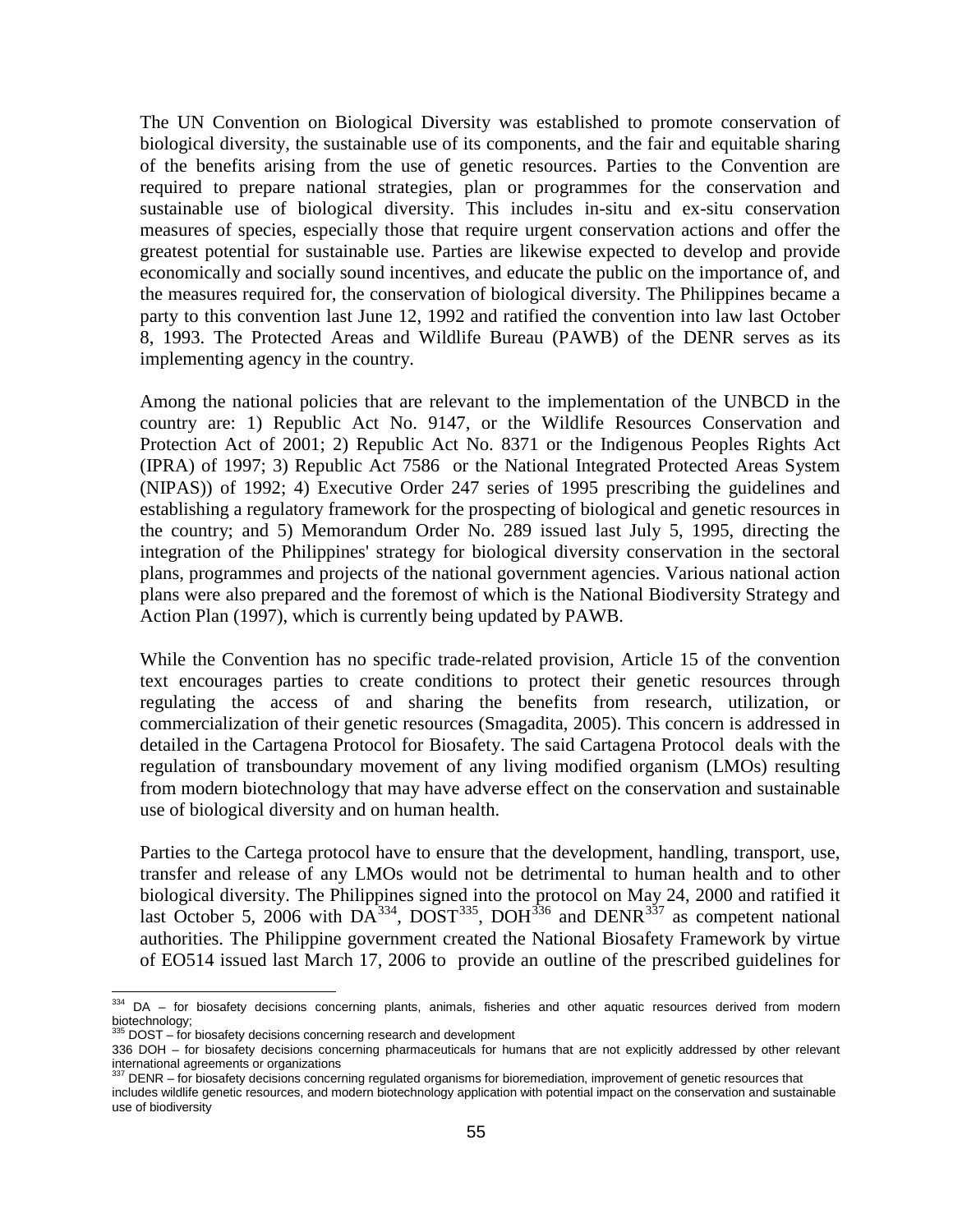implementation of the Cartagena Protocol, and strengthened the National Committee on Biosafety of the Philippines. The DA Admin Order 8 series of 2002, on the other hand, provides the rules and regulations for the importation and release into the environment of plants and plant products derived from the use of modern biotechnology;

Likewise, parties to the Cartagena Protocol on Biosafety have to adopt the Advance Informed Agreement (AIA) as its regulatory mechanism. This mechanism basically requires an importing country to conduct a scientific assessment of all possible risk of introducing a living modified organism (LMO) in its territory before making a decision whether or not to accept the notification of the exporting country. It should be taken note however, that this measure sets the minimum requirements for regulating a biosafety. A country may pass a more stringent rules and procedures other than what is stipulated in the protocol. An AIA is however not applicable to 1) transit countries; or 2) countries which will handle the LMO in a contained facility and will not be released in the external environment (Article 6 of convention text). These provisions do not restrain countries of transit or countries of import to exercise its rights from other international laws or to apply stricter regulations based from domestic policies. Decision of parties should likewise be published at their respective Biosafety Clearing House Mechanism (CHM) for information of other parties.

The Cartagena Protocol is also being implemented in the country through the Executive Order 247 (issued last 18 May 1995) which prescribes the guidelines and establishment of regulatory framework for prospecting biological and genetic resources. According to said EO, a research agreement with the government had to be made before any further study of our biological resources (also known as bioprospecting). There are two types of research agreements that are being sought to: the Academic Research Agreements (ARA) and the Commercial Research Agreement (CRA). The former is an agreement between the government and duly recognized Philippine universities and academic institutions, including local or international government entities that intend to conduct a bioprospecting activity purely for academic related purpose. The latter, on the other hand, is an agreement between the government and any individual or private entity, local or international that intends to conduct a bioprospecting activity either indirectly or directly for commercial purpose. Both agreements need to seek first a Prior Informed Consent (PIC) from local communities in the area and from the indigenous groups.

The implementation of EO 247 gained negative responses from commercial industries especially pharmaceutical industries (Smagadi, 2005). Many perceived the process as long and tedious and an impediment rather than a tool to advance the biological research in the country. Thus, the government through DENR-PAWB issued the Joint DENR-DA-DILG-PCSD Administrative Order No.1 (2005) to streamline, standardize and simplify the IRR of EO247. First, the JAO exempts all scientific researches with no commercial interests to secure an ARA - unless the applicant will use the result of his/her research for commercial purposes. Second, the revised guideline simplifies the procedures for acquiring a PIC from a local community or FPIC from indigenous group, streamlining the process for 30 days which is almost half of the waiting period from EO347. And third, the revised guideline encourages local research through reducing the bioprospecting fee for local researches and participation of a local collaborator for any foreign biosprospecting activity.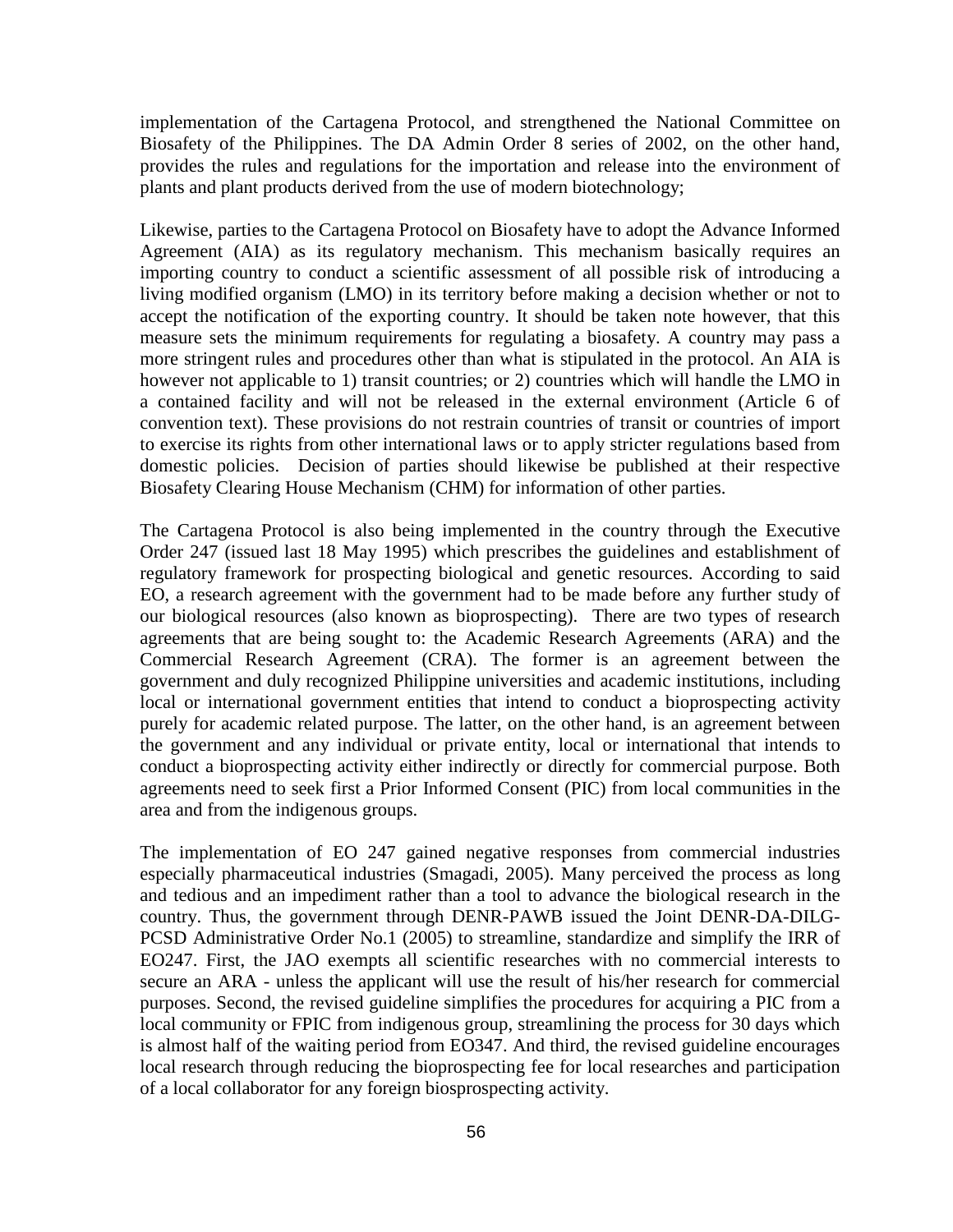Despite the efforts for streamlining, Smagadi (2005, p. 69) remarked that "the Philippines regulatory framework sets higher performance standards for industry and research institutions. This means that the Philippines are at a competitive disadvantage vis-à-vis neighbouring countries because users will prefer to invest in less 'complicated' countries with biologically similar environments". This could imply that the command and control policy approach need to be strengthened and complemented by other instruments such as incentives, IEC, and voluntary regulations.

b. The United Nations Framework Convention on Climate Change (UNFCCC) and the Kyoto Protocol

The main aim of the UNFCCC is to stabilize greenhouse gases in the atmosphere at a level that would prevent dangerous anthropogenic interference with the climate system. Parties to the UNFCC are categorized as Annex I, Annex II and Non-Annex parties. Annex I parties are those industrialized countries that were members of the OECD (Organisation for Economic Co-operation and Development) in 1992, including countries with economies in transition (the EIT Parties). Annex II parties on the other hand, consist of the OECD members of Annex I, but not the EIT Parties. Non-annex I parties for which the Philippines is included, are mostly developing countries which are recognized by the Convention as being especially vulnerable to the adverse impacts of climate change, including countries with lowlying coastal areas and those prone to desertification and drought. The Philippines became a signatory to the Protocol last June 1992 and ratified it last August 2, 1994.

The government has created the Climate Change Commission (CCC) by virtue of the Republic Act 9729 consisting of different government agencies aimed at addressing climate change in an integrated manner and holistic manner. This has effectively replaced the Interagency Committee on Climate Change under the DENR-EMB as created by Administrative Order 220 series of 1991. Among the general obligation of the Philippines as a Non-annex party are as follows: (1) submit national communications that contain inventories of GHG sources and sinks and a description of steps to implement the Convention based upon differentiate commitments; (2) promote development and transfer of technologies and practices; (3) cooperate in sustainable management, conservation and enhancement of GHG sinks and reservoirs (i.e. forests and oceans); and (4) take climate change consideration into account in social, economic, and environmental policies. To meet these obligations and enable the country to access financial assistance from international financing mechanisms, the following documents were prepared: (1) National Action Plan on Climate Change 1997; (2) National framework Strategy on Climate Change 2010-2022; (3) Strategy on Climate Change Adaptation 2010-2022; and (4) Philippine National REDD+ Strategy 2010-2020. These documents also outlined the general priorities and strategies of the country to address the challenges of mitigation and adaptation.

The difference of the Kyoto Protocol with the UNFCCC is that "while the Convention **encouraged** industrialised countries to stabilize GHG emissions, the Protocol **commits** them to do so" (UNFCCC, 2011)). The Kyoto Protocol sets the target for Annex 1 countries to reduce their overall emissions of greenhouse gasses by at least 5.2% below 1990 levels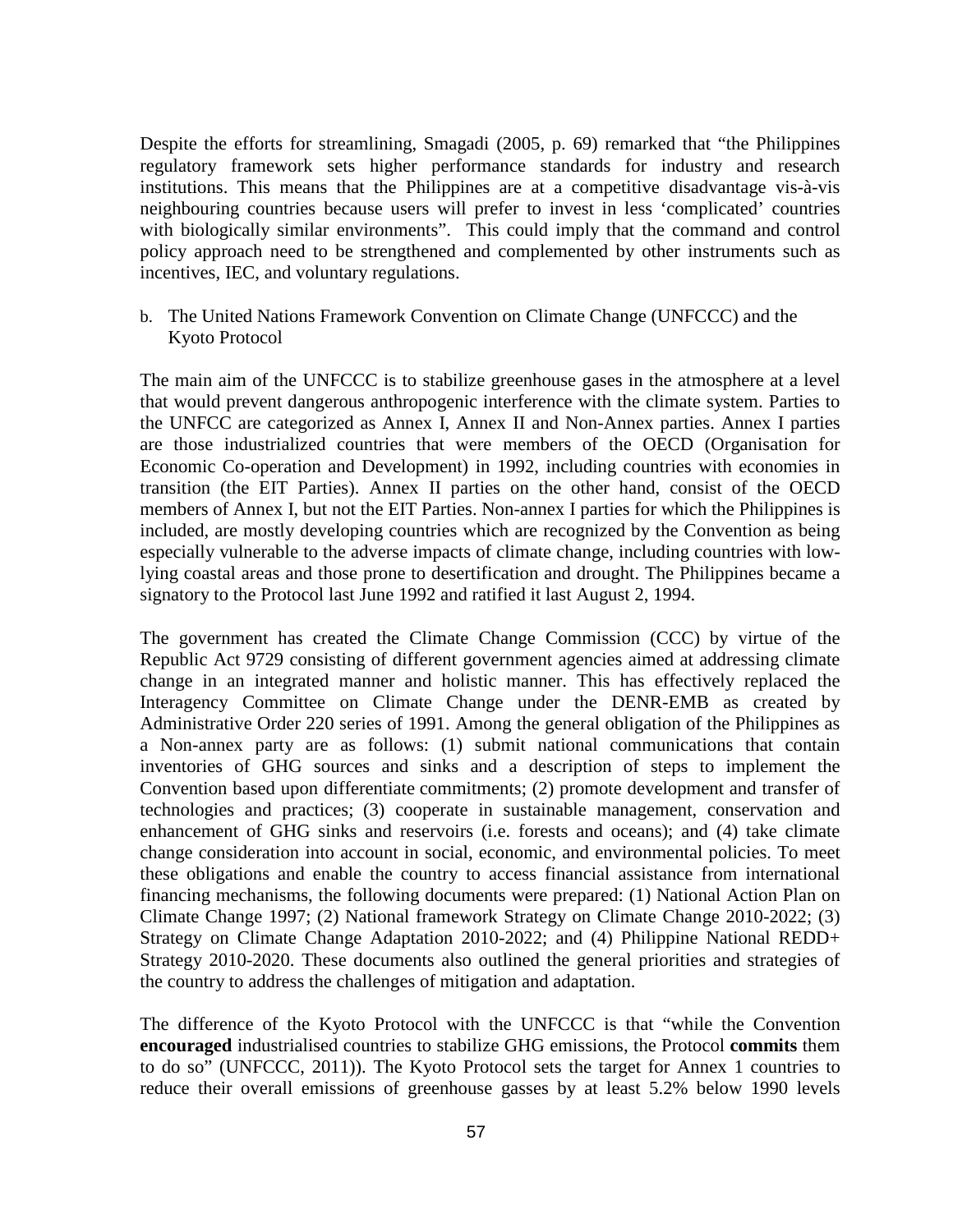within the commitment period of 2008-2012. The Protocol allows Parties to choose among the six major greenhouse gases to be prioritized in their national emissions reduction strategy that include: (1) carbon dioxide  $(CO2)$ , (2) methane  $(CH4)$ , (3) nitrous oxide  $(N<sub>2</sub>O)$ , (4) hydroflourocarbons (HFCs), (5) Perflourocarbons (PFCs), and (6) sulphur hexafluoride  $(SF_6)$ .

While the Philippines is not obliged to reduce its greenhouse gases as a Non-Annex party (i.e. developing states), it is nonetheless encourage to participate under the principle of "common but differentiated responsibilities". The Philippines became a signatory to the Kyoto Protocol last April 15, 1998 and ratified it last November 30, 2003. As a party the Philippine government is obliged to: (1) improve the quality of its local emission factors, activity data and/or models that reflect the country's socio-economic conditions; (2) implement and facilitate opportunities for climate change mitigation and adaptation; (3) support dissemination and promotion of appropriate technology transfer or best practices on climate change; (4) cooperate in scientific research including capacity building programmes and activities; and (5) submit national communication report of all climate change initiatives and greenhouse gas inventory to the UNFCCC secretariat. The focal point agency (FPA) for the Kyoto Protocol in the Philippines is the DENR-EMB.

There are three cooperative mechanisms that assist Annex 1 parties to meet their targets under the Kyoto Protocol. These are: (1) International Emission Trading permits; (2) Joint Implementation; and (3) Clean Development Mechanism (CDM). The emissions trading scheme allows an Annex 1 party to transfer or trade parts of their assigned amount unit (AAU) to another Annex 1 party/country. The Joint Implementation, on the other hand, is a project based mechanism that allows Annex 1 party to gain emission reduction units (ERU) by investing in projects that reduce emission or enhance sequestration in another Annex 1 country. And lastly, the CDM which is also regarded as 'flexibility mechanism', allows Annex 1 countries to finance sustainable development projects in developing countries that would enable them to generate "certified emission reductions" (CERs) that could be valued at for trade. These three mechanisms have pushed the global platform for the international carbon trading.

As one of the host countries of CDM, the Philippine government issued the Executive Order 320 series of 2004 designating the DENR as the country's Designated National Authority (DNA) for the CDM, with the DOE as lead agency in evaluating CDM-energy related projects. Unlike India and China, most CDM projects in the Philippines are small scales (see Figure 1) (Carbon Finance Online, 2012). As of February 2012, there are 25 CDM projects in the Philippines - 19 are for validation, 1 with pending letter of approval from the CDM secretariat, and 5 are registered with issued Certified Emission Reductions (CERs) (see Figure 2) (UNFCCC, 2012). Most of these projects are methane recovery from biogas systems and electricity generation. Details of the guidelines and criteria for national approval of proposed projects for CDM projects in the Philippines are stipulated in DENR AO 2005- 17.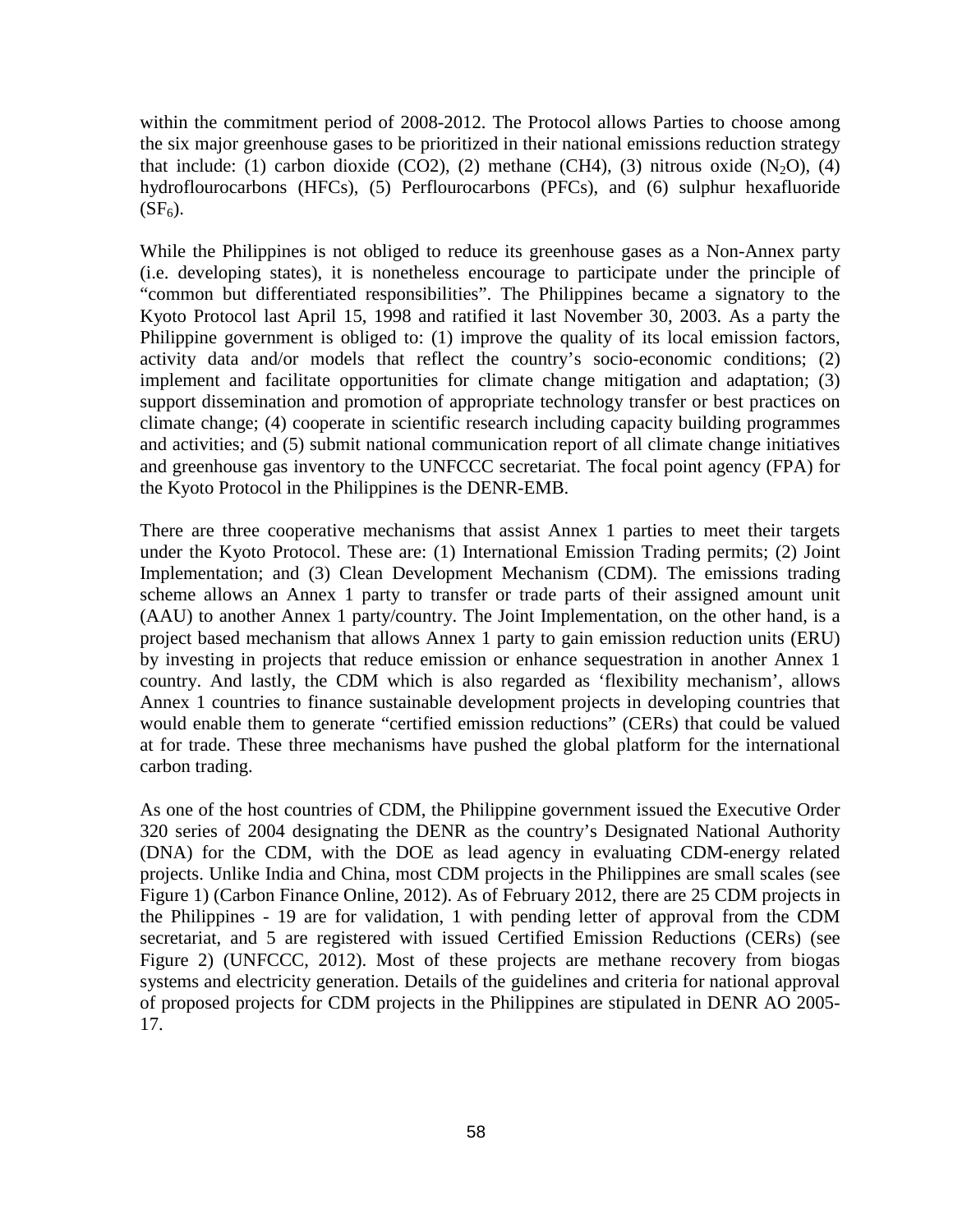

(Source: Carbon finance online. (2012). Why CDM projects are small? Accessed from [http://www.carbonfinanceonline.com/index.cfm?section=cdmjianalysis&action=](http://livepage.apple.com/)  [view&id=11262](http://livepage.apple.com/) last May 25, 2012).



The current environmental policies and institutional structure in the Philippines has created a huge potential for the country to host CDM projects. National policies on air<sup>338</sup>, water<sup>[339](#page-59-0)</sup>, solid waste management<sup>[340](#page-59-0)</sup>, biofuels<sup>[341](#page-59-0)</sup>, renewable energy<sup>[342](#page-59-0)</sup> including the Environmental Impact Assessment (EIA) system<sup>[343](#page-59-0)</sup> have created favourable conditions for Annex 1 countries to meet their emission reduction targets in the country. Other implementing partner

<span id="page-59-0"></span><sup>&</sup>lt;sup>338</sup> Clean Air Act of 1999<br><sup>339</sup> Philippine Clean Water Act of 2004<br><sup>340</sup> Solid Waste Management Act of 2000<br><sup>341</sup> Biofuels Act of 2006<br><sup>342</sup> Renewable Energy Act of 2008<br><sup>343</sup> Presidential Decree 1586 of 1978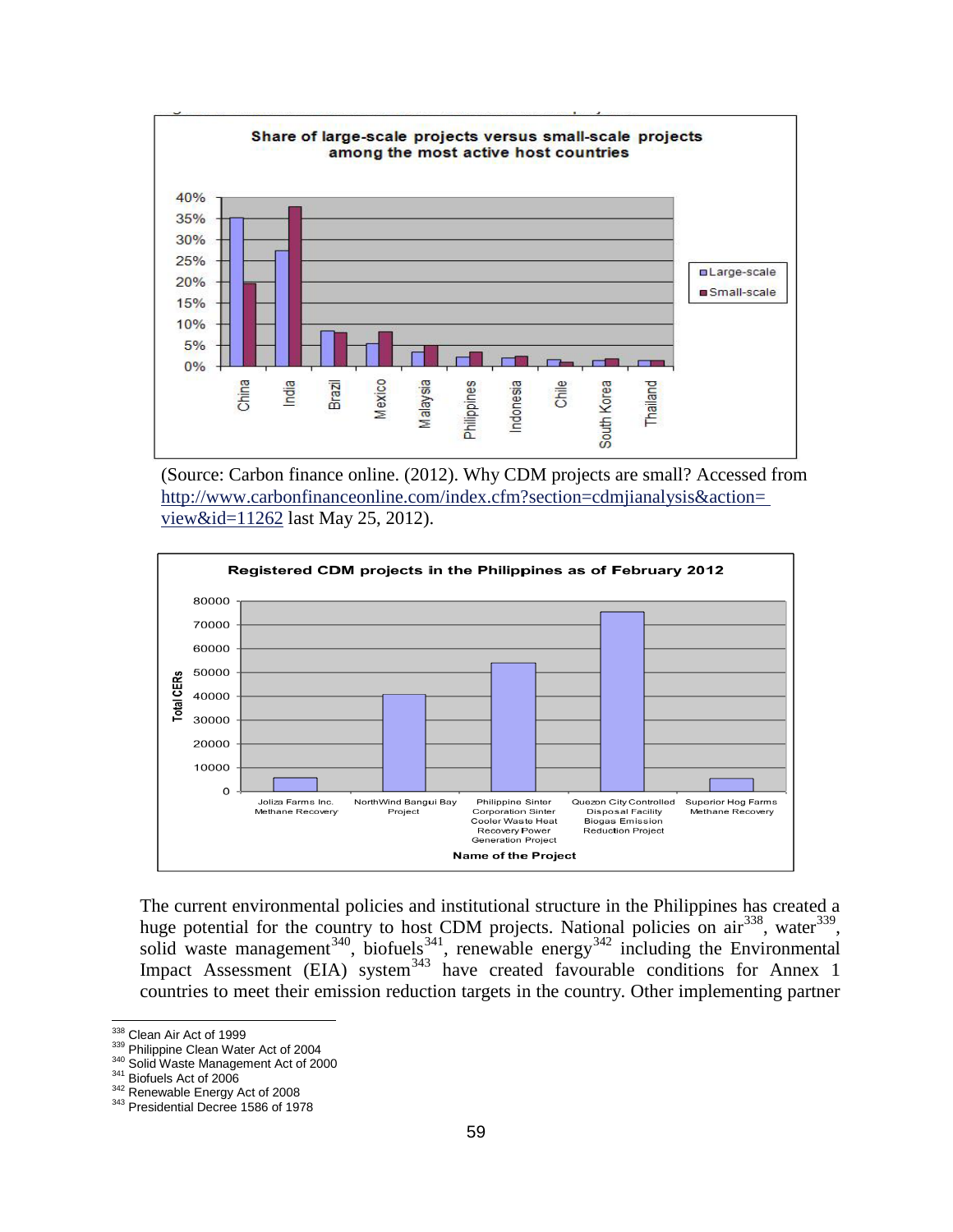such as the DOE had already initiated to establish and publish data on National Grid Emission Factor (NGEF) as a baseline reference to evaluate CDM-energy related projects (DOE Order 2011-08-009). Concomitant to this end are the strong Private-Public-Partnership (PPP) in the country and the wide network of NGO participation that are all pursuing for sustainable development projects in the country.

According to IISD-UNEP (undated, p. 17) "although neither the UNFCCC nor the Kyoto Protocol includes trade-related provisions, it is highly likely that the parties, in fulfilling their Kyoto obligations, will adopt domestic policies and measures with significant trade implications". Article 2 of the Kyoto Protocol, for example, provides parties with a list of non-binding and non-trade measures to help meet their targets that includes: (1) promotion of energy efficiency; (2) promotion of sinks and reservoirs of GHG as well as of sustainable forestry; (3) research and other activities on renewable forms of energy; (4) carbon dioxide sequestration and environmentally sound technologies; (5) 'green' liberalisation and usage of market instruments; (6) furthering of reforms promoting limitation/reduction of GHGemissions; (7) measures aiming for a transport sector that limits/reduces GHG-emissions; and (8) measures to address methane emissions in waste management and in the energy sector. However, national responses to these measures may affect or influence the trading system as triggered by the possible adoption of the following policies: (1) labelling on the energy efficiency of products; (2) removal of energy subsidies directed to fossil fuels; (3) subsidies to firms that invest in renewable energy production; and (4) market instruments, like the carbon tax on carbon dioxide emissions (National Board on Trade, 2004).

In the Philippines, the energy efficiency labelling system is already being introduced by the Department of Energy (DOE) in electrical appliances including in several energy efficient government offices. The DOE is likewise promoting energy efficient lightings through the use of compact fluorescent lightings (CFLs). CFLs had been proven to be effective in reducing the cost of electricity. These current efforts have started as UNDP-GEF projects and will thus require understanding and immense political will to make them sustainable.

Another policy response is the passage of the Biofuels Act in 2006 which is a response to the pressing issue of air pollution from fossil fuels. The said act requires oil companies in the country to blend a minimum of 5% bioethanol fuel in their total volume of gasoline fuel per annum. This will be increased to 10% in the years to come. This looks promising for the bioethanol industries in the country. However, since the demand for bioethanol far exceeds the supply in the country, and also considering the economies of scale, locally produced bioethanols are much more expensive than those imported from other countries such as China. The San Carlos Bioenergy, Inc., which is the first of its kind in country and in Southeast Asia, is already experiencing the implication of these policy gaps.

Another current trade-related discourse in implementing the Kyoto Protocol in the country is the implication of the feed-in tariff (FiT) system under the Renewable Energy Act of 2006. The said system provides lucrative incentives for RE developers to develop and invest on our renewable energy resources particularly wind, solar, ocean, run-of-river hydropower and biomass power plants. However, sectors are now discussing the implications of the feed-intariff system especially to consumers. Some groups feared that the cost of these RE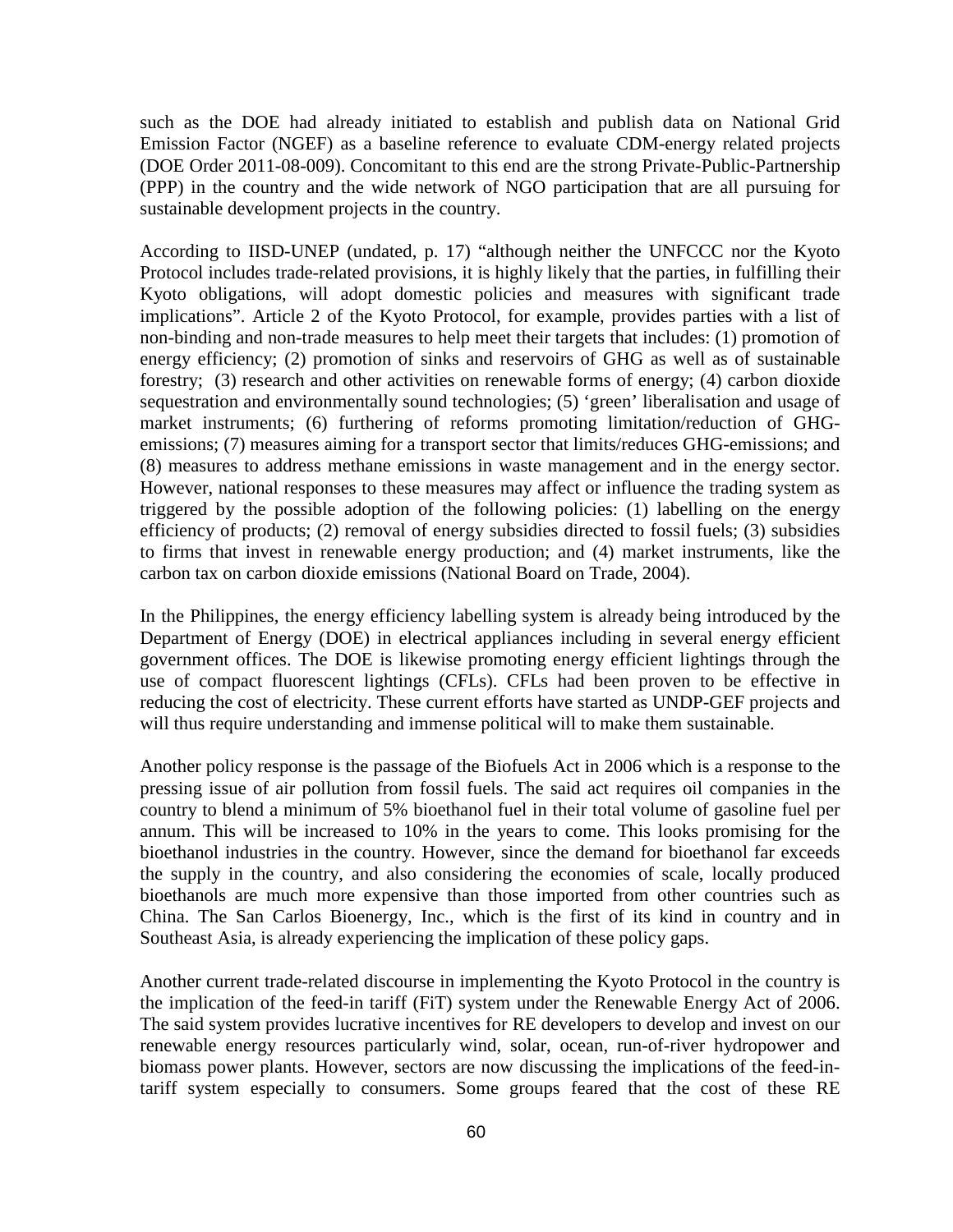investments including the FiT would be partly shouldered by the consumers. It is also noteworthy to consider that foreign technologies to harness these energies are still quite expensive.

While, the government provides good policy incentive to boost investments on RE and alternative fuels that contributes to global reduction of greenhouse gas emissions, it should likewise consider supporting local technologies and researches that would veer the country away from depending too much on foreign investments. With the current experience from Malampaya natural gas station, the government should realize the current trade offs between quantitative growth and qualitative progress. Free trade agreements without any regard for local technologies, local producers, and local capacities would only provide physical growth in terms of GDP and GNP but will not emancipate the Filipinos from the current quality of life.

c. Convention on International Trade in Endangered Species of Wild Fauna and Flora (CITES)

CITES is an international agreement among countries that aims to ensure that the existing international trade of endangered species flora and fauna will not threaten their survival. CITES provides a regulatory framework of permit and certificate-based system that allows responsible and controlled trade of wildlife species among member countries. This was a response to the growing cases of illegal trading of species that has become one of the major factors for species loss and extinction.

The regulatory framework of this convention is anchored on the species listing of CITIES on flora and fauna categorized into 3 types. Appendix 1 includes all species threatened with extinction, which may or may not be affected by trade, but for which trade is allowed only in exceptional conditions. This includes mammals such as Crocodylus [mindorensis,](http://www.unep-wcmc-apps.org/isdb/CITES/Taxonomy/tax-species-result.cfm?Genus=Crocodylus&Species=mindorensis&source=animals) [Acerodon](http://www.unep-wcmc-apps.org/isdb/CITES/Taxonomy/tax-species-result.cfm?Genus=Acerodon&Species=jubatus&source=animals) jubatus, and Bubalus [mindorensis.](http://www.unep-wcmc-apps.org/isdb/CITES/Taxonomy/tax-species-result.cfm?Genus=Bubalus&Species=mindorensis&source=animals) Appendix 2 includes all species which are not necessarily threatened with extinction but may become so unless strict regulations on trade are imposed. Examples are Tarsius [syrichta,](http://www.unep-wcmc-apps.org/isdb/CITES/Taxonomy/tax-species-result.cfm?Genus=Tarsius&Species=syrichta&source=animals) [Gallicolumba](http://www.unep-wcmc-apps.org/isdb/CITES/Taxonomy/tax-species-result.cfm?Genus=Gallicolumba&Species=luzonica&source=animals) luzonica, and Aceros [waldeni.](http://www.unep-wcmc-apps.org/isdb/CITES/Taxonomy/tax-species-result.cfm?Genus=Aceros&Species=waldeni&source=animals) While Appendix III includes all species that are being protected in one country or by member party but requires assistance of other countries or member parties to prevent or impose similar trade restrictions. Examples are Cerberus [rynchops,](http://www.unep-wcmc-apps.org/isdb/CITES/Taxonomy/tax-species-result.cfm?Genus=Cerberus&Species=rynchops&source=animals) [Corallium](http://www.unep-wcmc-apps.org/isdb/CITES/Taxonomy/tax-species-result.cfm?Genus=Corallium&Species=elatius&source=animals) elatius, and [Corallium](http://www.unep-wcmc-apps.org/isdb/CITES/Taxonomy/tax-species-result.cfm?Genus=Corallium&Species=konjoi&source=animals) konjoi. These listings may be amended to cater the changing status and protection requirements of certain species. The convention states that Appendices I and II may be amended if two-thirds of the Parties are present and have voted during a meeting of the COP, while Appendix III species "may be submitted and withdrawn by Parties unilaterally at any time" (UNEP, 2007, p.12).

The Philippines became a signatory to the CITES convention last July 1995 and ratified it into law last August 18, 1981. The main implementing policy instrument to implement the Convention is the Wildlife Act 2001 or the RA9147. The Protected Areas and Wildlife Bureau (PAWB) under the Department of Environment and Natural Resources (DENR) serve as the management authority for Terrestrial Species; the Bureau of Fisheries and Agricultural Resources (BFAR) under the Department of Agriculture (DA-BFAR) serve as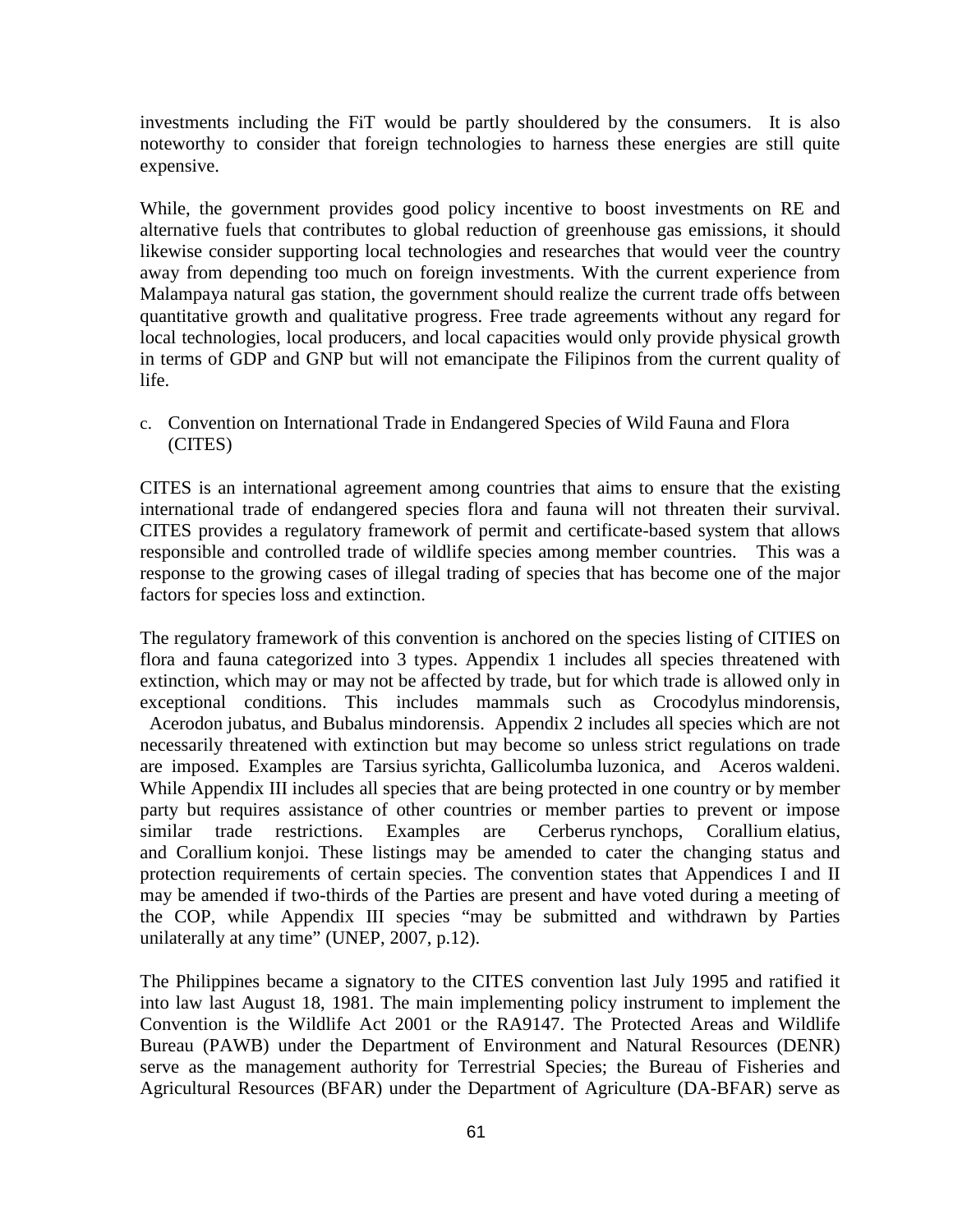the management authority for the aquatic/marine species; and the Palawan Council for Sustainable Development (PCSD) serve as the management authority in Palawan.

As party to the convention, the Philippines is required to designate ports of entry and exit for presentation and clearance of specimens for export or import. The government has to ensure that the living specimens to be transported are properly taken cared of during transit, holding or shipment so as to minimize or avoid the risk of harming or injuring the health of the specimens. In cases, where a specimen or species was confiscated due to unlawful or unauthorized trade practices, the Management Authority of the member country has an option to surrender it to a rescue center or return the specimen to the State of origin at their expense.

The government as a member party also maintains records of trade related activities of species under Appendix I, Appendix II and Appendix III. This is being complied by the country under the Management Information System of the Planning department of PAWB. According to their 2004 data, there trend for permit issuance from 1995 to 2004 has been increasing (see Figure 1). In 2004, the income generated from CITES permits and non-CITES permit was Php3, 655, 699.51. Eighty percent (80%) of which is generated from CITES permits. In 2003, the revenue from CITES and non-CITES permits totalled to Php3, 323, 357.97. Eighty-six (86%) of this income was from CITIES. Indeed, the permitting / regulating system introduced by CITIES in the country has provided benefits not only in terms of protecting our species but also financially as it provides income to the government (DENR-PAWB, 2004). Figure below shows the trend of the number of permits issued for CITES and non-CITES species being legally transported to other countries:



(Source: DENR-PAWB, (2004). Statistics on Philippines Protected Areas and Wildlife Resources. Quezon City: Author)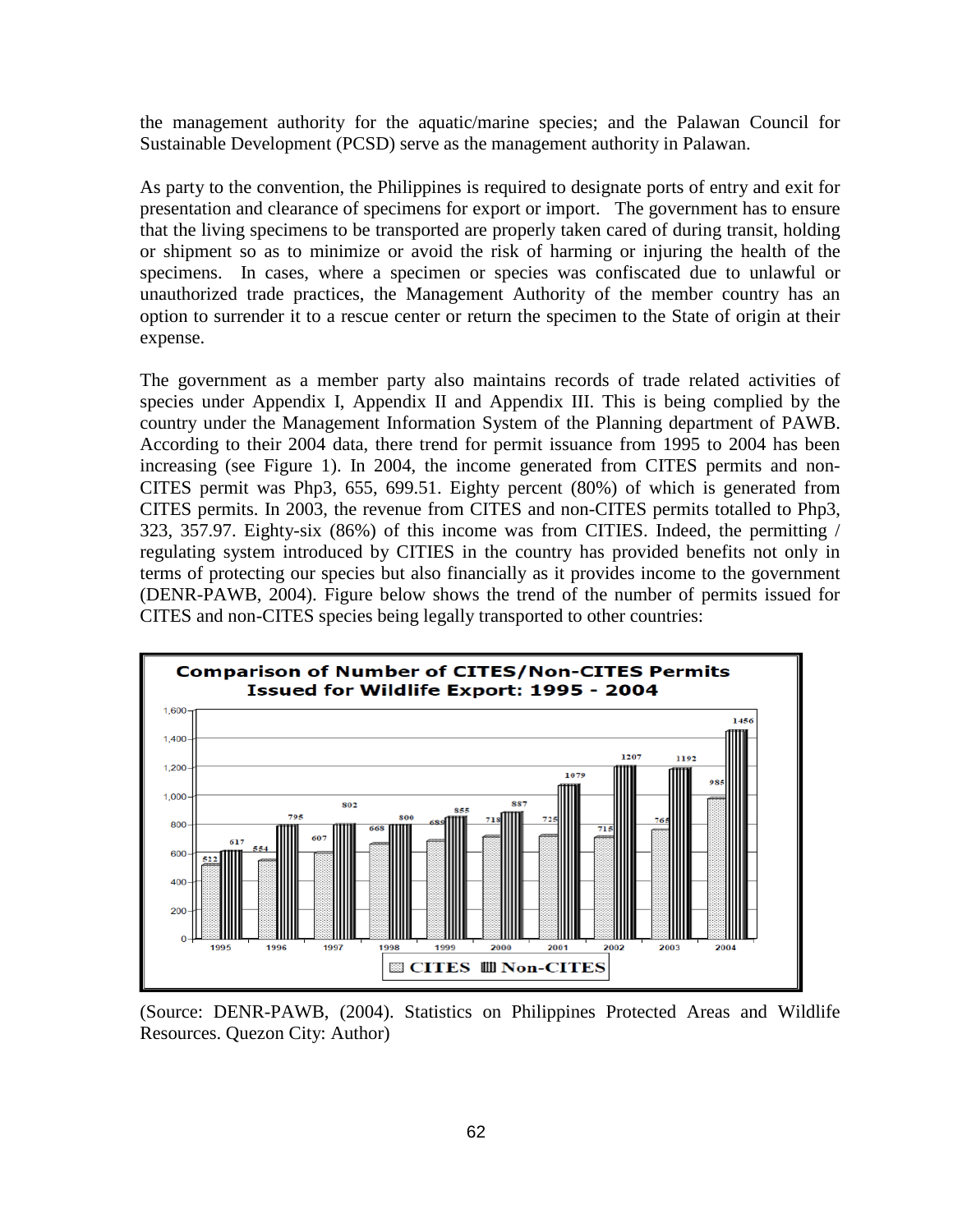

(Source: PAWB\. (2004). Statistics on Philippines Protected Areas and Wildlife Resources. Quezon City: Author)

Commercial trade of species belonging to the list of Appendix I is prohibited except if the exporting and importing party has established that the trade of these species would not endanger their survival. Issuance of export permit to endangered species under Appendix I is allowed only if the following conditions are satisfied: a) the expert body (or Scientific Authority) of the exporting country has advised that the export will not be detrimental to the survival of the species; b) the Management Authority of the exporting country is satisfied that the species has been legally acquired; c) the Management Authority of the exporting country is satisfied that the method of shipment for the specimens will minimize risks of injury, damage to health, and cruel treatment; and d) the Management Authority of the exporting country is satisfied that an import permit has been granted for the specimen (DENR-FASPO, 2009).

The recipient country in turn, needs to seek an import permit for Appendix I species. The issuance of the import permit is granted upon satisfying the following conditions: a) the expert body (or Scientific Authority) of the country of import has advised that the import will be for purposes which will not be detrimental to the survival of species involved; b) the expert body (or Scientific Authority) of the country of import is satisfied that the proposed recipient of a living specimen is suitably equipped to house and care for it; and c) the Management Authority of the country of import is satisfied that the specimen will not be used for primarily commercial purpose.

On the other hand, trading of species listed under Appendix II and III no longer requires an import permit but will both need an export permit following the above conditions with the exclusion of the first condition for Appendix III species. In addition, re-exporting of these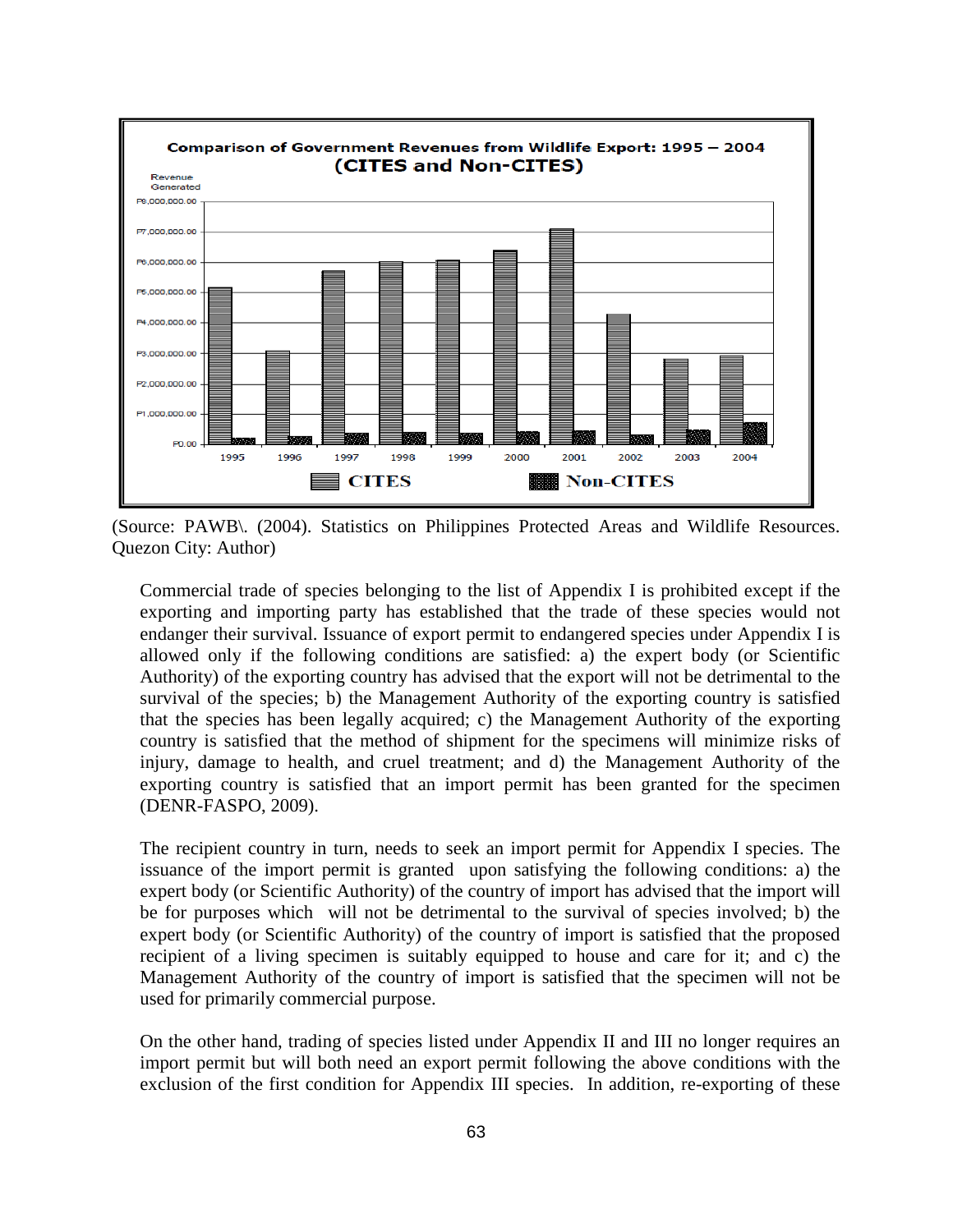species is allowed as long as the exporting party has satisfied the conditions of the exporting permit. Exceptions to this stringent rules and regulations are as follows: 1) species under the custody of the Customs control; 2) specimen or species acquired before the present Convention; 3) specimen that are personal or household effects and/or are bred in captivity or artificially propagated; 4) herbarium specimens, or other preserved, dried or embedded museum specimens, and live plant material that are subject of non-commercial loan, donation or exchange between scientists of scientific institutions; and 5) specimens or species that are part of a travelling zoo, circus, menagerie, plant exhibition or other travelling exhibition subject to certain conditions. In view of this, DAO 2004-60 was issued requiring the registration of endemic and exotic species in possession of private individuals, rescue centers, pet shops and zoological gardens.

To ensure effective compliance monitoring, all permits and certificates should follow the standardized format as provided in the annex of Resolution Conf. 12.3 (Rev. COP14). At the minimum the permit or certificate must contain the full name and logo of the convention; an identifying stamp and address of the national Management Authority issuing the permit; details of the species or specimens being permitted; and the control number issued by the national Management Authority. To avoid exploitation of the permit system, the Management Authority has the right to limit the issuances of permits and certificates in a year.

Oliva (2007) remarked that the challenges that hinder the effective implementation of RA9147 in the country are due to lack of information, lack of facilities and lack of resources for enforcement. According to Oliva (2007), there is no comprehensive information materials that would guide enforcers on which particular species are banned for trading. He remarked that most Wildlife Enforcement Officers either from the DENR or from the LGUs lack the technical expertise to identify the wildlife species to be apprehended. There are also very few wildlife rescue centers around the country which leaves confiscated species in overstocking condition at PAWB's wildlife center. There is also very few wildlife traffic monitoring units and these are located in Davao, Zamboanga, Cebu and Subic airports with one wildlife monitoring unit at the sea port of Manila. With regard to resources there is no separate budget allocation in the General Appropriations Act (GAA) for wildlife protection, even protection or incentives for those civilians who report conspicuous trading of wildlife species. Similarly, there is no international enforcement mechanism to sanction member countries that are illegally trading species as listed in CITES.

### d. The International Plant Protection Convention (IPPC)

The IPPC is an international agreement in 1952 that aims to protect cultivated and wild plants from pests either introduced or caused by a natural outbreak. Among the basic obligation of parties to this convention is the creation of the National Plant Protection Organization (NPPO) which would be responsible for the inspection of transferred plants or plant products moving in and out of a country, and disinfestation or disinfection of plant shipments to meet the phytosanitary requirements. The Philippines became a member to the IPPC last December 3, 1953 with the Bureau of Plant Industry (BPI) under the Department of Agriculture (DA) as the NPPO.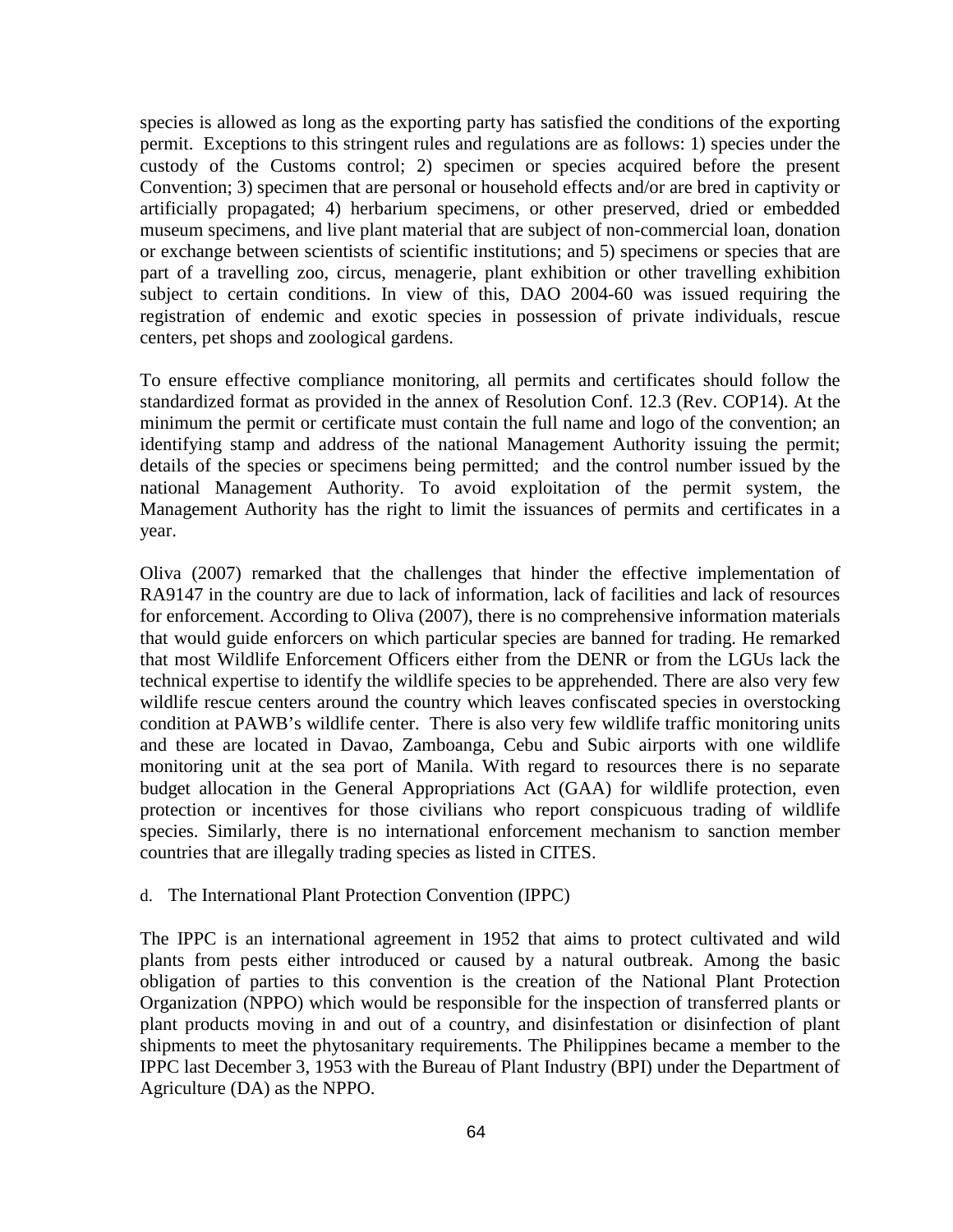The IPPC convention text also provides for the establishment of the Commission on Phytosanitary Measures (CPM) as the governing body of the IPPC. Among its mandate is to develop and adopt international standards for phytosanitary measures. Parties to the convention are therefore required to take into account these international standards as adopted by the Commission. In the Philippines, this is being handled by the Bureau of Agriculture and Fisheries Product Standards (BAFDS), for agricultural crops and fisheries, and by the Pest Quarantine Services of the Bureau of the Plant Industries (BPI) for plants and plant products. These agencies are both under the jurisdiction of the DA.

Parties to the IPPO are also required to publish and transmit their phytosanitary requirements, restrictions or prohibitions which they have adopted under their own domestic law to any Party which they believe may be directly affected by such measures. The DA-BPI has an electronic database of all Philippine laws and related issuances pertaining to plant health at http://sps issuances.da.gov.ph. Their department issuances are basically guided by the Presidential Decree No. 1433 which is known as the [Plant Quarantine Decree](https://www.ippc.int/index.php?id=1110879&tx_legislation_pi1%5bshowUid%5d=41913&frompage=182&type=legislation&subtype=&L=0#item) of 1978. Some of these issuances are as follows:

- BPI Quarantine Admin Order No. 3 series of 2005 this order amended the guidelines for regulating wood packaging material involved in the international trade (i.e. BPI Quarantine Administrative Order No. 1 series of 2004 ). This is in response to the International Standards for Phytosanitary Measures No. 15 (ISPM 15) developed by the IPPC to address the introduction and spread of pests and diseases from wood materials that is being transported from one country to another.
- BPI Quarantine Admin Order No. 1 series of 2005 this order have amended the term ["Permit to Import" term into to "Plant Quarantine Clearance"](https://www.ippc.int/index.php?id=1110879&tx_legislation_pi1%5bshowUid%5d=150859&frompage=182&type=legislation&subtype=&L=0#item) to reflect its real meaning.
- BPI Special Quarantine Order No. 2 series of 2005 provides for measures or detailed guidelines to prevent the introduction and spread of Chlorotic Ringspot Virus of Oil palm to the Philippines
- BPI Quarantine Administrative Order No. 2005 provides for the rules and regulations for the importation, exportation, and domestic movement of irradiated plants and plant products. This includes facility accreditation requirements and procedures.

The DA-BPI as a party to the IPPC is likewise required to issue a certification addressed to the NPPO of the importing party stating that the former has inspected the plants or plant products intended for export and that such plants/plant products conform to the current phytosanitary requirements of the importing Party prior to the export of the said commodity. This is being handled by the Policy Research Service (PRS) of the Department of Agriculture which serves as the SPS Notification Authority and Enquiry Point of the country. This is per Special Order 116 series of 2012 which reconstitutes the DA Sanitary and Phytosanitary Focal Group. One of its basic functions is to receive and disseminate SPS notifications and answers queries about SPS procedures in the country (Lustre, 2004).<sup>[344](#page-65-0)</sup>

<span id="page-65-0"></span><sup>&</sup>lt;sup>344</sup> Lustre, 2004. Management of SPS measures in the Philippines. Paper presented for the Specialists meeting for Asia on the challenges and opportunities of sanitary and phytosanitary standards costs and benefits of strategies of compliance at Beijing China, November 20, 2004.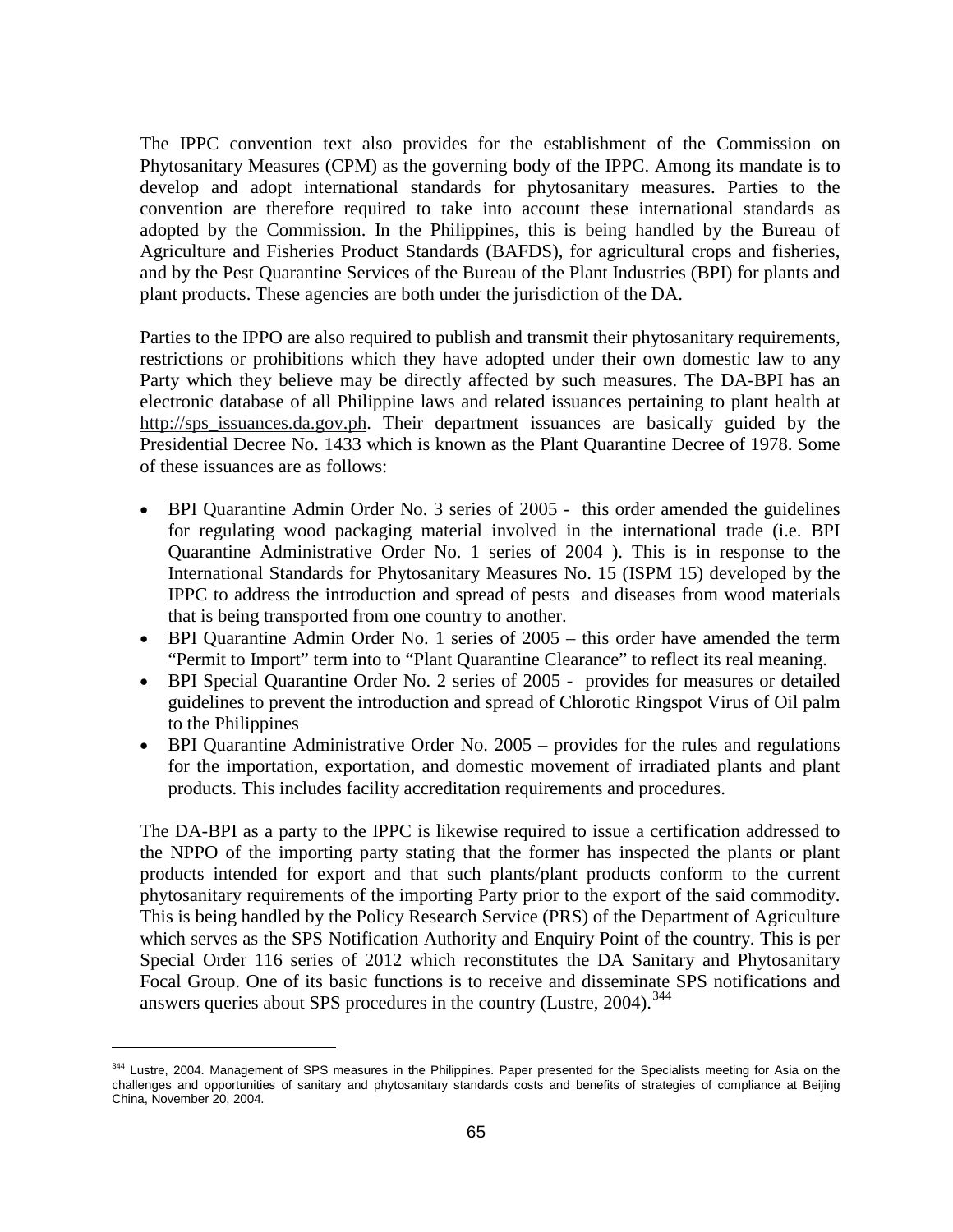With regard to the regulations of imports, the Pest Quarantine Services of the DA-BPI is the lead authority in regulating the entry of plant, plant products and similar commodities. Their task is now being facilitated by the automated DA SPS import clearance donated by the Center for the Advancement of Trade Integration and Facilitation (CATIF) to the Philippine government in collaboration with the Inter Commerce Network Services Inc. (INS). This electronic processing of the application and issuance of Sanitary and Phytosanitary Import Clearance was adopted through the DA Memorandum Circular No. 1 Series of 2010. It was launched during the anniversary of the DA last June 2010. It has the following features: 24/7 online application and payment; importer accreditation; including online processing and approval.

Before the entry of the any plant or plant products, a Pest Risk Analysis (PRA) should be conducted by the importing country as basis for the issuance of the Import Permit (SPS Certificate) by the exporting country<sup>[345](#page-66-0)</sup>. This is in response to the international standard ISPM 11 (2004) of the IPPC requiring "pest risk analysis for quarantine pests including analysis of environmental risks and living modified organisms"[346](#page-66-0). The said procedure assesses the risk of entry of insect pests, plant diseases, and other plant-associated organisms that could possibly carried by the imported plant or plant products.

A Plant Quarantine Clearance (PQC) is being issued by the DA-BPI for imported plant or plants products that have been proven incapable of harboring pests and diseases. The importer should ensure an importer accreditation to DA-BPI before seeking for a PQC. Likewise, a Certificate of Exemption for PQC could be sought by the accredited importer for plant based products that are vacuum-sealed, canned, bottled, etc. In general, the Certificate of Exemption for PQC is being granted for those plant-based imports that have undergone stringent processing eliminating or reducing the possibility of entry of quarantine pests. This is in response to ISPM 32 of the IPPC.

Regulations at the port of entries are also present in the Philippines. Upon the arrival of the commodities, the importer shall file an Application for Inspection (BPI Q Form No.4) to the Pest and Quarantine Services (PQS) of DA-BPI within 24 hours upon the arrival of the consignment. The importer shall provide complete documentation that include: 1) the Phytosanitary certificate, permit to import, bill of lading/airway bill; and inword cargo manifest and Bureau of Customs (BOC) entry declaration (photocopy)<sup>[347](#page-66-0)</sup>. Samples will also be collected for laboratory analyses.

For export procedures, the Pest Quarantine Services of the DA-BPI shall require the exporter to submit an import permit from the country of destination. Upon completion of the required documents, the Pest Quarantine Services of DA-BPI shall issue the Phytosanitary certificate. For cases of non-compliance as notified by the importing country, the exporting country is required to investigate and report the result of its investigation to the importing Party.

<span id="page-66-0"></span> <sup>345</sup> http://pqs.da.gov.ph/index.php/procedures/import-accreditation

<sup>346</sup> http://www.ippc.int/index.php?id=186208

<sup>347</sup> http://aboutphilippines.ph/filer/toledo-cebu/Plant%20Quarantine%20Law.pdf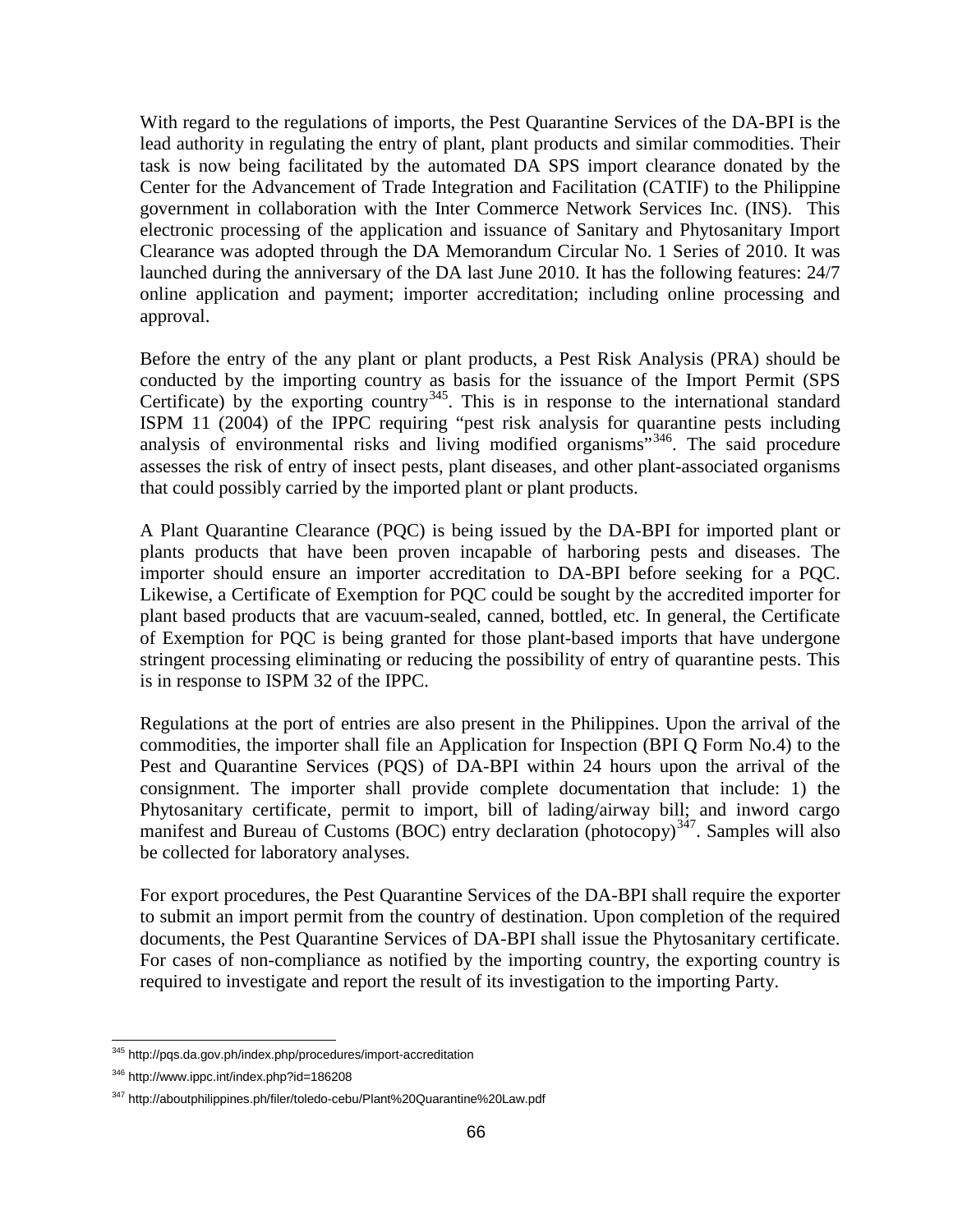Likewise the Philippines is actively involved in the international cooperation in the exchange of information on plant pests, particularly in reporting the occurrence, outbreak and spread of pests that may be of immediate and potential danger. It also provides technical and biological information necessary for pest risk analysis. The country is also participating in special campaigns for combating pests that may seriously threaten crop production and need international action to meet the resulting emergency.

Among other, manuals and guidelines on the following are available:

- procedural manual for seed import and export
- quarantine pest list for seeds (rice, maize, potato, cucumber, egpplant, cabbage, cauliflower, hot pepper, watermelon and sunflower)
- guidelines for the processes involved in the approval of importation of genetically engineered materials (DA Admin Order. 2003-08 - Rules and regulations for the release into the environment of plants and plant products derive from the use of modern biotechnology)

## **Challenges in implementation**

Almost all of the obligations of parties to the IPPC have been complied by the country. Nevertheless there areas and existing issues that needs to be addressed to improve our compliance such as follows:

- very few entry/exit ports because of the archipelagic nature of the country, it would be very costly to put numerous entry/exit ports nationwide. Several cases of smuggled plant/ plant products has been reported. In 2011, local onion growers were very anxious of the smuggled onions from China and India. Cheaper than the locally produced onions, these smuggled onions posed the risk of carrying pests since shipments of smuggled goods were neither declared nor subjected to quarantine rules<sup>348</sup>.
- lack of internal audit systems to improve systems and procedure (e.g., EMS and ISO certification) – the government should consider internal audit systems to its certification and approval procedures. Although there are guidelines from the International Standards for Pythosanitary Measure (ISPM), the government should considered them as the " floor and the not ceiling" and aim for better quality and credibility on its phytosanitary/quarantine measures. China has just recently enforced stricter phytosanitary measures and has accused of Philippine banana imports as bug-infested<sup>[349](#page-67-0)</sup>. Although this could be a form of "blackmailing" because of the recent territorial disputes, the government should do its best to consider improving its current system.
- Weak collaboration/monitoring there has been some cases where seeds have known to be sent via parcels/couriers even without any clearance or permit. Guidelines on shipping small quantities of plant or plant products shou

 <sup>348</sup> Benaning, M. (2011). Philippines fortifies plant quarantine system. Manila Bulletin. Accessed from <http://www.mb.com.ph/node/331889/philippine>last August 2, 2012

<span id="page-67-0"></span>GMA News. (2012). Price haggling mushes Philippines search for new banana markets. Accessed from [http://www.gmanetwork.com/news/story/264321/economy/agricultureandmining/price-haggling-mushes-phl-search-for-new-banana](http://www.gmanetwork.com/news/story/264321/economy/agricultureandmining/price-haggling-mushes-phl-search-for-new-banana-markets)[markets](http://www.gmanetwork.com/news/story/264321/economy/agricultureandmining/price-haggling-mushes-phl-search-for-new-banana-markets) last August 3, 2012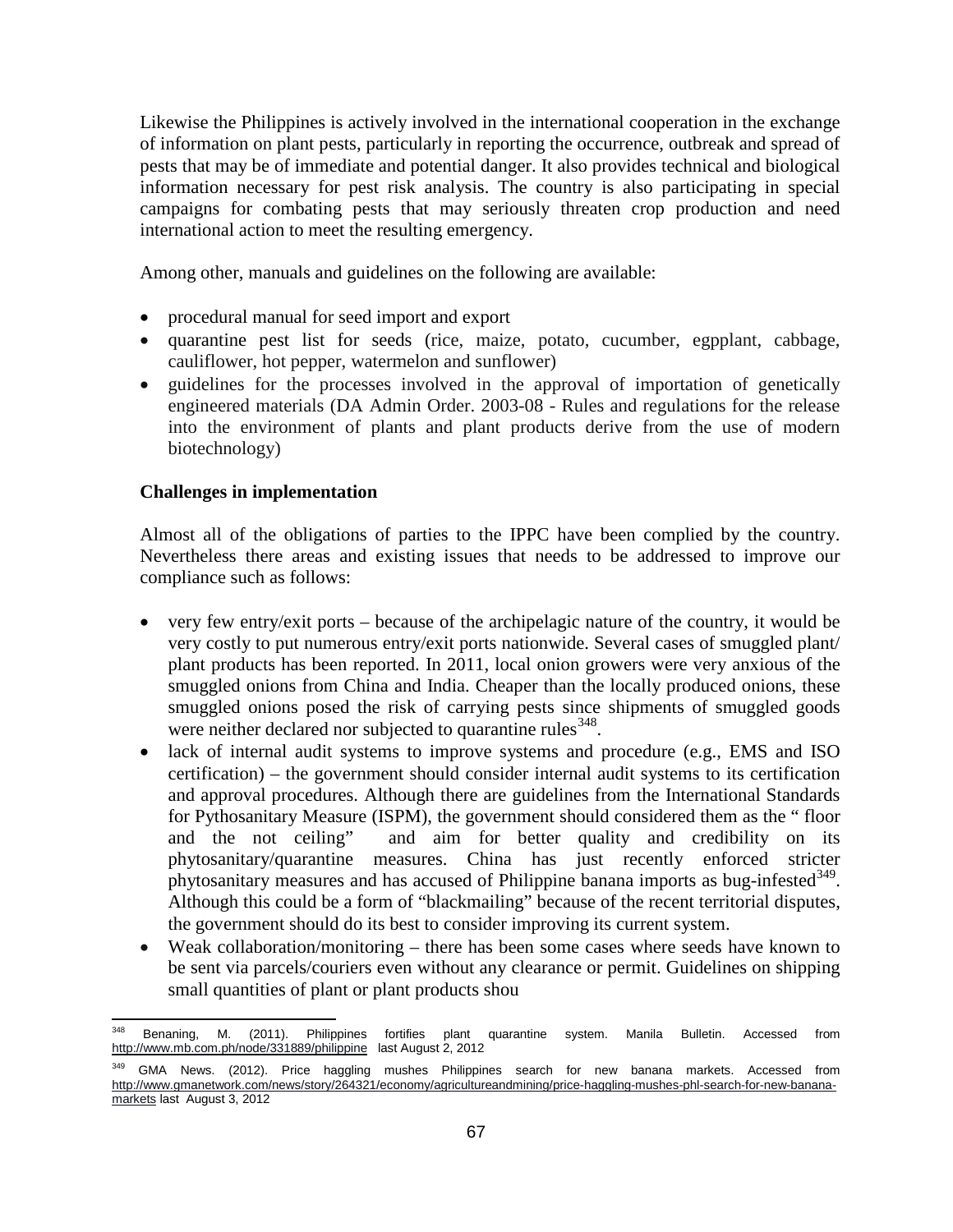- Poor information drive countries with strong phytosanitary measures have very strong international and local campaign on the existing policies and procedures on pythosanitary measures (e.g. New Zealand). The Philippines however, have not mainstreamed the information drive to the local government units who are on the ground implementation of the principles of IPPC. Also the author have visited the Philippine Embassy website and it does not have any detailed information on what a visiting foreigner would do should he/she plan to bring a plant or plant products [\(http://www.philembassy.nl/default.asp?iId=KGLEI\)](http://www.philembassy.nl/default.asp?iId=KGLEI). This requires strong collaboration of DA-BPI with the LGU and the Philippine embassy for information dissemination.
- Lenient systems on GMO importation this has been issue of NGOs particularly Greenpeace since 2001. Just recently, the Supreme Court banned the field testing of the Bt eggplant in the Philippines – although some of them has already been planted in  $2010^{350}$ . The lack of strict monitoring and assessment of DA-BPI on GM plant products has led NGOs and POs to bring the case to the Supreme Court. This is the first case that the NGOs have won in their battle to ban a GMO plant/plant product in the Philippines since the introduction of the GMO products in the market. DA Admin. Order. 2002-08 must therefore, be reviewed and strictly enforced.
- Labelling systems GM products if certified and accepted by DA should be labelled for consumer protection.
- Lack of infrastructure and technology in the light of the increasing volume and complexity of the trade on plants and plant products, technologies for diagnosis, inspections and treatments should be improved in the Plant Quarantine stations. A database of quarantined cases should also be kept by the agency as future inputs to strategy and policy making.
- Continuous capacity building for the field personnel technical personnel in Plant Quarantine stations should be provided with continuous trainings and capacity buildings on plant pathogens and entomology especially those that did finish undergraduate courses related to these fields.
- e. The International Tropical Timber Agreement (ITTA)

The International Tropical Timber Agreement (ITTA) was first opened for accession in 1983. The ITTA aims to "promote the expansion and diversification of the international trade in tropical timber from sustainably managed and legally harvested forests and to promote the sustainable management of tropical timber producing forests" (ITTA, 1983). The agreement created the International Tropical Timber Organization (ITTO) in 1983 as a consultation mechanism among its members to discuss international cooperation and policy development regarding the world timber economy. The ITTA 1983 was later replaced by the ITTA 1994 and was superseded by the [ITTA 2006.](http://en.wikipedia.org/wiki/International_Tropical_Timber_Agreement,_2006)

As a commodity organization, the ITTO has two member categories – the producers and the consumers group. The Philippines is one of the pioneer producer members of the ITTO with the FMB as the focal point agency.

<span id="page-68-0"></span><sup>350</sup> Cinco, M. (2012). SC urged: stop genetic "talong" tests. Accessed fro[m http://www.bic.searca.org/news/2012/jun/phi/16.html](http://www.bic.searca.org/news/2012/jun/phi/16.html) last August 3, 2012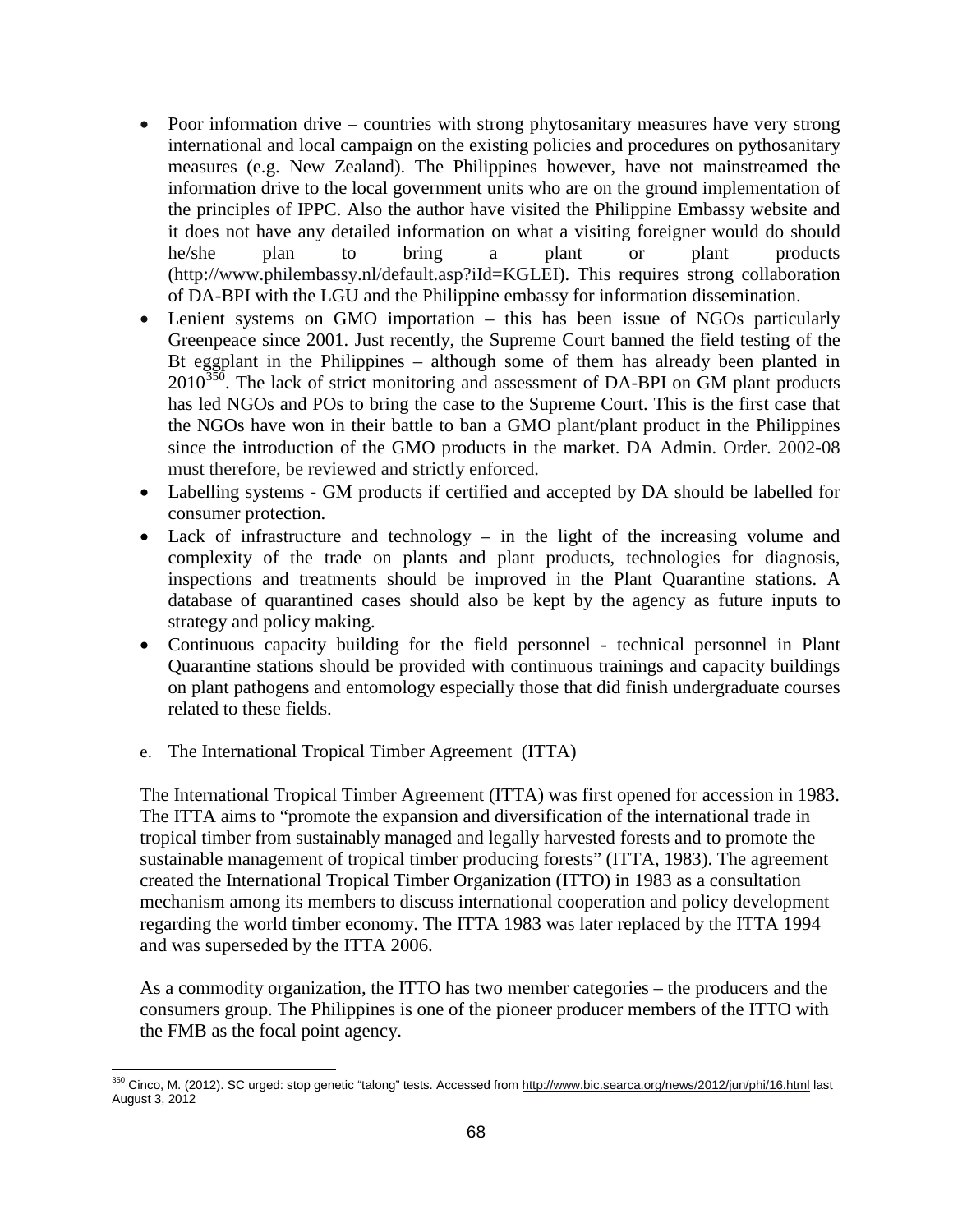The evolution of ITTA's objectives from 1983 to 2006 and the Philippine response to the ITTA 2006 objectives could be found in Table below: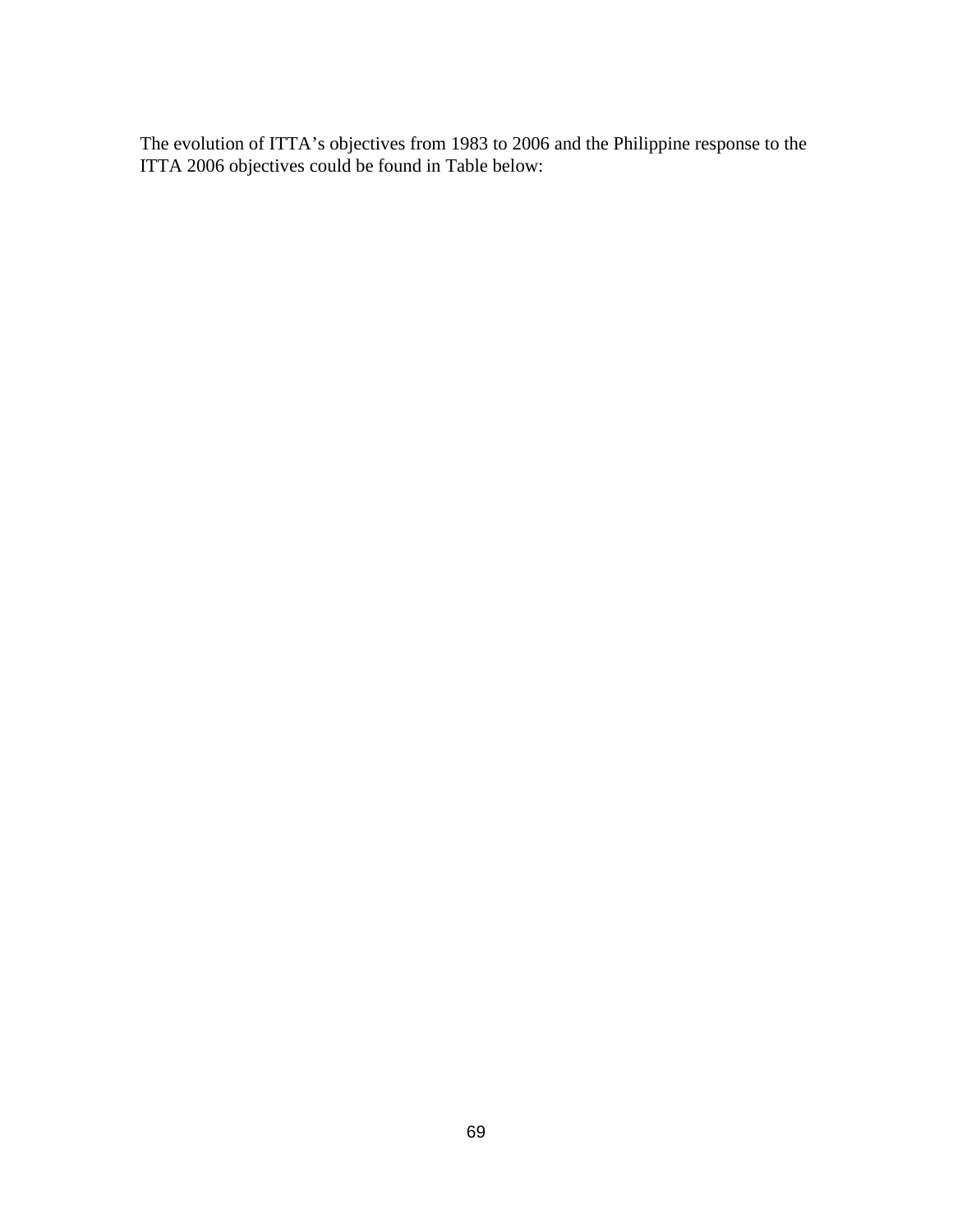|    | <b>ITTA 1983</b>                        | <b>ITTA 1994</b>                    | <b>ITTA 2006</b>                                           | Philippine response |
|----|-----------------------------------------|-------------------------------------|------------------------------------------------------------|---------------------|
|    | Objectiv To provide an                  | To provide an                       | Providing an effective Membership to the                   |                     |
| es | effective                               | effective                           | framework for                                              | <b>ITTO</b>         |
|    | framework for                           | framework for                       | consultation,                                              |                     |
|    | cooperation and                         | consultation,                       | international                                              |                     |
|    | consultation                            | international                       | cooperation and                                            |                     |
|    | between tropical                        | cooperation and                     | policy development                                         |                     |
|    | timber producing                        | policy                              | among all members                                          |                     |
|    | and consuming                           | development                         | with regard to all                                         |                     |
|    | members with                            | among all                           | relevant aspects of the                                    |                     |
|    | regard to all                           | members with                        | world                                                      |                     |
|    | relevant aspects of regard to all       |                                     | timber economy                                             |                     |
|    | the tropical timber relevant aspects of |                                     |                                                            |                     |
|    | economy                                 | the world timber                    |                                                            |                     |
|    |                                         | economy                             |                                                            |                     |
|    |                                         |                                     | To provide a forum Providing a forum for Membership to the |                     |
|    |                                         | for consultation to consultation to |                                                            | <b>ITTO</b>         |
|    |                                         | promote non-                        | promote non-                                               |                     |
|    |                                         | discriminatory                      | discriminatory timber                                      |                     |
|    |                                         | timber trade                        | trade practices                                            |                     |
|    |                                         | practices                           |                                                            |                     |

**Table 1. The evolution of ITTA's objectives from 1983 to 2006 and the Philippine response to each objective**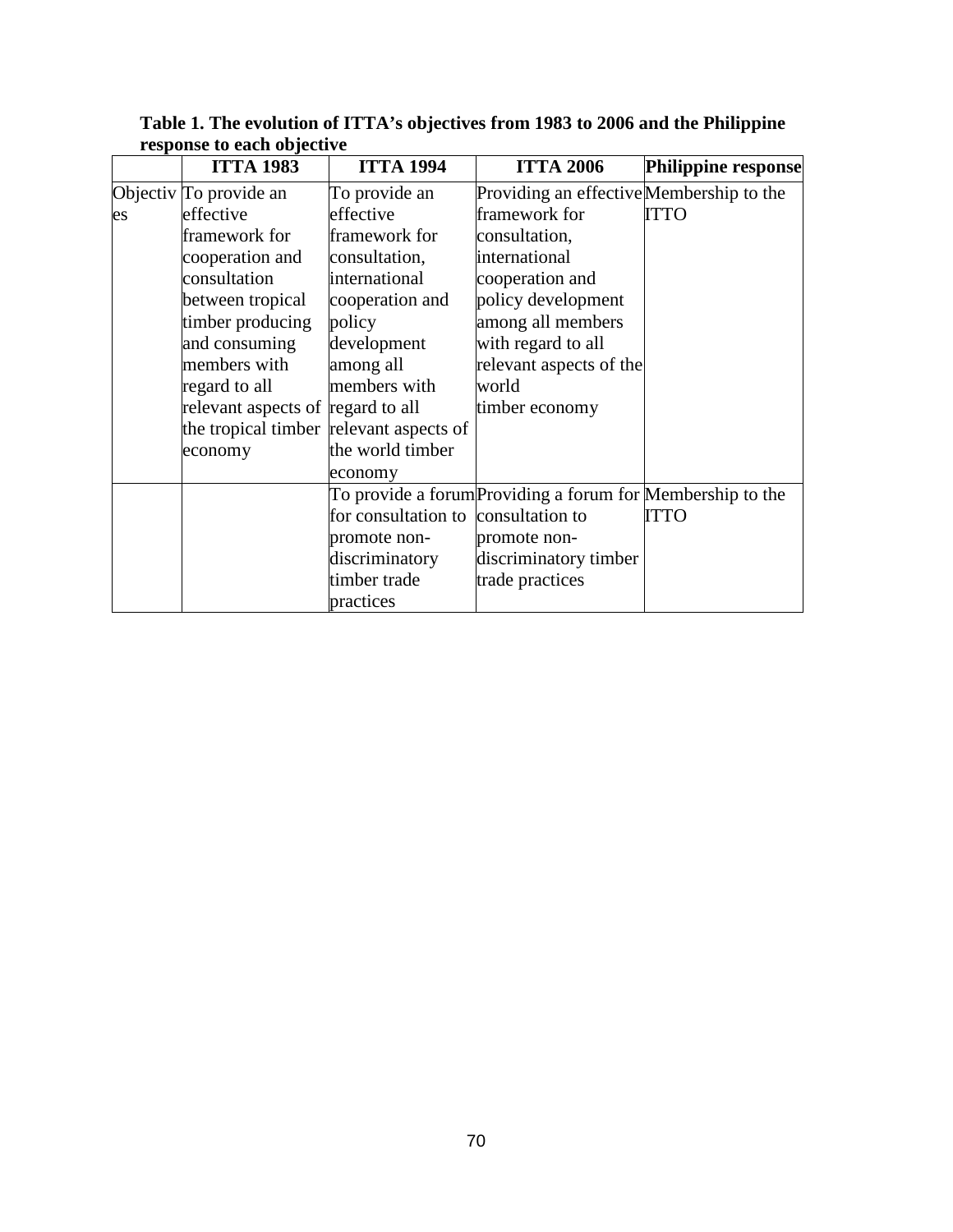| <b>ITTA 1983</b> | <b>ITTA 1994</b> | <b>ITTA 2006</b>    | Philippine response             |
|------------------|------------------|---------------------|---------------------------------|
|                  | To contribute to | Contributing to     | Implementation of               |
|                  | the process of   | sustainable         | the following                   |
|                  | sustainable      | development and to  | tenurial instruments:           |
|                  | development      | poverty alleviation | I.Community-based               |
|                  |                  |                     | forest                          |
|                  |                  |                     | management                      |
|                  |                  |                     | agreements<br>$(CBFMAs) - 25$ - |
|                  |                  |                     | year leases for                 |
|                  |                  |                     | communities,                    |
|                  |                  |                     | renewable for                   |
|                  |                  |                     | another 25 years                |
|                  |                  |                     | over forest areas               |
|                  |                  |                     | of a maximum of                 |
|                  |                  |                     | 5000 hectares                   |
|                  |                  |                     | each.                           |
|                  |                  |                     | <b>II.Industrial</b> forest     |
|                  |                  |                     | management                      |
|                  |                  |                     | agreements                      |
|                  |                  |                     | $(IFMAs)-25-$                   |
|                  |                  |                     | year production-                |
|                  |                  |                     | sharing                         |
|                  |                  |                     | agreements for                  |
|                  |                  |                     | private                         |
|                  |                  |                     | companies,                      |
|                  |                  |                     | renewable for                   |
|                  |                  |                     | another 25 years,               |
|                  |                  |                     | mainly                          |
|                  |                  |                     | comprising                      |
|                  |                  |                     | industrial                      |
|                  |                  |                     | plantations.                    |
|                  |                  |                     | <b>III.Socialized</b>           |
|                  |                  |                     | industrial forest               |
|                  |                  |                     | management                      |
|                  |                  |                     | agreements                      |
|                  |                  |                     | $(SIFMAS) - 25$ -               |
|                  |                  |                     | year leases for                 |
|                  |                  |                     | communities,                    |
|                  |                  |                     | renewable for                   |
|                  |                  |                     | another 25 years,               |
|                  |                  |                     | mainly                          |
|                  |                  |                     | comprising                      |
|                  |                  |                     | community-                      |
|                  |                  |                     | based                           |
|                  |                  |                     | plantations;                    |
|                  |                  |                     | <b>IV.Certificates of</b>       |
|                  |                  | 71                  | ancestral domain                |
|                  |                  |                     | title, which are                |
|                  |                  |                     | titles or                       |
|                  |                  |                     | certificates to                 |
|                  |                  |                     | ancestral land                  |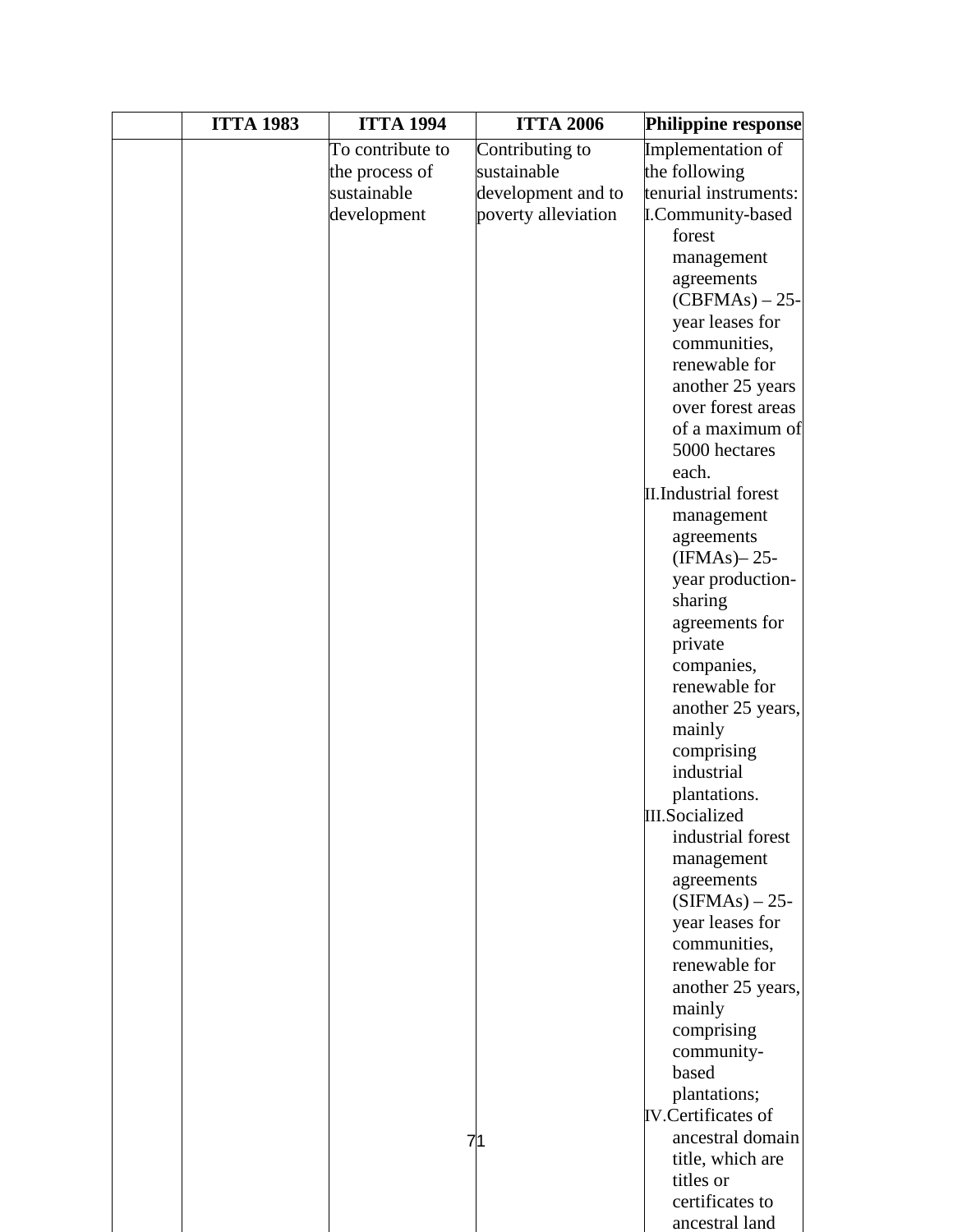| <b>ITTA 1983</b>                      | <b>ITTA 1994</b>     | <b>ITTA 2006</b>       | Philippine response |
|---------------------------------------|----------------------|------------------------|---------------------|
|                                       | To enhance the       | Enhancing the          | $N/A$ - applies to  |
|                                       | capacity of          | capacity of members    | consumers category  |
|                                       | members to           | to implement           |                     |
|                                       | implement a          | strategies for         |                     |
|                                       | strategy for         | achieving exports of   |                     |
|                                       | achieving exports    | tropical timber and    |                     |
|                                       | of tropical timber   | timber products from   |                     |
|                                       | and timber           | sustainably managed    |                     |
|                                       | products from        | sources                |                     |
|                                       | sustainably          |                        |                     |
|                                       | managed sources      |                        |                     |
|                                       | by the year 2000     |                        |                     |
| To promote the                        | To promote the       | Promoting improved     |                     |
| expansion and                         | expansion and        | understanding of the   |                     |
| diversification of                    | diversification of   | structural conditions  |                     |
| international trade                   | international trade  | in international       |                     |
| in tropical timber                    | in tropical timber   | markets, including     |                     |
| and the                               | from sustainable     | long-term trends in    |                     |
| improvement of                        | sources by           | consumption and        |                     |
| structural                            | improving the        | production, factors    |                     |
| conditions in the                     | structural           | affecting market       |                     |
| tropical timber                       | conditions in        | access, consumer       |                     |
| market, by taking                     | international        | preferences and        |                     |
| into account, on                      | markets, by taking   | prices, and conditions |                     |
| the one hand, a                       | into account, on     | leading to prices      |                     |
| long-term increase the one hand,      |                      | which reflect the      |                     |
| in consumption                        | a long-term          | costs of sustainable   |                     |
| and continuity of                     | increase in          | forest management      |                     |
| supplies, and, on                     | consumption and      |                        |                     |
| the other, prices                     | continuity of        |                        |                     |
| which are                             | supplies, and, on    |                        |                     |
| remunerative to                       | the                  |                        |                     |
| producers and                         | other, prices which  |                        |                     |
| equitable for                         | reflect the costs of |                        |                     |
| consumers, and the sustainable forest |                      |                        |                     |
| improvement of                        | management and       |                        |                     |
| market access                         | which are            |                        |                     |
|                                       | remunerative and     |                        |                     |
|                                       | equitable for        |                        |                     |
|                                       | members, and the     |                        |                     |
|                                       | improvement of       |                        |                     |
|                                       | market access;       |                        |                     |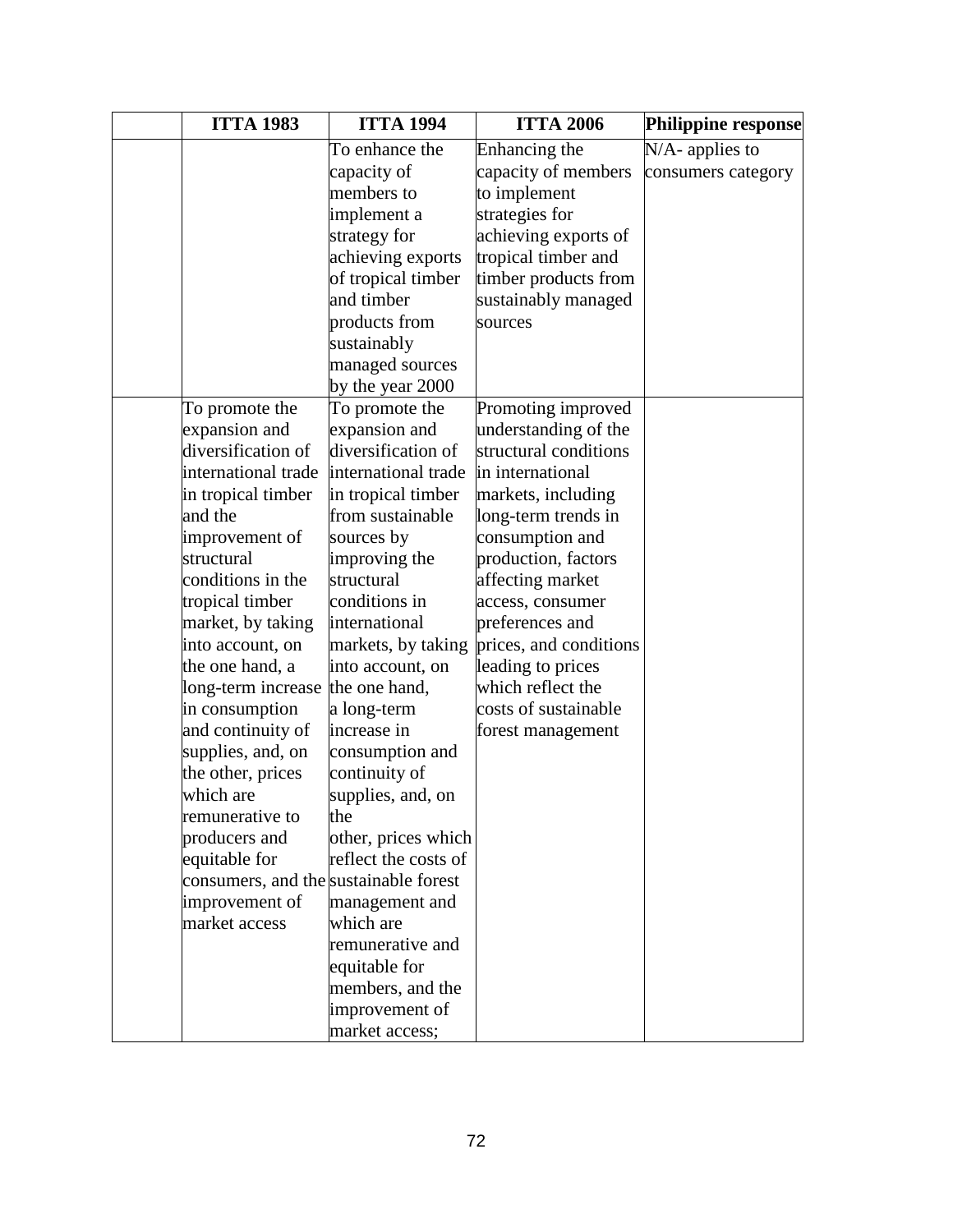| <b>ITTA 1983</b> | <b>ITTA 1994</b>    | <b>ITTA 2006</b>                          | <b>Philippine response</b> |
|------------------|---------------------|-------------------------------------------|----------------------------|
| To promote and   | To promote and      | Promoting and                             | $N/A$ - More of            |
| support research | support research    | supporting research                       | ITTO's                     |
| and development  | and development     | and development with mandate/programme    |                            |
| with a view to   | with a view to      | a view to improving                       |                            |
| improving forest | improving forest    | forest management                         |                            |
| management and   | management and      | and efficiency of                         |                            |
| wood utilization |                     | efficiency of wood wood utilization and   |                            |
|                  | utilization as well | the competitiveness                       |                            |
|                  | as increasing the   | of wood                                   |                            |
|                  | capacity to         | products relative to                      |                            |
|                  | conserve and        | other materials, as                       |                            |
|                  | enhance other       | well as increasing the                    |                            |
|                  | forest values in    | capacity to conserve                      |                            |
|                  | timber producing    | and                                       |                            |
|                  | tropical forests    | enhance other forest                      |                            |
|                  |                     | values in timber                          |                            |
|                  |                     | producing tropical                        |                            |
|                  |                     | forests                                   |                            |
|                  | To develop and      | Developing and                            | N/A - More of              |
|                  |                     | contribute towards contributing towards   | ITTO's                     |
|                  |                     | mechanisms for the mechanisms for the     | mandate/programme          |
|                  | provision of        | provision of new and                      |                            |
|                  |                     | new and additional additional financial   |                            |
|                  |                     | financial resources resources with a view |                            |
|                  | and expertise       | to promoting the                          |                            |
|                  | needed to enhance   | adequacy and                              |                            |
|                  | the                 | predictability of                         |                            |
|                  | capacity of         | funding and expertise                     |                            |
|                  | producing           | needed to enhance the                     |                            |
|                  | members to attain   | capacity of producer                      |                            |
|                  | the objectives of   | members to attain the                     |                            |
|                  | this Agreement      | objectives of this                        |                            |
|                  |                     | Agreement                                 |                            |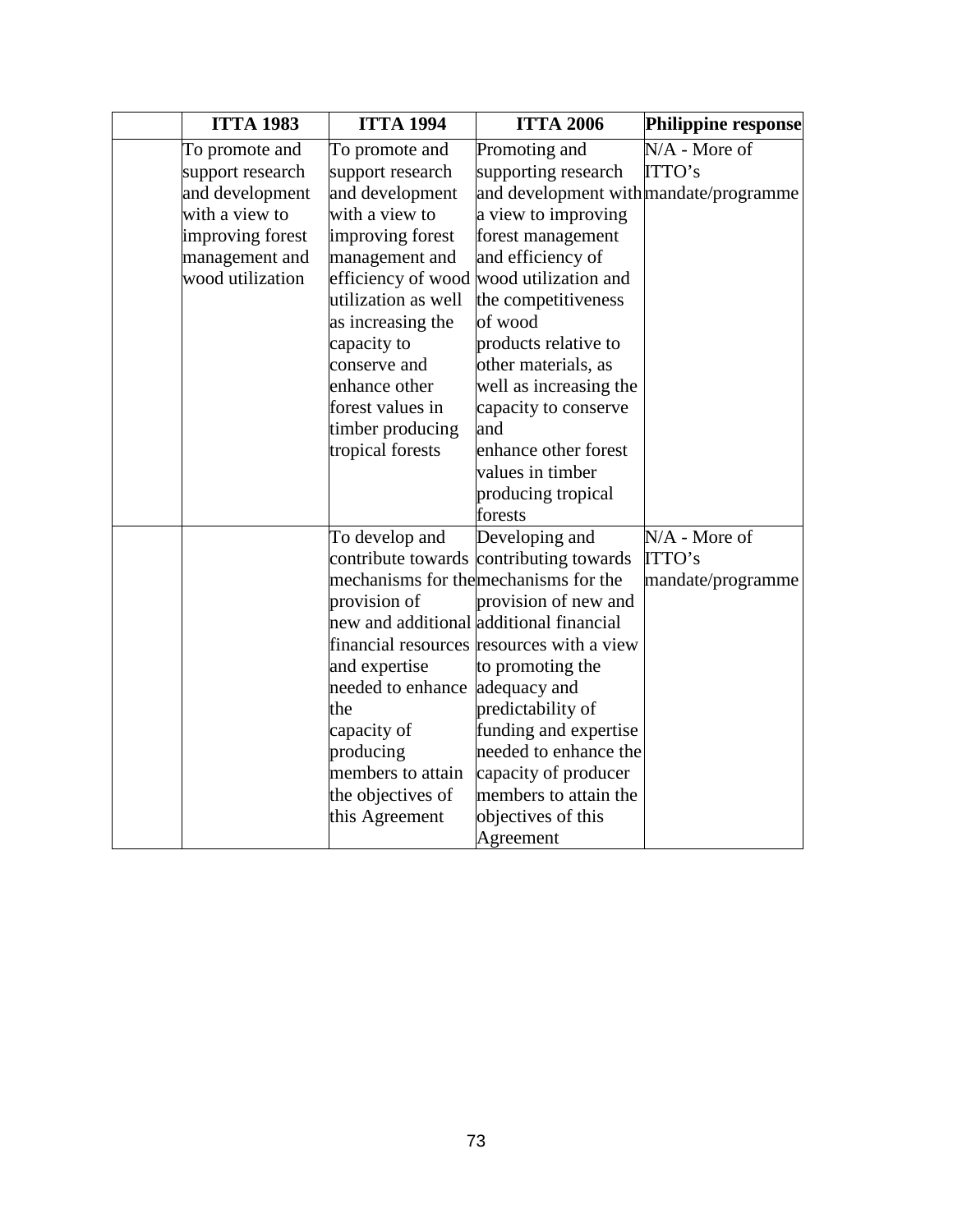| <b>ITTA 1983</b> | <b>ITTA 1994</b>                                         | <b>ITTA 2006</b>        | Philippine response    |
|------------------|----------------------------------------------------------|-------------------------|------------------------|
|                  | To improve market To improve market Improving market     |                         | Implementation of      |
|                  | intelligence with a intelligence with a intelligence and |                         | market studies         |
| view to ensuring | view to ensuring                                         | encouraging             | supported by ITTO      |
| greater          | greater                                                  | information sharing     | such as follows:       |
|                  | transparency in the transparency in the on the           |                         | I.Timber and           |
| international    | international                                            | international timber    | <b>Timber Products</b> |
| tropical timber  | timber market,                                           | market with a view to   | <b>Trade Flow</b>      |
| market           | including the                                            | ensuring greater        | Study in the           |
|                  | gathering,                                               | transparency and        | Philippines            |
|                  | compilation, and                                         | better                  | $(2003 - 2006) -$      |
|                  | dissemination of                                         | information on          | the project aims       |
|                  | trade related data,                                      | markets and market      | to contribute to       |
|                  | including data                                           | trends, including the   | the attainment of      |
|                  | related                                                  | gathering,              | a better timber        |
|                  | to species being                                         | compilation and         | and timber             |
|                  | traded                                                   | dissemination of trade  | products trading       |
|                  |                                                          | related data, including | situation in the       |
|                  |                                                          | data related to species | Philippines by         |
|                  |                                                          | being traded;           | providing market       |
|                  |                                                          |                         | information to         |
|                  |                                                          |                         | producers,             |
|                  |                                                          |                         | processors,            |
|                  |                                                          |                         | wood importers         |
|                  |                                                          |                         | and policy             |
|                  |                                                          |                         | makers. This is        |
|                  |                                                          |                         | through                |
|                  |                                                          |                         | analyzing the          |
|                  |                                                          |                         | flow and market        |
|                  |                                                          |                         | of local and           |
|                  |                                                          |                         | imported timber        |
|                  |                                                          |                         | and timber             |
|                  |                                                          |                         | products in the        |
|                  |                                                          |                         | market by grade,       |
|                  |                                                          |                         | by species             |
|                  |                                                          |                         | grouping, by           |
|                  |                                                          |                         | forest source,         |
|                  |                                                          |                         | and by type of         |
|                  |                                                          |                         | processor and          |
|                  |                                                          |                         | identify               |
|                  |                                                          |                         | problems and           |
|                  |                                                          |                         | solutions              |
|                  |                                                          |                         | affecting such         |
|                  |                                                          |                         | flow (FMB,             |
|                  |                                                          |                         | 2004)                  |
|                  |                                                          |                         |                        |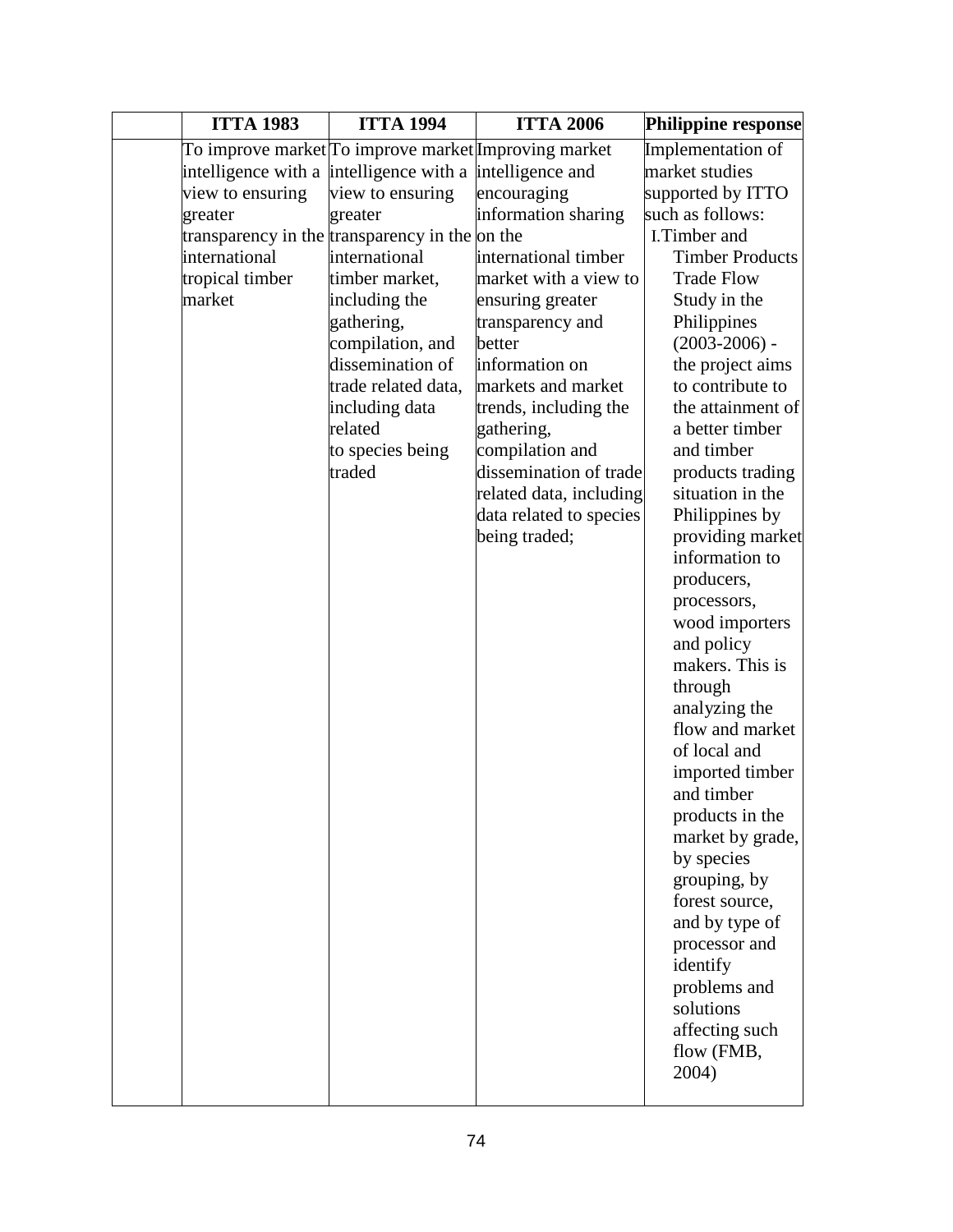| <b>ITTA 1983</b>   | <b>ITTA 1994</b>                      | <b>ITTA 2006</b>                   | Philippine response |
|--------------------|---------------------------------------|------------------------------------|---------------------|
| To encourage       | To promote                            | Promoting increased $N/A - ITTO's$ |                     |
| increased and      | increased and                         | and further processing mandate     |                     |
| further processing | further processing                    | of tropical timber                 |                     |
| of tropical timber | of tropical timber                    | from sustainable                   |                     |
| in producing       | from                                  | sources in producer                |                     |
| member countries   | sustainable sources member countries. |                                    |                     |
| with a view to     | in producing                          | with a view to                     |                     |
| promoting their    | member countries                      | promoting their                    |                     |
| industrialization  | with a view to                        | industrialization and              |                     |
| and thereby        | promoting                             | thereby increasing                 |                     |
| increasing their   | their                                 | their employment                   |                     |
| export earnings    | industrialization                     | opportunities and                  |                     |
|                    | and thereby                           | export earnings                    |                     |
|                    | increasing their                      |                                    |                     |
|                    | employment                            |                                    |                     |
|                    | opportunities                         |                                    |                     |
|                    | and export                            |                                    |                     |
|                    | earnings                              |                                    |                     |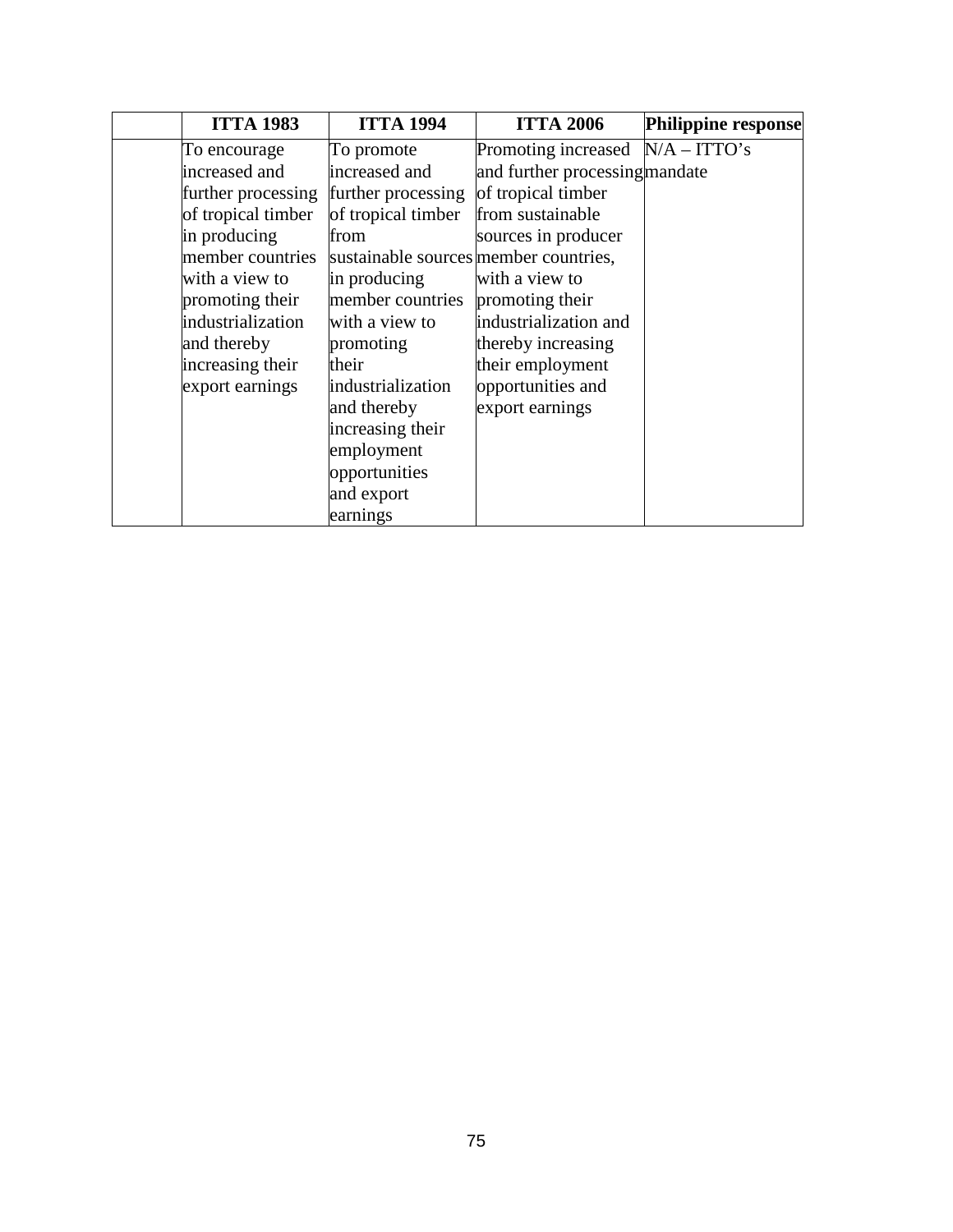| <b>ITTA 1983</b>                    | <b>ITTA 1994</b>   | <b>ITTA 2006</b>                                          | <b>Philippine response</b> |
|-------------------------------------|--------------------|-----------------------------------------------------------|----------------------------|
| To encourage                        | To encourage       | Encouraging                                               | The National Clonal        |
| members to                          | members to         | members to support                                        | Forestry Program is        |
| support and                         | support and        | and develop tropical                                      | designed to naturally      |
| develop industrial                  | develop industrial | timber reforestation,                                     | enmesh itself into         |
| tropical                            | tropical           | as well as                                                | existing programs of       |
| timber                              | timber             | rehabilitation and                                        | the DENR that              |
| reforestation and reforestation and |                    | restoration of                                            | require quality            |
|                                     |                    | forest management forest management degraded forest land, | clonal seedlings. A        |
| activities                          |                    | activities as well as with due regard for                 | clone seedling is the      |
|                                     | rehabilitation of  | the interests of                                          | exact copy of the          |
|                                     | degraded forest    | local communities                                         | original individual        |
|                                     | land, with due     | dependent on forest                                       | tree. Such programs,       |
|                                     | regard for the     | resources                                                 | example, as the            |
|                                     | interests of       |                                                           | Watershed                  |
|                                     | local communities  |                                                           | <b>Resources</b>           |
|                                     | dependent on       |                                                           | Development                |
|                                     | forest resources   |                                                           | Project (WRDP),            |
|                                     |                    |                                                           | <b>Community Base</b>      |
|                                     |                    |                                                           | <b>Forest Management</b>   |
|                                     |                    |                                                           | (CBFM), IFMP,              |
|                                     |                    |                                                           | NIPAS, Coastal             |
|                                     |                    |                                                           | Mangrove                   |
|                                     |                    |                                                           | Rehabilitation and         |
|                                     |                    |                                                           | <b>Urban Forestry will</b> |
|                                     |                    |                                                           | all benefit from the       |
|                                     |                    |                                                           | quality clones that        |
|                                     |                    |                                                           | will be the direct         |
|                                     |                    |                                                           | output of the clonal       |
|                                     |                    |                                                           | program together           |
|                                     |                    |                                                           | with the ensuing           |
|                                     |                    |                                                           | practice of clonal         |
|                                     |                    |                                                           | forestry (FMB,             |
|                                     |                    |                                                           | 2004).                     |
|                                     |                    |                                                           | Sustainable                |
|                                     |                    |                                                           | Utilization and            |
|                                     |                    |                                                           | Marketing of               |
|                                     |                    |                                                           | Selected Non-              |
|                                     |                    |                                                           | Timber Forest              |
|                                     |                    |                                                           | Products to Support        |
|                                     |                    |                                                           | the Handicraft             |
|                                     |                    |                                                           | Industry and the           |
|                                     |                    |                                                           | Development of             |
|                                     |                    |                                                           | <b>Rural Communities</b>   |
|                                     |                    |                                                           |                            |
|                                     |                    |                                                           | (ITTO document)            |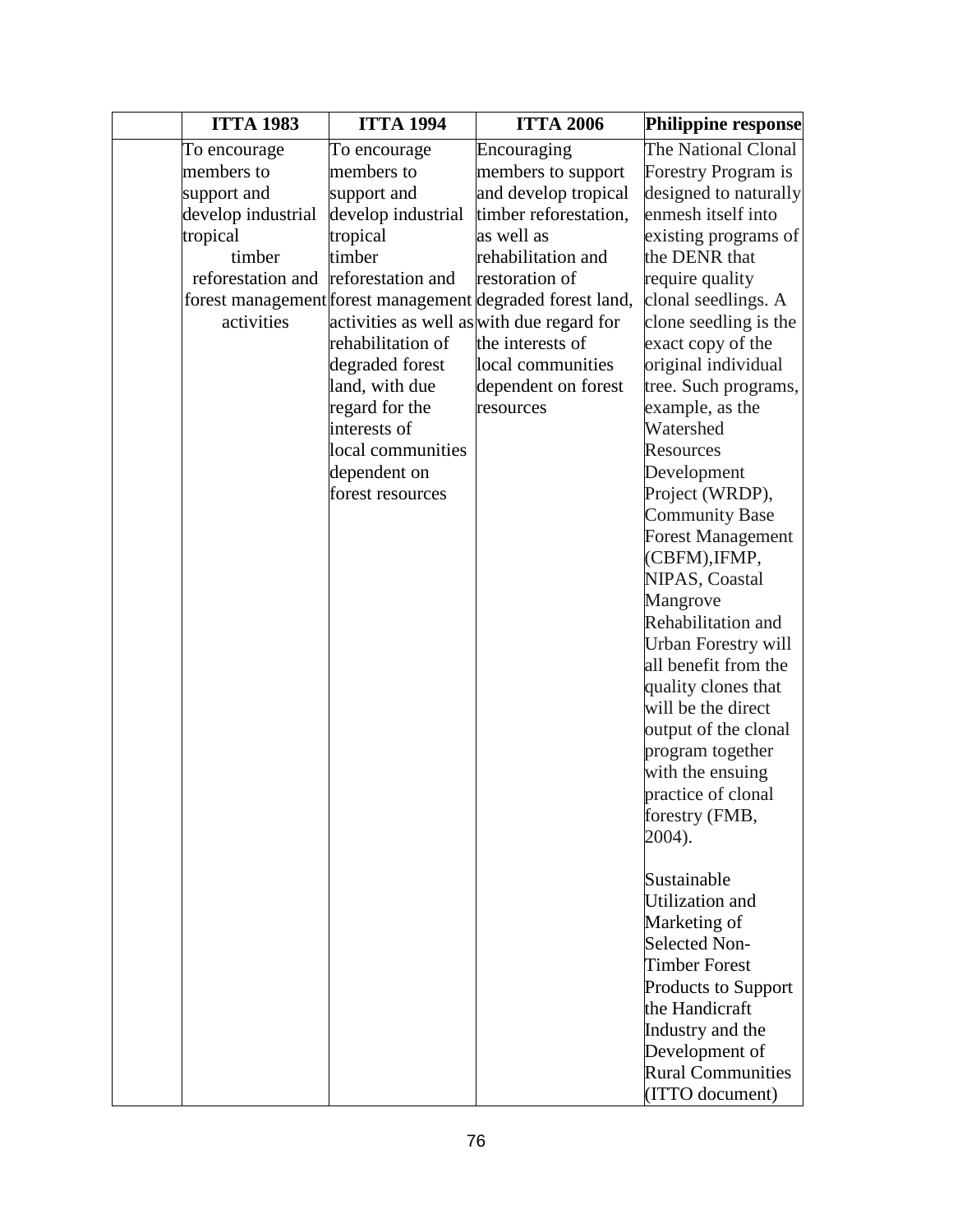| <b>ITTA 1983</b> | <b>ITTA 1994</b> | <b>ITTA 2006</b>        | Philippine response |
|------------------|------------------|-------------------------|---------------------|
| To improve       | To improve       | Improving marketing N/A |                     |
| marketing and    | marketing and    | and distribution of     |                     |
| distribution of  | distribution of  | tropical timber and     |                     |
| tropical timber  | tropical timber  | timber product          |                     |
| exports          | exports          | exports                 |                     |
| of producing     | from sustainably | from sustainably        |                     |
| members          | managed sources  | managed and legally     |                     |
|                  |                  | harvested sources and   |                     |
|                  |                  | which are legally       |                     |
|                  |                  | traded,                 |                     |
|                  |                  | including promoting     |                     |
|                  |                  | consumer awareness      |                     |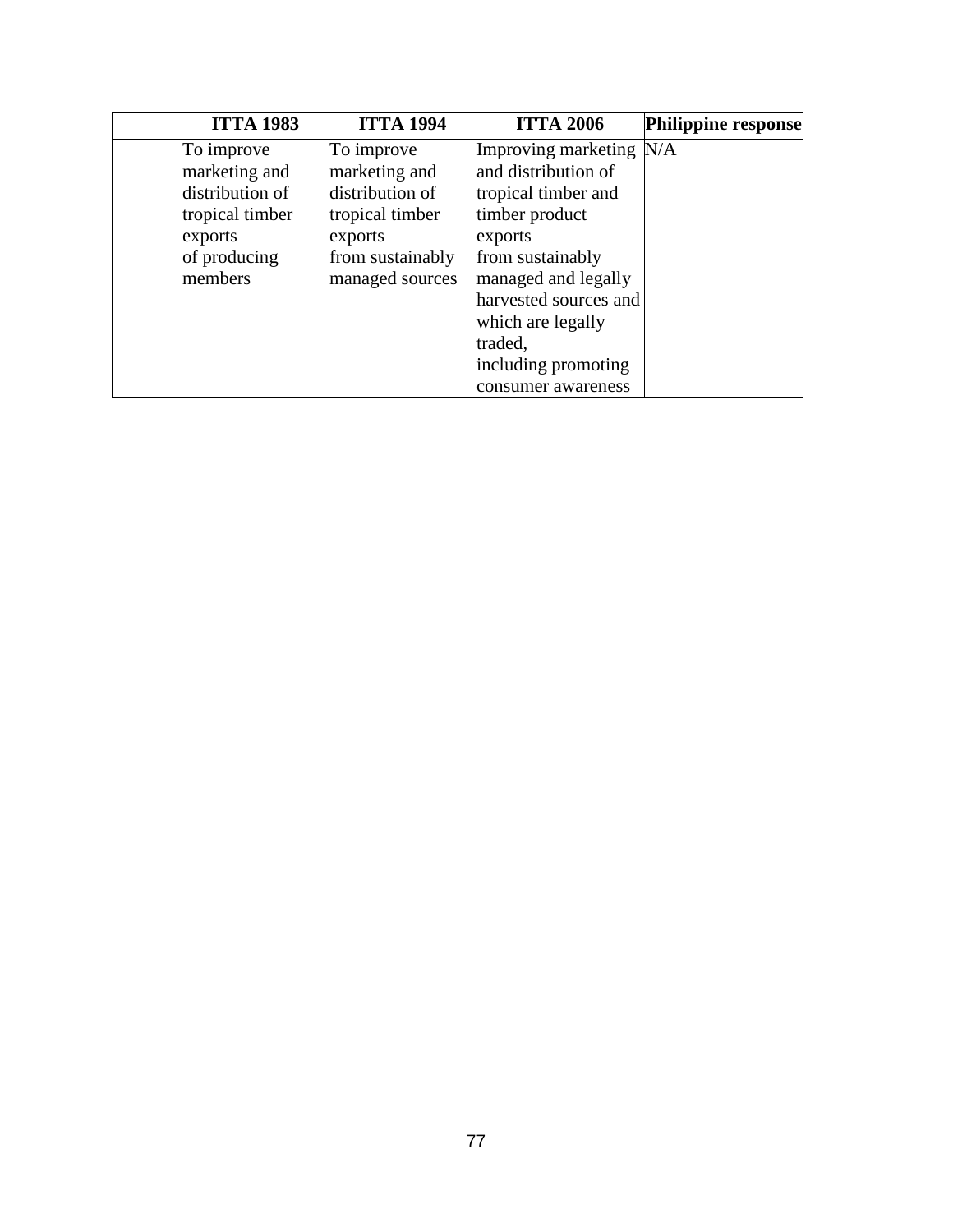| Strengthening the<br>I. Through the<br>assistance of<br>capacity of members<br>for the collection,<br>ITTO in 2002-<br>processing and<br>2004, the FMB<br>dissemination of<br>has enhanced it<br>statistics on their<br>current Forestry<br>trade in timber and<br><b>Statistics</b><br>information on the<br>Information<br>sustainable<br>System (FSIS).<br>The FMB has<br>management of their<br>tropical forests;<br>since then been<br>publishing a<br>yearly Philippine<br><b>Forestry Statistics</b><br>through its<br>website consisting<br>data on:<br>forest<br>$\bullet$<br>resources<br>forest<br>$\bullet$<br>activities<br>forest<br>resources<br>utilization<br>foreign trade<br>$\bullet$<br>prices<br>$\bullet$<br>foreign<br>٠<br>revenue<br>other forestry<br>related<br>statistics<br>(Blaser, et.al, 2011<br>The Philippine<br>government also<br>received a support<br>from the ITTO in<br>2004-2007 to adopt<br>and implement the<br>Criteria and<br>Indicators (C&I) for<br>sustainable forest<br>management. The<br>C&I serves as a<br>guide for the<br>government to<br>assess changes and<br>trends in forest<br>78<br>conditions and forest<br>management | <b>ITTA 1983</b> | <b>ITTA 1994</b> | <b>ITTA 2006</b> | <b>Philippine response</b> |
|---------------------------------------------------------------------------------------------------------------------------------------------------------------------------------------------------------------------------------------------------------------------------------------------------------------------------------------------------------------------------------------------------------------------------------------------------------------------------------------------------------------------------------------------------------------------------------------------------------------------------------------------------------------------------------------------------------------------------------------------------------------------------------------------------------------------------------------------------------------------------------------------------------------------------------------------------------------------------------------------------------------------------------------------------------------------------------------------------------------------------------------------------------------------------------------|------------------|------------------|------------------|----------------------------|
|                                                                                                                                                                                                                                                                                                                                                                                                                                                                                                                                                                                                                                                                                                                                                                                                                                                                                                                                                                                                                                                                                                                                                                                       |                  |                  |                  |                            |
|                                                                                                                                                                                                                                                                                                                                                                                                                                                                                                                                                                                                                                                                                                                                                                                                                                                                                                                                                                                                                                                                                                                                                                                       |                  |                  |                  |                            |
|                                                                                                                                                                                                                                                                                                                                                                                                                                                                                                                                                                                                                                                                                                                                                                                                                                                                                                                                                                                                                                                                                                                                                                                       |                  |                  |                  |                            |
|                                                                                                                                                                                                                                                                                                                                                                                                                                                                                                                                                                                                                                                                                                                                                                                                                                                                                                                                                                                                                                                                                                                                                                                       |                  |                  |                  |                            |
|                                                                                                                                                                                                                                                                                                                                                                                                                                                                                                                                                                                                                                                                                                                                                                                                                                                                                                                                                                                                                                                                                                                                                                                       |                  |                  |                  |                            |
|                                                                                                                                                                                                                                                                                                                                                                                                                                                                                                                                                                                                                                                                                                                                                                                                                                                                                                                                                                                                                                                                                                                                                                                       |                  |                  |                  |                            |
|                                                                                                                                                                                                                                                                                                                                                                                                                                                                                                                                                                                                                                                                                                                                                                                                                                                                                                                                                                                                                                                                                                                                                                                       |                  |                  |                  |                            |
|                                                                                                                                                                                                                                                                                                                                                                                                                                                                                                                                                                                                                                                                                                                                                                                                                                                                                                                                                                                                                                                                                                                                                                                       |                  |                  |                  |                            |
|                                                                                                                                                                                                                                                                                                                                                                                                                                                                                                                                                                                                                                                                                                                                                                                                                                                                                                                                                                                                                                                                                                                                                                                       |                  |                  |                  |                            |
|                                                                                                                                                                                                                                                                                                                                                                                                                                                                                                                                                                                                                                                                                                                                                                                                                                                                                                                                                                                                                                                                                                                                                                                       |                  |                  |                  |                            |
|                                                                                                                                                                                                                                                                                                                                                                                                                                                                                                                                                                                                                                                                                                                                                                                                                                                                                                                                                                                                                                                                                                                                                                                       |                  |                  |                  |                            |
|                                                                                                                                                                                                                                                                                                                                                                                                                                                                                                                                                                                                                                                                                                                                                                                                                                                                                                                                                                                                                                                                                                                                                                                       |                  |                  |                  |                            |
|                                                                                                                                                                                                                                                                                                                                                                                                                                                                                                                                                                                                                                                                                                                                                                                                                                                                                                                                                                                                                                                                                                                                                                                       |                  |                  |                  |                            |
|                                                                                                                                                                                                                                                                                                                                                                                                                                                                                                                                                                                                                                                                                                                                                                                                                                                                                                                                                                                                                                                                                                                                                                                       |                  |                  |                  |                            |
|                                                                                                                                                                                                                                                                                                                                                                                                                                                                                                                                                                                                                                                                                                                                                                                                                                                                                                                                                                                                                                                                                                                                                                                       |                  |                  |                  |                            |
|                                                                                                                                                                                                                                                                                                                                                                                                                                                                                                                                                                                                                                                                                                                                                                                                                                                                                                                                                                                                                                                                                                                                                                                       |                  |                  |                  |                            |
|                                                                                                                                                                                                                                                                                                                                                                                                                                                                                                                                                                                                                                                                                                                                                                                                                                                                                                                                                                                                                                                                                                                                                                                       |                  |                  |                  |                            |
|                                                                                                                                                                                                                                                                                                                                                                                                                                                                                                                                                                                                                                                                                                                                                                                                                                                                                                                                                                                                                                                                                                                                                                                       |                  |                  |                  |                            |
|                                                                                                                                                                                                                                                                                                                                                                                                                                                                                                                                                                                                                                                                                                                                                                                                                                                                                                                                                                                                                                                                                                                                                                                       |                  |                  |                  |                            |
|                                                                                                                                                                                                                                                                                                                                                                                                                                                                                                                                                                                                                                                                                                                                                                                                                                                                                                                                                                                                                                                                                                                                                                                       |                  |                  |                  |                            |
|                                                                                                                                                                                                                                                                                                                                                                                                                                                                                                                                                                                                                                                                                                                                                                                                                                                                                                                                                                                                                                                                                                                                                                                       |                  |                  |                  |                            |
|                                                                                                                                                                                                                                                                                                                                                                                                                                                                                                                                                                                                                                                                                                                                                                                                                                                                                                                                                                                                                                                                                                                                                                                       |                  |                  |                  |                            |
|                                                                                                                                                                                                                                                                                                                                                                                                                                                                                                                                                                                                                                                                                                                                                                                                                                                                                                                                                                                                                                                                                                                                                                                       |                  |                  |                  |                            |
|                                                                                                                                                                                                                                                                                                                                                                                                                                                                                                                                                                                                                                                                                                                                                                                                                                                                                                                                                                                                                                                                                                                                                                                       |                  |                  |                  |                            |
|                                                                                                                                                                                                                                                                                                                                                                                                                                                                                                                                                                                                                                                                                                                                                                                                                                                                                                                                                                                                                                                                                                                                                                                       |                  |                  |                  |                            |
|                                                                                                                                                                                                                                                                                                                                                                                                                                                                                                                                                                                                                                                                                                                                                                                                                                                                                                                                                                                                                                                                                                                                                                                       |                  |                  |                  |                            |
|                                                                                                                                                                                                                                                                                                                                                                                                                                                                                                                                                                                                                                                                                                                                                                                                                                                                                                                                                                                                                                                                                                                                                                                       |                  |                  |                  |                            |
|                                                                                                                                                                                                                                                                                                                                                                                                                                                                                                                                                                                                                                                                                                                                                                                                                                                                                                                                                                                                                                                                                                                                                                                       |                  |                  |                  |                            |
|                                                                                                                                                                                                                                                                                                                                                                                                                                                                                                                                                                                                                                                                                                                                                                                                                                                                                                                                                                                                                                                                                                                                                                                       |                  |                  |                  |                            |
|                                                                                                                                                                                                                                                                                                                                                                                                                                                                                                                                                                                                                                                                                                                                                                                                                                                                                                                                                                                                                                                                                                                                                                                       |                  |                  |                  |                            |
|                                                                                                                                                                                                                                                                                                                                                                                                                                                                                                                                                                                                                                                                                                                                                                                                                                                                                                                                                                                                                                                                                                                                                                                       |                  |                  |                  |                            |
|                                                                                                                                                                                                                                                                                                                                                                                                                                                                                                                                                                                                                                                                                                                                                                                                                                                                                                                                                                                                                                                                                                                                                                                       |                  |                  |                  |                            |
|                                                                                                                                                                                                                                                                                                                                                                                                                                                                                                                                                                                                                                                                                                                                                                                                                                                                                                                                                                                                                                                                                                                                                                                       |                  |                  |                  |                            |
|                                                                                                                                                                                                                                                                                                                                                                                                                                                                                                                                                                                                                                                                                                                                                                                                                                                                                                                                                                                                                                                                                                                                                                                       |                  |                  |                  |                            |
|                                                                                                                                                                                                                                                                                                                                                                                                                                                                                                                                                                                                                                                                                                                                                                                                                                                                                                                                                                                                                                                                                                                                                                                       |                  |                  |                  |                            |
|                                                                                                                                                                                                                                                                                                                                                                                                                                                                                                                                                                                                                                                                                                                                                                                                                                                                                                                                                                                                                                                                                                                                                                                       |                  |                  |                  |                            |
|                                                                                                                                                                                                                                                                                                                                                                                                                                                                                                                                                                                                                                                                                                                                                                                                                                                                                                                                                                                                                                                                                                                                                                                       |                  |                  |                  |                            |
|                                                                                                                                                                                                                                                                                                                                                                                                                                                                                                                                                                                                                                                                                                                                                                                                                                                                                                                                                                                                                                                                                                                                                                                       |                  |                  |                  |                            |
|                                                                                                                                                                                                                                                                                                                                                                                                                                                                                                                                                                                                                                                                                                                                                                                                                                                                                                                                                                                                                                                                                                                                                                                       |                  |                  |                  |                            |
|                                                                                                                                                                                                                                                                                                                                                                                                                                                                                                                                                                                                                                                                                                                                                                                                                                                                                                                                                                                                                                                                                                                                                                                       |                  |                  |                  |                            |
|                                                                                                                                                                                                                                                                                                                                                                                                                                                                                                                                                                                                                                                                                                                                                                                                                                                                                                                                                                                                                                                                                                                                                                                       |                  |                  |                  |                            |
|                                                                                                                                                                                                                                                                                                                                                                                                                                                                                                                                                                                                                                                                                                                                                                                                                                                                                                                                                                                                                                                                                                                                                                                       |                  |                  |                  |                            |
|                                                                                                                                                                                                                                                                                                                                                                                                                                                                                                                                                                                                                                                                                                                                                                                                                                                                                                                                                                                                                                                                                                                                                                                       |                  |                  |                  |                            |
|                                                                                                                                                                                                                                                                                                                                                                                                                                                                                                                                                                                                                                                                                                                                                                                                                                                                                                                                                                                                                                                                                                                                                                                       |                  |                  |                  |                            |
|                                                                                                                                                                                                                                                                                                                                                                                                                                                                                                                                                                                                                                                                                                                                                                                                                                                                                                                                                                                                                                                                                                                                                                                       |                  |                  |                  |                            |
|                                                                                                                                                                                                                                                                                                                                                                                                                                                                                                                                                                                                                                                                                                                                                                                                                                                                                                                                                                                                                                                                                                                                                                                       |                  |                  |                  |                            |
|                                                                                                                                                                                                                                                                                                                                                                                                                                                                                                                                                                                                                                                                                                                                                                                                                                                                                                                                                                                                                                                                                                                                                                                       |                  |                  |                  |                            |
|                                                                                                                                                                                                                                                                                                                                                                                                                                                                                                                                                                                                                                                                                                                                                                                                                                                                                                                                                                                                                                                                                                                                                                                       |                  |                  |                  |                            |
|                                                                                                                                                                                                                                                                                                                                                                                                                                                                                                                                                                                                                                                                                                                                                                                                                                                                                                                                                                                                                                                                                                                                                                                       |                  |                  |                  | systems in the             |
| country. The                                                                                                                                                                                                                                                                                                                                                                                                                                                                                                                                                                                                                                                                                                                                                                                                                                                                                                                                                                                                                                                                                                                                                                          |                  |                  |                  |                            |

country. The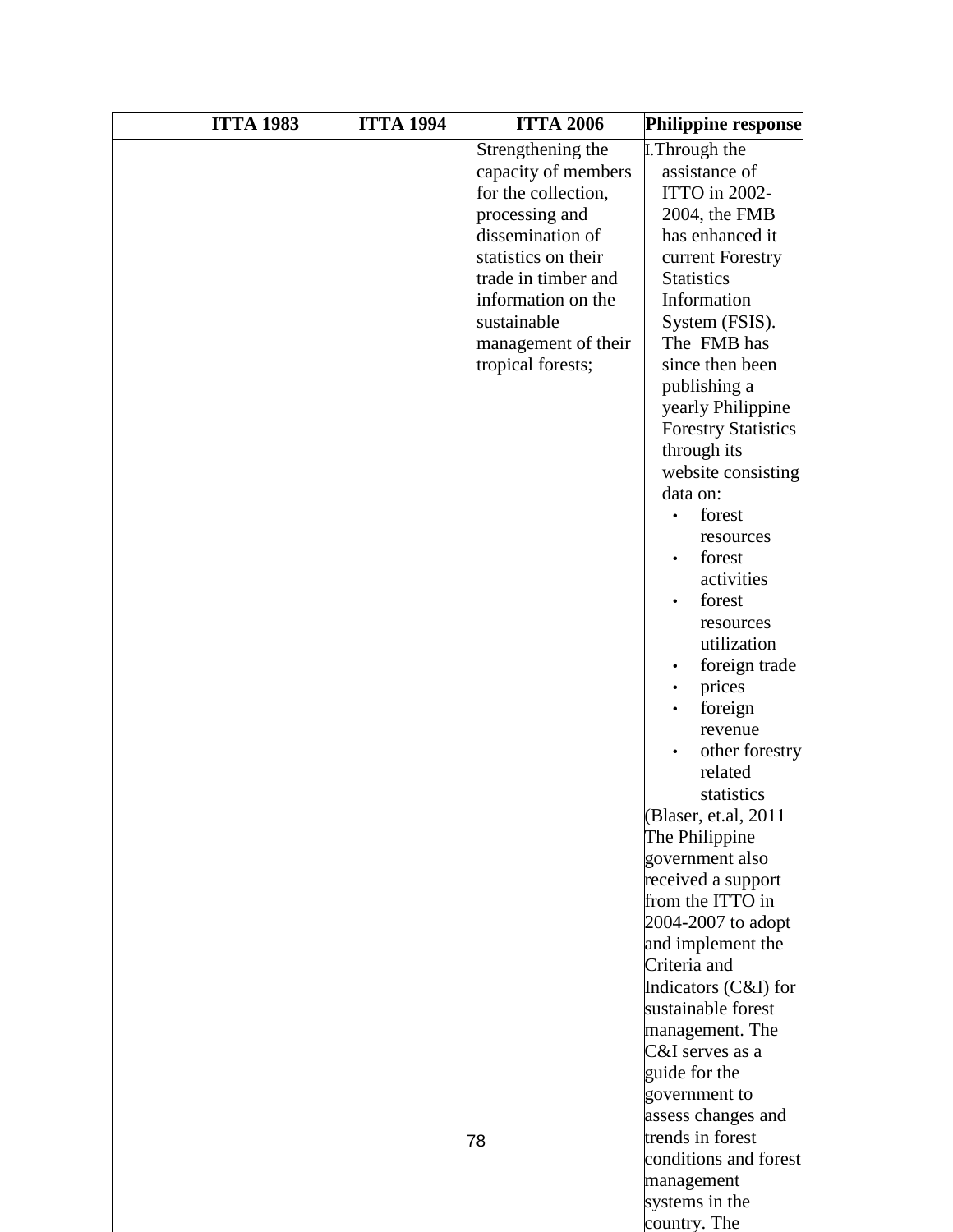| <b>ITTA 1983</b>   | <b>ITTA 1994</b>                      | <b>ITTA 2006</b>                         | Philippine response        |
|--------------------|---------------------------------------|------------------------------------------|----------------------------|
| To encourage the   | To encourage                          | Encouraging                              | The foundation             |
| development of     | members to                            | members to develop                       | of forest policy is        |
| national policies  | develop national                      | national policies                        | <b>Presidential Decree</b> |
| aimed at           | policies aimed at                     | aimed at sustainable                     | 705 (1975),                |
| sustainable        | sustainable                           | utilization                              | as amended; it is          |
| utilization and    | utilization and                       | and conservation of                      | known as the               |
| conservation of    | conservation of                       | timber producing                         | <b>Revised Forestry</b>    |
|                    | tropical forests and timber producing | forests, and                             | Code of the                |
| their              | forests and their                     | maintaining                              | Philippines.               |
| genetic resources, | genetic resources                     | ecological balance, in According to this |                            |
| and at maintaining | and at maintaining                    | the                                      | Code                       |
| the ecological     | the ecological                        | context of the tropical (Section 2), the |                            |
| balance in the     | balance in the                        | timber trade                             | components of forest       |
| regions concerned  | regions                               |                                          | policy are the             |
|                    | concerned, in the                     |                                          | multiple-use of            |
|                    | context of tropical                   |                                          | forests, the               |
|                    | timber trade;                         |                                          | systemization of           |
|                    |                                       |                                          | land                       |
|                    |                                       |                                          | classification, the        |
|                    |                                       |                                          | establishment of           |
|                    |                                       |                                          | wood-processing            |
|                    |                                       |                                          | plants and the             |
|                    |                                       |                                          | protection,                |
|                    |                                       |                                          | development and            |
|                    |                                       |                                          | rehabilitation of          |
|                    |                                       |                                          | forestlands.               |
|                    |                                       |                                          | A major law on a           |
|                    |                                       |                                          | National Integrated        |
|                    |                                       |                                          | <b>Protected Area</b>      |
|                    |                                       |                                          | System (NIPAS),            |
|                    |                                       |                                          | the NIPAS Act,             |
|                    |                                       |                                          | was enacted in 1992        |
|                    |                                       |                                          | and the Indigenous         |
|                    |                                       |                                          | Peoples' Rights Act        |
|                    |                                       |                                          | was enacted in 1997;       |
|                    |                                       |                                          | both provide               |
|                    |                                       |                                          | overarching                |
|                    |                                       |                                          | directions for forest      |
|                    |                                       |                                          | management.                |
|                    |                                       |                                          | Other relevant laws        |
|                    |                                       |                                          | include the Local          |
|                    |                                       |                                          | Government Code,           |
|                    |                                       |                                          | enacted in 1991, and       |
|                    |                                       |                                          | the Wildlife               |
|                    |                                       |                                          | Conservation and           |
|                    |                                       | 79                                       | Protection Act,            |
|                    |                                       |                                          | enacted in 2001.           |
|                    |                                       |                                          | <b>Executive Order</b>     |
|                    |                                       |                                          | 318, otherwise             |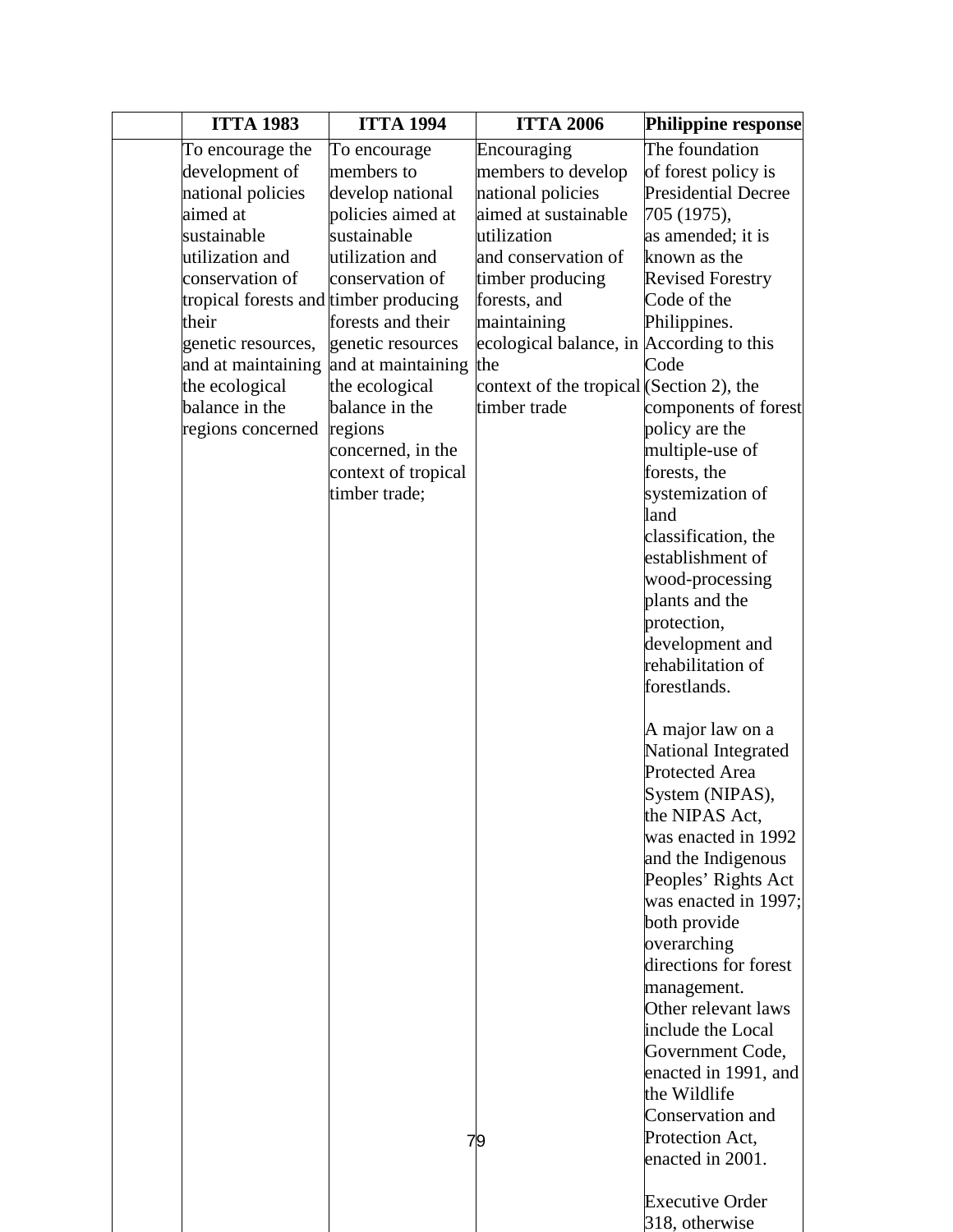| <b>ITTA 1983</b> | <b>ITTA 1994</b> | <b>ITTA 2006</b>      | <b>Philippine response</b> |
|------------------|------------------|-----------------------|----------------------------|
|                  |                  | Strengthening the     | Also through an            |
|                  |                  | capacity of members   | <b>ITTO-funded</b>         |
|                  |                  | to improve forest law | project, the FMB has       |
|                  |                  | enforcement and       | been developing an         |
|                  |                  | governance, and       | integrated                 |
|                  |                  | address illegal       | chain-of-custody           |
|                  |                  | logging and related   | and timber-tracking        |
|                  |                  | trade in tropical     | system, particularly       |
|                  |                  | timber;               | to assist in               |
|                  |                  |                       | identifying and            |
|                  |                  |                       | quantifying illegal        |
|                  |                  |                       | timber and other           |
|                  |                  |                       | forest products. The       |
|                  |                  |                       | project assessed the       |
|                  |                  |                       | impacts of the             |
|                  |                  |                       | existing Log Control       |
|                  |                  |                       | <b>Monitoring System</b>   |
|                  |                  |                       | and the Forest Stock       |
|                  |                  |                       | Management                 |
|                  |                  |                       | System, as pilot-          |
|                  |                  |                       | tested in selected         |
|                  |                  |                       | regions in the             |
|                  |                  |                       | Philippines, to            |
|                  |                  |                       | determine gaps in          |
|                  |                  |                       | the system and to          |
|                  |                  |                       | expand it to include       |
|                  |                  |                       | a chainof-                 |
|                  |                  |                       | custody module. The        |
|                  |                  |                       | resultant Philippine       |
|                  |                  |                       | <b>Timber Tracking</b>     |
|                  |                  |                       | System includes            |
|                  |                  |                       | improved field             |
|                  |                  |                       | procedures in data-        |
|                  |                  |                       | gathering at the           |
|                  |                  |                       | seven nodes                |
|                  |                  |                       | identified for chain       |
|                  |                  |                       | of custody and             |
|                  |                  |                       | timber-tracking,           |
|                  |                  |                       | software for data          |
|                  |                  |                       | entry and report           |
|                  |                  |                       | generation, and            |
|                  |                  |                       | a database for             |
|                  |                  |                       | timber-tracking. The       |
|                  |                  |                       | system has been            |
|                  |                  |                       | piloted in one             |
|                  |                  |                       | <b>Integrated Forest</b>   |
|                  |                  | 80                    | Management                 |
|                  |                  |                       | Agreement (IFMA)           |
|                  |                  |                       | operation and DENR         |
|                  |                  |                       | plans to implement         |
|                  |                  |                       | the system                 |

the system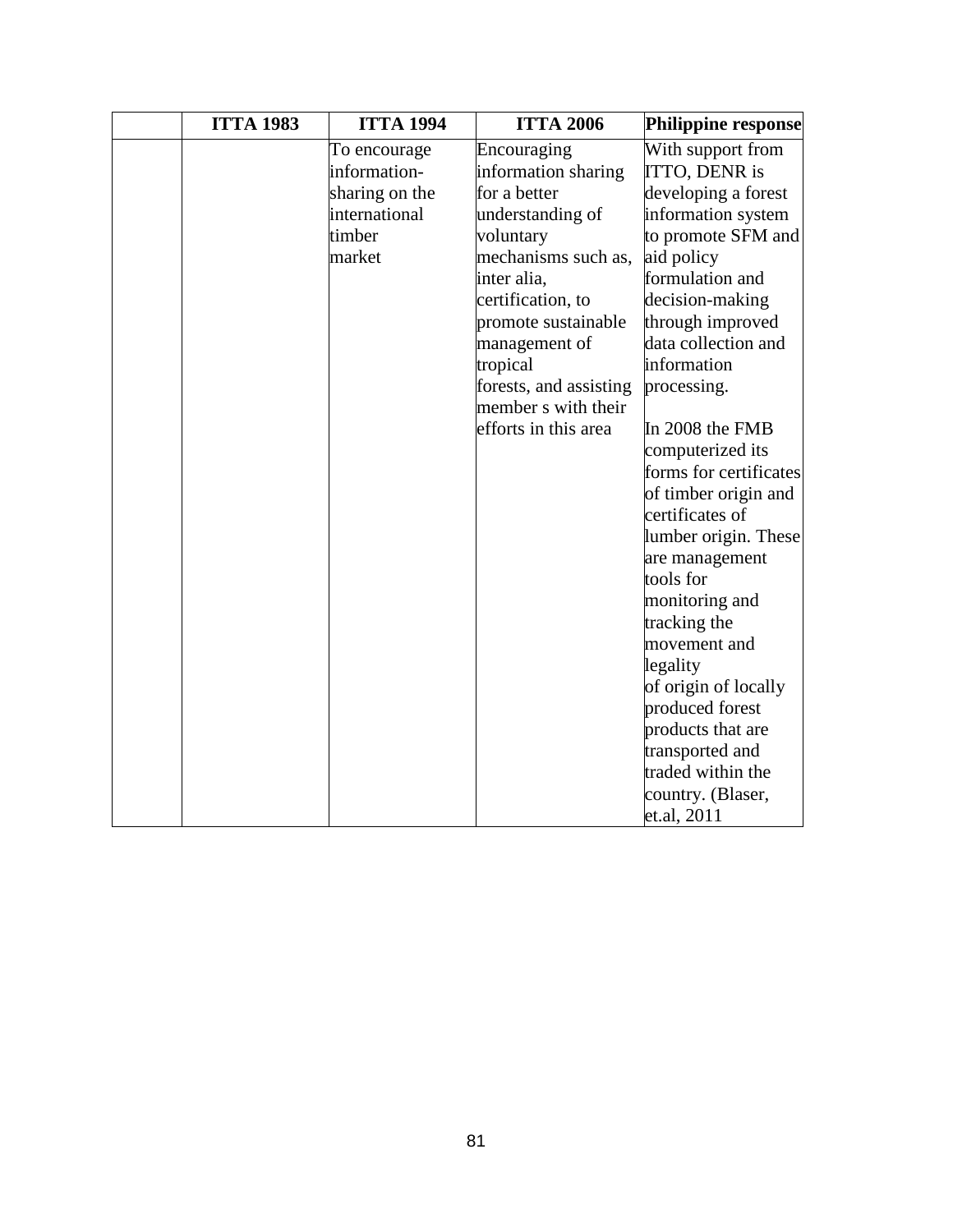| <b>ITTA 1983</b> | <b>ITTA 1994</b>   | <b>ITTA 2006</b>                         | Philippine response      |
|------------------|--------------------|------------------------------------------|--------------------------|
|                  | To promote the     | Promoting access to,                     | <b>ITTO</b><br>offers    |
|                  | access to, and     | and transfer of,                         | fellowships through      |
|                  | transfer of,       | technologies and                         | Freezailah<br>the        |
|                  | technologies and   | technical cooperation Fellowship Fund to |                          |
|                  | technical          | to implement the                         | promote<br>human         |
|                  | cooperation to     | objectives of this                       | resource                 |
|                  | implement the      | Agreement, including development and to  |                          |
|                  | objectives of this | on concessional and                      | strengthen               |
|                  | Agreement,         | preferential terms and professional      |                          |
|                  | including          | conditions, as                           | expertise in member      |
|                  | on concessional    | mutually agreed                          | countries in tropical    |
|                  | and preferential   |                                          | forestry and related     |
|                  | terms and          |                                          | disciplines. The goal    |
|                  | conditions, as     |                                          | is to promote the        |
|                  | mutually agreed    |                                          | sustainable              |
|                  |                    |                                          | management<br>of         |
|                  |                    |                                          | tropical forests,<br>the |
|                  |                    |                                          | efficient<br>use<br>and  |
|                  |                    |                                          | processing<br>ΟÌ         |
|                  |                    |                                          | tropical timber, and     |
|                  |                    |                                          | better<br>economic       |
|                  |                    |                                          | information<br>about     |
|                  |                    |                                          | international<br>the     |
|                  |                    |                                          | in<br>trade<br>tropical  |
|                  |                    |                                          | timber<br>(ITTO          |
|                  |                    |                                          | website)                 |
|                  |                    |                                          | Demonstration and        |
|                  |                    |                                          | Application of           |
|                  |                    |                                          | Production and           |
|                  |                    |                                          | <b>Utilization</b>       |
|                  |                    |                                          | Technologies<br>for      |
|                  |                    |                                          | Rattan<br>Sustainable    |
|                  |                    |                                          | Development in the       |
|                  |                    |                                          | <b>ASEAN</b><br>Member   |
|                  |                    |                                          | Countries<br>(ITTO       |
|                  |                    |                                          | document)                |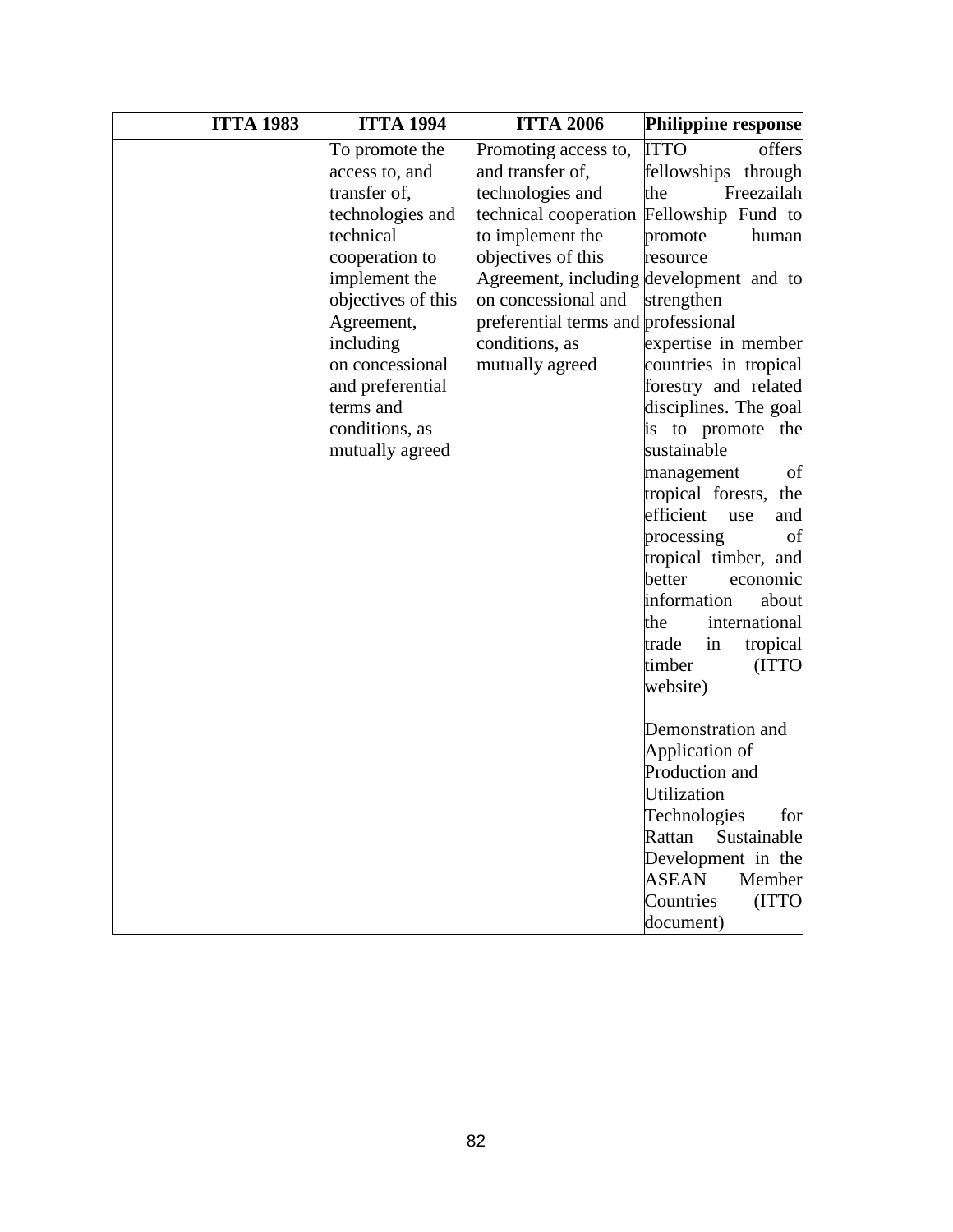| <b>ITTA 1983</b> | <b>ITTA 1994</b> | <b>ITTA 2006</b>             | Philippine response  |
|------------------|------------------|------------------------------|----------------------|
|                  |                  | Promoting better             | NA- more of ITTO's   |
|                  |                  | understanding of the         | mandate              |
|                  |                  | contribution of non-         |                      |
|                  |                  | timber forest products       |                      |
|                  |                  | and environmental            |                      |
|                  |                  | services to the              |                      |
|                  |                  | sustainable                  |                      |
|                  |                  | management of                |                      |
|                  |                  | tropical forests with        |                      |
|                  |                  | the aim of                   |                      |
|                  |                  | enhancing the                |                      |
|                  |                  | capacity of members          |                      |
|                  |                  | to develop strategies        |                      |
|                  |                  | to strengthen such           |                      |
|                  |                  | contributions in             |                      |
|                  |                  | the context of               |                      |
|                  |                  | sustainable forest           |                      |
|                  |                  | management, and              |                      |
|                  |                  | cooperating with             |                      |
|                  |                  | relevant institutions        |                      |
|                  |                  | and                          |                      |
|                  |                  | processes to this end        |                      |
|                  |                  | Encouraging                  | NA- more of ITTO's   |
|                  |                  | members to recognize mandate |                      |
|                  |                  | the role of forest -         |                      |
|                  |                  | dependent indigenous         |                      |
|                  |                  | and                          |                      |
|                  |                  | local communities in         |                      |
|                  |                  | achieving sustainable        |                      |
|                  |                  | forest management            |                      |
|                  |                  | and develop strategies       |                      |
|                  |                  | to                           |                      |
|                  |                  | enhance the capacity         |                      |
|                  |                  | of these communities         |                      |
|                  |                  | to sustainably manage        |                      |
|                  |                  | tropical timber              |                      |
|                  |                  | producing                    |                      |
|                  |                  | forests                      |                      |
|                  |                  | Identifying and              | NA- more of $ITTO's$ |
|                  |                  | addressing relevant          | mandate              |
|                  |                  | new and emerging             |                      |
|                  |                  | issues                       |                      |

*Source: Author's compilation*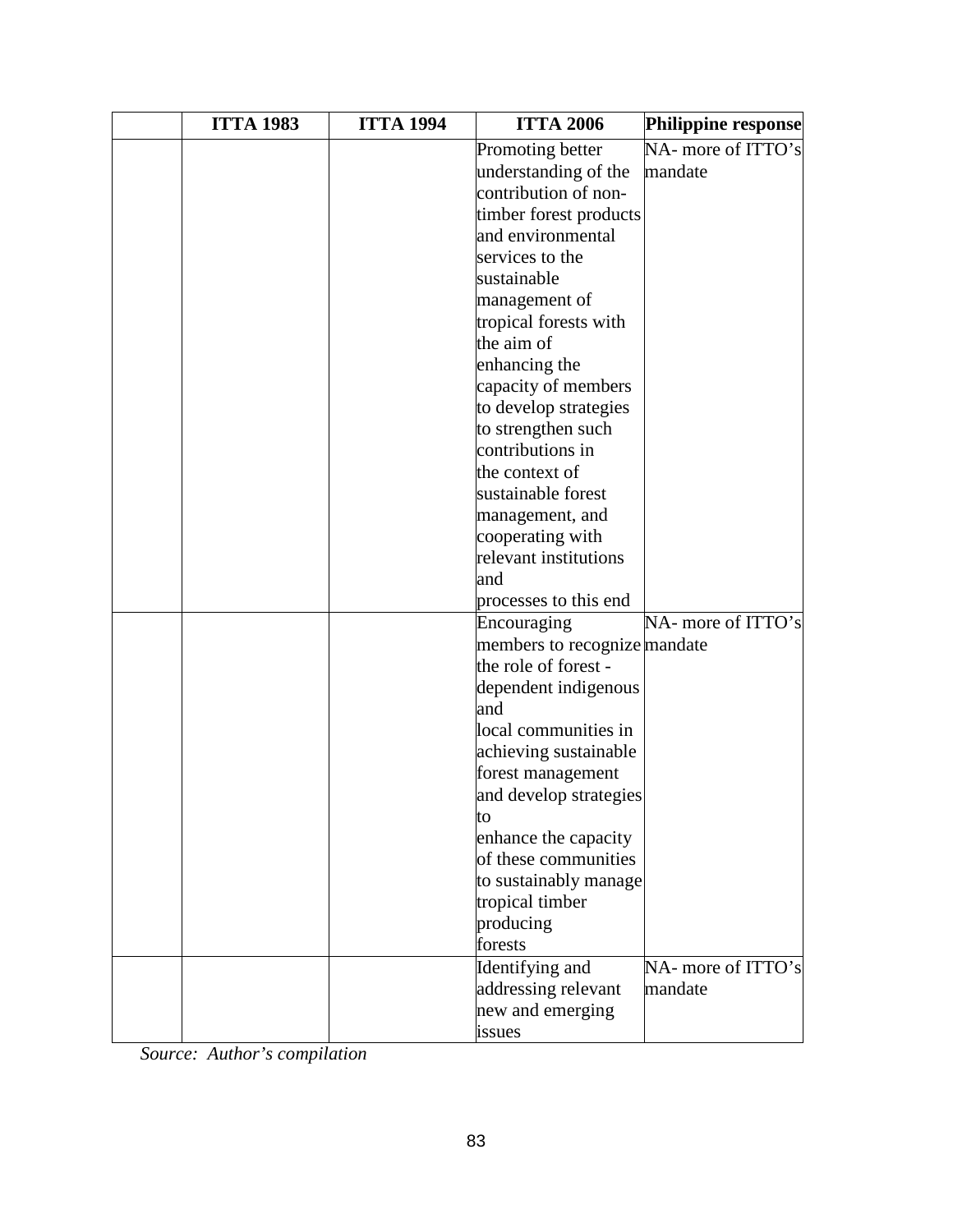f. Rotterdam Convention on the Prior Informed Consent for Certain Hazardous Chemicals and Pesticides in International Trade

The Green revolution, which heightened the use of pesticides to increase crop production, had exposed many countries especially developing countries on ecological and health hazards from the use of hazardous chemicals. The Rotterdam Convention on the Prior Informed Consent (PIC) therefore promotes shared responsibility and cooperative efforts among Parties in international trading of certain hazardous chemicals to protect the human health and the environment. Through the PIC mechanism, the convention encourages information exchange among parties on the nature and the environmentally sound use of hazardous chemicals, specifically ban or severely restricted chemicals and severely hazardous pesticides. The said convention has 14 toxic substances on its list that cannot be exported from one country to another unless with the permission of the government of the importing state.

Parties under Article 10 of the convention have to notify their position to the Convention Secretariat regarding the future import of chemicals as listed in Annex III of the Rotterdam Convention. The import decision could be final or an interim response. An import decision is final if the government has firmly decided whether they will consent the import of the certain chemical substance or not. An interim response on the other hand is a provisional decision of the member party with regard to the import of the certain chemical. A Party that does not consent to the import of a chemical or that only consents under specified conditions must ensure that the import of the chemical from any source and the domestic production of the chemical for domestic use are made subject to the same conditions. All import decisions of parties will be published every June and December of the PIC Circular. Any changes to the import decision previously submitted should be notified to the Secretariat immediately (Rotterdam convention website)

The Philippines became a party to this convention last September 11, 1998 and ratified the convention into law last July 31, 2006. The DENR-EMB serves as the designated national authority (DNA) for industrial chemicals while the Fertilizer and Pesticides Authority (FPA) serves as the DNA for pesticides. Most implementing policies and mechanisms being applied by the Philippine government to the Rotterdam Convention are similar to the Stockholm Convention. Among the relevant laws include the RA 9003 or the Solid Waste Management Act 2000 and the RA 6969 Toxic and Hazardous and Nuclear Control Act 1990. Similarly, an Interim Importation Clearance has to be sought from the DENR-EMB (under Republic Act 6969) for any chemicals that is under the Priority Chemical List and those issued with Chemical Control Orders (CCO).

According to Ross (1999, p.517) "many developing nations lack the financial and human resources to gather information and implement decisions. Most developing nations lack the resources to allow their DNAs to adequately process import decisions. Without financial and technical support from developed countries, the PIC system is virtually meaningless for developing nations because it does not guarantee an ability to respond to consent requests". This is true for the Philippines. Despite the country's comprehensive list of chemicals banned for importation, inadequate facilities or technologies and lack of technical staff to regulate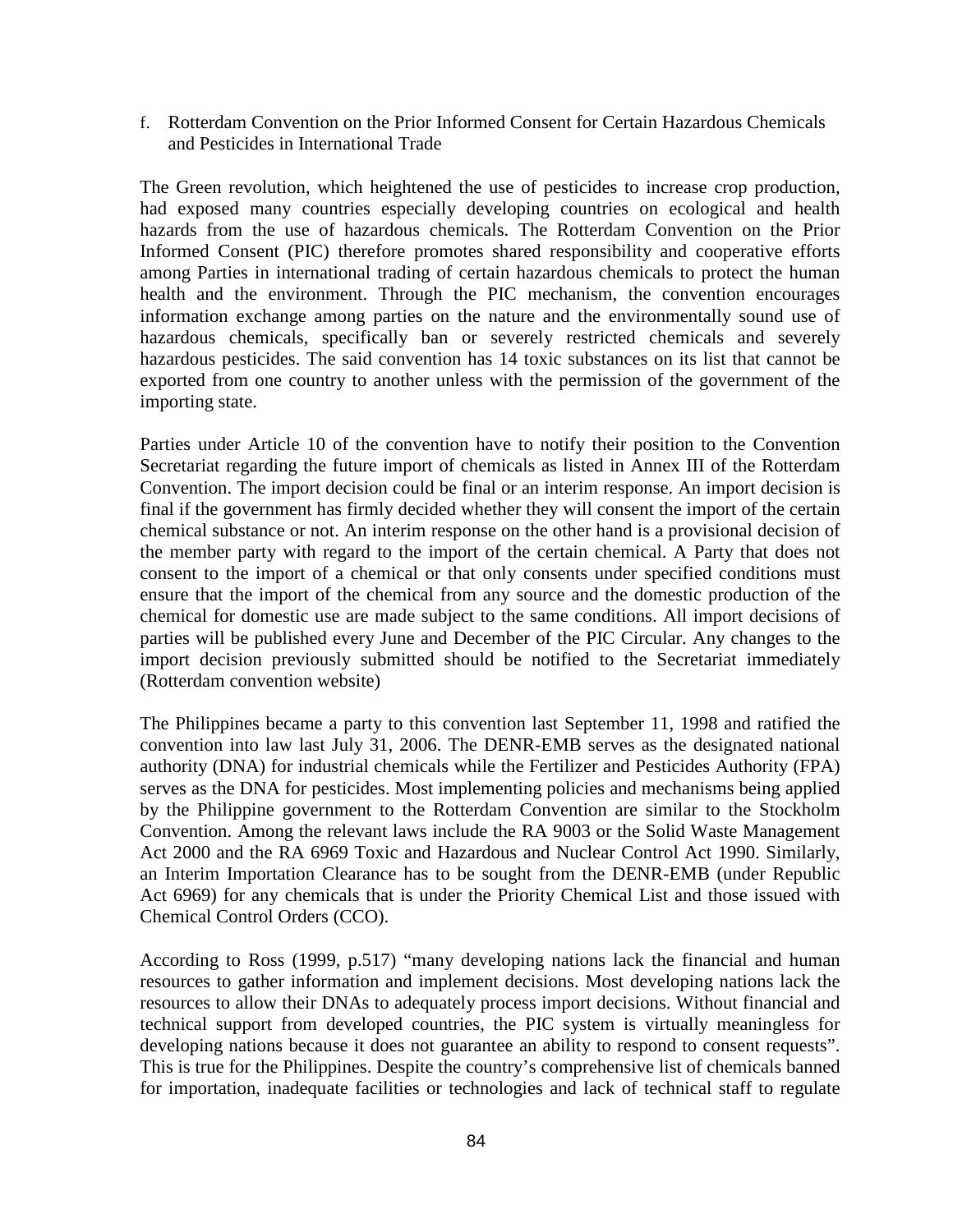these chemicals in the market bring minute progress to realize the principles of the convention. Strict regulation and guidelines on advertisements and proper usage of pesticides alone is very poor in the country exposing the health of our farmers to the dire effects of pesticides. Moreover, illegally transported chemicals at our 'backdoors' could no longer be traced since there are no regional facilities (e.g. check point centers) that would inspect these chemicals during the course of its transport. This boils down to the need for a more stringent enforcement mechanism at the international level against illicit trafficking of these chemicals and to prevent their entry to country parties with weaker enforcement capacity.

g. Stockholm Convention on Persistent Organic Pollutants (POPs)

The widespread use of chemicals, as prompted by the era of Green Revolution, has increased the presence of persistent organic pollutants (POPs) in the environment. As such, several countries agreed to protect the human health and the environment from the POPs through signifying their commitment to adopt the provisions of the Stockholm Convention. Parties to the Stockholm Convention are obliged to set up systems to regulate and monitor the import, export, production, and use of  $POPs<sup>351</sup>$  $POPs<sup>351</sup>$  $POPs<sup>351</sup>$ . in their respective countries. As a signatory to this Convention last May 23, 2001, the Philippines ratified the Stockholm Convention last February 27, 2004. The Republic Act 6969 and the National Implementation Plan (NIP) for the Stockholm Conventions in 2006 are the main governing instruments to implement the Stockholm Convention in the Philippines.

Article 3 of the Stockholm Convention prohibits the intentional production and use of chemicals listed in Annex A and restricts the production and use of the chemicals listed in Annex B. It likewise bans the export and import of chemicals listed in Annex A and B of the convention text - except for cases when the importation and exportation is for the purpose of environmentally sound disposal as set forth in paragraph 1(d) of Article 6 of the convention text. It states that international rules, standards and guidelines have to be taken into account when importing and exporting, and only to a party which is permitted to use that particular chemical under Annex A or Annex B of the convention text. Chemicals with specific exemptions are allowed to be exported to non-party members provided that there is a certification of compliance by the importing party (Stockholm Convention Text).

The first Priority Chemical List of the DENR under DAO 1998-58 contains a list of POPs for strict regulation namely Polychlorinated Biphenyls (PCBs), Mirex and Hexachlorobenzene. This means that any intended use, production or import of these chemicals are not allowed except when registered to and approved by DENR. Manufacturers and importers of these POPs need to undergo the reporting process that includes Pre-Manufacturing and Pre-Importation notification and assessment procedures.

The PCB is further subjected to a Chemical Control Order which means that production, importation, exportation and sale of all PCBs is prohibited in the Philippines. The convention requires parties to eliminate the use of PCBs in equipment by 2025 and phase out all existing

<span id="page-85-0"></span><sup>351</sup> The Convention initially focuses on phasing-out the 'dirty dozen' that could be found in pesticides, industrial chemicals and unintended by-products. This includes aldrin, chlordane, Dichlorodiphenyltrichloroethane (DDT), dieldrin, endrin, heptachlor, mirex, toxaphene, hexachlorobenzene (HCB), Polychlorinated biphenyls (PCBs), dioxins, and furans. The list is being expanded to include other POPs such as endosulfan.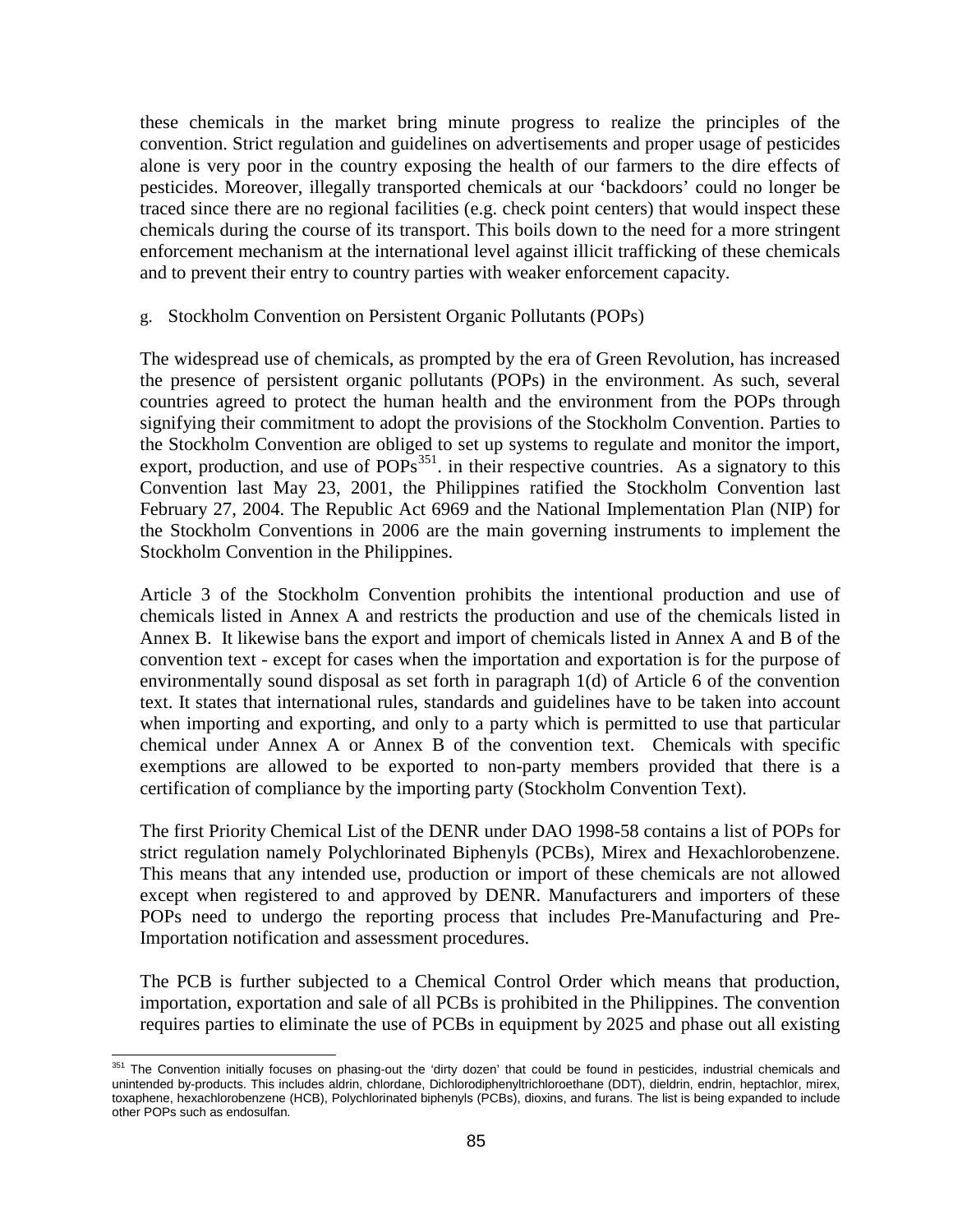PCB-containing equipment and PCB liquids by 2028. Users or generators of PCBs are therefore required to submit a Hazardous Waste Registration Form and Biennial Report to the EMB (DENR, 2006). However, since the PCBs entered the country as part of the electrical transformers, an importation clearance is also being required by the government to importers of new transformers and capacitators.

Under RA 6969 the DENR-EMB is also required to prepare the Philippine Inventory of Chemicals and Chemical substances (PICCS). The PICCS serves as a guide for manufacturers and importers of existing chemicals and chemical substances that are being used, sold, distributed, imported, processed, manufactured, stored, exported, treated or transported in the country. Manufacturers or importers of chemicals or chemical substances that are listed in the PICCS, or have passed the PICCS Certification, no longer need to secure clearance from the DENR - unless the chemicals that they are producing or manufacturing are included in the Priority Chemical List or are subject to Chemical Control Order. Manufacturers or importers of chemicals or chemical substances that are not listed in the inventory should comply with the Pre-Manufacturing and Pre-importation Notification testing and assessment process of the DENR. This is to ensure that no harmful substances detrimental to health and the environment, whether new or existing, could easily enter the Philippine trade (DENR, 2006).

With regard to the pesticides containing POPs, this is being handled by the Fertilizer and the Pesticide Authority (FPA) created by virtue of Presidential Decree 1144. In 1983, the FPA banned the use of the following POP pesticides in the country namely: Aldrin, Dieldrin, Endrin, Heptachlor, Toxaphene, and Chlordane. It also banned the use of the DDT as pesticide but restricted its use for health-related purpose such as eradication of malaria-vector mosquitoes in case of serious malaria outbreak (DENR, 2006).

With regard to unintended releases of by-products such as furans and dioxins, Article 5 of the Convention text require parties to take measures to reduce or eliminate releases from the unintentional production of POPs, and develop national action plans to identify, characterize and address the release of these chemicals. It likewise urged countries to use available, feasible and practical measures that can significantly reduce the release of chemicals and eliminate its source including development and use of substitute or modified materials, products and processes to prevent the formation and release of these unintended by-products. The Republic Act 9003 (Ecological Solid Waste Management Act of 2000) and the Republic Act 8749 (Philippine Clean Air Act of 1990) are main implementing laws in the Philippines that deal with reducing dioxin and furan releases to the air – the former through prohibiting the open burning and incineration of waste, and the latter through addressing gas emissions from industries and motor vehicles.

The Stockholm Convention also requires parties to take measures to reduce or eliminate POP releases from stockpiles and wastes (Article 6). This requires parties to develop strategies for identifying stockpiles with POPs, identifying products, articles or wastes contaminated or containing POPs including contaminated sites. Stockpiles which are already deemed as waste should be handled, collected, transported and stored in an environmentally sound manner. Disposal and destruction of these chemicals including equipment containing these chemicals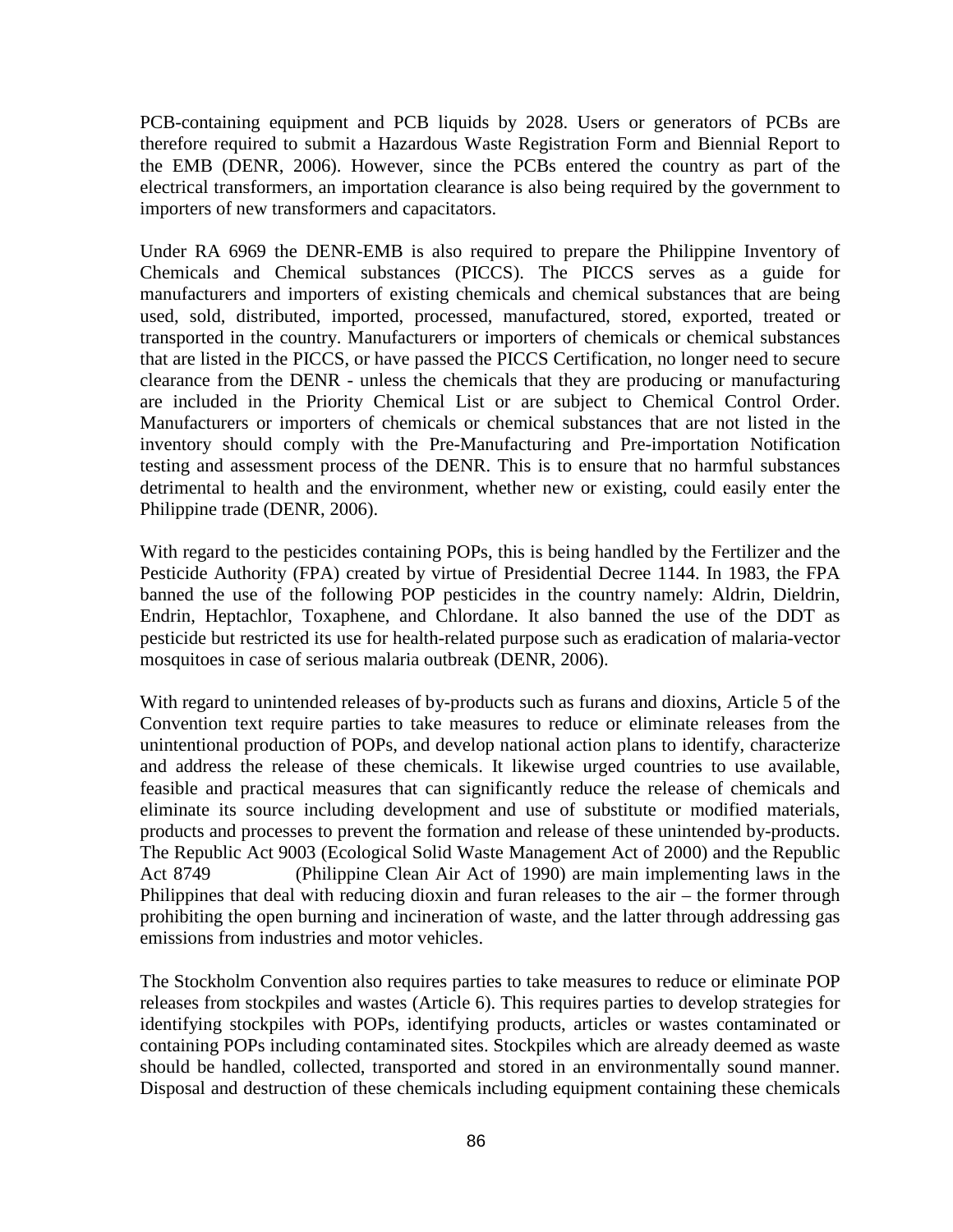are allowed, as long as it would no longer persist in any other form of POPs. Exporting of stockpiles and wastes are restricted by international rules, standards and guidelines (Stockholm Convention Text).

h. Basel Convention on the Control of Transboundary Movements of Hazardous Waste and their Disposal

The main objective of the Basel Convention is to minimize the threat of hazardous wastes by addressing its point or source of generation, transboundary movement, and disposal management. It espouses a set of regulatory framework or measures regarding the import and export of hazardous wastes from one member party to another in the absence of environmentally sound alternative technologies to dispose those wastes. Among the general obligation of parties to this convention is to: (1) reduce the generation of hazardous wastes; (2) ensure availability of adequate disposal facilities for environmentally sound management of hazardous wastes and other wastes; (3) prevent the pollution from the management of hazardous wastes; (4) minimize the transboundary movement of hazardous wastes; (5) prohibit the import and export of hazardous wastes or other wastes to other parties if the wastes in question could not be managed in an environmentally sound manner; and (6) establish cooperation with other parties and promote information, education and communication campaign (IEC) regarding the transboundary movements of hazardous substances in order to prevent illegal dumping. The Convention did not cover radioactive wastes as these are being addressed in other international control systems or instruments.

Article 6 of the Convention states that a member party may export its wastes to another party if it follows the conditions of the prior informed consent of importing hazardous wastes to countries and countries of transit. The State of export is not allowed to begin a transboundary movement of wastes until it has received the confirmation response from the state of import and the transit party. Exceptions are if the state of import and the transit party no longer requires to be notified and if the requesting party did not receive a written confirmation from the transit party within 60 days after the receipt of the notification for transboundary movement of waste along its territory.

The Philippines became a party to the Basel Convention last March 22, 1989 and is ratified into law last October 21, 1993. The Republic Act 6969 or Toxic Substances and Hazardous and Nuclear Wastes Control Act of 1990 and the Republic Act 9003 or the Ecological Waste Management Act of 2000 are the principal laws that deal with waste and waste management in the country. These laws are being implemented by the DENR-EMB as the implementing agency.

As already mentioned above, regulatory framework or mechanism in the country for transporting, treating, importing and exporting hazardous wastes, or chemicals and toxic substances are being dealt through issuance of Chemical Control Order, PICCS certification, registration of importers and transported distributors of chemicals, procedures for prior informed consent, and notification procedures. DENR AO No. 29 series of 1992 restricts the import of all hazardous wastes and other wastes for recovery. While the DENR [AO No.28](http://www.env.go.jp/en/recycle/asian_net/Country_Information/Imp_ctrl_on_2ndhand/Philippines/dao94-28.pdf)  [Series of 1994](http://www.env.go.jp/en/recycle/asian_net/Country_Information/Imp_ctrl_on_2ndhand/Philippines/dao94-28.pdf) allows recyclable materials containing hazardous substance to be imported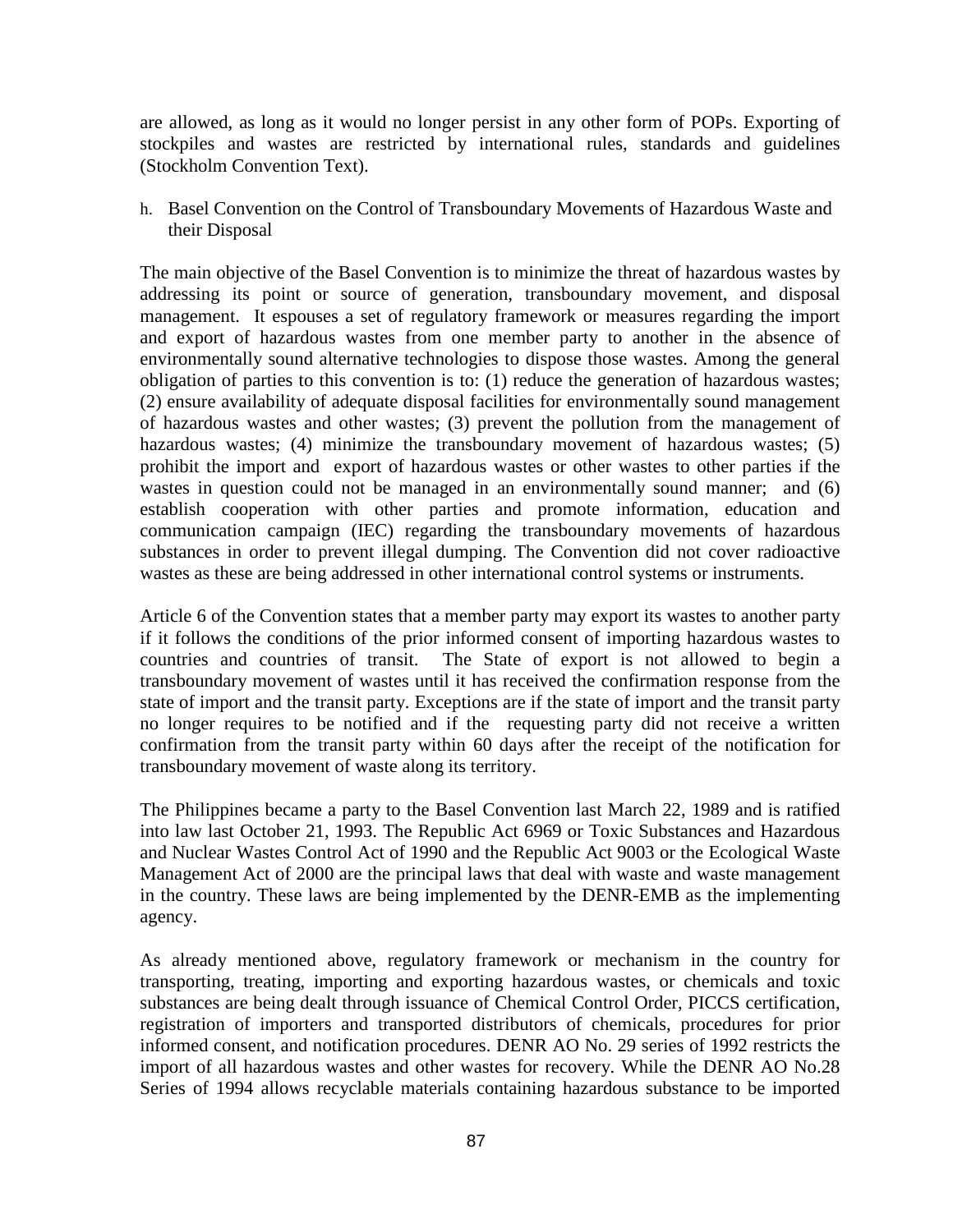subject to conditions upon obtaining permit from Department of Environment & Natural Resources. DENR AO 2004-36 on the other hand, provides a revised Procedural Manual on Hazardous Waste Management restricting the importing of recyclable materials containing hazardous substances.

However, the government failed to anticipate the tons of electronic waste that is now being generated from the booming industry of Information and Communications Technology (ICT) in the country. In 2006 alone, electronic and electronic equipment is one of the country's largest imports representing 40% of the total imports. This was valued at Php57.7 billion (USD1.2 billion) with a total import volume of 70.8million kg. Likewise, government issuance of import clearances for "recyclable EEEs' (i.e. secondhand electrical and electronic equipment, but also eventual electronic scrap) are steadily increasing. In 2007, the 30 import clearances alone weighed as 98,823 metric tones of imported recyclable electronics in the country, mostly from Korea and Japan (Alegre and Borcena, 2010).

According to Krueger (2001), developing countries do not have yet 'cleaner production methods' to process hazardous wastes due to lack of information about a technology, high capital costs, lack of trained personnel, and technological limitations in regard to 'cleaning' a given industrial process. The lack of advanced and proper technology in the Philippines to process e-wastes, have turned the options to environmentally destructive means such as the dumping on landfills, backyard recycling, and incineration. These processes did not only cause contamination to nearby water sources due to acid wash draining, but likewise causes air pollution because of burning. This leads the informal labourers and waste pickers, depressed communities and their environment susceptible to toxic heavy metals such as lead, cadmium, mercury, chromium, halogenated substances including brominated flame retardants, and polyvinyl chloride (PVC) found in e-wastes. (Alegre and Borcena, 2010).

Unfortunately, existing laws in the Philippines on waste and toxic substances do not have comprehensive framework yet to address e-wastes. In addition, the country has not yet signed into the Basel Ban Amendment in 1995 which covered the prohibition of exporting recyclable wastes to developing countries. Instead the country has entered into the controversial JPEPA (Japan-Philippine Economic Partnership Agreement) in 2008 which allowed the importation of Japanese chemical, hospital, and municipal wastes to the Philippines with zero-tariff provision. Similar agreements on trade with implication on waste importation should be studied more closely especially that the recycling industries in the country do not have yet the capacity and technology to process hazardous materials in environmentally sustainable manner (Alegre and Borcena, 2010).

i. Montreal Protocol on Substances that deplete the ozone layer

Considered as the most successful MEA in the world today, (Eckersley, 2004), the main aim of the Montreal Protocol is to eliminate ozone depleting substances (ODS) in the atmosphere by controlling consumption and production of these substances that consequently affects human health and environment. Among the general obligations of parties to this Convention is to establish controls on the national production and consumption of ozone depleting substances, and to establish and implement a system for licensing the import and export of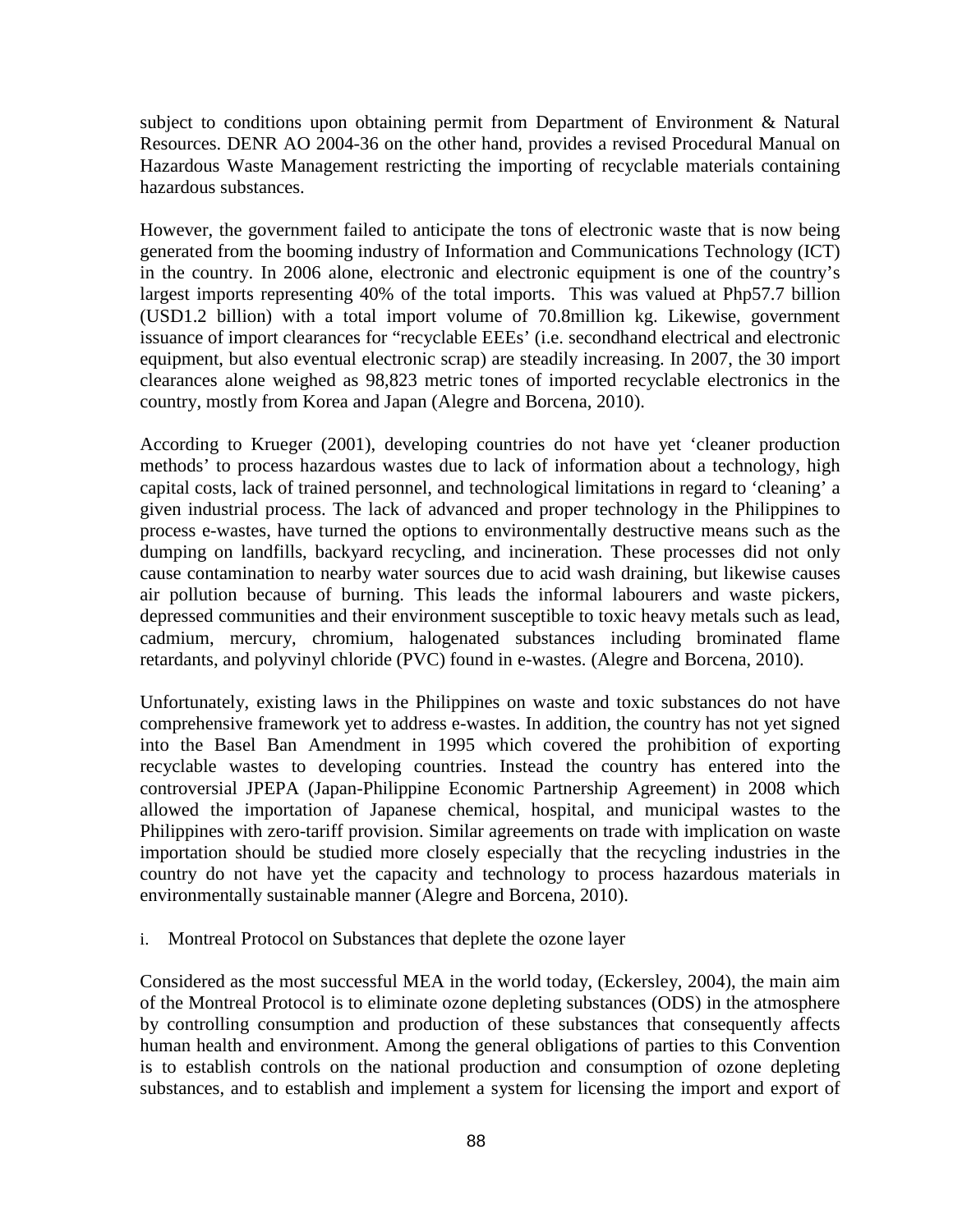controlled substance for regulation and monitoring purposes. The Philippines became a party to this convention in September 1, 1988 and ratified it into law last July 17, 1991. The Environmental Management Bureau (EMB) of the Department of Environment and Natural Resources (DENR) (DENR-EMB) serves as the country's main implementing agency.

The main policy for implementing the provisions of the Montreal Protocol in the Philippines is the Republic Act 6969, or the Toxic Substances and Hazardous and Nuclear Wastes Control Act of 1990. The implementing rules and regulations (IRR) of the said law (i.e. DENR Administrative Order 1992-29) mandates the DENR-EMB to prepare a Priority Chemical List that consists of chemicals that should be regulated and monitored by the government. The first Priority Chemical List was prepared in 1998 by virtue of DENR AO 1998-58 and was revised in 2005 by DAO 2005-27. The said policy banned the importation and consumption of the ODS, such as CFCs and halons, for the production of new equipment effective January 1, 1999. This is in compliance with the Article 4 of Montreal protocol that requires parties to ban the export and import of controlled substances to and from any country that is not a party to the protocol.

The Philippine Ozone Desk (POD) under the DENR-EMB was created to facilitate the coordination and implementation of the Montreal Protocol in the Philippines. The POD prepares and monitors the phase-out plans on ODS (e.g. Methyl Bromide Phase-out Strategy and National CFC Phase-out Plan) and ensures compliance and monitoring of ODS consumption in the country. It likewise strengthens procedures to restrict ODS imports, and maintains a database of the chemicals being imported, manufactured, or used. Moreover, the POD is created to monitor chemical substances and mixtures that are being handled, processed, stored, transported, distributed, sold or disposed in the country. More importantly, the POD conducts various IEC activities to increase public awareness on the hazards and risks of ODS.

The DENR-EMB also collaborated with the other government agencies to facilitate implementation of the Montreal protocol. The DENR fostered a Memorandum of Understanding (MOU) with the BoC in 2002 which created the DENR-BoC liaison committee that implements trade-related aspects of the RA6969. The DENR also jointly implemented the National CFC-Phase Out Plan (NCPP) with the DOTC in 2006 which gradually phased out the use of CFCs in Mobile Air Conditioners (MAC). This is through the Joint Administrative Order DENR-DOTC 2006-03 which prohibits the CFC-based MAC and was mainstreamed in the renewal and registration process of motor vehicles. These collaborative and cooperation works are considered as best practice by UNEP (2005) which stressed the importance of coordination and cooperation among agencies especially between the National Ozone Unit (NOU) and the customs of the implementing parties of the Montreal Protocol.

The DENR-EMB has also provided the detailed phase out schedules and importation controls for ODS including licensing regulations for importers, sellers, dealers, and retailers of ODS by virtue of DENR AO 2000-18, and as revised by DAO 2004-08. This is in compliance to Article 4B of the Montreal Protocol which obliged countries to institute a licensing mechanism by January 1, 2000 to regulate the import and export of new, used, recycled and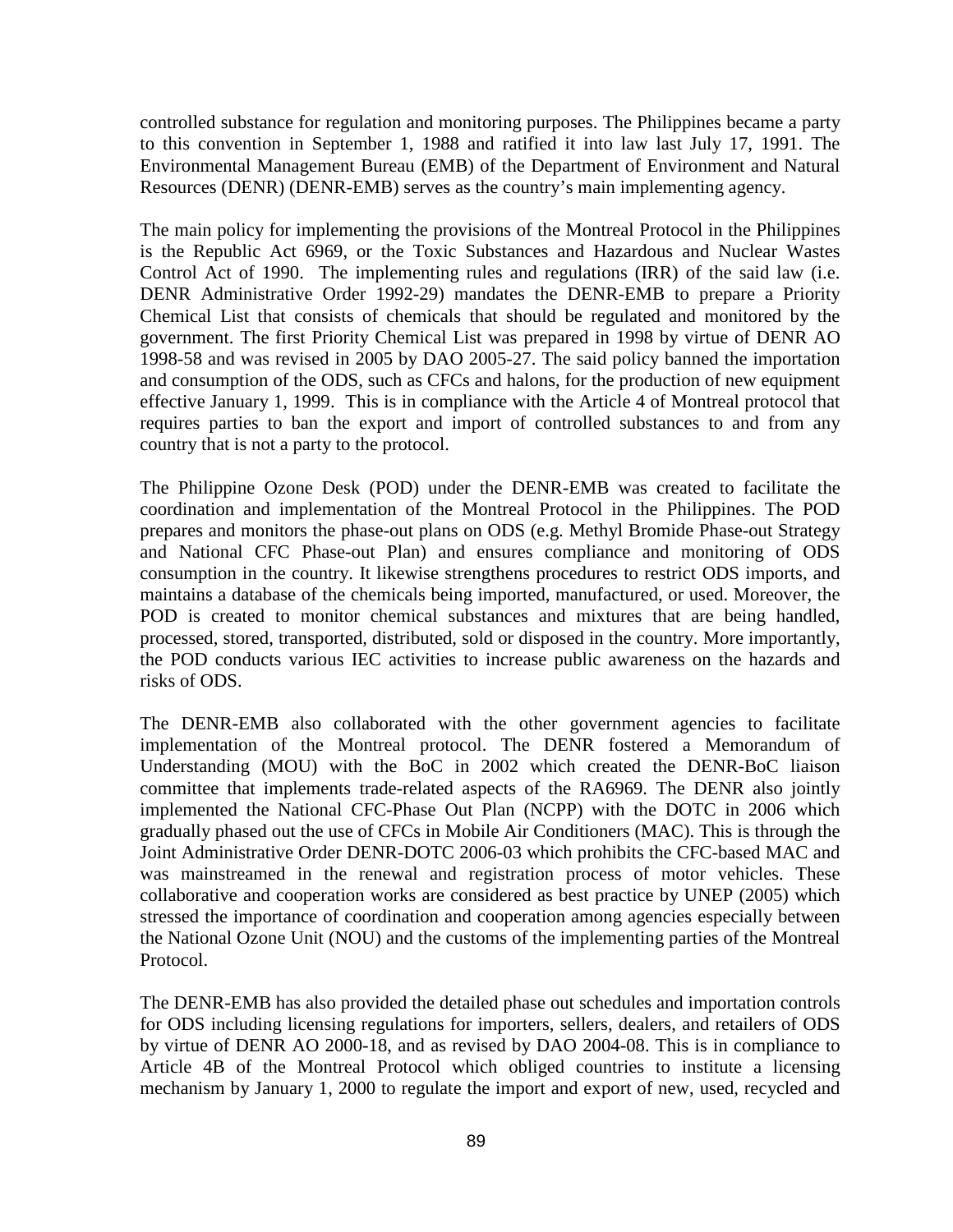reclaimed controlled substances as included in the Annex A, B, C, and E of the convention text (Montreal Protocol text). Among the regulatory instruments being implemented in this regard include: permit to transport, importation clearance, and Certification of Registration. The latter is an accreditation scheme for sellers, dealers and retailers to ensure their institutional and technical capacities of handling ODS.

Member parties of the Montreal Protocol are likewise strictly prohibited to export used, recycled, and reclaimed quantities of ODS other than for the purpose of their destruction (i.e. Article 4A of the Montreal Protocol). In the Philippines, importation of materials containing hazardous substances for purposes of recovery, recycling and reprocessing, are allowed only subject to stringent conditions stipulated under DENR Admin Order 1994-28. Details of this issue are covered in the discussion under the Basel Convention for Transboundary Movements of Hazardous Chemicals.

According to World Bank (2011), there has been a considerable decrease of ODS consumption levels in the Philippines by 55% between 1995 and 2000. While this is true, insurmountable challenges still remain. First, despite the mechanisms to regulate the import and export of the ODS in the Philippines through the permit system, there are no mechanisms yet to regulate technologies or equipment with ODS content that are being imported in the Philippines (Ella Deocadiz, Personal communication). Also since the cost of substitutes or alternative substances are much expensive than ODS, smuggling of ODS in transit ports still remains a challenge in the country (UNEP, 2007b).

## **Conclusion and analysis**

The above discussion deals with eight (8) trade-related MEAs that the country has entered into. The author focused on discussing existing policy instruments, initiatives as well as the challenges that the Philippine government has experienced in complying with these conventions. Based from the above discussions, the following strengths and weaknesses were taken noted:

# **Strengths**

- **adequate polices -** although not all of our environmental laws were passed as a direct response to implement the MEAs ratified by the Senate, the Philippine government has adequate set of policies to ensure that the relevant provisions in the MEAs are addressed. As it currently stands, the Philippines is one of the strong performers, ranking  $42<sup>nd</sup>$  among the countries for Environmental Performance Index (EPI) (Yale University, 2012). This means that our environmental policies are responding to the global environmental issues being addressed in these MEAs. It is worthwhile to consider that while the presence of adequate policies does not necessarily correlate to effective implementation of MEAs, it nonetheless provides the government the leverage to impose fines and sanctions to violators.
- **strong institutional framework**  Each focal point agency for MEAs has institutional mandate that are intrinsically linked with our MEA obligations. Most of which are under DENR and DA which handle almost all the MEAs discussed above. As these agencies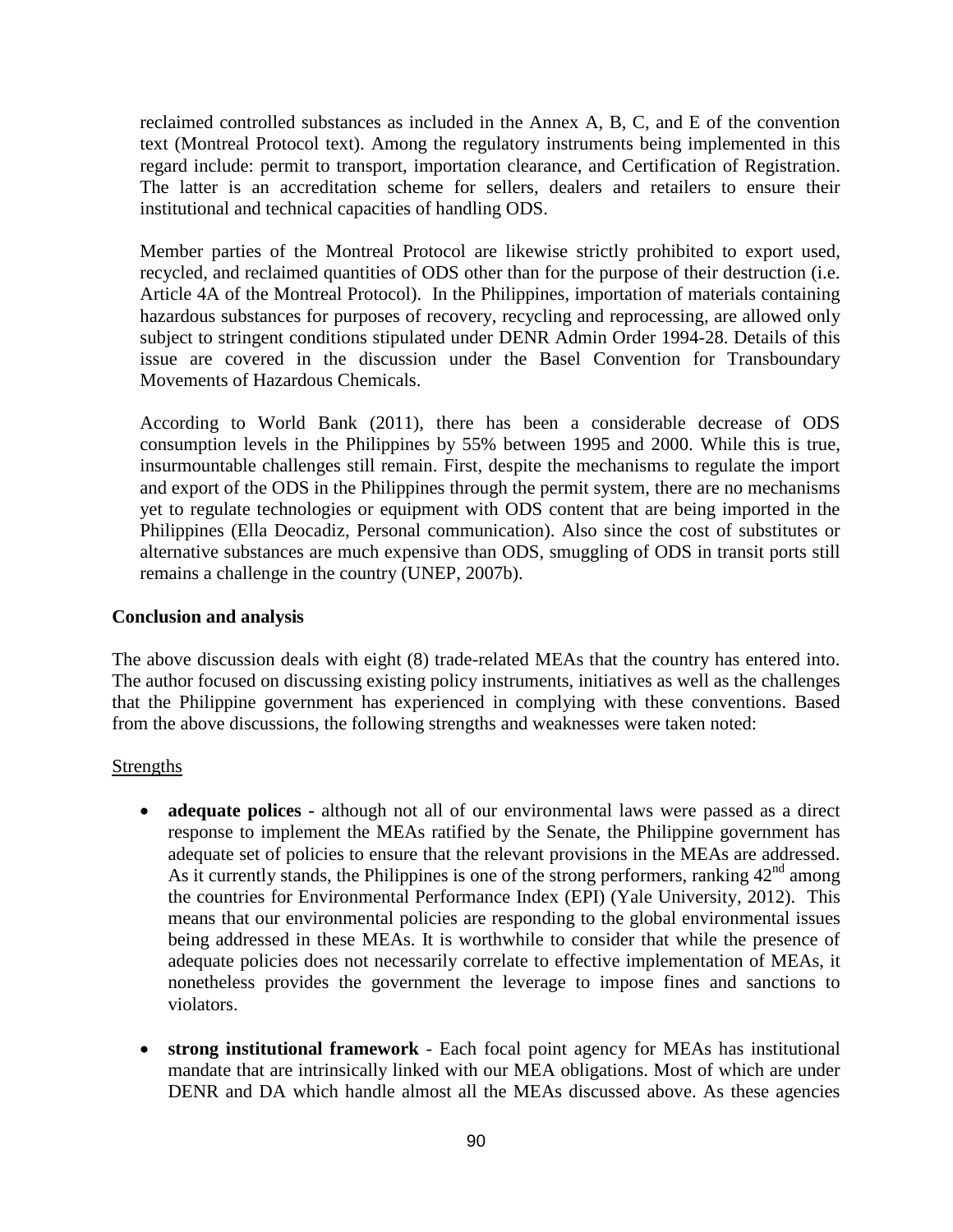fulfil our MEA obligations, they are likewise fulfilling their own mandates and viceversa. One of the instruments to make this possible is through the national action plans and strategies that these agencies have been preparing. These statutory documents provide more than just direction to implement the MEAs in the country but they also serve as instruments to access funds from international funding mechanism that support our MEA implementation. It should also be taken noted that these statutory documents are not separated from the regular programmes of these agencies. Rather, these documents help these agencies set out their priorities and directions amidst their enormous tasks and mandate.

• **strong collaboration**— the implementation of the above MEAs is quite enormous given the inherent transboundary nature of thematic problems being addressed. As such collaborative initiatives with DOE, DOTC and Bureau of Customs (BOC), is a major milestone to consider especially with regard to monitoring activities for which DA and DENR both lack the capacity. Although there is still a need to strengthen the capacities of this partner agencies most especially BOC.

## Weaknesses

• **Lack of safeguard measures/policies to protect local manufacturing industries or companies in compliance to MEAs –** MEAs with trade related aspects have a tendency to place our export products in stricter international and environmental standards. For example, countries are now considering environment friendly products that have low carbon footprint, forest products taken from sustainably-managed forests, energy efficient appliances, agriculture products from certified organic farms, and many others. Without adequate assistance from the government, our local exporters would not be able to compete with neighbouring countries that have certification and labelling mechanisms in place such as Malaysia.

Moreover, trade-related MEAs put additional pressure to our local manufacturing industries to produce quality but cheap products to make them more competitive at the domestic market. Example given above is the bioethanol industry which is being threatened by cheaper bioethanol being imported by China. With the desire to open the trade for alternative and environment friendly biofuels, the government failed to protect its own existing biofuel manufacturing industry.

- **Lack of human and financial resources to monitoring convention-related activities**  when considering trade in fulfilling our obligations to MEAs, monitoring and inspection activities should be given outmost priority. The lack of financial resources to support facilities and enforcers to monitor the entry and exit of prohibited chemicals or species under a particular convention will more likely worsen the cases of illegal trafficking. While it is important that we have adequate policies, it is equally important to consider that there should be facilities and personnel to implement these policies nationwide.
- Lack of adequate technologies the Philippines is considered to have one of the most booming ICTs in Asia. However, it is very ironic that the permitting system is still manually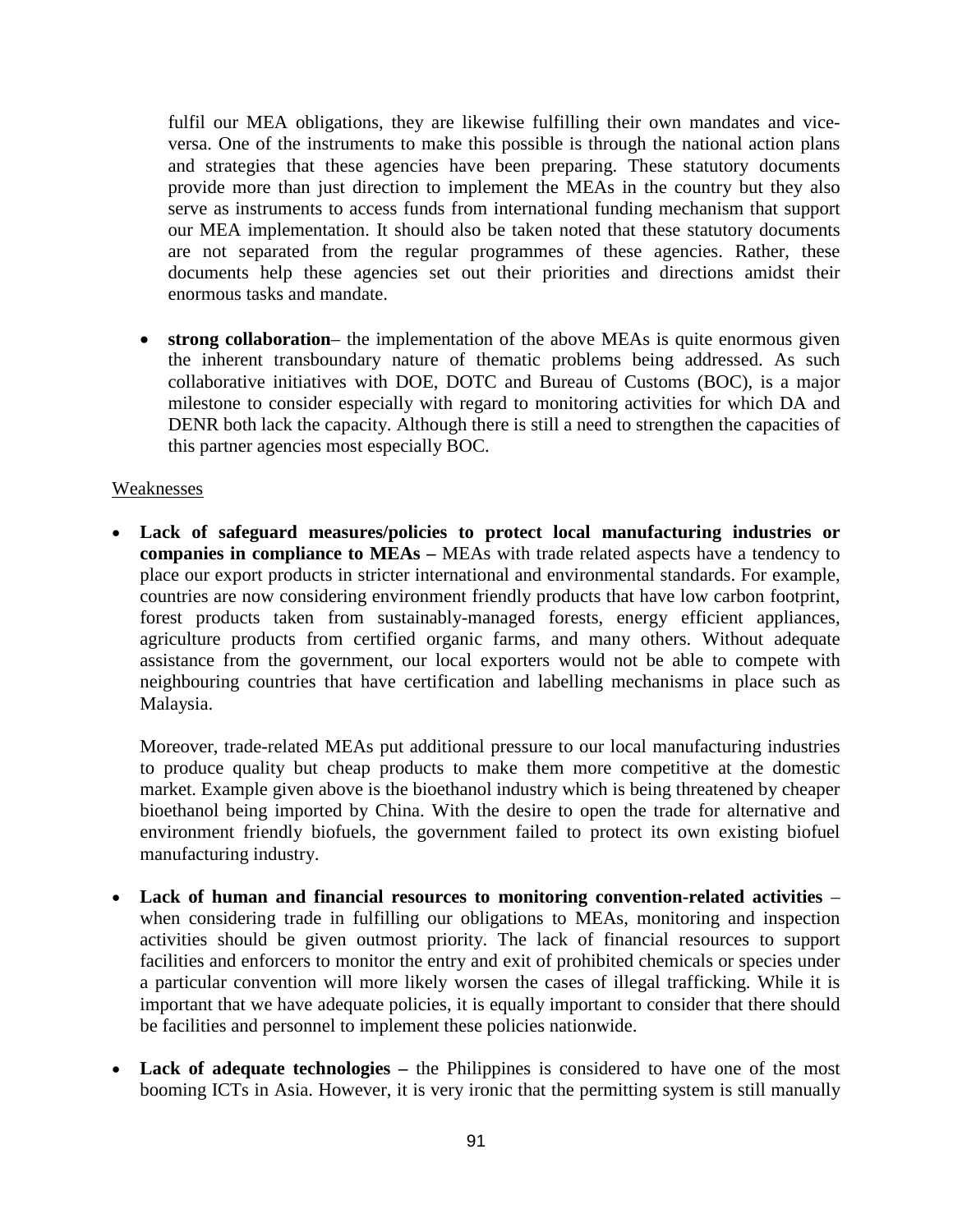done and in paper-based system considering the prevalent use of internet and various programming languages in the country. This gives an impression that the system is slow and ineffective and is a tedious requirement rather than a housekeeping practice.

With regard to monitoring, the lack of knowledge or expertise of enforcers to identify chemicals or species to be apprehended under certain convention should not be regarded as a major concern nowadays. Technological innovations such as i-pad notebooks with databases and photos of species could be provided to enforcers deployed in the monitoring stations. Moreover, recognized research institutions and academes in the country could be utilized to develop crude technologies for identifying presence of toxic chemicals.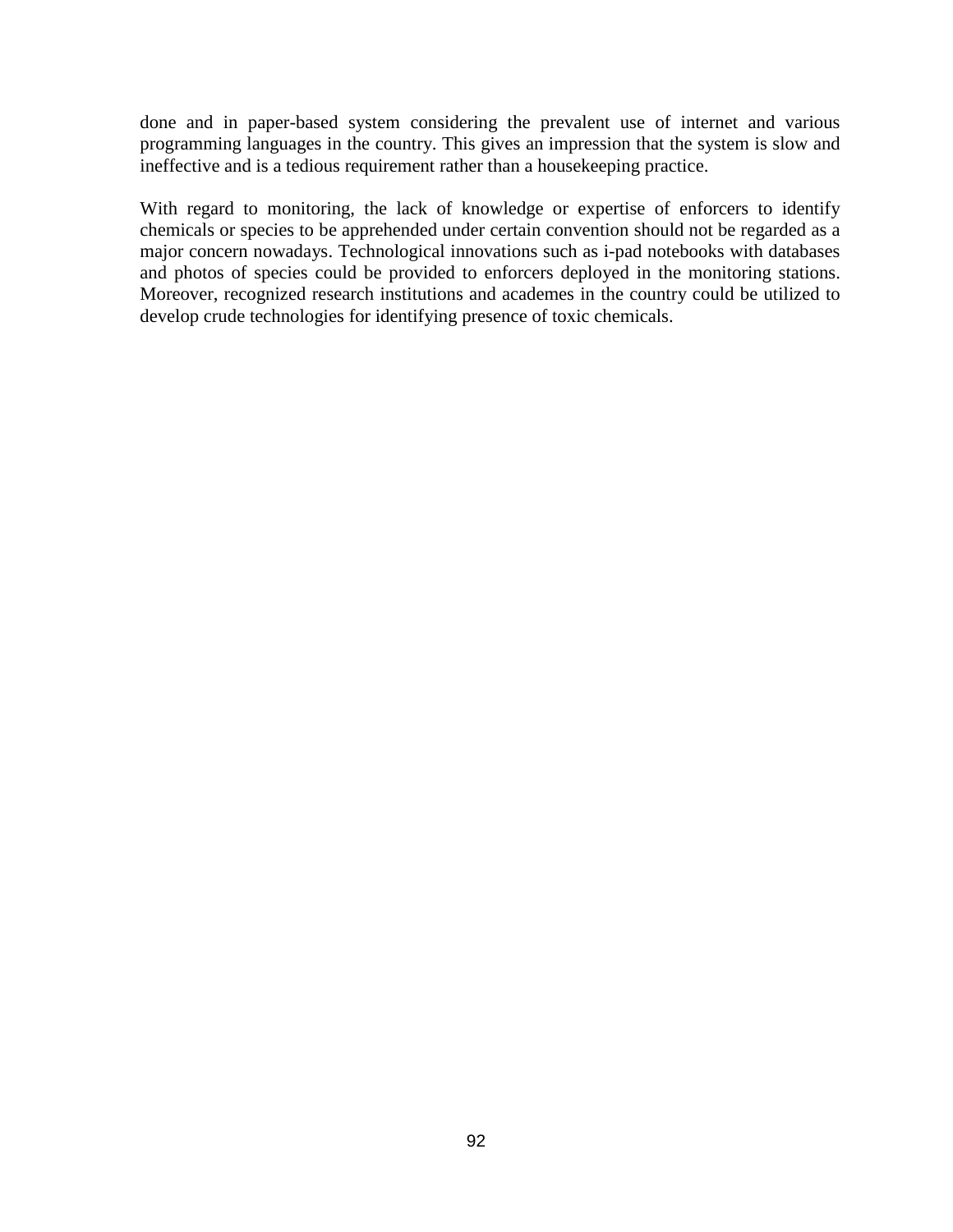## **PART III. EU POLICIES ON TRADE, ENVIRONMENT AND SUSTAINABLE DEVELOPMENT**

#### **A. EU Trade, Environment, and Sustainable Development, in general**

#### a. EU International Trade Policies

Part of the common commercial policy of the European Union is the contribution to the "harmonious development of world trade, the progressive abolition of restrictions on international trade and foreign direct investment, and the lowering of customs and other barriers."[352](#page-93-0)

To this end, it actively supports the work of the multilateral trade system and, through the WTO, seeks to:

- Ensure new markets for European companies to promote their global competitiveness;
- Observe trade rules and ensure that others do so;
- Promote sustainable development in trade.<sup>[353](#page-93-0)</sup>

At the Doha Development Round of negotiations, to further its interest and principles, the EU aims to:

- Increase market access and trade flows by cutting tariffs and harmonizing trade regulatory systems in the industrial goods sector in both developed and emerging economies.<sup>[354](#page-93-0)</sup> In relation to environmental goods and services, the EU proposed an Environmental Goods and Services Agreement that "aims to liberalize trade in at least 43 key climate-friendly technologies identified by the World Bank such as solar panels and wind turbines." It is also pushing for further liberalization of goods and services related to sustainable energy use, pollution management and environmental protection;<sup>[355](#page-93-0)</sup>
- Clarify and improve WTO rules on trade distorting subsidies in the production of industrial goods;
- Reform farm subsidies, where the EU offered to cut farm tariffs by 60%, reduce trade distorting farm subsidies by 80% and completely eliminate farm export subsidies;
- Promote access to trade in services while respecting public interest concerns;
- Agree on a package of development measures; and
- Improve trade remedy rules, update rules on trade facilitation, and improve protection of geographical indications.<sup>[356](#page-93-0)</sup>

<span id="page-93-0"></span><sup>&</sup>lt;sup>352</sup> TFEU, Part V, Title II, Art. 206 (ex Article 131 TEC).<br><sup>353</sup> EU & WTO: Why does the EU participate in the WTO?, EC website, accessed 18 June 2012, available at http://ec.europa.eu/trade/creating-opportunities/eu-and

[<sup>354</sup>](http://ec.europa.eu/trade/creating-opportunities/eu-and-wto/) EU & WTO: The Doha Round, EC website, accessed 18 June 2012, available at http://ec.europa.eu/trade/creating-<br>opportunities/eu-and-wto/doha/.

<sup>&</sup>lt;sup>355</sup> Environment: Climate change, EC website, accessed 18 June 2012, available at http://ec.europa.eu/trade/wider-<br>agenda/environment/climate-change.<br><sup>356</sup> EU & WTC: The Datis Datis President in Computing 2012, available EU & WTO: The Doha Round, EC website, accessed 18 June 2012, available at [http://ec.europa.eu/trade/creating-](http://ec.europa.eu/trade/creating-opportunities/eu-and-wto/doha/)

[opportunities/eu-and-wto/doha/.](http://ec.europa.eu/trade/creating-opportunities/eu-and-wto/doha/)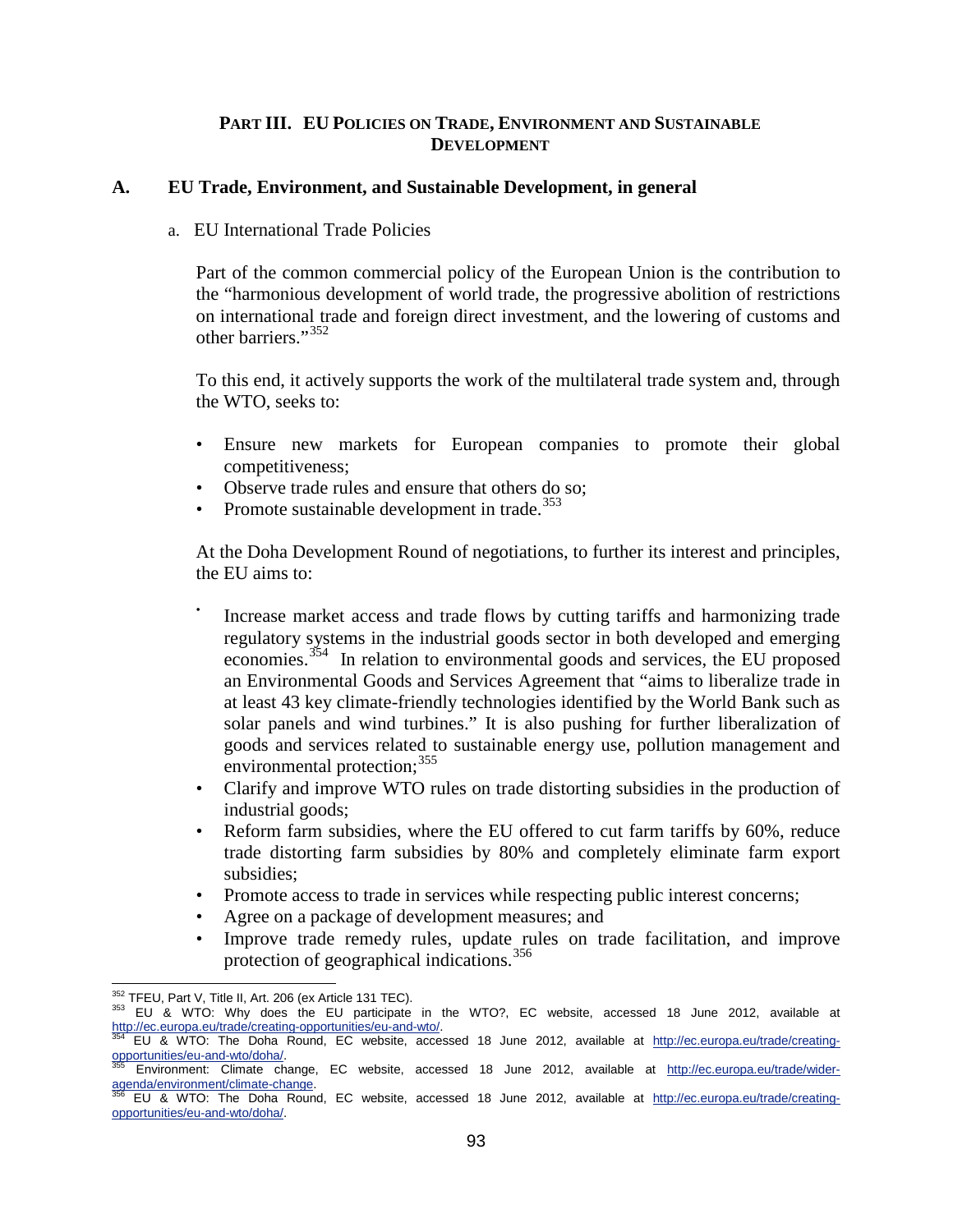Mindful of the challenges and opportunities brought about by globalization, EU has adopted, in 2006, an industrial and trade policy (the "2006 Growth and Jobs Strategy") that seeks to promote its competitive advantage in high technology products, innovation, research and development in the fast evolving global knowledge economy.<sup>357</sup> In particular, it seeks to maximize its first-mover advantage in ecoinnovations, "including clean technologies and environmentally friendly goods and services."<sup>[358](#page-94-0)</sup>

To this end, it seeks to: (a) promote trade openness and discourage protectionism among its members; (b) enhance its competitiveness in the global market by continuously innovating and moving up the value chain; (c) ensure better protection of its intellectual property rights (IPR) in third country markets, particularly, in China, ASEAN and Korea; (d) promote genuine market opening of its trade partners and the transparent application of international rules; and (e) secure meaningful commitments from the most advanced fast-growing and competitive emerging economies, such as China, Brazil, Russia, and India, which combine high growth with high entry barriers against EU exports.<sup>[359](#page-94-0)</sup>

Securing meaningful commitments would entail addressing: (a) non-tariff barriers, such as restrictive government procurement rules, unregulated anti-competitive practices, excessive sanitary and phytosanitary requirements, customs rules, nontransparent, discriminatory, non-proportionate regulations to protect human health and the environment, and capacity constraints, among others; (b) export taxes and restrictions on access to resources; (c) restrictions on the permanent establishment of EU firms in emerging economies; (d) enforcement of rules for violating IPR rights. $360$ 

#### *EU Approach to International Trade and Global Integration*

While promoting its trade and commercial interests in its relations to third countries, the EU is committed to strengthening the multilateral rules-based system under the WTO. It believes that the multilateral system is the most effective means of expanding trade. However, with the stalled negotiations under the Doha Development Round, and to keep up with its main competitors, the United States and Japan, in securing market access in third countries, EU has entered into or is negotiating bilateral free trade agreements with various countries. With its commitment to the multilateral system, the EU approaches these negotiations as a means to build and promote multilateral liberalization.<sup>361</sup> Thus, in its bilateral trade negotiations it generally adopts WTO rules where applicable, reserves its right to provide for a high degree of protection in the area of human, animal, and plant life or health and and the environment (as allowed under the WTO system), and pushes for further liberalization in areas that are not yet ready for multilateral negotiations.

<span id="page-94-0"></span><sup>&</sup>lt;sup>357</sup> See Global Europe: Competing in the World, A Contribution to the EU's Growth and Jobs Strategy, SEC (2006) 1230, Brussels, 4 October 2006.<br><sup>358</sup> Global Europe, 6.

 $359$  Global Europe, 6-7.<br> $360$  Global Europe, 8-10.<br> $361$  Global Europe, 15-16.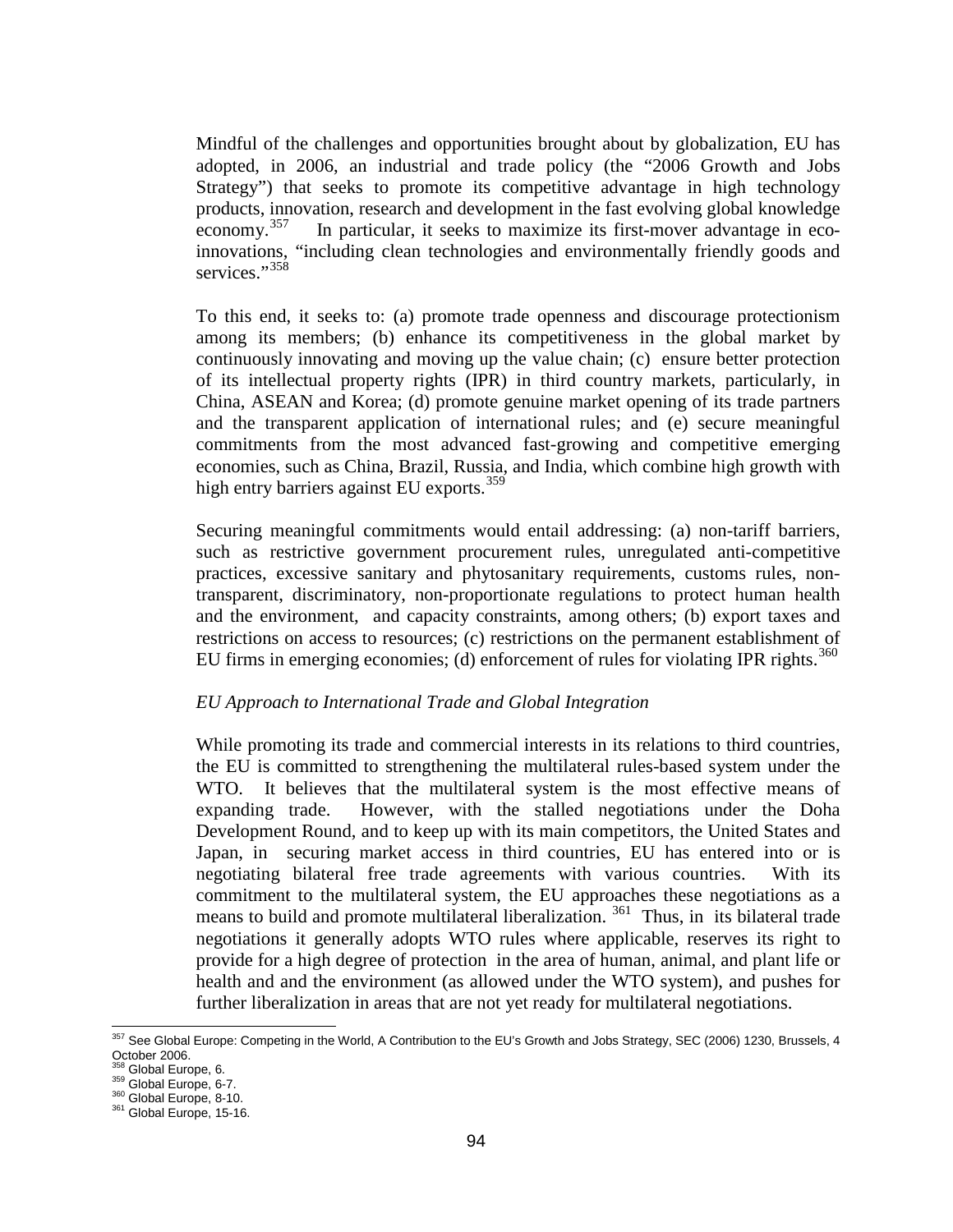Its key economic criteria for choosing trade partners are: (a) their market potential as reflected in their economic size and growth; and (b) the level of protection against EU export interests. Using this criteria, EU has determined ASEAN, Korea and Mercosur as priorities for bilateral free trade agreements.<sup>[362](#page-95-0)</sup> The EU has already signed a Free Trade Agreement with Korea, which became effective on July 01,  $2011$ <sup>363</sup>

In 2007, the European Council issued a negotiating directive for negotiations on a free trade agreement with ASEAN.<sup>[364](#page-95-0)</sup> However, negotiations were stalled due, among others, to EU's reluctance to negotiate with Myanmar, and the ASEAN's internal requirement that all regional decisions should be arrived at through consensus. (See ASEAN Charter).

EU, however, remained engaged in the region and decided to pursue bilateral negotiations with ASEAN states. It has already launched negotiations with Singapore and Malaysia in 2010,<sup>[365](#page-95-0)</sup> entered into Partnership and Cooperation Agreements with Indonesia and the Philippines, and is preparing for bilateral trade negotiations with the Philippines.

#### *Impact of the Global Financial Crisis*

The onset of the 2007-2008 global financial crisis and the consequent currency crisis that has been plaguing EU to this day precipitated a rethinking of its long-term development strategy. In 2010, the European Commission issued a Communication entitled, "Europe 2020: A strategy for smart, sustainable and inclusive growth."<sup>366</sup>

The Communication recognized that: (a) the crisis has eroded recent economic progress of the EU; (b) the EU's structural weaknesses were exposed; and (c) global challenges, in the form of competition from emerging economies, defects in the global financial markets, and climate change and resource constraints, are intensifying. $367$ 

To address these challenges, EU identified three key priorities to its strategy, to wit:

- (a) smart growth developing an economy based on knowledge and innovation;
- (b) sustainable growth promoting a more resource efficient, greener and more competitive economy

<span id="page-95-0"></span><sup>&</sup>lt;sup>362</sup> Global Europe, 16.<br><sup>363</sup> See Kelly Olsen, South Korea-EU free trade agreement takes effect, Associated Press, 01 July 2011, accessed 24 June 2012, available from [http://news.yahoo.com/south-korea-eu-free-trade-agreement-takes-effect-010216569.html;](http://news.yahoo.com/south-korea-eu-free-trade-agreement-takes-effect-010216569.html) See also European Commission, International affairs: Free Trade Agreements, accessed 24 June 2012, available from

[http://ec.europa.eu/enterprise/policies/international/facilitating-trade/free-trade/index\\_en.htm](http://ec.europa.eu/enterprise/policies/international/facilitating-trade/free-trade/index_en.htm) 364 Draft EU-ASEAN FTA negotiating directive (2007), accessed 24 June 2012, available from <http://www.bilaterals.org/spip.php?article8211>

European Commission, International affairs: Free Trade Agreements, accessed 24 June 2012, available from [http://ec.europa.eu/enterprise/policies/international/facilitating-trade/free-trade/index\\_en.htm](http://ec.europa.eu/enterprise/policies/international/facilitating-trade/free-trade/index_en.htm) 366 COM (2010) 2020, Brussels, 3.3.2010.<br>367 Europe 2020, 5-6.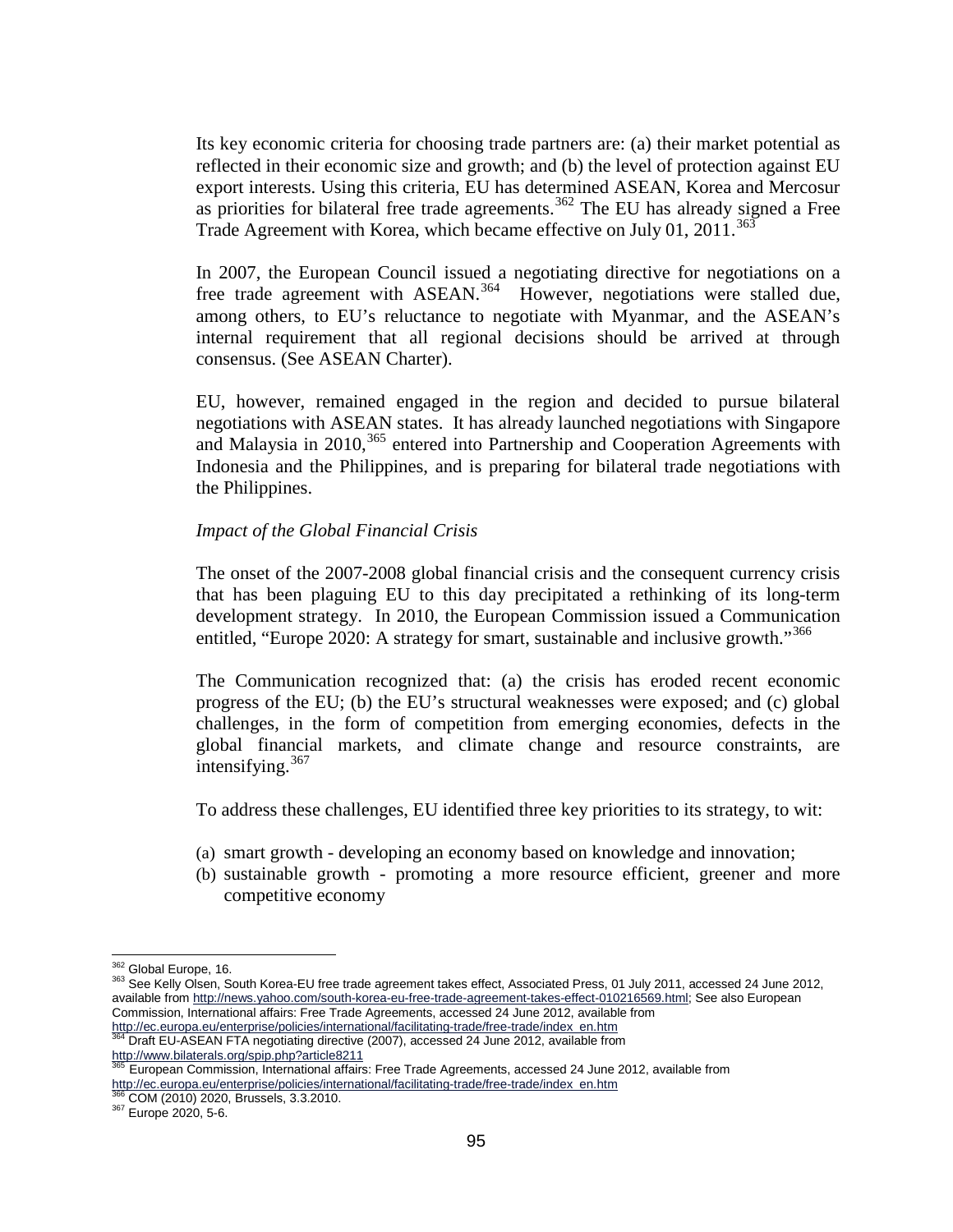(c) inclusive growth - fostering a high-employment economy delivering economic, social and territorial cohesion.<sup>[368](#page-96-0)</sup>

These strategies are interlinked and build on each other. In particular and in relation to sustainable development, the focus on building a knowledge economy driven by research and innovation necessarily promotes the goals of sustainable growth as EU seeks to retain its competitiveness in green technologies. In combating climate change and promoting the use of clean and efficient energy, EU can maximize global market opportunities as it builds green industries and technologies.<sup>369</sup>

While Europe 2020 reiterates to a certain degree the strategies set out in its 2006 Growth and Jobs Strategy, the narrower focus on innovation and green technologies will impact its priorities in its bilateral trade negotiations with its trade partners, such as the Philippines. This is already reflected in its advocacy in the Doha Development Round for liberalization of environmental goods and services and its strong push for intellectual property rights protection and enforcement, among others.

b. EU Environmental and Sustainable Development Policies

The general parameters of the environmental and sustainable development policies of the European Union can be found in its constitutional documents.

The environmental policy of the European Union is enshrined in Article 191 (ex Article 174 TEC) of the Treaty on the Functioning of the European Union (TFEU). Its objectives are: (a) preserving, protecting and improving the quality of the environment; (b) protecting human health; (c) prudent and rational utilisation of natural resources; and (d) promoting measures at the international level to deal with regional or worldwide environmental problems, and in particular combating climate change.[370](#page-96-0) The TFEU also mandates that Union environmental policies must aim for a high level of protection depending on the varying levels of capacity of its members.<sup>[371](#page-96-0)</sup>

At the same time, in its internal policies and actions the European Union commits to promote an integrated approach to development following the principle of sustainable development where economic integration is accompanied by a high level of protection and improvement of the quality of the environment.<sup>[372](#page-96-0)</sup> In adopting

<span id="page-96-0"></span><sup>&</sup>lt;sup>368</sup> Europe 2020, 8.<br><sup>369</sup> Europe 2020, 12-13, 15.<br><sup>370</sup> TFEU, Art. 191.1.<br><sup>371</sup> TFEU, Art. 191.2: "*Union policy on the environment shall aim at a high level of protection taking into account the diversity of situations in the various regions of the Union. . . .* ." <sup>372</sup> *See* Treaty of the European Union, par. 9 of the Preamble: *"DETERMINED to promote economic and social progress for their* 

*peoples, taking into account the principle of sustainable development and within the context of the accomplishment of the internal market and of reinforced cohesion and environmental protection, and to implement policies ensuring that advances in economic integration are accompanied by parallel progress in other fields;"* and Art. 3.3: *"The Union shall establish an internal market. It shall work for the sustainable development of Europe based on balanced economic growth and price stability, a highly competitive social market economy, aiming at full employment and social progress, and a high level of protection and improvement of the quality of the environment. . . .:" See also* Treaty on the Functioning of the European Union, Art. 11: *" Environmental protection requirements must be integrated into the definition and implementation of the Union's policies and activities, in particular with a view to promoting sustainable development."*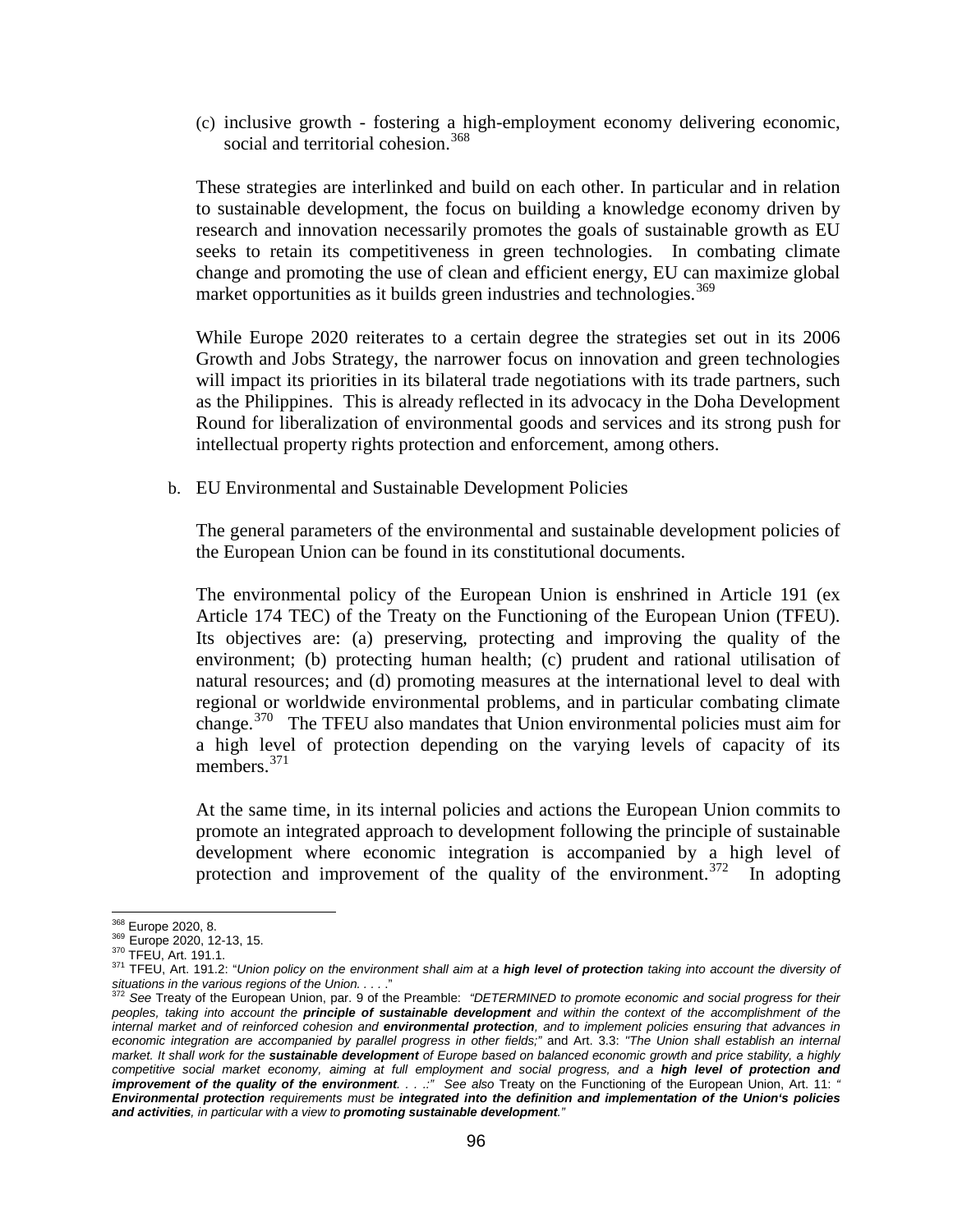measures to establish and ensure the functioning of the internal market, particularly in relation to matters concerning health, and environmental protection, among others, the European Commission, Parliament and Council, within their respective powers, are mandated to take as a base a high level of protection considering new developments based on scientific facts.<sup>[373](#page-97-0)</sup> The same high level of protection is mandated under the Charter of Fundamental Rights of the European Union.<sup>[374](#page-97-0)</sup>

The European Union also commits to promote sustainable development in its external relations. In relation to developing countries, the promotion of sustainable development is primarily intended to eradicate poverty.<sup>[375](#page-97-0)</sup>

#### **Energy**

Mindful of the need to preserve and improve the environment, EU policy on energy includes the promotion of "energy efficiency and energy saving and the development of new and renewable forms of energy."<sup>[376](#page-97-0)</sup>

Within these general parameters, the European Union adopted underlying principles that inform and characterize their environmental and sustainable development measures and policies.

i. General underlying environmental principles

These principles may be classified as follows:

 $\triangleright$  Precautionary Principle

The concept of the precautionary principle grew primarily in the context of environmental policy. It was incorporated in several international instruments, such as the Ministerial Declaration of the Second International Conference on the Protection of the North Sea  $(1987)$ ,  $377$  and the Ministerial Declaration of the Third International Conference on the Protection of the

<span id="page-97-0"></span> <sup>373</sup> *See* Treaty on the Functioning of the European Union, Art. 114.3: "*The Commission, in its proposals envisaged in paragraph 1 concerning health, safety, environmental protection and consumer protection, will take as a base a high level of protection*

<sup>374</sup> See Charter of Fundamental Rights of the European Union, Art. 37 (Environmental Protection): "A high level of environmental *protection and the improvement of the quality of the environment must be integrated into the policies of the Union and ensured*  in accordance with the principle of sustainable development."<br><sup>375</sup> See Treaty of the European Union, Art. 3.5: "In relations to the wider world, the Union shall uphold and promote its values

*and interests and contribute to the protection of its citizens. It shall contribute to peace, security, the sustainable development* 

*of the Earth . . .;"* Art. 21.2: "*The Union shall define and pursue common policies and actions, and shall work for a high degree of cooperation in all fields of international relations, in order to: (d) foster the sustainable economic, social and environmental development of developing countries with the primary aim of eradicating poverty; . . . (f) help develop international measures to preserve and improve the quality of the environment and the sustainable management of global natural resources, in order to ensure sustainable development."<br><sup>376</sup> TEELL Art 194.1 (c)* 

<sup>&</sup>lt;sup>376</sup> TFEU, Art. 194.1 (c).<br><sup>377</sup> "in order to protect the North Sea from possibly damaging effects of the most dangerous substances, a precautionary approach *is necessary which may require action to control inputs of such substances even before a causal link has been established by absolutely clear scientific evidence*."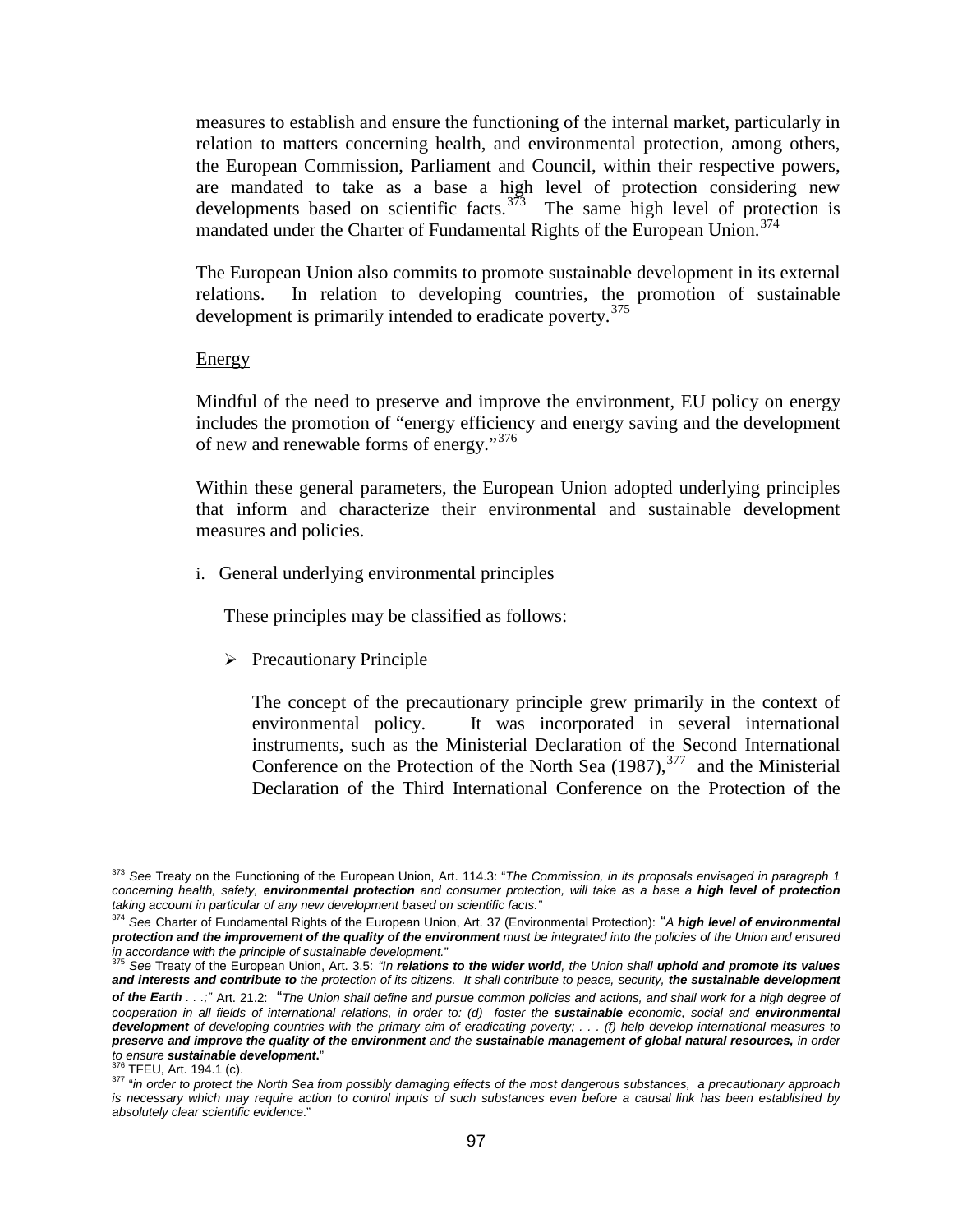North Sea  $(1990)$ ,  $378$  and slowly became part of international environmental law, as it was consistently adopted and applied in various international environmental agreements. Among significant agreements embodying the principle are the Rio Declaration  $(1992)$ ,  $379$  Convention on Biological Diversity (1992), <sup>380</sup> United Nations Framework Convention on Climate Change  $(1992)$ ,  $381$  Paris Convention on the protection of the marine environment of the north-east Atlantic (September 1992),  $382$  and the Protocol on Biosafety concerning the safe transfer, handling and use of living modified organisms resulting from modern biotechnology  $(2000)^{383}$  $(2000)^{383}$  $(2000)^{383}$ 

#### Application Within the European Union

At the European Union level, the precautionary principle is specifically referred to in the Treaty on the Functioning of the European Union, Art. 191.2 and Art. 191.3 (ex Art. 174 TEC). It provides that Union policy on the environment shall be based on the precautionary principle where the following are taken into consideration: (a) available scientific and technical data; and (b) the potential benefits and costs of action or lack of action.<sup>[384](#page-98-0)</sup>

The European Commission provides guidelines for the application of the precautionary principle within the European Union through the Communication from the Commission on the precautionary principle ("Precautionary Principle Guidelines" or "Guidelines").[385](#page-98-0) While not binding on the Member States, it provides guidelines to EU policymakers on the application of the principle in the analysis of risk, particularly in risk management on environment, human, animal or plant health.

<span id="page-98-0"></span><sup>&</sup>lt;sup>378</sup> "participants will continued to apply the precautionary principle, that is to take action to avoid potentially damaging impacts of *substances that are persistent, toxic and liable to bioaccummulate even where there is no scientific evidence to prove a causal link*  between emissions and effects."<br><sup>379</sup> Principle 15, "*In order to protect the environment, the precautionary approach should be widely applied by States according to* 

*their capabilities. Where there are threats of serious or irreversible damage, lack of full scientific certainty shall not be used as a*  reason for postponing cost-effective measures to prevent environmental degradation."<br>380 Preamble, (...) Noting also that where there is a threat of significant reduction or loss of biological diversity, lack of full scien

certainty should not be used as a reason for postponing measures to avoid or minimize such a threat (...)<br><sup>381</sup> Article 3. (...) The Parties should take precautionary measures to anticipate, prevent or minimize the causes

*and mitigate its adverse effects. Where there are threats of serious or irreversible damage, lack of full scientific certainty should not be used as a reason for postponing such measures, taking into account that policies and measures to deal with climate change should be cost-effective so as to ensure global benefits as the lowest possible cost.* To achieve this, such policies and measures should take into account different socio-economic contexts, be comprehensive, cover all relevant sources, sinks and reservoirs of greenhouse gases and adaptation, and comprise all economic sectors. Efforts to address climate change may be carried out cooperatively by interested Parties.

Defined the precautionary principles as, "by virtue of which preventive measures are to be taken when there are reasonable grounds for concern that substances or energy introduced, directly or indirectly, into the marine environment may bring about hazards to human health, harm living resources and marine ecosystems, damage amenities or interfere with other legitimate uses of the sea, even when there is no conclusive evidence of a causal relationship between the input and the effects."<br><sup>383</sup> Article 10, par. 6. "Lack of scientific certainty due to insufficient relevant scientific information an

*of the potential adverse effects of a living modified organism on the conservation and sustainable use of biological diversity in the Party of import, taking also into account risks to human health, shall not prevent that Party from taking a decision, as appropriate, with regard to the import of living modified organism in question as referred to in paragraph 3 above, in order to avoid or minimize*  such potential adverse effects".<br>
384 TFEU, Art. 191.2: ".... It shall be based on the precautionary principle...."<br>
385 Commission of the European Communities, COM (2000) 1 final, Brussels, 2.2.2000.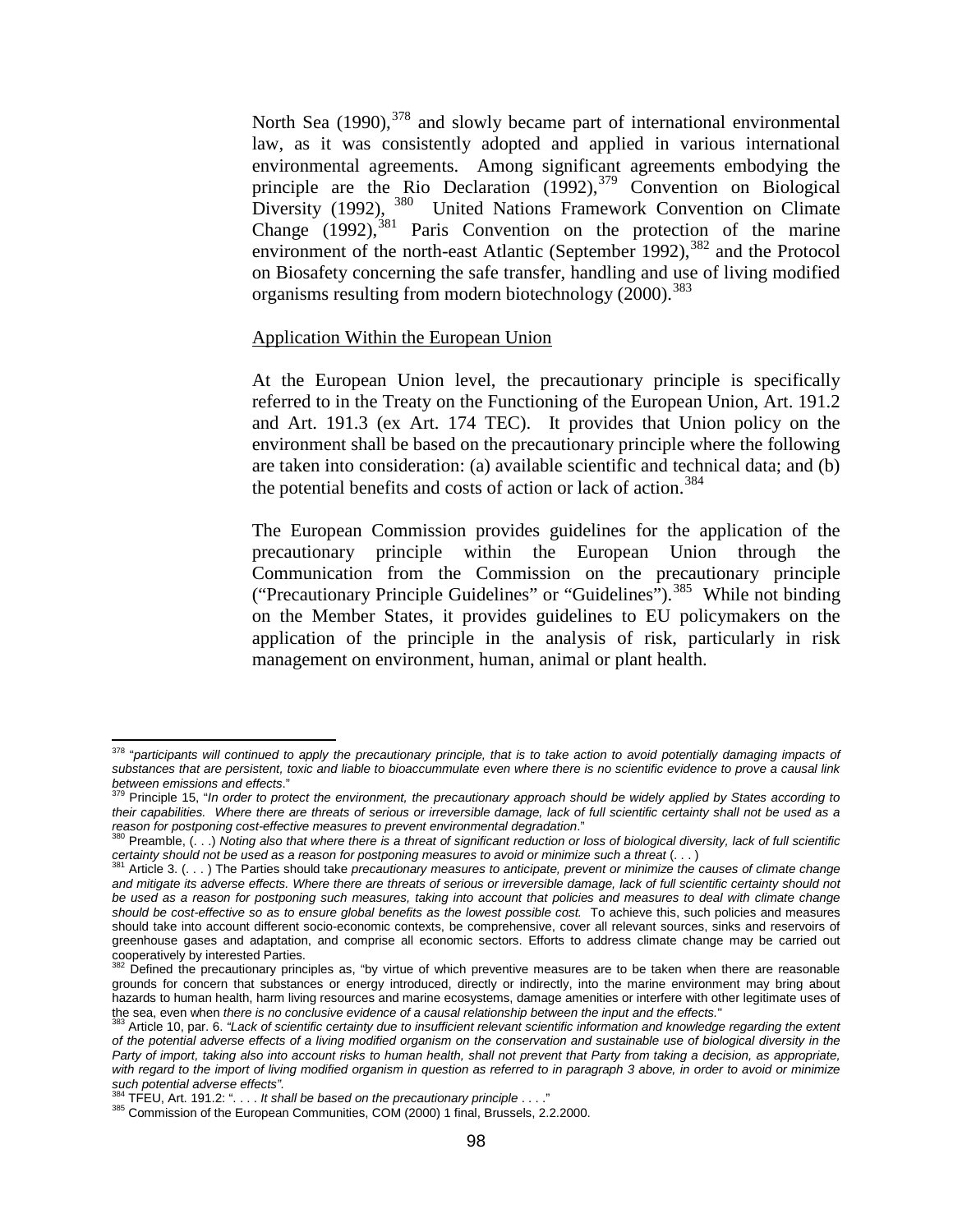Within the EU context, the precautionary principle is applied in cases where a phenomenon, product or process has potentially dangerous effects but cannot be determined with sufficient certainty through appropriate scientific evaluation.

The Precautionary Principle Guidelines outlines the conditions that would trigger the application of the principle, to wit:

- Identification of potentially negative effects. The potentially adverse effects of a phenomenon, product or process is identified through the evaluation of scientific data.
- Scientific evaluation of available data. An assessment of the possibility of the risk to the environment, human, animal and plant life occurring is then undertaken through the evaluation of reliable scientific data and logical reasoning. While a comprehensive assessment may not be possible, the Guidelines suggests that all efforts should be made to evaluate the available scientific information. This would include, where possible, a report indicating an assessment of existing knowledge and available information, the views of scientists on the reliability of the assessment and the remaining uncertainties. The report should also contain topics identified for further scientific research.
- Existence of scientific uncertainty. The scientific evaluation of the potential risk to the environment, human, animal and plant life was inconclusive due to insufficiency of data. This makes it impossible to determine the potential occurrence of the identified risk with sufficient certainty.

Once the above conditions exist, EU policymakers will assess the level of risk and make the political decision on whether to act or not to act. Once they decide to act, they are enjoined by the Guidelines to apply the precautionary principle. Such application shall be guided by the following general principles:

- Proportionality. Measures adopted should be proportional to the desired level of protections
- Non-discrimination. Measures should apply equally to comparable situations and different situations should be treated differently, unless there are objective grounds for doing so.
- Consistency. Measures should be consistent with the measures already adopted in similar circumstances or using similar approaches.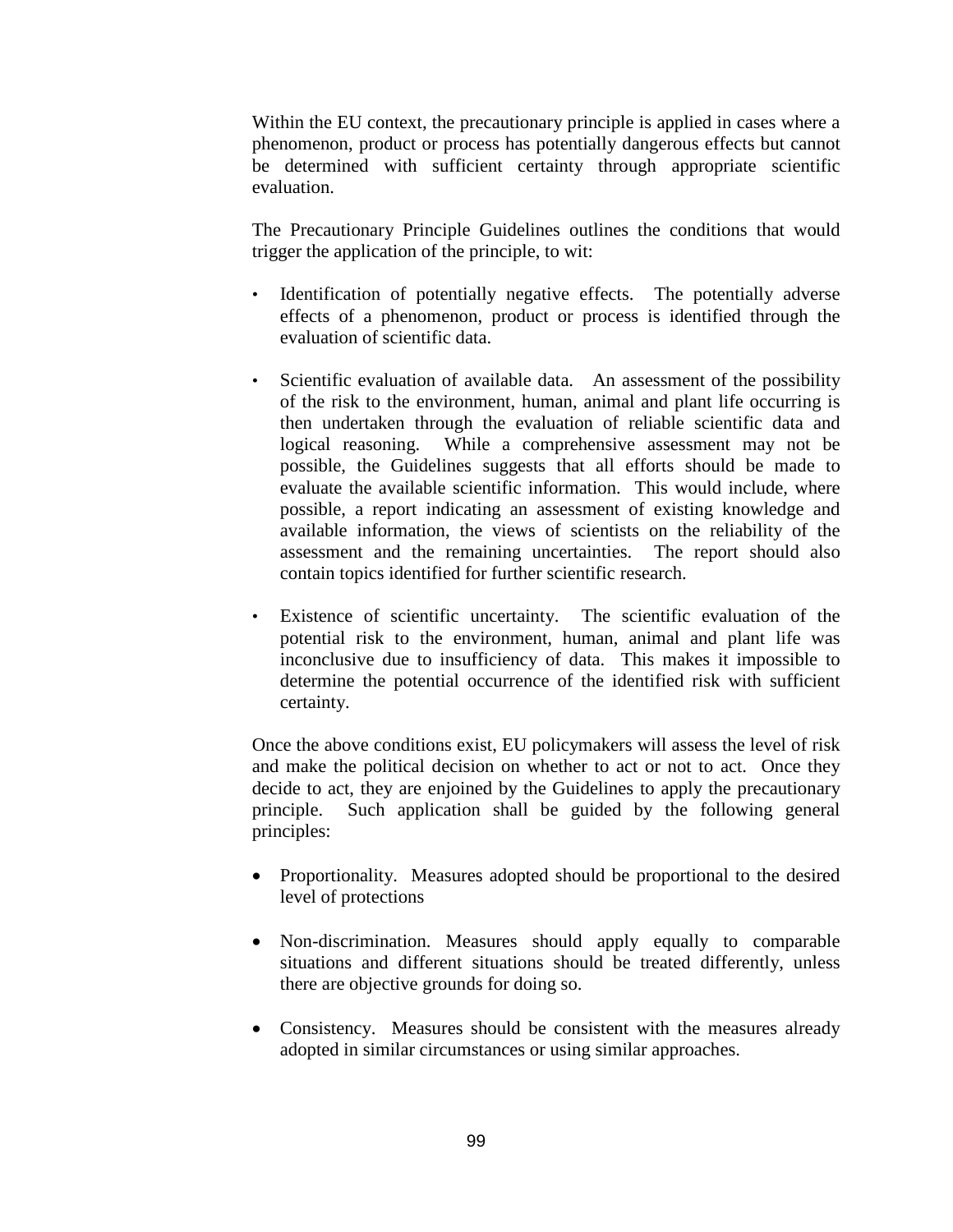- Examination of the benefits and costs of action or lack of action. The measures adopted presuppose examination of the benefits and costs of action and lack of action. This examination should include an economic cost/benefit analysis when this is appropriate and feasible. However, other analysis methods, such as those concerning efficacy and the socioeconomic impact of the various options, may also be relevant. Besides the decision-maker may, in certain circumstances, be guided by non-economic considerations such as the protection of health.
- Examination of scientific developments. The measures, although provisional, shall be maintained as long as the scientific data remain incomplete, imprecise or inconclusive and as long as the risk is considered too high to be imposed on society.

Maintenance of the measures depends on the development of scientific knowledge, in the light of which they should be reevaluated. This means that scientific research shall be continued with a view to obtaining more complete data.

Measures based on the precautionary principle shall be reexamined and if necessary modified depending on the results of the scientific research and the follow up of their impact. (Guidelines quoted practically verbatim from the text)

The Guidelines are meant to provide concrete guidance to the application by the EU of the precautionary principle domestically and at the international level. They are also meant to be the starting point for a broader study of the conditions in which risks should be assessed, appraised, managed and communicated.

In relation to environmental protection, once the precautionary principle is determined to apply, domestically at least, measures applied by the EU shall aim at achieving a high level of protection while taking into account the diversity of the conditions of the various Member States.<sup>[386](#page-100-0)</sup>

<span id="page-100-1"></span> $\triangleright$  Polluter-Pays Principle

Environmental policy of the European Union as embodied in the Treaty on the Functioning of the European Union also mandates that environmental damage be rectified at source and the polluter should pay for such damage.<sup>[387](#page-100-0)</sup>

To this end, the European Parliament and the European Council adopted the Environmental Liability Directive (ELD) of  $2004,388$  $2004,388$  as amended.<sup>[389](#page-100-1)</sup> The

<span id="page-100-0"></span> <sup>386</sup> *See* TFEU, Arts. 191.2 and 191.3 (*ex* Art. 174 of TEC); TFEU, Art. 11 (*ex* Art. 6 of TEC); TFEU, Art. 114.3 (*ex* Art. 95.3 of TEC); Charter of Fundamental Rights of the European Union, Art. 37.

TFEU, Art. 191.2.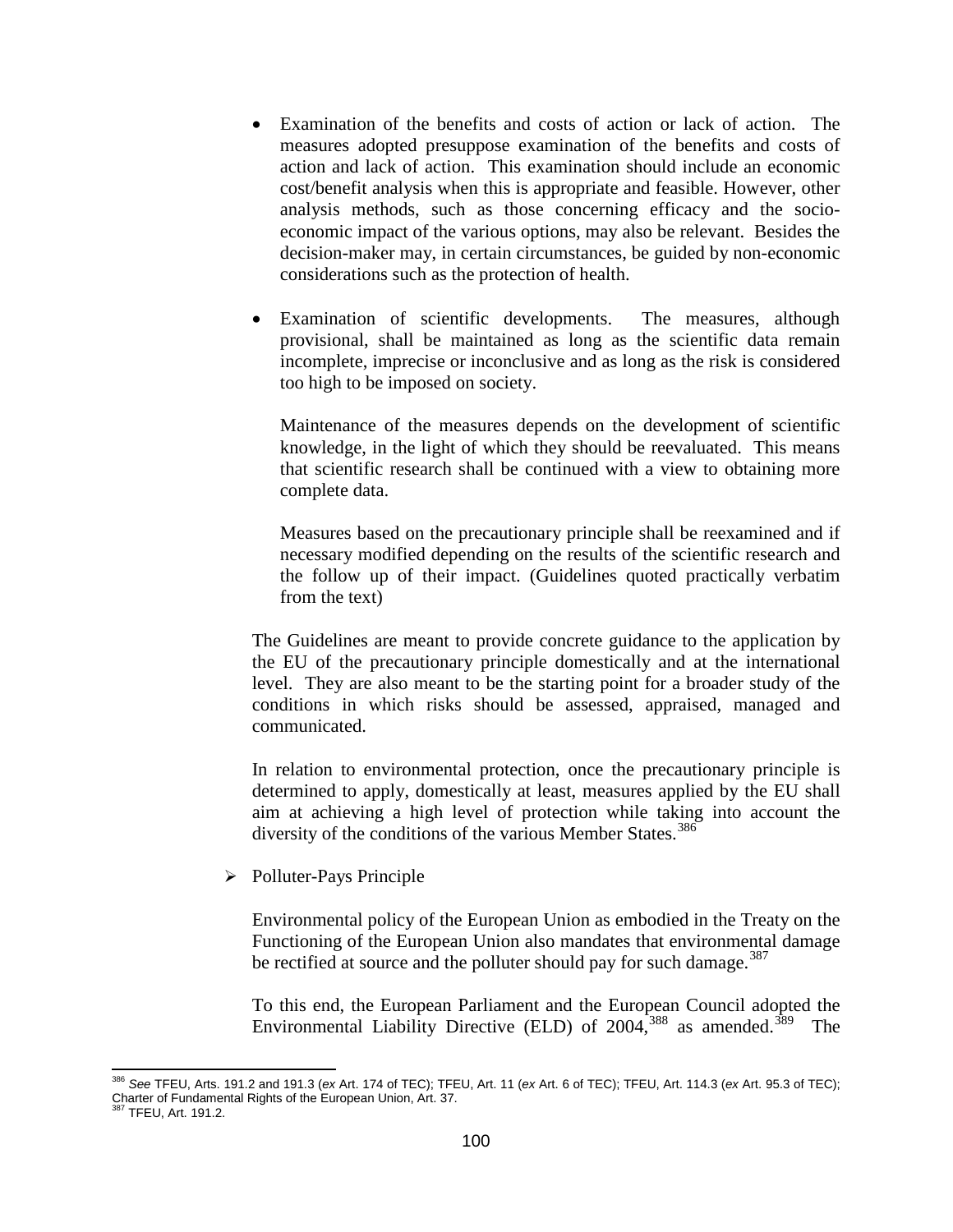ELD mandates that persons engaged in occupational activities that present risks for human health or the environment are liable to pay for the reasonable costs of prevention or damage.<sup>390</sup> This includes activities resulting to the release of toxic and dangerous materials into the air or water, waste management operations, installations that produce dangerous chemicals,<sup>[391](#page-101-0)</sup> waste management from extractive industries,<sup>[392](#page-101-0)</sup> and carbon capture and storage activities.<sup>[393](#page-101-0)</sup>

Other occupational activities that do not present such risks but cause damage to protected species and natural habitats due to the fault and negligence of the operators will also be subject to liability.[394](#page-101-0)

The ELD, however, applies only where there are one or more identifiable polluters, the damage is concrete and quantifiable and a causal link is established between the damage and the identified polluter(s).  $395$ 

c. EU External Actions in Relation to Trade, Environment and Sustainable Development

In relation to trade, environment and sustainable development, the European Union's external actions are guided by the following objectives:

- Foster the sustainable economic, social and environmental development of developing countries with the primary aim of eradicating poverty;  $396$
- Encourage the integration of all countries into the world economy, including through the progressive abolition of restrictions on international trade;**[397](#page-101-0)**
- Help develop international measures to preserve and improve the quality of the environment and the sustainable management of global natural resources, in order to ensure sustainable development; $398$
- Assist populations, countries and regions confronting natural or man-made disasters: $359$  and
- Promote an international system based on stronger multilateral cooperation and good global governance.<sup>[400](#page-101-1)</sup>

<span id="page-101-0"></span><sup>388</sup> Directive 2004/35/CE of the European Parliament and of the Council of 21 April 2004 on environmental liability with regard to the prevention and remedying of environmental damage, L i4 3/56, 30.4.2004.

Directive 2006/21/EC of the European Parliament and of the Council of 15 March 2006 on the management of waste from extractive industries and amending Directive 2004/35/EC; and Directive 2009/31/EC of the European Parliament and of the Council of 23 April 2009 on the geological storage of carbon dioxide and amending Council Directive 85/337/EEC, European Parliament and<br>Council Directives 2000/60/EC, 2001/80/EC/ 2004/35/EC, 2006/12/EC, 2008/1/EC and Regulation (E

<sup>&</sup>lt;sup>390</sup> ELD 2004, Whereas clause (8).<br><sup>391</sup> ELD, 2004, Annex III.<br><sup>392</sup> See Directive 2006/21/EC of the European Parliament and of the Council of 15 March 2006 on the management of waste from extractive industries and amending Directive 2004/35/EC<br>393 Directive 2009/31/EC of the European Parliament and of the Council of 23 April 2009 on the geological storage of carbon dioxide<br>393 Directive 2009/31/EC of the Eu

and amending Council Directive 85/337/EEC, European Parliament and Council Directives 2000/60/EC, 2001/80/EC/ 2004/35/EC, 2006/12/EC, 2008/1/EC and Regulation (EC) No. 1013/2006.<br><sup>394</sup> ELD 2004, Whereas clause (9); See Annex III.

<span id="page-101-1"></span><sup>395</sup> ELD 2004, Whereas clause (13).<br>
396 ELD 2004, Whereas clause (13).<br>  $^{396}$  Treaty of the European Union, Title V, Chapter I, Article 21.2 (d).<br>  $^{397}$  Treaty of the European Union, Title V, Chapter I, Article 21.2 (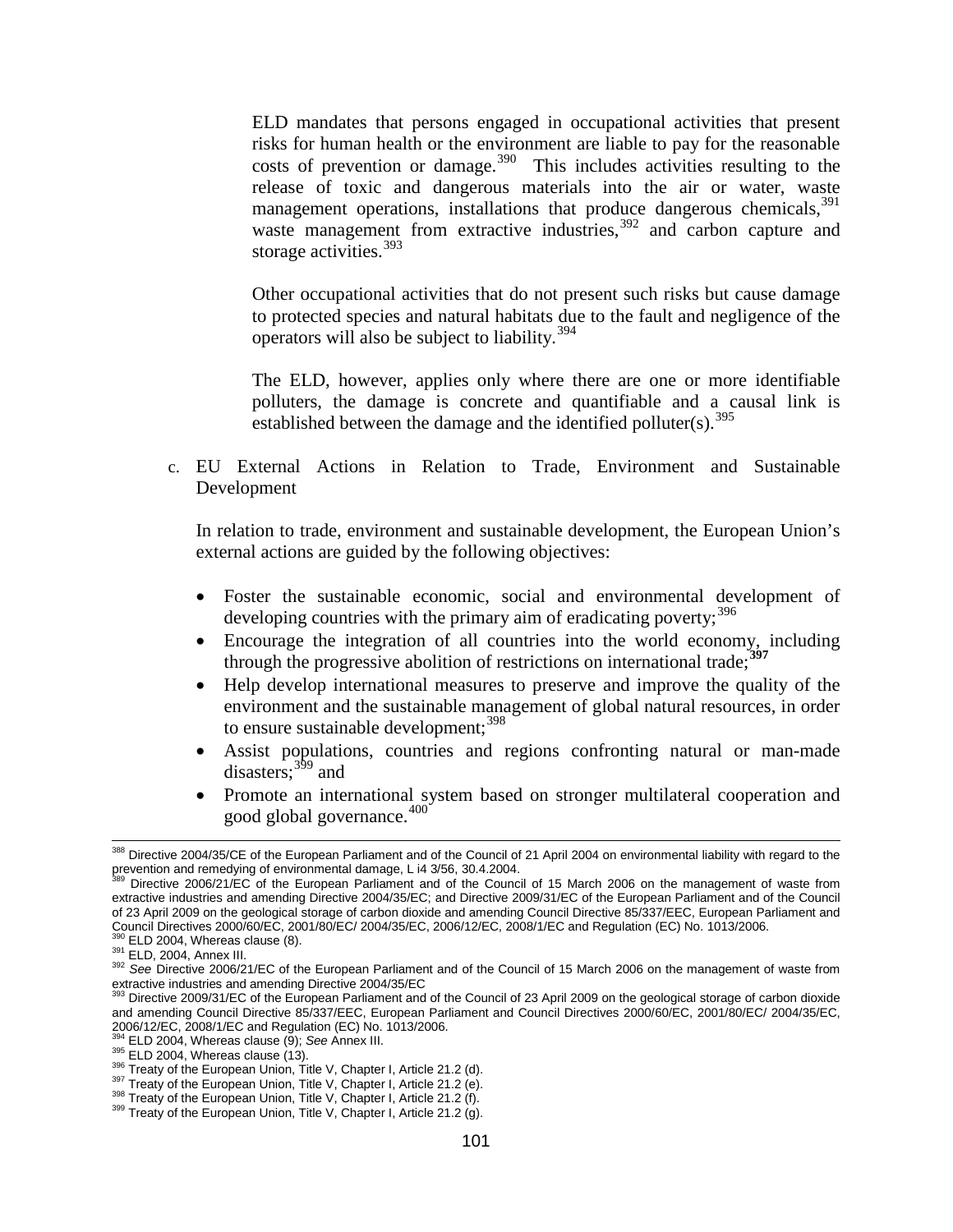In pursuing these external objectives, the Treaty of the European Union mandates that the EU should "ensure consistency between the different areas of its external action and between these and its other policies."<sup>[401](#page-102-0)</sup>

## d. A Look at Some EU Environmental Regional Initiatives in Asia

#### EU Action Plan for Forest Law Enforcement, Governance and Trade

The EU Action Plan for Forest Law Enforcement, Governance and Trade (**"FLEGT**") was adopted by the Commission of the European Communities in 2003. It sets out a proposed process and a package of measures through which the European Commission (**"EC"**) would address the growing problem of illegal logging and related trade therein.

### Background

Illegal logging is defined as the harvesting of timber in violation of national laws.<sup> $402$ </sup> The FLEGT notes that the illegal exploitation of natural resources, including forests, is closely associated with corruption and organized crime. Illegal logging is estimated to cost timber-producing countries between  $\epsilon 10$ -15 billion per year in lost revenues.<sup>[403](#page-102-0)</sup> Illegal logging is cited as causing enormous environmental damage and loss of biodiversity, undermining the competitiveness of legitimate forest industry operations, and undermining many essential elements of the EC's development objectives.<sup>[404](#page-102-0)</sup>

The FLEGT notes that regional initiatives had been previously established to improve forest law enforcement and governance around the world. The first such regional initiative was the Asia Forest Law Enforcement and Governance process. The FLEGT is differentiated from previous regional initiatives because it seeks to address wider and more complex problems concerning the sustainability of forest exploitation, instead of just being limited to the legality of logging activities. The FLEGT is part of the overall efforts of the EC to achieve sustainable forest management, both within and outside the EU.<sup>[405](#page-102-0)</sup>

#### EU Action Plan

The FLEGT consists of support for timber-producing countries, efforts to develop multilateral collaboration to combat the trade in illegally harvested timber, voluntary measures to support governments that want to ensure that illegally harvested timber from their territory is not admitted to the EU market, public procurement policy, private sector initiatives, measures to avoid investment in activities which encourage illegal logging,

<span id="page-102-0"></span><sup>&</sup>lt;sup>400</sup> Treaty of the European Union, Title V, Chapter I, Article 21.2 (h).<br><sup>401</sup> Treaty of the European Union, Title V, Chapter I, Article 21.3, last para.<br><sup>402</sup>Communication from the Commission to the Council and the Europ Trade (FLEGT) Proposal for an EU Action Plan, p. 4.

<sup>&</sup>lt;sup>403</sup> Id., at 4; citing World Bank, Revised Forest Strategy (2002).<br><sup>404</sup> Id., at 4. .<br><sup>405</sup> Id., at 5.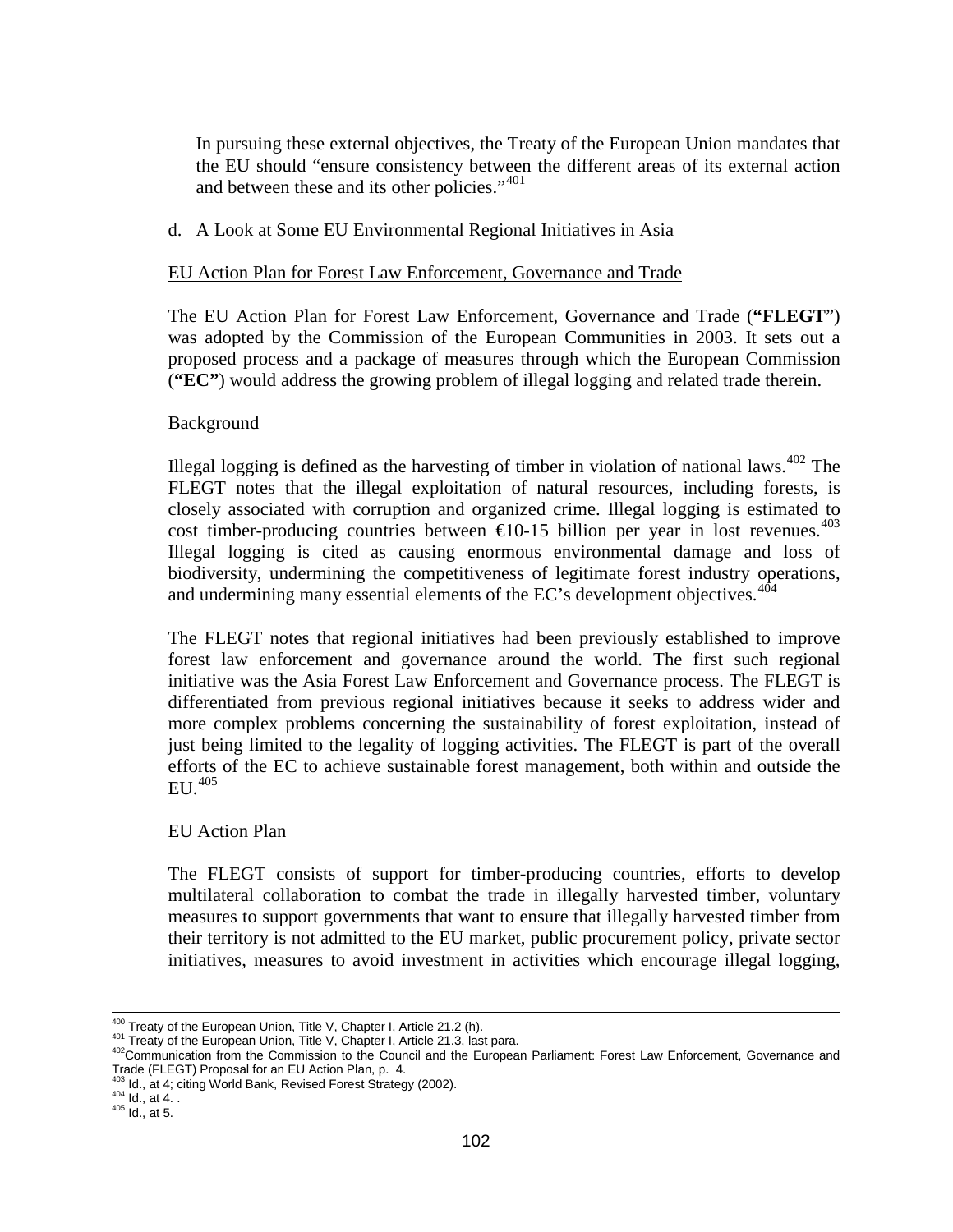and efforts to address the trade of timber by armed groups to fund armed conflicts, also known as "conflict timber."[406](#page-103-0)

Development Cooperation

The FLEGT recognizes that the highest levels of illegal logging are found in developing and emerging market countries, and that development cooperation has an important role to play in building a country's capacity to tackle the illegal logging problem. To those ends, the EC commits under the FLEGT to use funds and resources already earmarked for FLEGT-related activities under existing Regional and Country Programmes, or available under the Tropical Forest Budget Line made available by the European Parliament and the EC on the basis of the previously enacted Regulation (EC) No. 2494/2000. The EC shall integrate further support for FLEGT issues into its future programs, including those programs that it develops for countries where illegal logging is a national priority.

Development of Multilateral Framework and International Collaboration

The FLEGT recognizes that it is necessary to engage other major timber consumers to explore ways of working together to develop a more comprehensive framework that restricts the entry into their markets of illegally harvested timber. Towards that goal, the EC commits under the FLEGT to build consensus among importing and exporting countries on the best way to tackle the problem, to explore collaboration on the issue with countries in the European Free Trade Area, and to engage in dialogue with other countries in appropriate international meetings such as under the International Tropical Timber Organization.<sup>[407](#page-103-0)</sup>

Voluntary Licensing of Exports

The FLEGT acknowledges that efforts to tackle illegal logging are hampered by the fact that once shipped abroad, illegally harvested timber cannot be easily prevented from entering the supply chain and providing profits for those involved. The EC proposes that a voluntary licensing scheme could ensure that only legal timber is imported from parties which participate in the scheme. Under the proposed scheme, exports of timber from participating countries to the EU would be accompanied by an export permit that is granted if the timber had been harvested in conformity with national laws. The scheme would be implemented through individual partnership agreements between the exporting countries and the EU. Timber that originates from a partner-country and arrives at an EU point of import would not be released for free circulation within the EU without such a permit. The FLEGT commits the EC to propose a Regulation to implement the scheme.<sup>[408](#page-103-0)</sup>

To achieve the voluntary licensing of exports, the FLEGT commits the EC to enter into discussions with interested countries and regional organizations on the elements of

<span id="page-103-0"></span> $^{406}$  Id., at 6.<br> $^{407}$  Id., at 11.<br> $^{408}$  Id., at 11-12.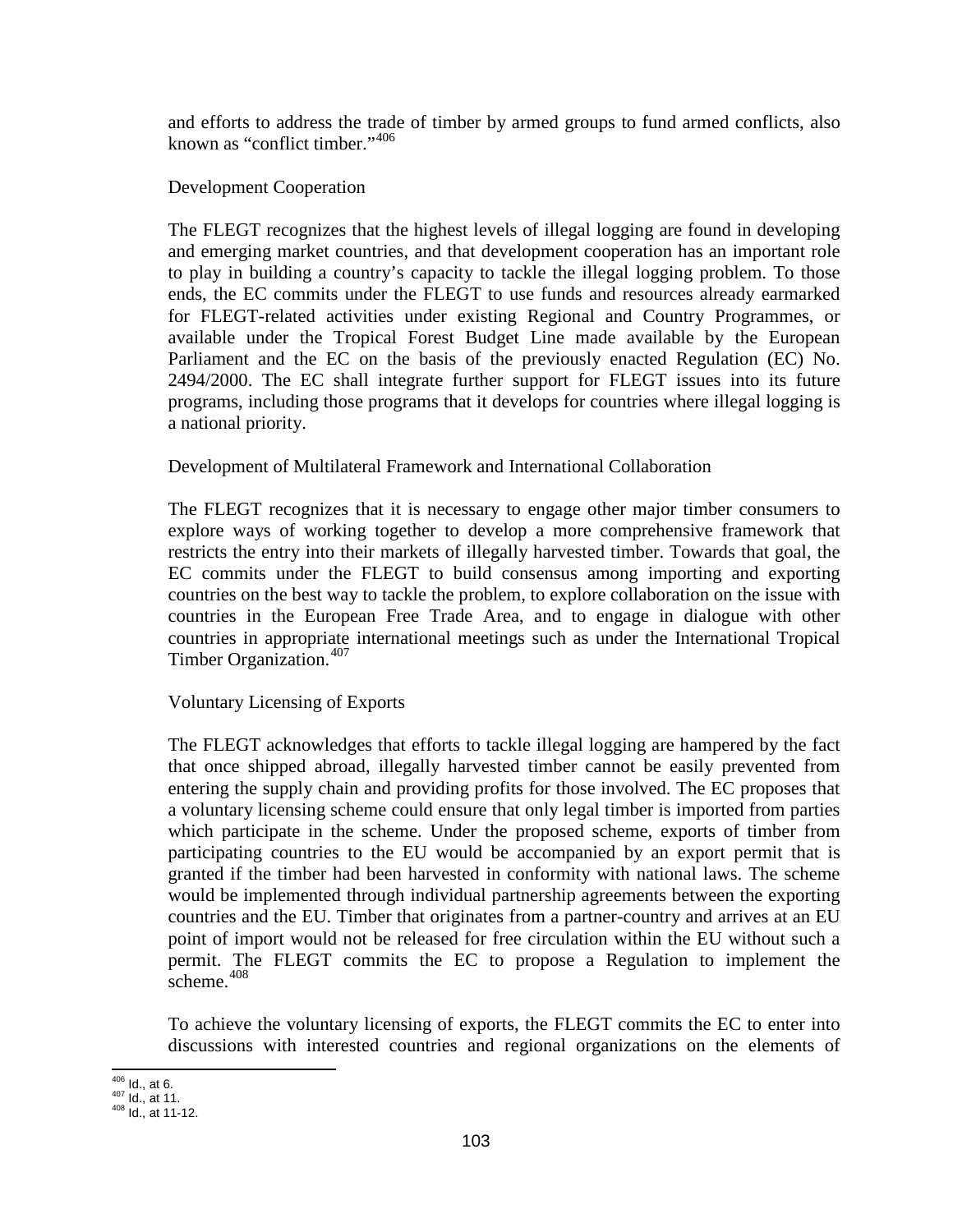proposed FLEGT partnership agreements, to request authorization from the European Council to enter into negotiations on FLEGT partnership agreements with timber producing countries, and to eventually conclude FLEGT partnership agreements with interested countries.<sup>[409](#page-104-0)</sup>

## Additional Legislative Options of the EC

The FLEGT notes that there is no legislation in the EU that prohibits the import and marketing of illegally harvested timber or timber products. It is feared that multilateral progress in the regulation of illegal timber may be insufficient, and to address that gap, it may be necessary for the EU to adopt appropriate legislation to control imports of illegally harvested timber into the EU. The FLEGT commits the EC to analyze the options for and the impact of further legislative measures to address illegal timber trade into the EU, and to consult with forest sector stakeholders regarding the options and impact of such further legislative controls.<sup>[410](#page-104-0)</sup>

### Public procurement

The FLEGT recognizes that current and future EC legislation on public procurement offers a number of possibilities for taking into account environmental considerations in public procurement procedures. The EC commits to develop and use a Handbook of Green Procurement that establishes the viability of adopting environmental aspects of sustainable forest management and the use of only legally harvested timber and products into consideration in public procurement. [411](#page-104-0)

## Private Sector Initiatives

The FLEGT acknowledges that based on principles of corporate social responsibility, the private sector has a key role to play in combating illegal logging and can exert a direct and positive influence through a network of business relationships extending from the forest to the marketplace. The EC commits to apply lessons from corporate social responsibility initiatives to the forest sector, to promote private sector initiatives such as the establishment of coordinating bodies, to support developing countries as they try to initiate private sector initiatives in areas such as forest monitoring, and to encourage private sector participation through means such as providing technical and financial assistance for ensuring that only legal timber passes through the supply chain.<sup>[412](#page-104-0)</sup>

## Improved Due Diligence

The FLEGT recognizes that large-scale capital investments in the forest sector are placed at high risk if they do not have clearly defined legal and sustainable supplies of timber over the long term. Banks and financial institutions investing in forest sector operations should be encouraged to assess the risk attached to social factors (such as conflict over

<span id="page-104-0"></span><sup>409</sup> Id., at 14.<br>
<sup>410</sup> Id., at 15.<br>
<sup>411</sup> Id, at 15-16.<br>
<sup>412</sup> Id., at 18.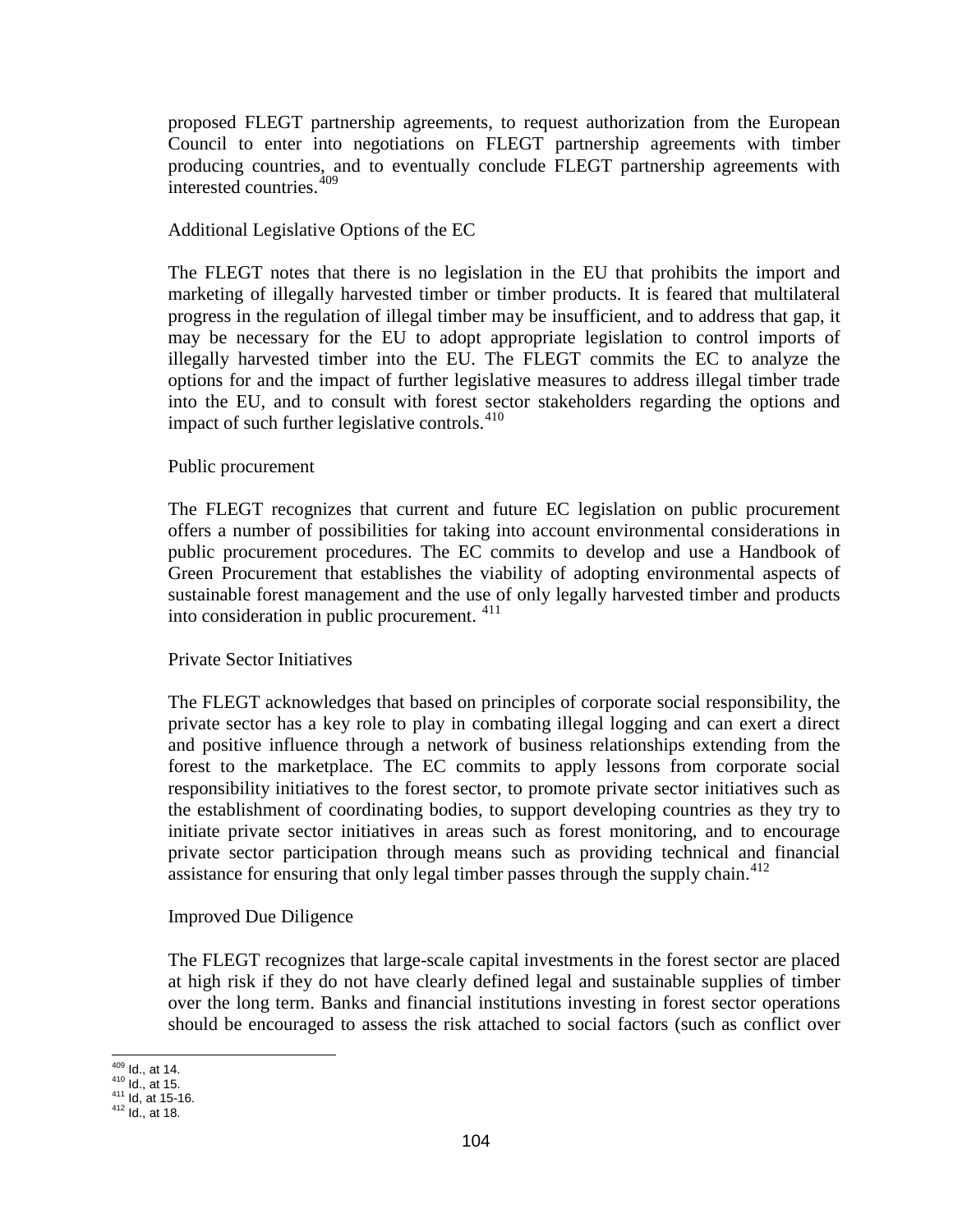land and access to forest resources) and environmental factors (such as the lack of a longterm supply of legal and sustainable timber), as these may ultimately have bearing on their investments. $413$ 

In order to improve due diligence, the EC shall encourage banks and financial institutions to take into account environmental and social factors when conducting due diligence on their investments in the forest sector, develop specific procedures for environmental and social due diligence through its agencies that operate with public money such as export credit agencies, and identify ways to assist public lending bodies to obtain better information about forest sector investments and the associated risks.<sup>[414](#page-105-0)</sup>

## Money Laundering

The FLEGT notes that the criminalization of the laundering of the proceeds from illegal logging depends on whether such activity is deemed by each EU Member State a serious offense under their own internal law. At the time of the adoption of the FLEGT, only a small number of EU Member States designated crimes relating to illegal logging under money laundering legislation. The FLEGT mandates the EC to encourage EU Member States to designate illegal logging as a crime for the purposes of money laundering, identify which EU Member States have money laundering legislation applicable to forest sector crimes and to disseminate this information to banks, financial institutions and other financial sector agencies within the EU, to encourage information sharing between the financial crimes units of the EU Member States on forest-related crimes, and to provide appropriate development cooperation assistance that strengthens a developing country's capacity to deal with forest-related money-laundering issues.<sup>[415](#page-105-0)</sup>

## CITES

The FLEGT states that the CITES, to which all EC Member States are parties, has an important role to play in controlling trade in endangered tree species. In relation to the CITES, the EC shall promote research on endangered timber species to justify their inclusion in Appendices I and II of CITES, to address weaknesses in the permit system that regulates trade in species listed in the Appendices of CITES, and to encourage third world countries to manage CITES-listed species sustainably.<sup>[416](#page-105-0)</sup>

## Conflict Timber

The FLEGT takes note of the problem surrounding "conflict timber," which is loosely defined as timber traded by armed groups, the proceeds of which are used to fund armed conflicts, and which may fall within the definition of "legal timber" if authorized by the government from where such timber is exported. The EC commits to support work to define conflict timber at an international level, recognize and address in its development cooperation programs the role forests play in the context of conflicts, and initiate

<span id="page-105-0"></span><sup>413</sup> Ibid.<br>
<sup>414</sup> Id., at 18-19.<br>
<sup>415</sup> Id., at 19.<br>
<sup>416</sup> Id., at 20.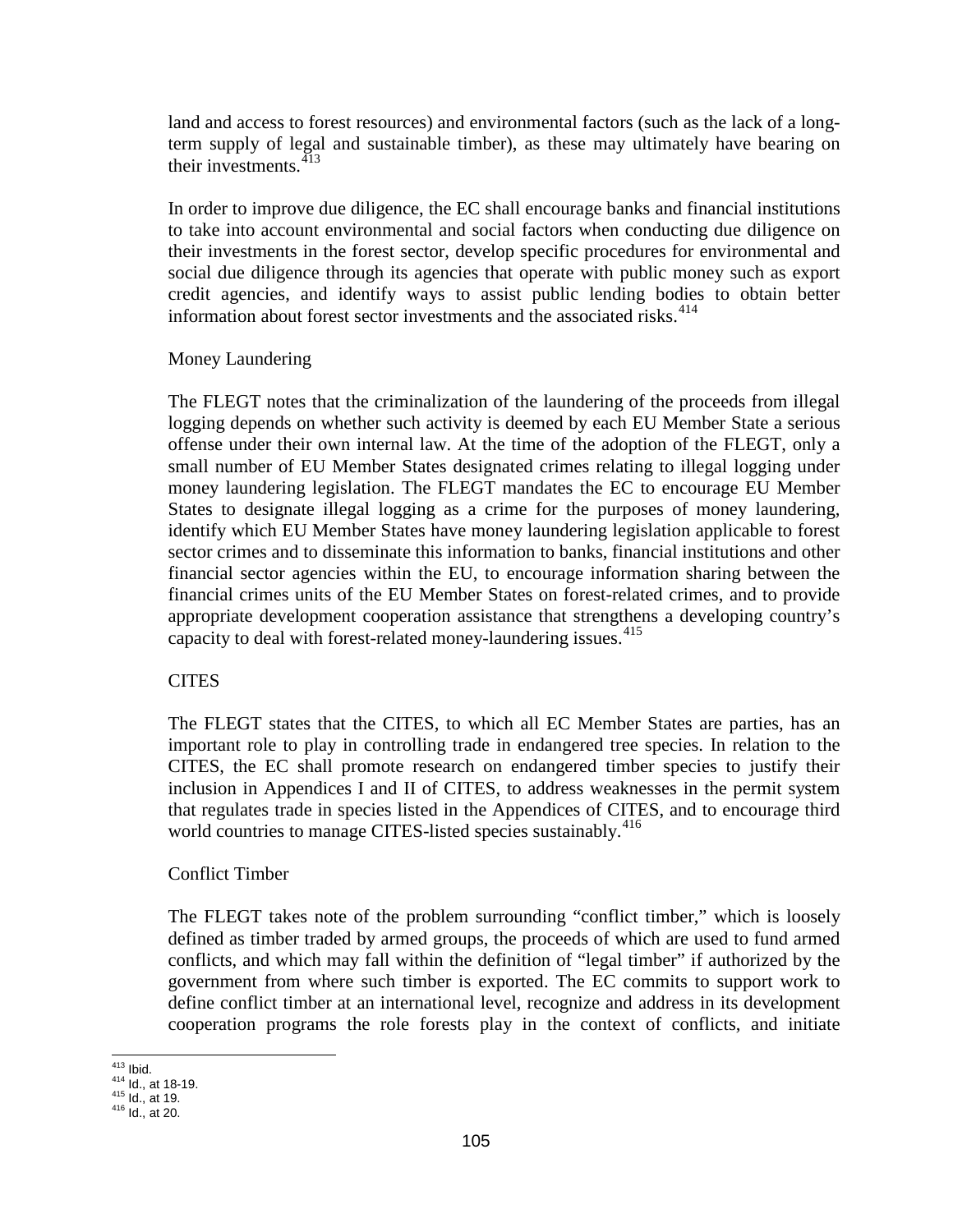discussion with Member States, other donors, and forested countries on the role of forests in conflict situations and how this can be taken into account in forest law enforcement and governance.<sup>[417](#page-106-0)</sup>

#### Coordination and Programming

The FLEGT requires the Commission to establish a coordination mechanism that acts as a central focal point for the FLEGT initiative and facilitate the implementation of the FLEGT action plan. The coordination mechanism shall likewise provide technical inputs for the development of partnership agreements with major wood-producing countries, develop a detailed and coordinated FLEGT work plan with EU Member states, provide a process for consulting with major forest sector stakeholders, assist development of a strategy to expand the focus of the initiative to include other major wood-consuming markets, and ensure that technical inputs and expertise required to implement the FLEGT are made available.<sup>[418](#page-106-0)</sup>

#### *East Asia - FLEG*

FLEG, which stands for Forest Law and Environmental Governance, is an overarching framework of countries to combat illegal logging. Several regional initiatives on FLEG have already been established and among them is the East Asia FLEG (EA-FLEG). EA-FLEG was recognized by the ASEAN cooperation and has been incorporated into its strategic plan and regional program of action (DENR, FAO and ITTO, 2007). <sup>[419](#page-106-0)</sup> The Philippines is an active member of the EA-FLEG. As a result, the Philippines has established cooperation with Indonesia and has released a joint statement regarding strengthening of the forest law enforcement and governance process in 2005.

With regard to the actual happenings on the ground, De Claro  $(2010)^{420}$  $(2010)^{420}$  $(2010)^{420}$  assess the level of compliance of the Philippines to FLEG using the following thematic elements: (1) enabling conditions (i.e., policies, processes and coordination mechanism); (2) prevention (i.e, IEC and decentralization of functions); (3) detection (i.e., certification schemes); (4) suppression (i.e., sanctions and incentives); (5) investigation (i.e, preparation of pertinent data for filing offenses); (6) prosecution (i.e., litigation procedures); (7) recovery (i.e., seizures and confiscations); (8) forest governance (i.e., accountability, transparency, and customary rights). In his assessment, the following issues were raised:

• DENR has all the implementing rules and regulations (IRR) and guidelines for all transactions on forest products ranging from cutting or harvesting up to transporting and marketing, however there is a need to harmonize some of these policies and streamline some processes to reduce bureaucracy;

<span id="page-106-0"></span><sup>&</sup>lt;sup>417</sup> Id., at 21.<br><sup>418</sup> Id., pp. 22-23.<br><sup>419</sup> DENR, FAO, and ITTO. (2007). Improving forest law compliance and governance in Southeast Asia: taking stock and moving forward. Report on the outcomes and recommendations from a Regional Workshop held last September 11-13, 2007 at Manila,

Philipines<br><sup>420</sup> De Claro, M., (2010). Forest law enforcement and governance in the Philppines. In M. Pescott, P. Durst, & r. Leslie (Eds.), Forest law and governance progress in Asia and the Pacific (pp. 155-\_\_\_). Bangkok, Thailand: FAO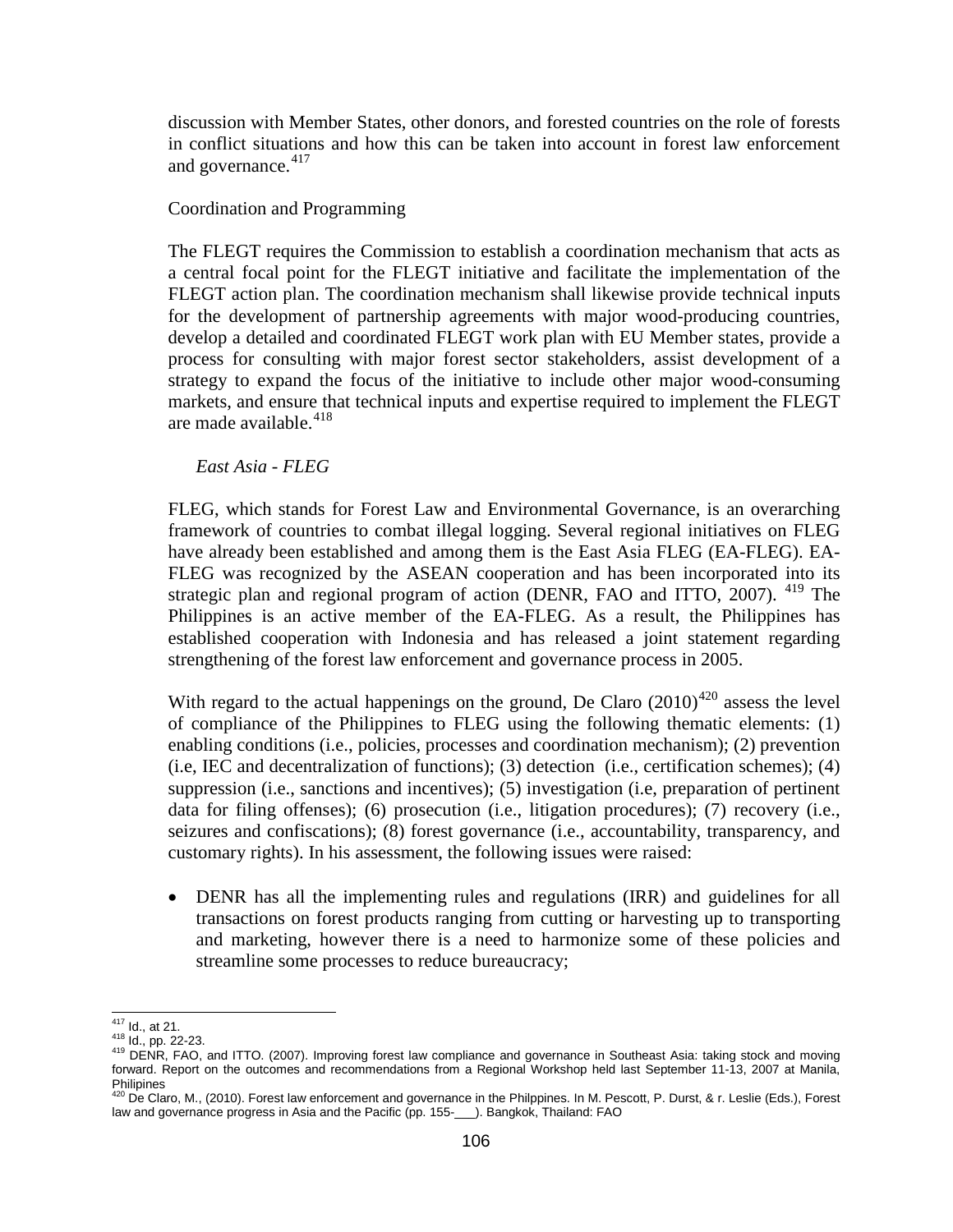- The Forest Stocks Motoring system (FSMS) adopted in 1996, which aims to track down timber from the cutting area to the primary wood-processing plants and to provide data on the remaining forest stands, is still paper-based and does not provide real-time data;
- Insufficient number of legal officers and lawyers in the field that hampered prosecution of forest crimes;
- Judges and prosecutors in the field have low level of knowledge on forestry laws and regulators;
- Need to establish alliances with law enforcement groups, media, and other stakeholders;
- Lack of policies to persecute corrupt government officials. Money generated from illicit timber-trading or associated activities is not included as one of crimes under the Anti-Money Laundering Act of 2001; and
- Lack of human resources for protecting vast tracts of forestry lands.

The above issues is consistent with the FLEG-related challenges in Asia and the Pacific identified by Pescott and Durst  $(2010)^{421}$  $(2010)^{421}$  $(2010)^{421}$  to wit: (1) the need to enhance existing systems on information and data collection – this means strengthening the monitoring system on the ground that includes timber reports on harvesting and supply chain; (2) the need for new technologies and improvements in infrastructure; and (3) the need to improve reporting and dissemination of findings to interested stakeholders including senior government officials, policy-makers, enforcement agencies, field crews and the media.

Despite the broad spectrum of issues, there have been some perceptions that the FLEG processes have been mainly addressing only the illegality and lack of law enforcement aspects in the timber producing countries (Federal Ministry for Economic Cooperation and Development  $(2007)^{422}$ . Mr. William Magrath of World Bank, even finds EA-FLEG more focused on the political aspects (i.e. Ministerial level meetings) rather than technical work at the field level. He added that the mechanism had become very regional or international in its discussion that it had overlooked the ground works at the national and at the local level. [423](#page-107-0)

[Highlighted portions may be incorporated in the EU-FLEGT discussion above]

# **EU-FLEGT**

To include trade in FLEG (i.e., FLEG-T) is very strategic as it ensures clear and shared responsibility between the timber-producing and timber consuming countries. While it promotes sustainable forest management with partner countries, it concurrently addresses the three pillars of sustainable development namely social, economic and environmental

<span id="page-107-0"></span><sup>421</sup> Pescott, M. and Durst, P., (2010). Reviewing FLEG processes in Asia and the Pacific. In M. Pescott, P. Durst, & r. Leslie (Eds.), Forest law and governance progress in Asia and the Pacific (pp. 1-16). Bangkok, Thailand: FAO<br>422 Federal Ministry for Economic Cooperation and Development, 2007. FLEGT- Combating illegal logging as a contribution towards

sustainable development. Bonn, Germany: Author<br><sup>423</sup> DENR, FAO, and ITTO. (2007). Improving forest law compliance and governance in Southeast Asia: taking stock and moving forward. Report on the outcomes and recommendations from a Regional Workshop held last September 11-13, 2007 at Manila, Philipines.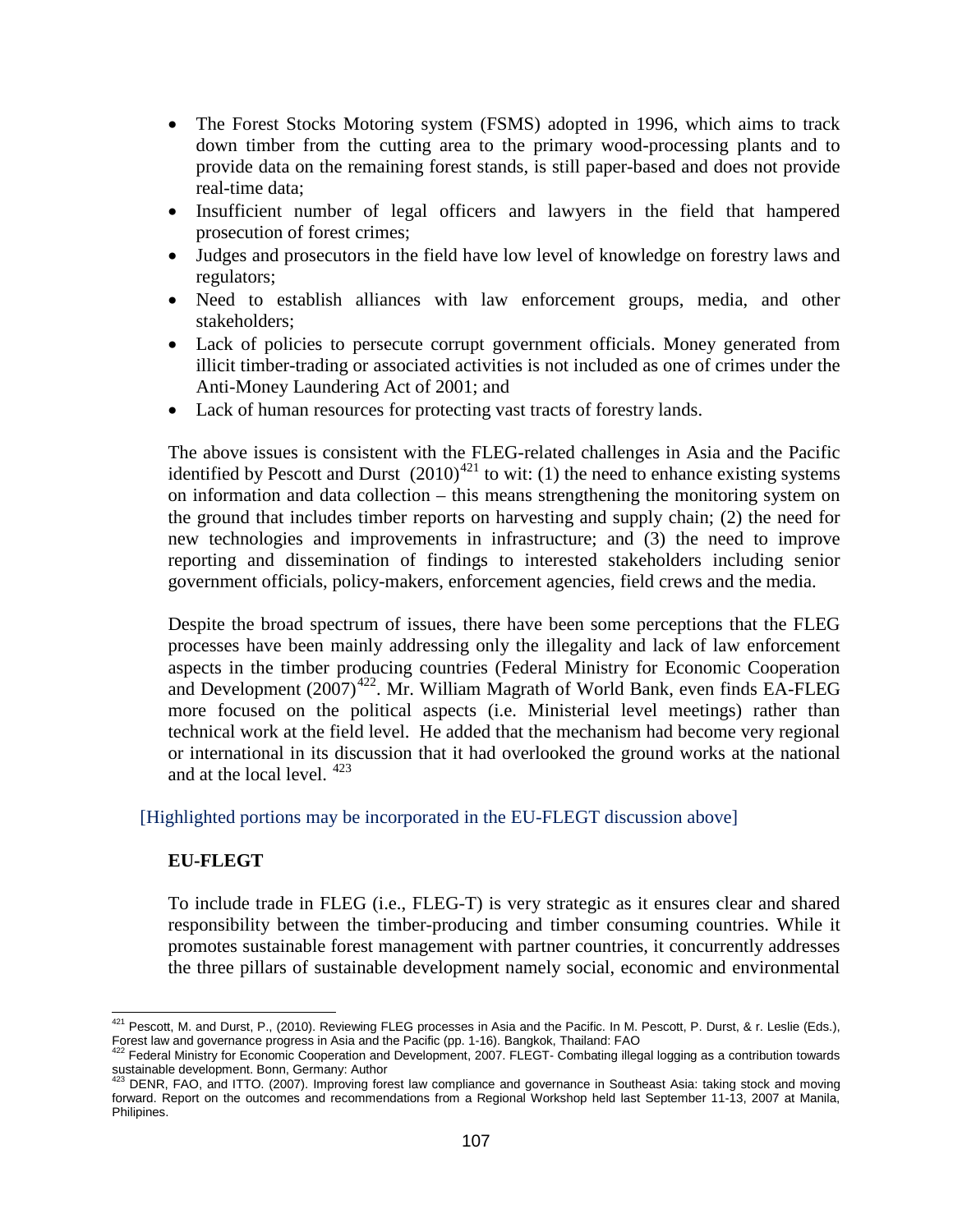aspects. The European Union (EU) is one of the pioneer organizations that implements the FLEGT.

The EU has prepared a FLEGT Action Plan that details the measures to support timber producing and timber consuming countries. Of particular importance is the implementation of the licensing system (i.e. Legality Assurance System) with partner countries to ensure that imported wood products, specifically logs and semi finished goods such as roundwood and sawnwood, veneer and plywood products, came from sustainably managed forest. This will be expanded to cover other wood-based products.<sup>[424](#page-108-0)</sup> On the other hand, illegally imported or unlicensed wood products would be denied to enter EU (Frip,  $2004$ )<sup>[425](#page-108-0)</sup>. This will be implemented under a Voluntary Partnership Agreement (VPA) with a partner country. Among the countries included in the action plan, with which the EU is highly interested to forge partnership, are those that are located in the following regions: Central Africa, Russia, Tropical South America and Southeast Asia. It is said that these regions are the source of almost 60% of the world's forest (Federal Ministry for Economic Cooperation and Development, 2007).

EU's FLEGT action plan is supporting both sides of the producer and the consumer side. Aside from the VPAs, it also aims to supports the development-led processes such as governance support, timber licensing and forest legislation of the timber producing countries. For the consumer countries or 'demand' side the action plan aims to support green procurement policies, due diligence legislation, trade promotion, and strengthening the role of public and private sector.

There are already a number of countries currently negotiating with EU for FLEGT VPA. This includes six countries developing the systems agreed under a VPA and six countries that are negotiating with the EU. Furthermore, there are around 15 countries from Africa, Asia and Central and South America that have expressed interest in  $VPAs<sup>426</sup>$ . They also have EU FLEGT Asia Regional Support Programme with regular missions to Cambodia, Laos, Myanmar, Vietnam and Thailand. Criteria for partnership implementation of FLEG-T include:

- Widespread illegal logging with potential use of the funds to armed conflict
- Poor countries with forest destruction as a result of illegal logging
- Pressure on importations due to trade policies that encourage illegal logging

EU currently works with FAO to implement a four-year FLEGT support programme in the African, Carribean and Pacific (ACP) regions. Among the aims of the programme is to:

- help forest governance by providing technical assistance
- strengthen the ability of stakeholder groups government, civil society and private sector – to put priority elements of the FLEGT Action Plan into place

<span id="page-108-0"></span><sup>424</sup> Federal Ministry for Economic Cooperation and Development, 2007. FLEGT- Combating illegal logging as a contribution towards

sustainable development. Bonn, Germany: Author<br><sup>425</sup> Frip. (2004). FLEG and trade – what will the impacts be?. London: Sustainable Development Programme.<br><sup>426</sup> www.euflegt.efi.int.com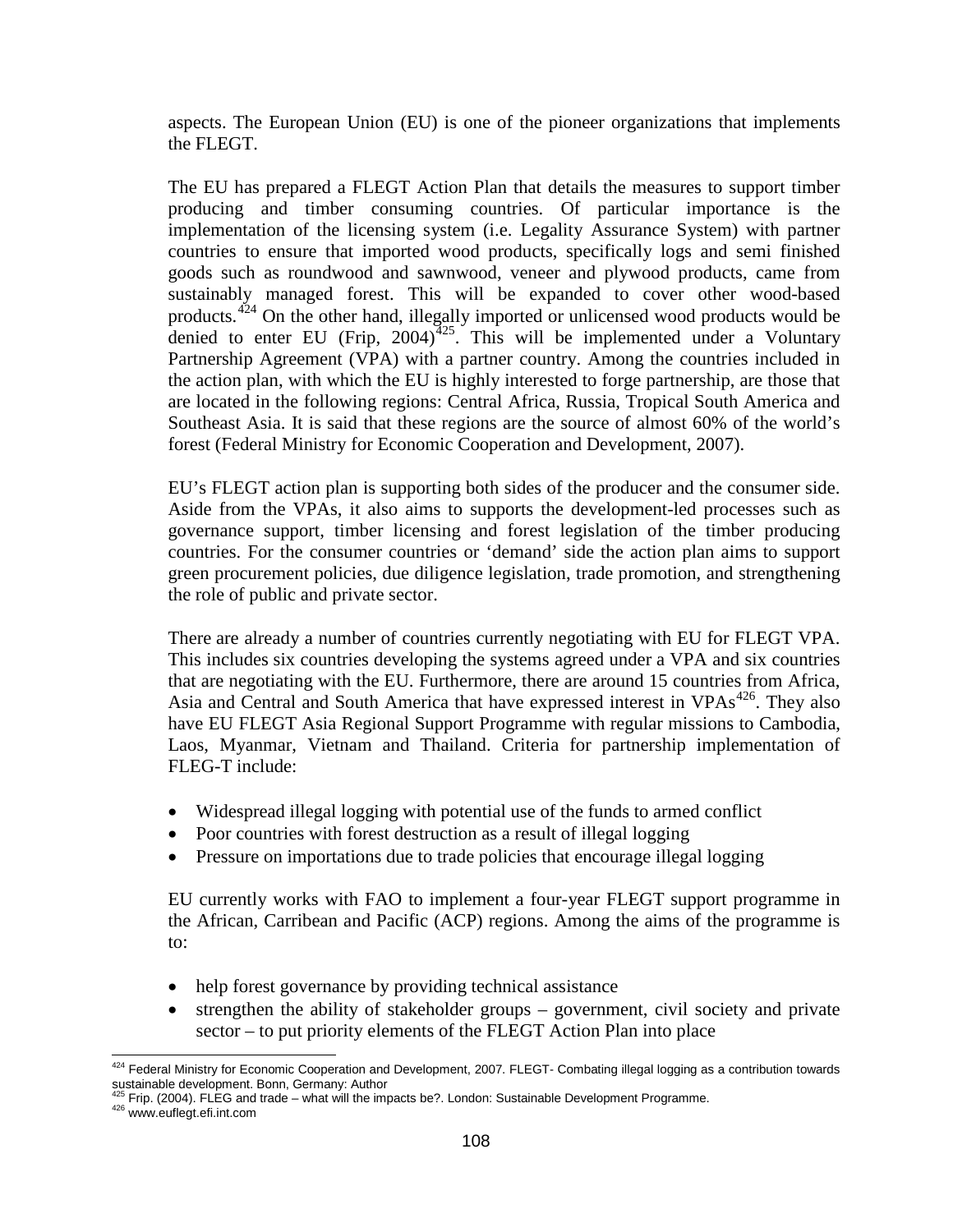- support pilot projects that add value to or bridge critical gaps in processes to improve forest law enforcement, forest governance and the legal timber trade
- make information and knowledge on forest law enforcement, forest governance and the timber trade available to stakeholder groups.<sup>[427](#page-109-0)</sup>

# *Opportunities in FLEG-T*

There are indeed more opportunities in the EU-FLEGT than the EA-FLEG. Many timber producing parties will be interested because of the assistance that the EU will provide. However, there are some points to be considered should this agreement be included in the EU-Philippines FTA agreements. This include:

- requirements for legality (i.e. what do they mean by "sustainably managed" forests?)
	- Since the scientific community in the Philippines is discouraging the planning of exotic and invasive species such as the mahogany, how do we ensure that this agreement would not provide perverse incentives to those planting exotic species? In the ecologist perspective, a tropical forest with invasive species is at peril because of the tropical forest ecosystem is fragile.
	- The country has some serious issues on illegal settlers in the forests and watersheds. If these issues are present how do we ensure that the EU will not consider this as deterrents to sustainable management of the forests?
	- With the absence of the national land use policy, the Philippines is still using the old definition for the forest which is geographically defined rather than physical definition. How can we manage a certain area if do not know the scope of what we are going to manage? Thus forest definition should politically and technically be corrected.
	- Timber License Agreements (TLAs) in the Philippines will be expiring soon because of the Total Logging Policy Ban. Trees cut from community-based tenurial areas such as CBFMAs, IFMAs, SIFMAs, etc. might not suffice the demand for timber. Will we push for non-quota restrictions?
	- The implementation of total logging policy ban actually already disqualifies us from 'sustainably managing' our forest both in economic and ecological perspective. Forest economist will teach us that the mature wood species would rather be processed than let it decayed in the forest. While forest ecologist would say that if we do not thin our forest, some species would find it hard to regenerate. If we would consider lifting the ban just to fulfil the requirements at FLEGT, we should be ready to push for the SFM bill.
- Green procurement policies
	- if we are to push for green procurement policies, certifying bodies should also be created. As for now, we do not have a certification scheme in place that would prove that the wood or wood products were cut from sustainably managed forest.
- Corruption

<span id="page-109-0"></span><sup>427</sup> ACP FLEG-T support programme brochure.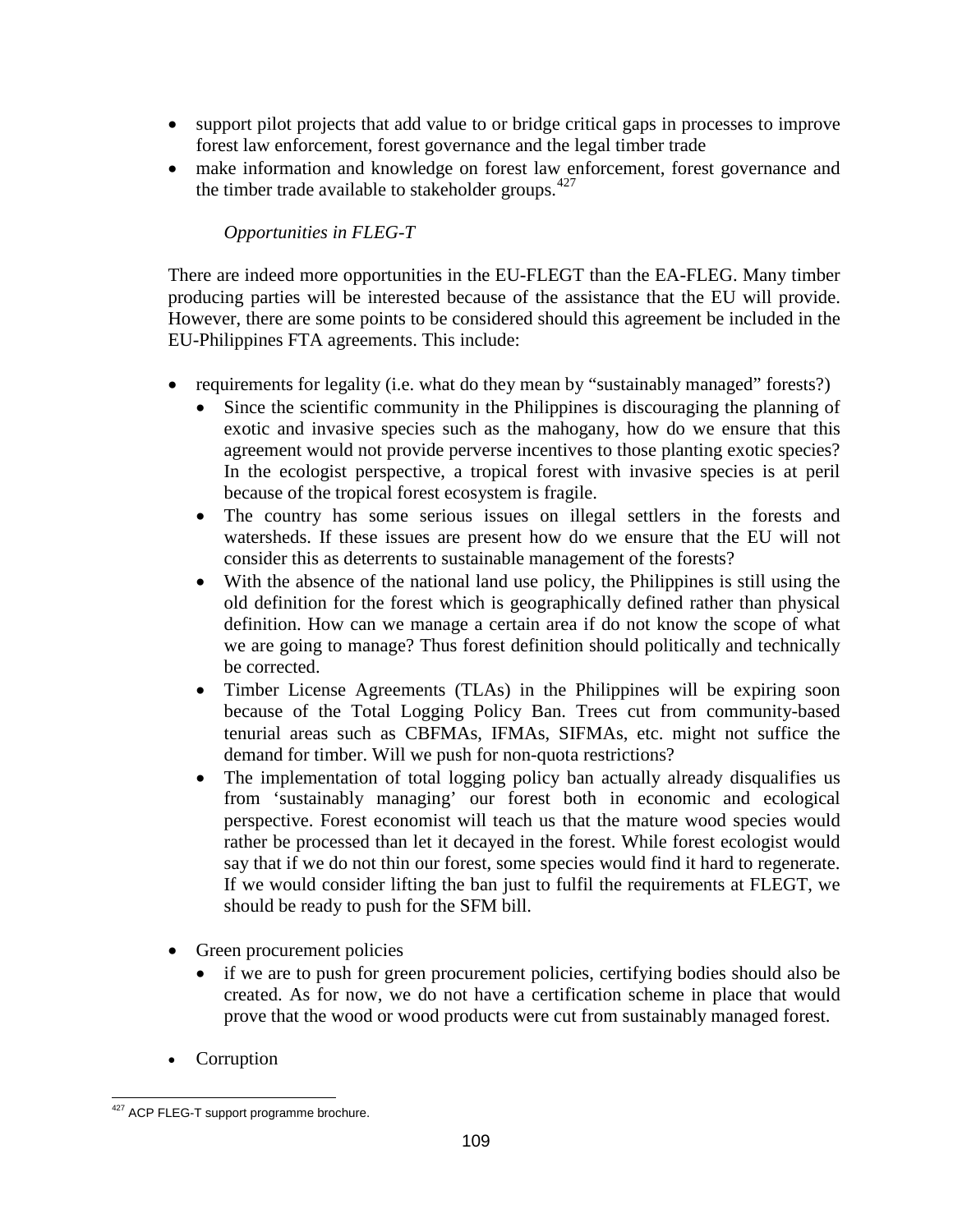- How do we ensure that officials would not be bribed by countries who would attempt to import to EU through us (this is in the context that we are already in partnership agreement with EU) as there are no provisions that indirect importation is a violation.
- Considering that Anti-money laudering act does not prosecute officials who are behind illegal logging in the country. Are we ready to put teeth on this policy to prosecute big politicians who are behind illegal logging?

## **B. Sustainable Development Provisions Relating to the Environment in Selected EU FTAs**

Sustainable development forms a significant part of EU FTAs with other countries and regional groupings. However, there is no one template for environment-related sustainable development provisions in EU FTAs. To illustrate the varying approaches of EU FTAs to sustainable development, we will examine a few significant FTAs below.

## a. South Korea-EU Free Trade Agreement

The Free Trade Agreement between the European Union and its Member States and the Republic of Korea ("South Korea-EU FTA")<sup>[428](#page-110-0)</sup> was provisionally applied between the parties since 01 July 2011.<sup>429</sup> The Preamble of the South Korea-EU FTA emphasizes promoting international trade and investment between the parties with a view to enhancing their competitiveness in the global market, improving general welfare, and promoting sustainable development. [430](#page-110-0)

The South Korea-EU FTA recognizes sustainable development as the overarching objective of the parties' trade relations. To this end, the parties commit to integrate the objectives of sustainable development into all levels of their partnership. [431](#page-110-0) They also commit to encourage foreign direct investment without lowering environmental standards and the enforcement of related environmental laws.<sup>[432](#page-110-0)</sup>

<span id="page-110-1"></span>The South Korea-EU FTA provides a whole chapter for Trade and Sustainable Development.<sup>433</sup> In relation to environment, the chapter reiterates the parties' In relation to environment, the chapter reiterates the parties' commitment to integrating sustainable development in every level of their trade relationship.<sup>[434](#page-110-0)</sup> Pursuant to such objective, the parties commit to:

- Honor their commitments under multilateral environmental agreements to which they are parties, and to consult and cooperate with each other in negotiations under these agreements on trade-related environmental issues of mutual interest to them;<sup>[435](#page-110-0)</sup>
- Facilitate and promote trade and investment in environmental goods and services:  $436$

<span id="page-110-0"></span><sup>&</sup>lt;sup>428</sup> Official Journal of the European Union, L 127.14.5.2011.<br><sup>428</sup> European Commission website [<http://ec.europa.eu/trade/creating-opportunities/bilateral-relations/countries/korea/>](http://ec.europa.eu/trade/creating-opportunities/bilateral-relations/countries/korea/),<br><sup>430</sup> See South Korea-EU FTA, Pream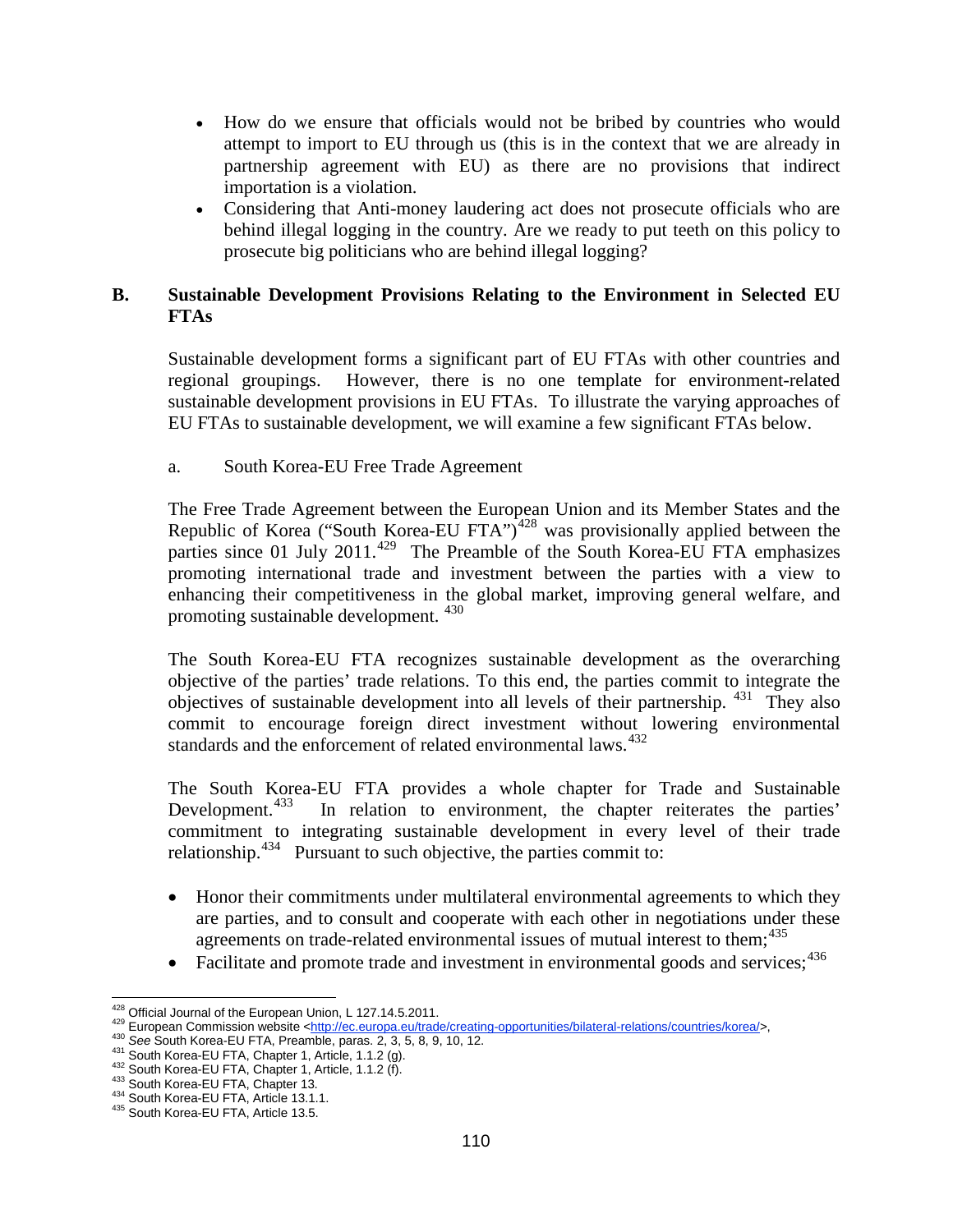- Effectively enforce their environmental laws affecting trade and investment, and uphold levels of protection without weakening and reducing them to encourage trade and investment:  $437$
- When implementing environmental measures consider scientific and technical information, relevant international standards, guidelines or recommendations;<sup>[438](#page-111-0)</sup>
- Transparency;  $439$
- Review sustainability impacts of the implementation of the  $FTA:^{440}$  $FTA:^{440}$  $FTA:^{440}$
- Cooperative action in trade-related environmental policies;  $441$
- Establish the Committee on Trade and Sustainable Development for the purpose of implementing the chapter on Trade and Sustainable Development; $442$
- Establish a civil society dialogue mechanism;  $443$
- Settle disputes through government consultations, the Committee on Trade and Sustainable Development and a panel of experts, successively.<sup>[444](#page-111-0)</sup>
- b. CARIFORUM-EU Economic Partnership Agreement

The Economic Partnership Agreement between the CARIFORUM<sup>[445](#page-111-0)</sup> States and the EU, ("CARIFORUM-EU EPA")<sup>[446](#page-111-0)</sup> was provisionally implemented since 29 December 2008.<sup>[447](#page-111-0)</sup> In its Preamble it considers sustainable development as a necessary ingredient to the economic and social progress of the CARIFORUM states and their regional integration.[448](#page-111-0) It aims to reduce and eventually eradicate poverty through the establishment of a trade partnership between the two regional groupings that is consistent with sustainable development.<sup>[449](#page-111-0)</sup> To this end, the parties commit to apply and integrate the objectives of sustainable development at every level of the CARIFORUM-EU EPA, mindful of the "human, cultural, economic, social, health and environmental best interests of their respective population and of future generations," and the principles of ownership, participation and dialogue. It also places the human person at the center of development.<sup>[450](#page-111-0)</sup>

While environment-related provisions on sustainable development appear in various portions of the text, such as in fisheries, agriculture and tourism, a separate set of

<span id="page-111-0"></span><sup>&</sup>lt;sup>436</sup> South Korea-EU FTA, Article 13.6.<br><sup>437</sup> South Korea-EU FTA, Article 13.7.<br><sup>438</sup> South Korea-EU FTA, Article 13.8.<br><sup>449</sup> South Korea-EU FTA, Article 13.10.<br><sup>444</sup> South Korea-EU FTA, Article 13.10.<br><sup>444</sup> South Korea-EU Christopher and Nevis, Saint Lucia, Saint Vincent and the Grenadines, Suriname, Trinidad and Tobago.<br>
446 Official Journal of the European Union, L 289. 30.10.2008.<br>
447 NEPAIU, UKAID <http://nepaiu.gov.gd/index.php?option

a manner consistent with sustainable development by . . . protecting the environment in line with the 2002 Johannesburg Declaration; Preamble, para. 15. REAFFIRMING their commitment to support the regional integration process among CARIFORUM States, and in particulare to foster regional economic integration as a key instrument to facilitate their integration into the world economy and help them face the challenges of globalization and achieve the economic growth and social progress compatible with sustainable development to which they aim.<br><sup>449</sup> CARIFORUM-EU FTA, Article 1.a.

<sup>450</sup> CARIFORUM-EU FTA, Article 3.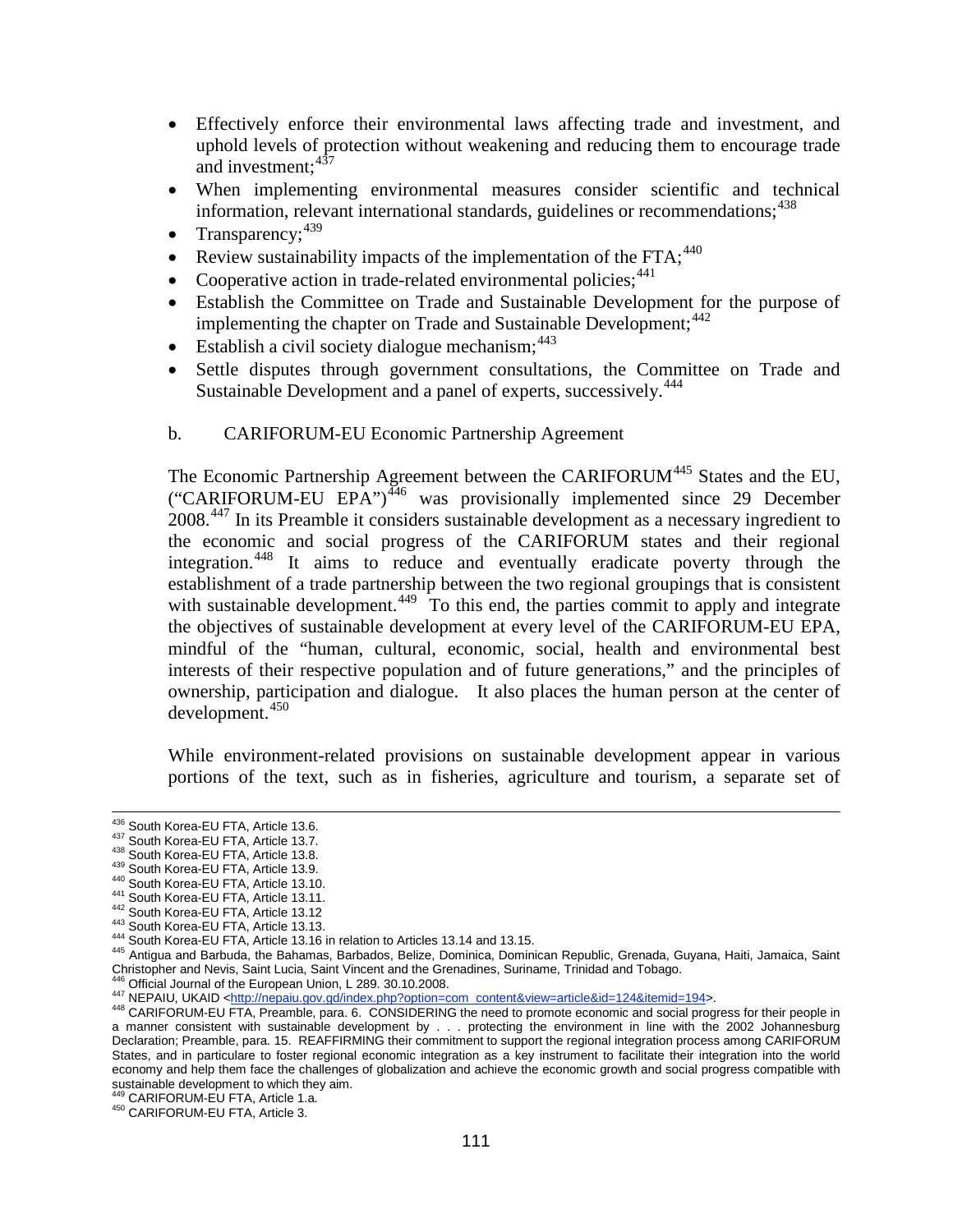provisions on the Environment<sup>[451](#page-112-0)</sup> provide the framework for incorporating environmental concerns in what essentially is a trade agreement.

The Environment provisions of the CARIFORUM-EU FTA essentially cover the following:

- i. The parties aim to:
	- Integrate the sustainable management of natural resources and the environment into all levels of the partnership;
	- Adopt the principles of ownership, participation, dialogue and differentiation;
	- Conserve, protect and improve the environment through multilateral and regional environmental agreements;
	- Develop international trade consistent with the sound and sustainable management of the environment having due regard to each party's level of development; and
	- Facilitate the trade of environmentally beneficial goods and services.  $452$

ii. The parties adopt the following principles and practices:

- Encourage high levels of protection for the environment and public health;  $453$
- Adopt international standards, guidelines or recommendations where practical and appropriate: $454$
- Take account of scientific and technical information, the precautionary principle, and relevant international standards, guidelines or recommendations;<sup>[455](#page-112-0)</sup>
- Transparency:  $456$
- Uphold levels of protection and not to gain competitive advantage by lowering such levels, or derogating or failing to apply protective legislation;  $457$
- Consultation and monitoring;  $458$  and
- Cooperative action.<sup>[459](#page-112-0)</sup>
- c. Mexico-EU Economic Partnership Agreement

The Economic Partnership, Political Coordination and Cooperation Agreement between the European Community and the United Mexican States ("Mexico-EU EPA")<sup>[460](#page-112-0)</sup> entered into force in October 2000.<sup>[461](#page-112-0)</sup> In its Preamble, both parties acknowledge the importance they attach to the principles of sustainable development. The goal of the Mexico-EU EPA is to strengthen existing relations between the parties through the institutionalization of political dialogue, strengthening of commercial and economic relations through trade liberalization and broadening cooperation between them.<sup>[462](#page-112-0)</sup>

<span id="page-112-0"></span>

<sup>&</sup>lt;sup>451</sup> CARIFORUM-EU FTA, Chapter 4.<br><sup>452</sup> CARIFORUM-EU FTA, Article 183.<br><sup>453</sup> CARIFORUM-EU FTA, Article 184.<br><sup>453</sup> CARIFORUM-EU FTA, Article 185.<br><sup>456</sup> CARIFORUM-EU FTA, Article 187.<br><sup>456</sup> CARIFORUM-EU FTA, Article 187.<br><sup>4</sup>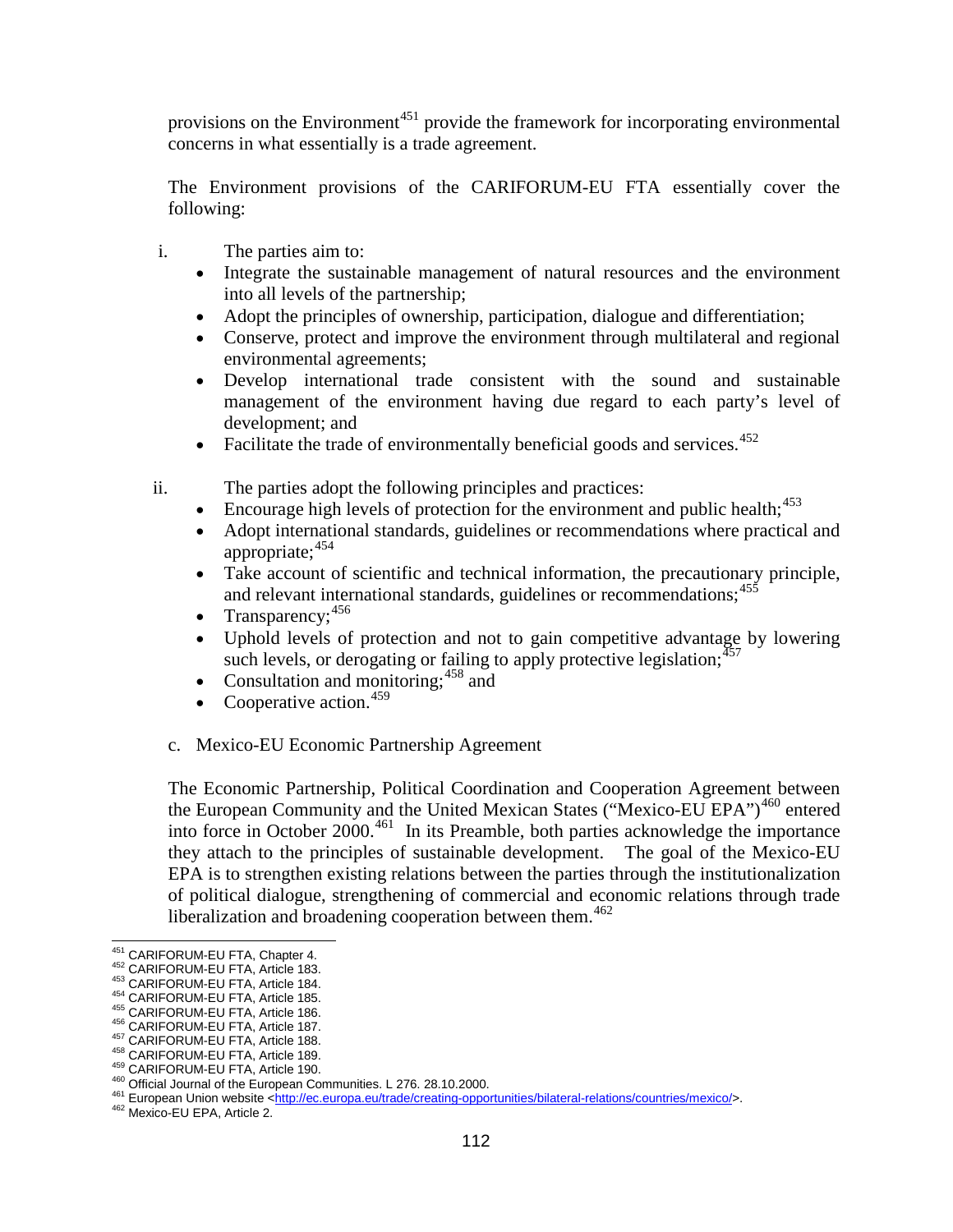Unlike the South Korea-EU FTA and the CARIFORUM-EU EPA, the Mexico-EU EPA does not contain a significant amount of concrete commitments from both parties. In the area of sustainable development, in particular, commitments are limited to cooperation activities between the parties in such areas as agriculture and the rural sector, mining, energy, tourism, and environment and natural resources. These activities include exchanges of information, experts and technology, training of human resources, joint research, and mutual access to relevant programs, among others.<sup>[463](#page-113-0)</sup>

### **Analysis and Recommendation**

The environment and sustainable development provisions of the later free trade agreements, the South Korea-EU FTA and the CARIFORUM-EU EPA mirror the EU internal environmental policies and principles. These include, integrating sustainable development principles into all levels of the trade partnership between the parties, encouraging high levels of environmental protection and ensuring that these are not derogated to gain competitive advantage in trade, and consideration of available scientific and technical information, and international standards in formulating and implementing environmental policies.

Note that the later agreements also contain more concrete commitments from both parties. Reflecting the socio-economic conditions of the CARIFORUM states, the primary goal of the CARIFORUM-EU EPA is to eradicate or reduce poverty while upholding the principles of sustainable development. The South Korea-EU FTA, on the other hand, emphasizes more focus on maximizing trade and investment opportunities between the parties, while harmonizing trade and environmental goals in the formulation and implementation of the parties' respective related policies.

Similar to other EU cooperation agreements, where the parties are essentially laying the framework for building and strengthening relations between them, the Mexico-EPA did not contain significant commitments in the area of sustainable development.

In negotiating with the EU, the task of Philippine negotiators then is to assess whether the Philippines is ready to make concrete and specific commitments to the EU in the area of sustainable development. They should also assess areas where technical assistance and support from the EU will be best maximized, what the Philippines will be prepared to give in exchange and the potential costs to the economy, both in the short-term and the long-term.

## **C. EU Negotiating Mandate and Strategy in Relation to the Philippines**

The Draft EU-ASEAN FTA negotiating directive 2007 (the "Negotiating Directive") lays down the EU parameters for negotiating with ASEAN and by extension, the individual member states of ASEAN. Following the drive for global competitiveness set out in the EU 2006 Growth and Jobs Strategy, the Negotiating Directive mandates that FTAs with

<span id="page-113-0"></span> <sup>463</sup> See Mexico-EU EPA, Articles 21, 22, 23, 25, and 34.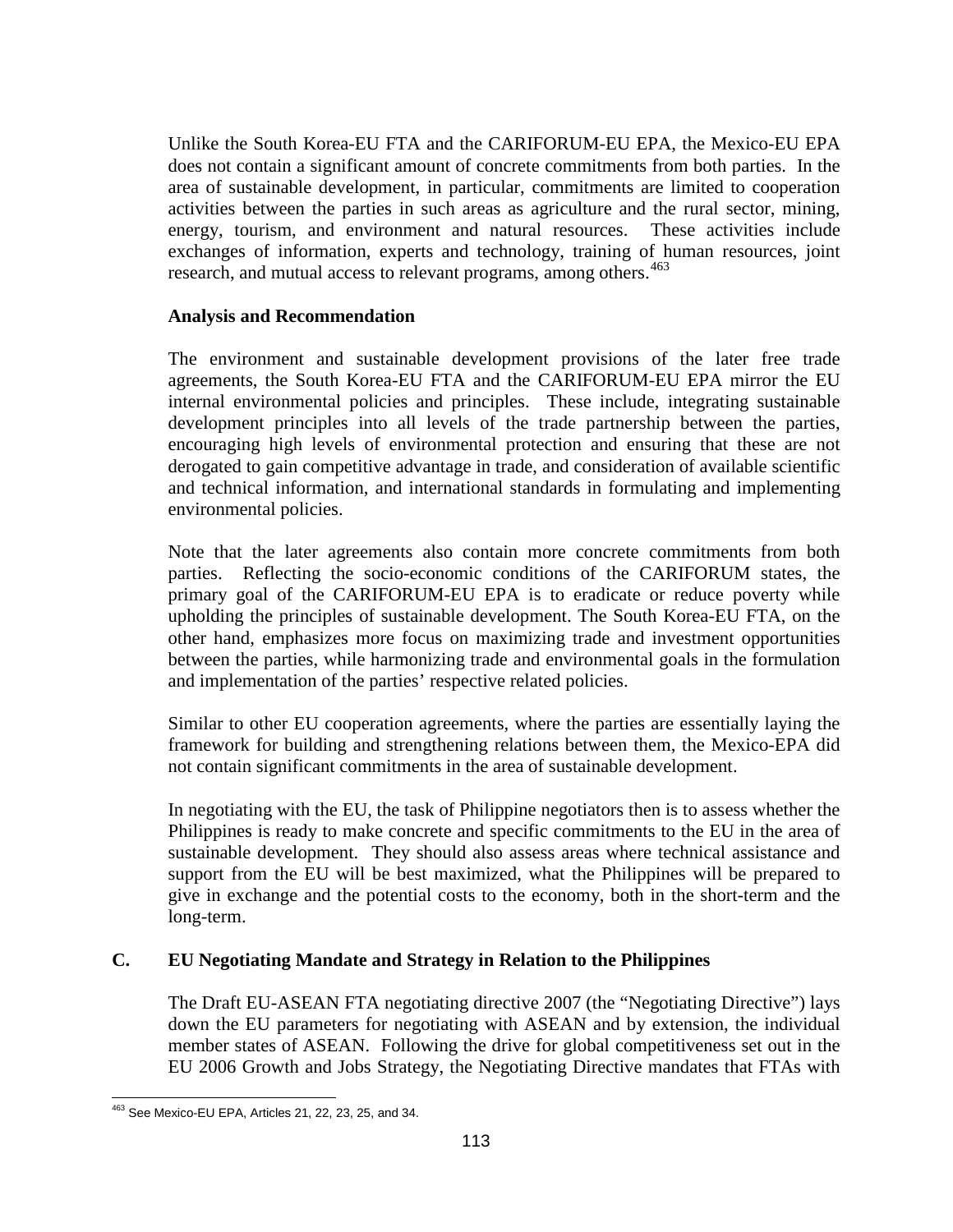ASEAN must be "comprehensive and ambitious in coverage, aiming at the highest possible degree of trade liberalisation . . . incorporating provisions on trade-related aspects of sustainable development." It, however, "stresses the need to ensure that" the parties "share similar ambitions" at the outset "to avoid negotiations later stalling due to mismatch of expectations."

The Negotiating Directive mandates that any free trade agreement must "provide for cooperation on trade and sustainable development, including its environmental and social dimensions." Such agreements while going beyond existing WTO commitments, must be compliant with WTO provisions, particularly, on regional trade agreements.

a. Proposed Provisions in Relation to Environmental Protection and Sustainable Development <sup>[464](#page-114-0)</sup>

Preamble and General Principles

The Preamble and General Principles of the agreement should refer to:

- "The commitment of the parties to sustainable development and the contribution of international trade to sustainable development in its economic, social and environmental dimensions, including economic development, poverty reduction, full and productive employment and decent work for all, as well as the protection and sustainable use of eco-systems and natural resources;
- The commitment of the parties to an FTA in full compliance with their rights and obligations arising out of the WTO;"

**Objectives** 

The objectives of the agreement should indicate that "The Agreement will recognise that sustainable development is an overarching objective of the parties and will aim at ensuring and facilitating respect of international environmental and social agreements and standards. The Agreement will recognise that the parties shall not encourage foreign direct investment by lowering domestic environmental, labour or occupational health and safety legislation and standards, or by relaxing core labour standards or laws aimed at protecting and promoting cultural diversity."

For this purpose, the Negotiating Directive mandates that the agreement's economic, social and environmental impacts must be assessed through an independent Sustainability Impact Assessment to be undertaken by the European Commission.

A Trade Sustainability Impact Assessment of the FTA between EU and ASEAN was conducted and issued in 2009.

Trade and Sustainable Development

<span id="page-114-0"></span> <sup>464</sup> Draft EU-ASEAN Negotiating Directive 2007, accessed 24 June 2012, available from http://www.bilaterals.org/spip.php?article8211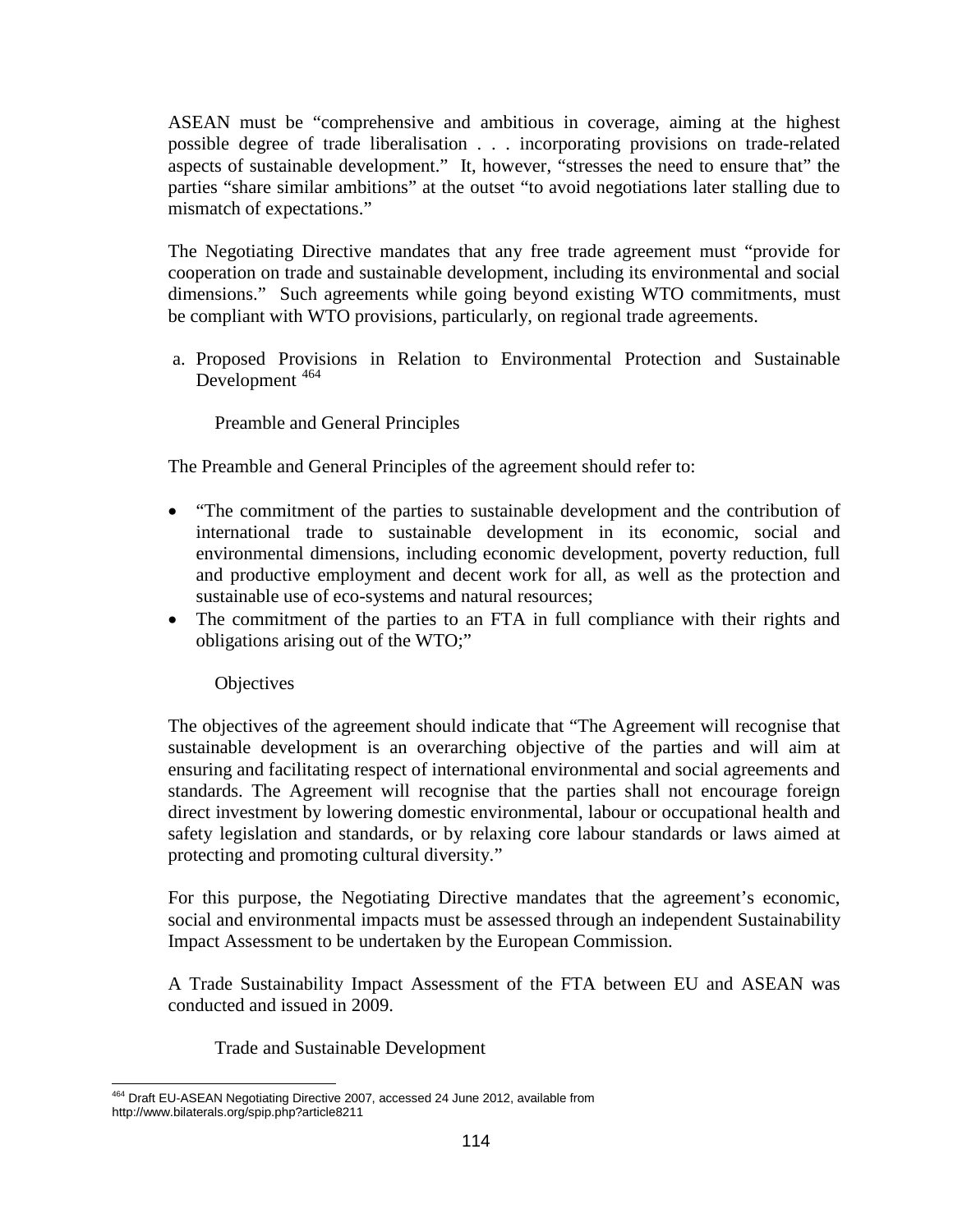The Negotiating Directive proposes a separate provision for trade and development, which should contain "*commitments by both sides in terms of the social and environmental aspects of trade and sustainable development. The Agreement will include provisions to promote adherence to and effective implementation of internationally agreed standards in the social and environmental domain as a necessary condition for sustainable development. . . Consideration will also be given to measures to facilitate and promote trade in environmental goods, services and technology. The Agreement will foresee the monitoring of the implementation of these commitments, and of the social and environmental impacts of the Agreement, through inter alia review and public scrutiny, as well as instruments of encouragement and trade-related co-operation activities, including with relevant international fora*."[465](#page-115-0)

#### a. PH-EU Partnership and Cooperation Agreement

The Framework Agreement on Partnership and Cooperation between the European Union and its Member States of the One Part, and the Republic of the Philippines, of the Other Part (the "PH-EU PCA") provides the framework that will guide the economic, social, political, security and cultural relationship between the Philippines and the EU (collectively referred to as the "Parties").

The Parties in the PH-EU PCA expressed their commitment to promote "sustainable development, including environmental protection and effective cooperation to combat climate change."[466](#page-115-0) At the same time, they also acknowledge the importance of the "principles and rules which govern international trade as contained in particular in the Agreement establishing the World Trade Organization (WTO) and to the need to apply them in a transparent and non-discriminatory manner."<sup>[467](#page-115-0)</sup>

The Parties' commitment to sustainable development is further reiterated in Article 1 (General Principles) of the PH-EU PCA, to wit: "The Parties confirm their commitment to promoting sustainable development, cooperating to address the challenges of climate change and to contributing to the internationally agreed development goals, including those contained in the Millenium Development Goals."

With respect to environment-related trade measures, particularly, sanitary and phytosanitary measures (SPS), and technical barriers to trade (TBT), the PH-EU PCA work within the framework of the the WTO Agreement on Sanitary and Phytsanitary Measures, the International Plant Protection Convention (IPPC), the World Organization for Animal Health (OIE) and the Codex Alimentarius Commission (Codex) in the case of SPS<sup>[468](#page-115-0)</sup> and the WTO Agreement on Technical Barriers to Trade in the case of the TBTs, with provisions for technical assistance and capacity-building programs.<sup>[469](#page-115-0)</sup>

<span id="page-115-0"></span><sup>&</sup>lt;sup>465</sup> Draft EU-ASEAN Negotiating Directive 2007, accessed 24 June 2012, available from http://www.bilaterals.org/spip.php?article8211

<sup>&</sup>lt;sup>466</sup> PH-EU PCA, Preamble, para. 16. 4<sup>67</sup> PH-EU PCA, Preamble, para. 20. 468 PH-EU PCA, Article 13. 469 PH-EU PCA, Article 14.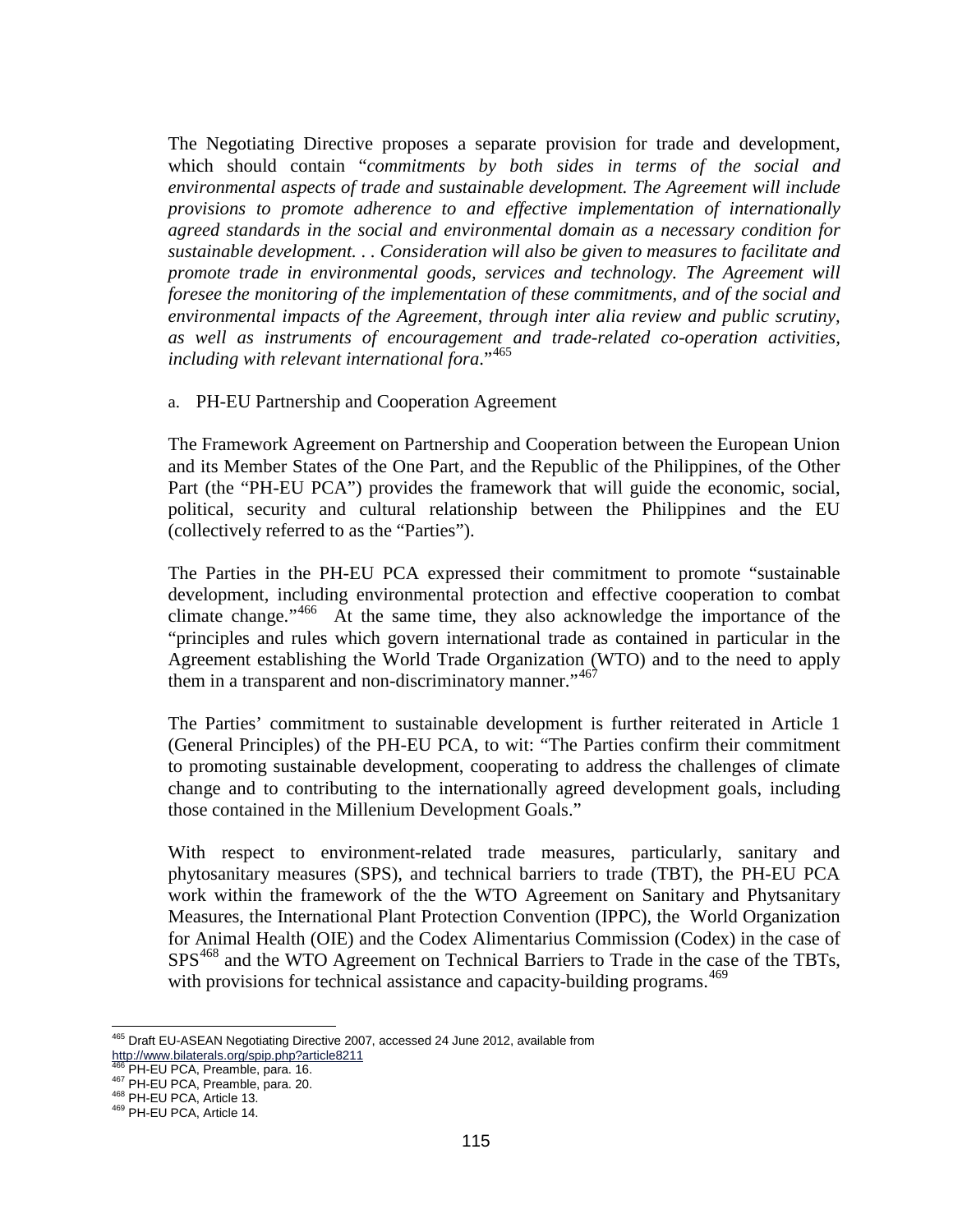Cooperation activities relating to the environment with potential impact on trade flows between the Parties include:

- Disaster risk management focusing on, among others, knowledge management, innovation, research and education to build a culture of safety and resilience at all levels,<sup> $470$ </sup> and climate change adaptation and mitigation; $471$
- Energy, particularly, in creating a level playing field for investments in renewable energy technology and its integration in relevant policy areas;<sup>[472](#page-116-0)</sup> developing energy standards especially for biofuels and other alternative fuels, related facilities and practices;  $473$  and promoting energy efficiency and conservation.  $474$

The Parties underscore the need to address the links between affordable access to energy services and sustainable development. $475$  In addition, in accordance with the Parties' commitments under the UN Framework Convention on Climate Change, the Parties agreed "to promote technical cooperation and private-partnerships in sustainable and renewable energy, fuel-switch and energy efficiency projects through flexible market-based mechanisms such as the carbon market mechanism.<sup>[476](#page-116-0)</sup>

• Environment and Natural Resources where the "Parties agree to cooperate with a view to enhancing the mutual supportiveness of trade and environment policies, and the integration of environmental considerations into all sectors of cooperation."<sup>[477](#page-116-0)</sup>

In relation to trade, the Parties agree to cooperate in regional environmental programmes relating to: (a) capacity building on climate change adaptation and mitigation and energy efficiency; $478$  (b) promoting environment friendly technologies, products and services, including through the use of regulatory and market-based instruments;  $479$  (c) improve natural resource including forest governance and combating illegal logging and associated trade;  $480$  (d) prevention of illegal transboundary movement of solid waste and hazardous wastes and other forms of wastes.<sup>[481](#page-116-0)</sup>

• Agriculture, Fisheries and Rural Development where dialogue and cooperation is encouraged in the following trade-related areas: (a) agricultural policy and international agricultural outlook in general; $482$  (b) the possibilities for facilitating trade in plants, animals, aquatic animals and their products taking into account relevant international conventions such as IPPC and OIE, among others, to which

- 
- 
- 
- 
- 
- 

<span id="page-116-0"></span>

<sup>&</sup>lt;sup>470</sup> PH-EU PCA, Article 32 (b).<br><sup>471</sup> PH-EU PCA, Article 32 (h).<br><sup>472</sup> PH-EU PCA, Article 33.1 (a) and (b).<br><sup>473</sup> PH-EU PCA, Article 33.1 (c).<br><sup>474</sup> PH-EU PCA, Article 33.1 (d).<br><sup>474</sup> PH-EU PCA, Article 33.2.<br><sup>476</sup> PH-EU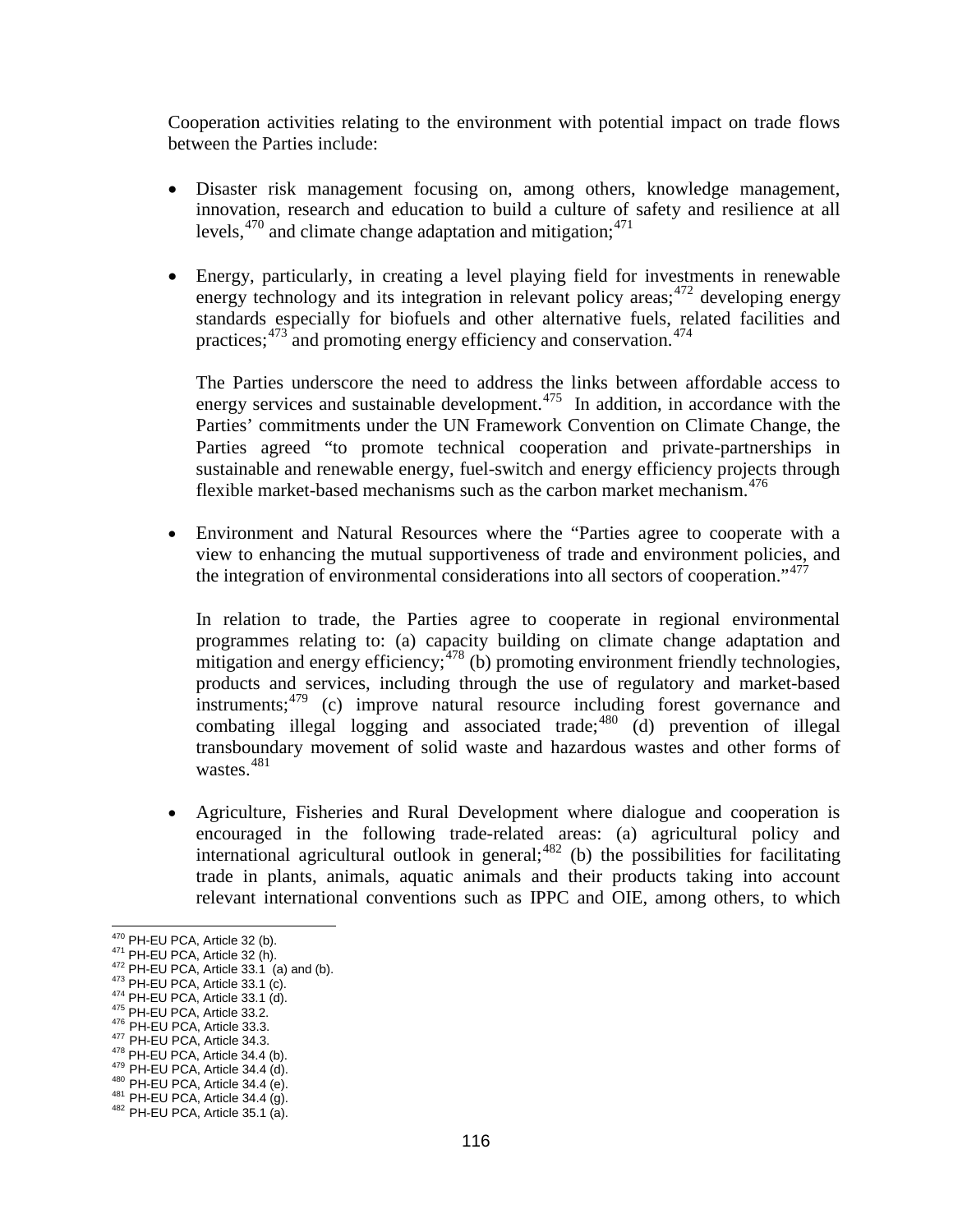they are parties;<sup>[483](#page-117-0)</sup> (c) quality policy for plants, animals and aquatic products, and in particular Geographical Indications;<sup>[484](#page-117-0)</sup> (d) the development of sustainable and environmentally-friendly agriculture, agro-industry, biofuels, and the transfer of biotechnology;<sup>[485](#page-117-0)</sup> and (e) promoting efforts to prevent and combat illegal, unreported and unregulated fishing practices and associated trade.<sup>[486](#page-117-0)</sup>

<span id="page-117-0"></span> $483$  PH-EU PCA, Article 35.1 (b).<br>  $484$  PH-EU PCA, Article 35.1 (e).<br>  $485$  PH-EU PCA, Article 35.1 (f).<br>  $486$  PH-EU PCA, Article 35.1 (k).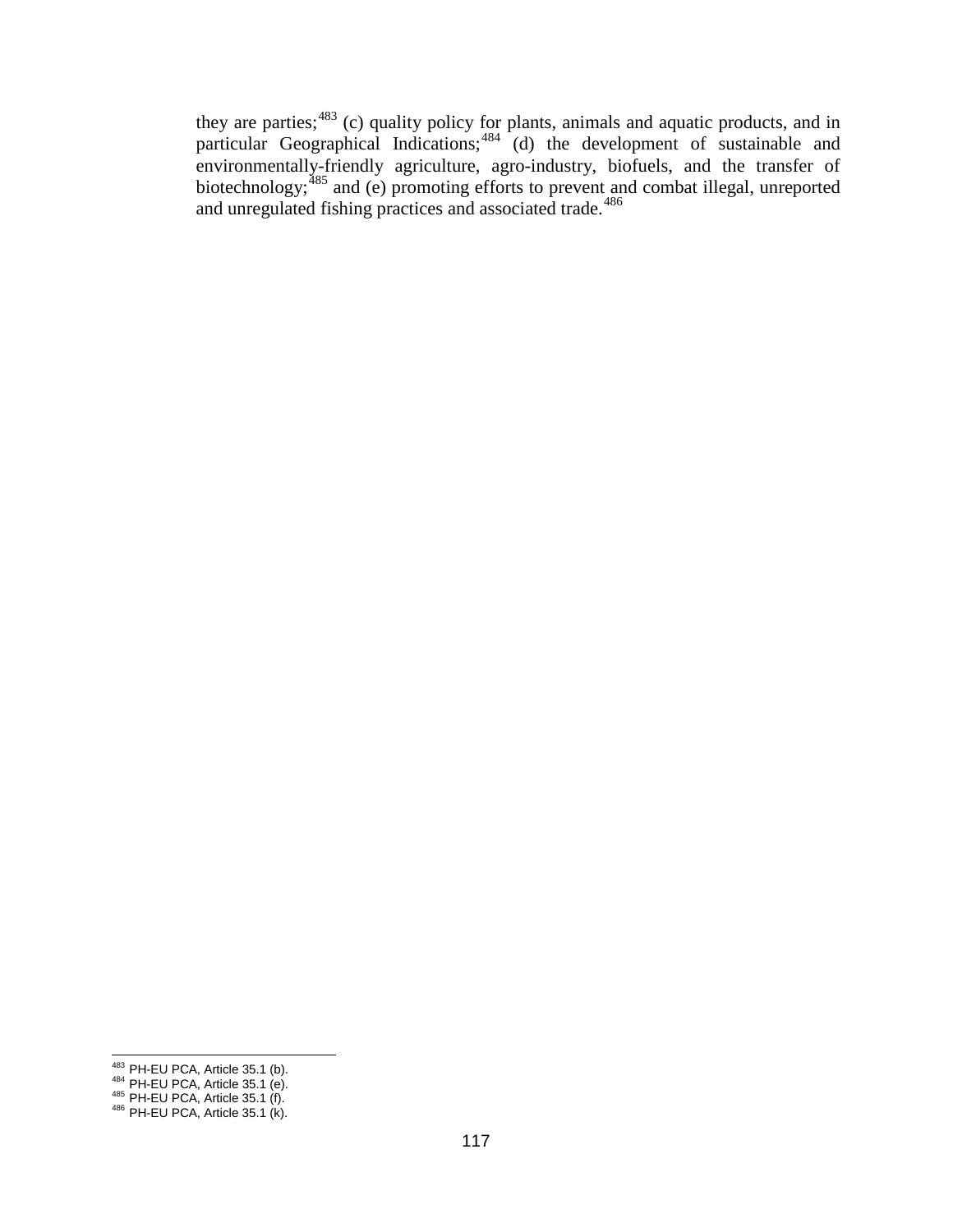### **PART IV. CONCLUSIONS AND RECOMMENDATIONS**

### **A. Sustainable Development Principles**

The discussions above indicate that the EU, while actively pursuing regional and bilateral agreements with different states, remains a multilateralist. This means that it will most likely push for more harmonization of the FTA provisions with WTO rules. However, on the sustainable development front, the EU has much more developed set of policies and programs within the Union and is one of most aggressive regional groupings working at including sustainable development principles into all levels and in cross-cutting policy areas. The Philippines can thus expect the EU to come with a strong position on sustainable development, expecting the Philippines to make concrete commitments to principles of sustainable development. The South Korea-EU FTA can provide guidance on the extent of commitments the EU could push for in this area.

On the part of the Philippines, policy-wise, its sustainable development goals are not inconsistent with the EU. However, given the wide disparity in the Philippines' and EU's capacity to effectively implement sustainable development policies at the local level and the differences in economic development between the two economies, the Philippines would be best served to emphasize poverty reduction and financial and technical support from its EU partners.

## **B. Analysis of Philippines' Defensive Interests**

| No.            | EU                                         | <b>Philippines</b>                             |
|----------------|--------------------------------------------|------------------------------------------------|
| $\mathbf{1}$   | Those that they cannot get in multilateral | Resist this and demand consistency with        |
|                | negotiations, such as, influence<br>the    | multilateral<br>agreements,<br>where<br>except |
|                | Philippines on its position in Durban      | beneficial for Philippines                     |
|                | climate change negotiations and get it to  |                                                |
|                | accept mitigation commitments              | On the climate change negotiations front, the  |
|                |                                            | Philippines can only commit whatever it has    |
|                |                                            | identified as mitigation actions in National   |
|                |                                            | Climate Change Action Plan. It should          |
|                |                                            | leverage the FTA negotiations for more         |
|                |                                            | support for climate change adaptation and      |
|                |                                            | disaster risk reduction.                       |
| $\overline{2}$ | Push for preferential treatment and market | Open to green technology and products          |
|                | access to their green technology and       | subject to (1) applicability to Philippines    |
|                | products based on innovation, including    | (domestic technology/conditions), including    |
|                | environmental goods and services           | safety issues, (2) analysis of what sectors in |
|                |                                            | Philippines will be affected, and<br>(3)       |
|                |                                            | transition of affected sectors                 |
| 3              | Allow EU subsidies on green technologies   | Acknowledge that subsidies exist (use as a     |

In a PH-EU FTA negotiations, the EU would most likely seek the following concessions, which the Philippines may consider and respond to as follows: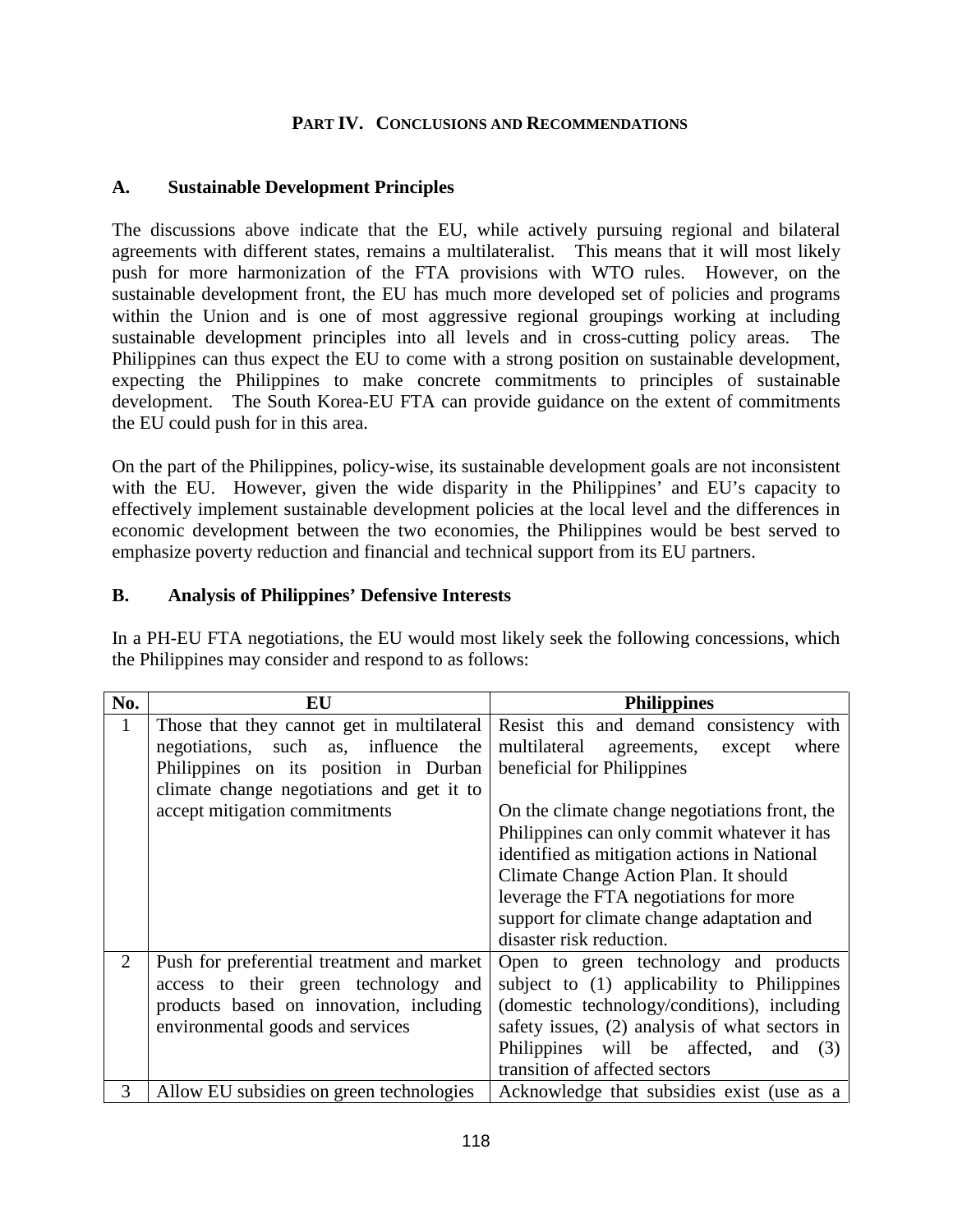|                 | /products/goods/services/agriculture which<br>could have a negative impact on competing<br>and emerging products in the Philippines.                                                                | negotiating tool for Philippines), analysis of<br>its impacts, exploring how Philippines can<br>also provide similar subsidies, in a way<br>compliant with WTO rules.<br>The challenge to the Philippines, however, is<br>in establishing a set of objective standards in                                                                                         |
|-----------------|-----------------------------------------------------------------------------------------------------------------------------------------------------------------------------------------------------|-------------------------------------------------------------------------------------------------------------------------------------------------------------------------------------------------------------------------------------------------------------------------------------------------------------------------------------------------------------------|
|                 |                                                                                                                                                                                                     | determining which areas to subsidize, as the<br>EU will likely demand such standards.                                                                                                                                                                                                                                                                             |
| $\overline{4}$  | Impose its stringent SPS requirements                                                                                                                                                               | The challenge to the Philippines is its limited<br>capacity to meet such stringent requirements,<br>as these require<br>particularly,<br>objective<br>scientific basis.                                                                                                                                                                                           |
| $5\overline{)}$ | Commit to closing opportunities to engage<br>in waste disposal                                                                                                                                      | Philippines<br>its<br>must<br>assess<br>economic<br>interests in this area                                                                                                                                                                                                                                                                                        |
| 6               | Push for greater enforcement against<br>illegal trade of timber and endangered<br>species, including imposing certification<br>and licensing requirements that may be<br>onerous to the Philippines | Leverage to get support for enforcement.<br>assess the potential social<br>Also,<br>and<br>benefits<br>economic<br>and<br>the<br>costs<br>to<br>Philippines. Reject where certification and<br>licensing requirements are too burdensome to<br>Philippines,<br>offer<br>alternative<br>the<br><sub>or</sub><br>mechanisms that will produce the same<br>benefits. |
| $\overline{7}$  | Push for energy efficiency and renewable<br>energy, especially as it benefits EU<br>industries                                                                                                      | Leverage this for support, as this is also<br>important to the Philippines. Also, assess the<br>long-term interest of the Philippines in<br>building its own renewable energy sector and<br>ensure that future opportunities to grow will<br>not be curtailed by commitments under the<br><b>FTA</b>                                                              |
| 8               | Push for acceptance of stringent anti-GMO<br>rules for import and labeling, including<br>food and animal feeds                                                                                      | Argue for application of Cartagena Protocol                                                                                                                                                                                                                                                                                                                       |
| 9               | Push for access to Philippines' genetic<br>resources                                                                                                                                                | Agree in accordance with multilateral rules<br>on access to genetic resources to the extent<br>that it is socially and economically beneficial                                                                                                                                                                                                                    |

## **C. Analysis of Philippines' Offensive Interests**

The Philippines should also have a clear understanding of the social and economic costs to pushing for concessions from the EU. Among the concessions it may consider from a sustainable development perspective are:

- It should try to get concessions from EU matters that it cannot get at the multilateral level.
- Push for more support for sustainable development, including for enforcement, policy development, implementation and investments.